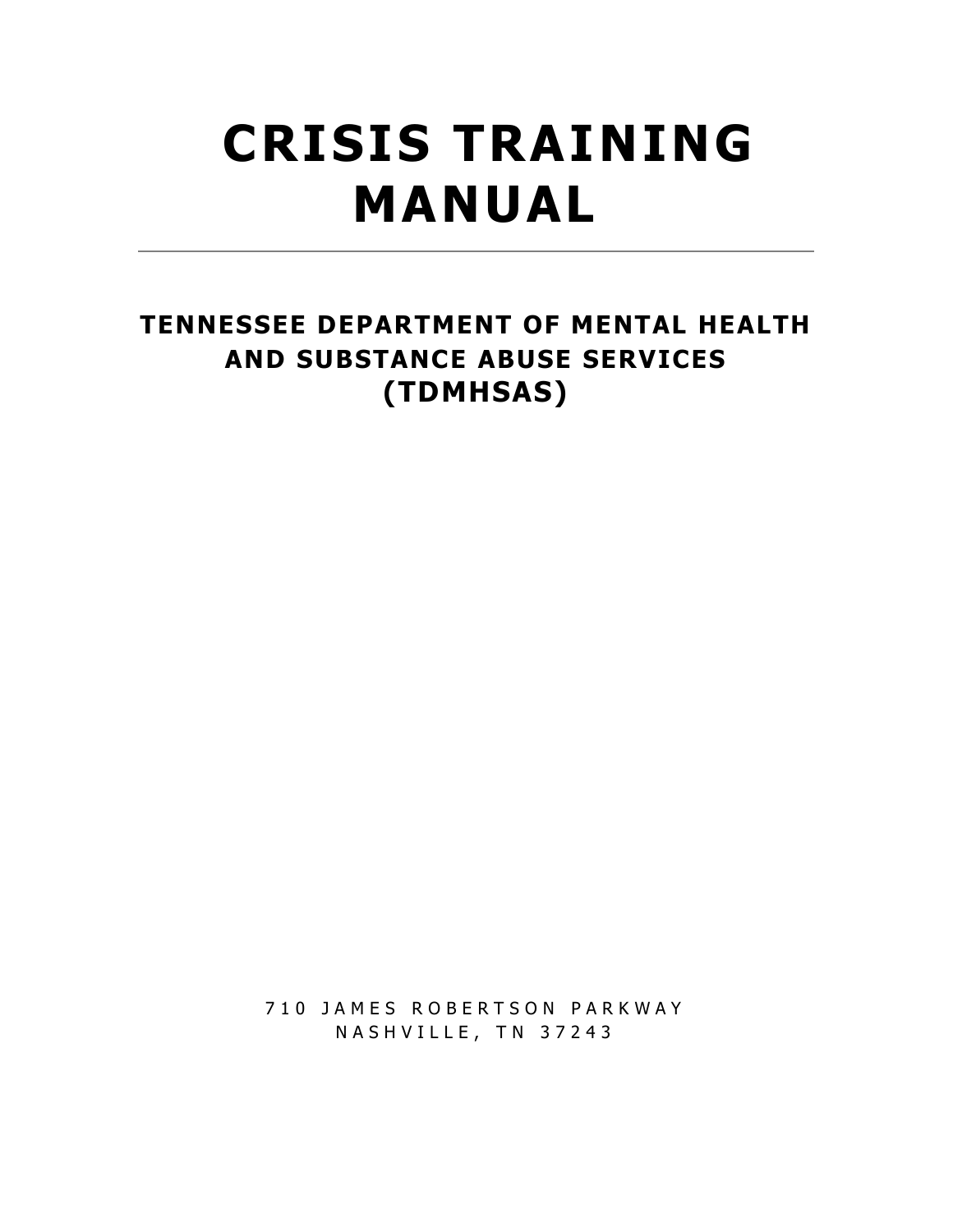## **What is this Crisis Training Manual and how should it** be used?

## What?

This Crisis training manual is a compilation of information gathered and composed by a work group of dedicated Department of Mental Health employees for the purpose of meeting the goals listed below.

## Why?

A primary goal of this Crisis Training Manual is to standardize general and basic crisis training for all providers. Another goal of this training is to increase awareness and understanding that a crisis situation is often determined by the perception of the individual experiencing the crisis situation.

An outcome of this training is increased awareness and utilization of the most clinically appropriate and least restrictive services available to encourage recovery and empowerment of individuals served.

## How?

The current Crisis Services Provider Directors and/or their identified Crisis Trainer Designee will be responsible for assuring all of their Crisis Services Staff successfully complete the training according to the time frames listed below.

## **Where?**

The Crisis Training Manual is located on the TDMHSAS website for easy and convenient access. Each Crisis Services Provider staff member will complete the Crisis Training Manual one chapter at a time. There will be a post test at the end of each chapter. After successful completion of a chapter, as evidenced by the passing score of the post test at the end of the chapter, the staff member may continue to complete the succeeding chapters in like fashion. If any chapter is not successfully completed, as evidenced by not passing the post test, the provider-specific identified crisis trainer will be responsible for working with the individual crisis staff member to gain more understanding of the content and the post test can be re-taken. If technical assistance is needed, contact Melissa Sparks, Director of Crisis Services at 615-253-4641 or Mary Dillon, Assistant Director of Crisis Services at 615-532-6509.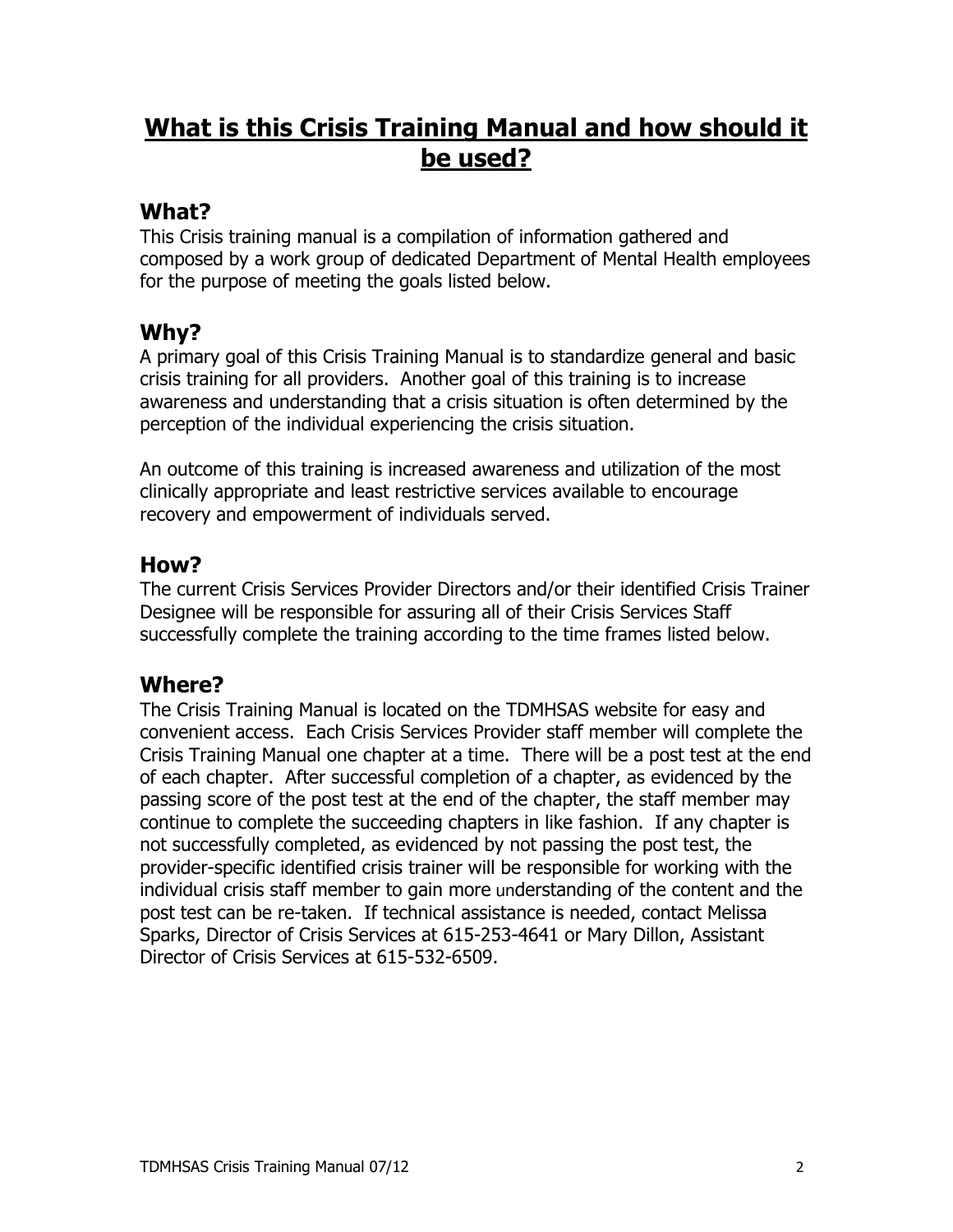## Who?

Anyone working in a direct service capacity as a Crisis Services Provider should successfully complete this training manual in addition to any population specific, geographic specific or other specific training that is currently conducted by the individual crisis service providers.

### When?

This training should be successfully completed by any Crisis Services Provider staff member hired after July 2007 prior to working independently in a crisis situation. All Crisis Services Provider staff hired before July 2007 will have three months from the time of implementation of the crisis training requirement to successfully complete this crisis training. A refresher training of this Crisis Training Manual or any subsequent updates should be taken every three (3) years.

## **Contributors:**

TDMHSAS would like to offer a special appreciation to Larraine Pierce with the Minnesota Department of Human Services who authored the Crisis Curriculum, A Mental Health Manual, May 2002 and gave permission for the use of her work.

We would also like to acknowledge:

The TDMHSAS Crisis Workgroup who developed this manual: Trish Wilson **Phillip Earhart** Liz Ledbetter **Mary Shelton** 

**TDMHSAS Staff** Melissa Sparks, Director of Crisis Services, Division of Mental Health Services Mary Dillon, Assistant Director of Crisis Services, Division of Mental Health **Services** Bob VanderSpek, Office of Consumer Affairs (Retired) Becki Poling, Director, Office of Hospital Services Marthagem Whitlock, Assistant Commissioner, Division of Planning, Research, and Forensics Lygia Williams, Division of Mental Health Services

and Cindy Sneed, former President of Crisis Management Group, Inc.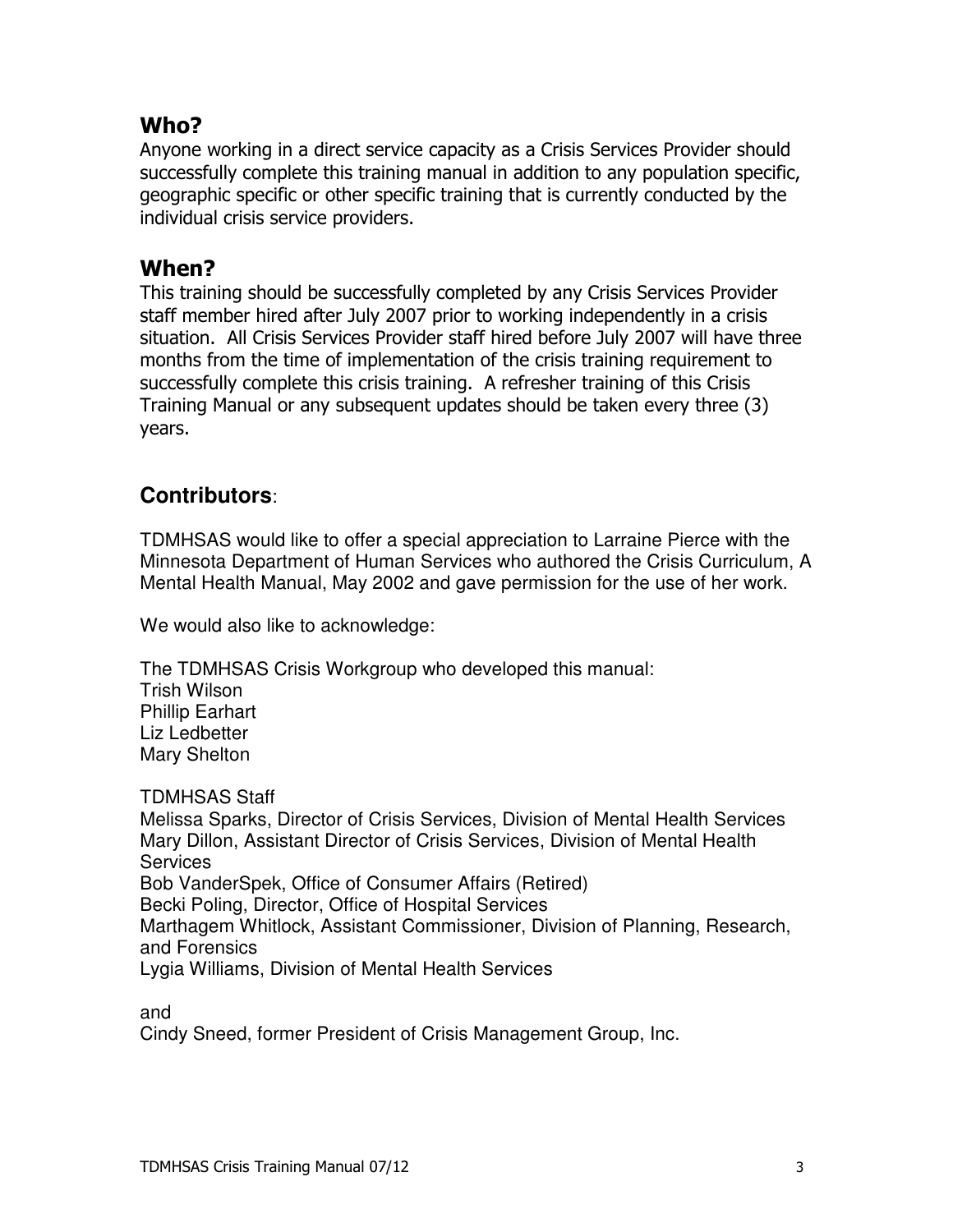## Table of Contents

| Chapter 1: Mental Health Crisis Services Definitions and Goals8        |  |
|------------------------------------------------------------------------|--|
|                                                                        |  |
|                                                                        |  |
|                                                                        |  |
| Chapter 2: Mental Health Crisis Services Components 13                 |  |
| What is included in a formal crisis intervention screening?14          |  |
|                                                                        |  |
|                                                                        |  |
| What are mental health crisis intervention services?15                 |  |
| Who may conduct a crisis assessment/intervention?16                    |  |
| How soon must a crisis intervention plan be developed? 16              |  |
| What are mental health crisis stabilization services?17                |  |
|                                                                        |  |
|                                                                        |  |
|                                                                        |  |
|                                                                        |  |
| What is the first step in intervening in a mental health crisis? 21    |  |
|                                                                        |  |
|                                                                        |  |
|                                                                        |  |
|                                                                        |  |
|                                                                        |  |
|                                                                        |  |
|                                                                        |  |
| How does a crisis services provider help the person go about exploring |  |
|                                                                        |  |
|                                                                        |  |
|                                                                        |  |
|                                                                        |  |
|                                                                        |  |
|                                                                        |  |
| How should a crisis service provider deal with someone who may         |  |
|                                                                        |  |
|                                                                        |  |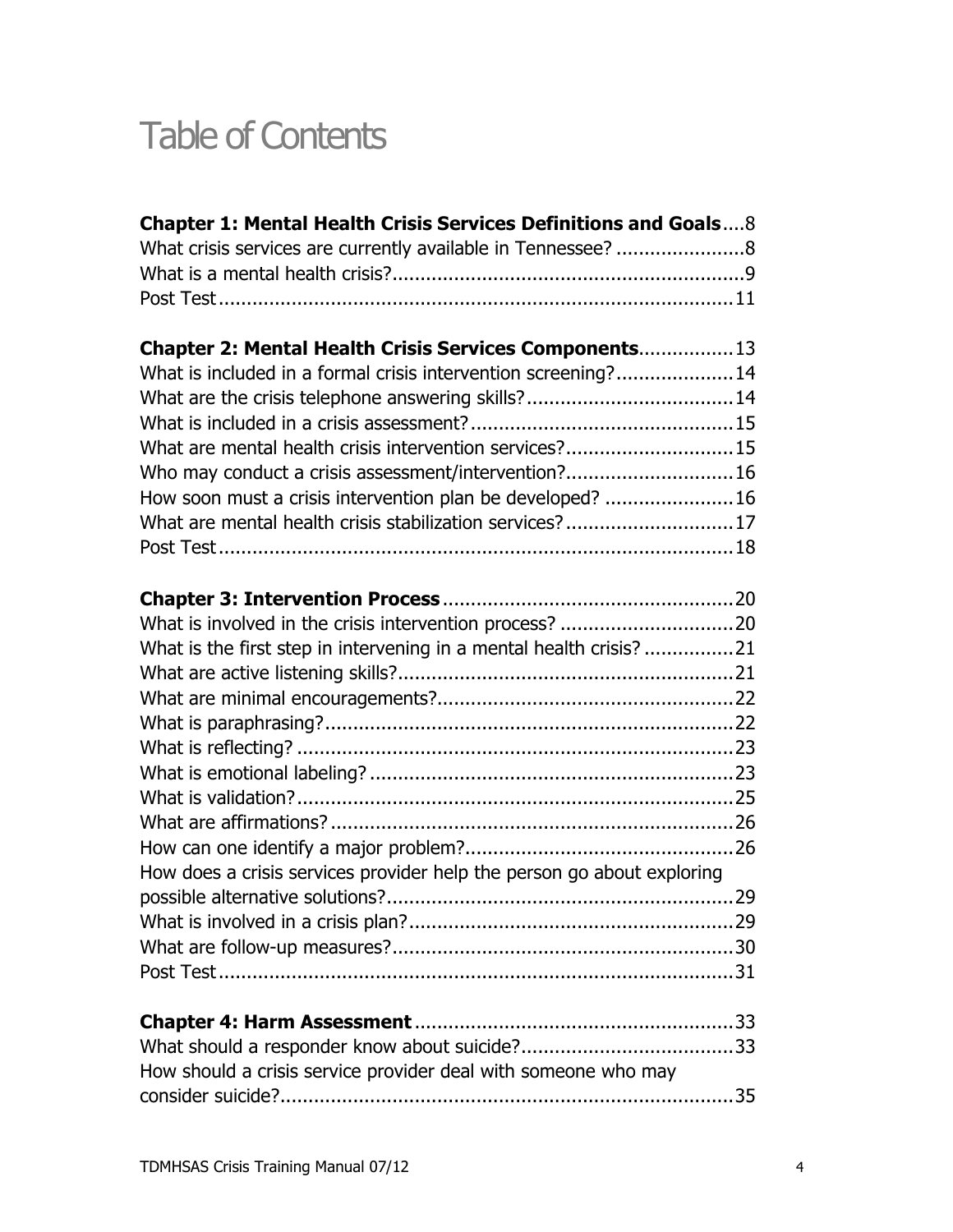| What other things might a responder need to keep in mind?35              |  |
|--------------------------------------------------------------------------|--|
| What makes depression and alcohol/drug abuse important?37                |  |
| What is the difference between parasuicide and suicide?41                |  |
|                                                                          |  |
| How does a crisis service provider work with a person who may            |  |
|                                                                          |  |
| What factors should be considered when assessing a person for            |  |
|                                                                          |  |
| How can a crisis services intervene with a potentially violent person?44 |  |
| What are some of the legal implications of working with                  |  |
|                                                                          |  |
|                                                                          |  |
|                                                                          |  |
|                                                                          |  |
|                                                                          |  |
|                                                                          |  |
| What are the most frequest types of admissions to a                      |  |
|                                                                          |  |
| What is the emergency involuntary admission process?54                   |  |
|                                                                          |  |
|                                                                          |  |
|                                                                          |  |
| Who is eligible for the mandatory pre-screening training?55              |  |
| How does a QMHP receive designation as a mandatory pre-screening         |  |
|                                                                          |  |
| What is a Certificate of Need for emergency involuntary admission? 56    |  |
| Who may complete a Certificate of Need for emergency                     |  |
|                                                                          |  |
| What are the criteria for emergency involuntary admission?56             |  |
| What is the process to obtain a Certificate of Need for emergency        |  |
|                                                                          |  |
| How is someone transported to a hospital for evaluation for              |  |
|                                                                          |  |
|                                                                          |  |
|                                                                          |  |
| How can a crisis provider find our about a MOT status on a               |  |
|                                                                          |  |
|                                                                          |  |
| When can information be disclosed without consent59                      |  |
|                                                                          |  |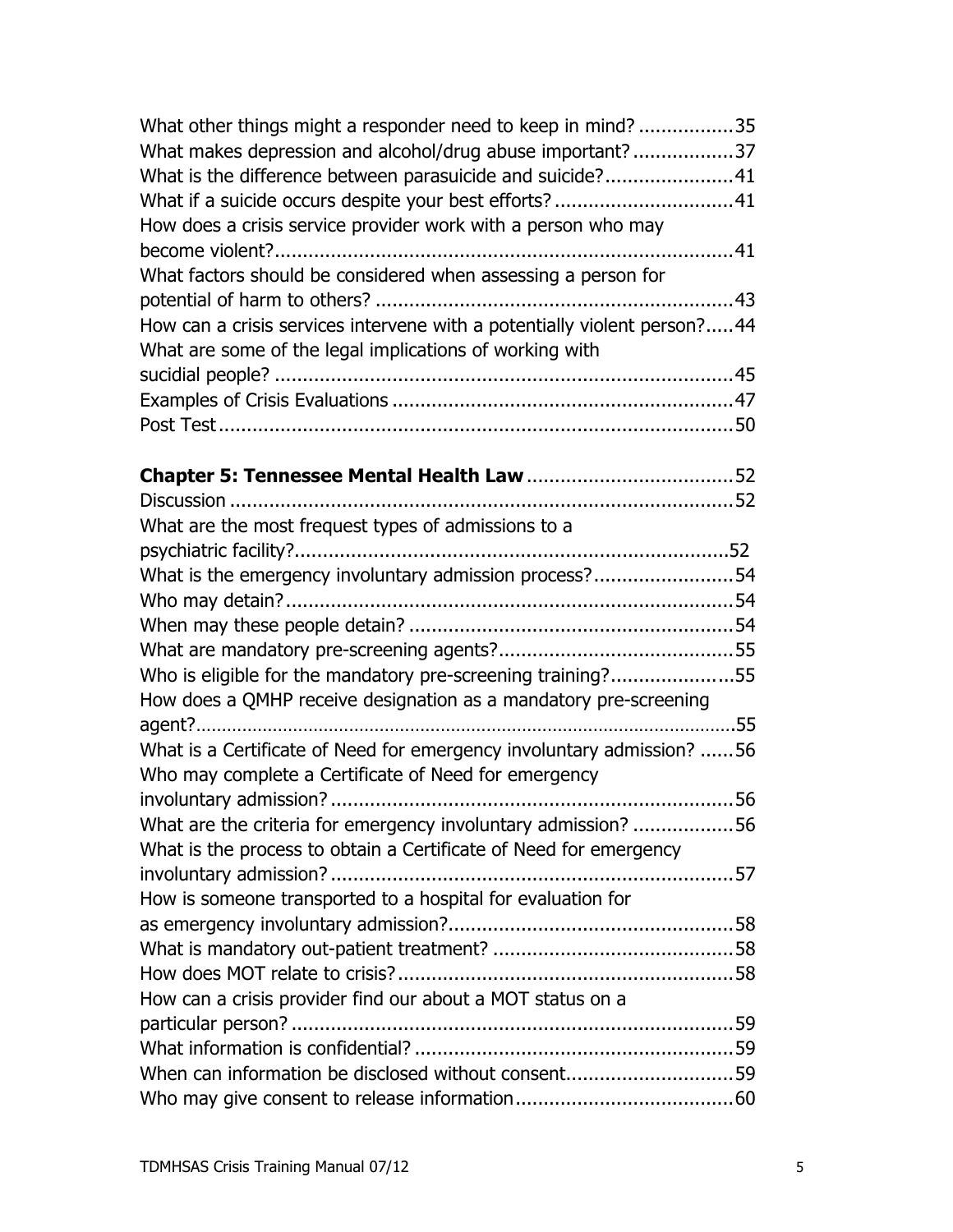| What options for less restrictive alternative to inpatient          |  |
|---------------------------------------------------------------------|--|
|                                                                     |  |
| How do I find out which alternatives are available in my area? 67   |  |
|                                                                     |  |
|                                                                     |  |
|                                                                     |  |
| How will the people I refer benefit from these services?68          |  |
|                                                                     |  |
| Chapter 7: Cultural Identity Impact on Crisis Intervention71        |  |
|                                                                     |  |
| How does racial or ethnic culture impact on a response to a         |  |
|                                                                     |  |
| How does cultural or ethnic diversity impact on a person's          |  |
| response to a crisi service provider and mental health services? 73 |  |
| Does a person's sexual identity as homosexual, bisexual, or         |  |
| transgender have an impact on response to a crisis                  |  |
|                                                                     |  |
| How might providing crisis intervention for person living in rural  |  |
|                                                                     |  |
| Are some cultural or ethnic groups at a higher risk of suicide?74   |  |
|                                                                     |  |
| <b>Chapter 8: Crisis Intervention with Special Populations79</b>    |  |
| Are there particular things to consider when working with           |  |
|                                                                     |  |
| Are there special issues to consider for people who have a          |  |
|                                                                     |  |
| Are there special issues to consider when intervening with          |  |
|                                                                     |  |
| Are there medical disorders that look like symptoms similar         |  |
|                                                                     |  |
| Are there special issues to consider for people with mental         |  |
| illness who are incarcated or at risk of incarceration?85           |  |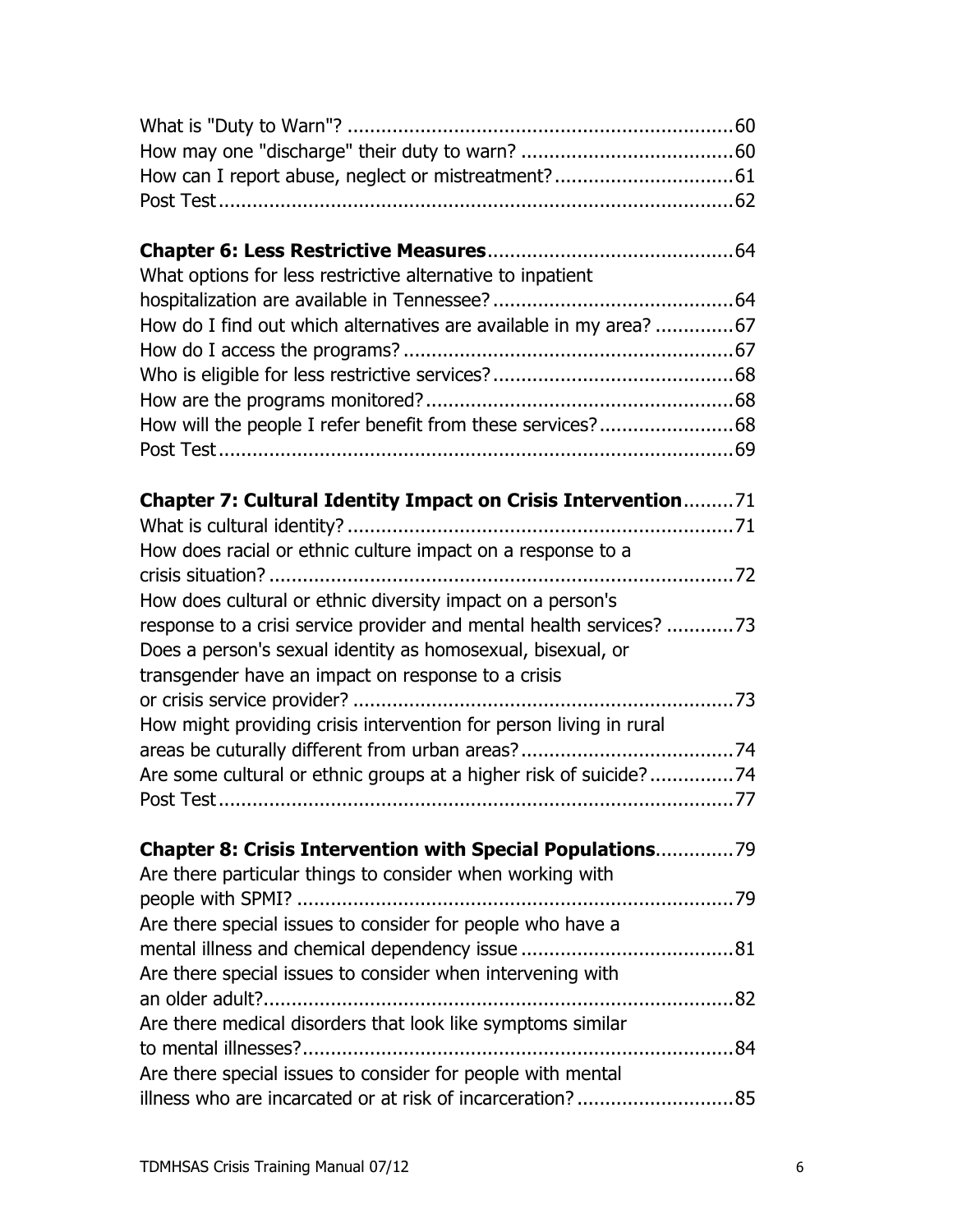| What are the advantages of partnering with law enforcement?89<br>How can a crisis service provider develop a working relationship<br>What is involved in role clarification with law enforcement?90<br>What about educating law officers about mental illness, |  |
|----------------------------------------------------------------------------------------------------------------------------------------------------------------------------------------------------------------------------------------------------------------|--|
|                                                                                                                                                                                                                                                                |  |
| Chapter 10: Collaboration with Service Providers and Others  94<br>What are the advantages of collaborating with the informal                                                                                                                                  |  |
| and formal supports that a person may have in the community?95<br>How should a crisis service provider go about collaborating with<br>community services, advocate, potential persons and                                                                      |  |
| What sort of collaboration should occur during a crisis intervention? 96                                                                                                                                                                                       |  |
| <b>Chapter 11: Crisis Services Provider Boundaries and Self Care. 100</b><br>What are examples of possible crisis provider boundary                                                                                                                            |  |
| What can an organization do to encourage healthy crisis provider                                                                                                                                                                                               |  |
| What can an individual crisis staff member do to reduce                                                                                                                                                                                                        |  |
|                                                                                                                                                                                                                                                                |  |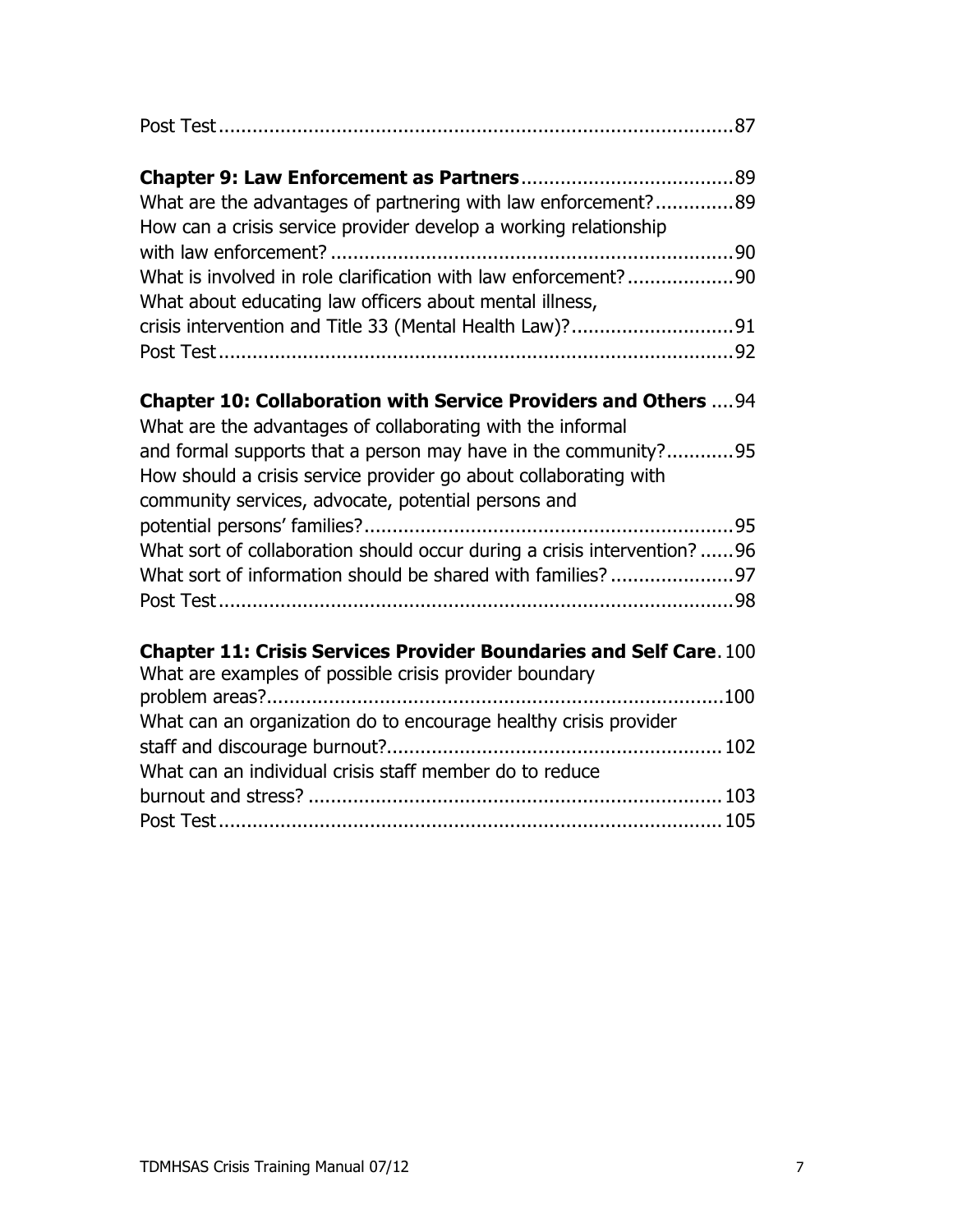## **Chapter 1 MENTAL HEALTH CRISIS DEFINITIONS**

## **Objectives of this Training Chapter:**

- Define a mental health crisis
- Differentiate between a situational and a developmental crisis
- Review goals of crisis services (Local resources should also be discussed with your trainer/supervisor)

## **Discussion:**

It is important to first have a definition of a mental health crisis and goals of crisis services to enhance a working knowledge of how to best assist in a mental health crisis. The following information is basic information that can be used to create a beginning or expanding foundation of mental health crisis knowledge. It is also important to realize what mental health crisis services are available across the state of Tennessee as well as local resources.

## What crisis services are currently available in Tennessee?

Crisis services are provided to anyone in the state of Tennessee regardless of whether or not someone has TennCare, Medicare, private insurance or no insurance. There are crisis providers across the state of Tennessee monitored by either Behavioral Health Organizations (BHOs) or Managed Care Companies (MCCs) with oversight from The Tennessee Department of Mental Health and Substance Abuse Services (TDMHSAS). Crisis services include 24 hour, seven days a week (24/7) toll free telephone lines answered in real time by a trained crisis specialist with face-to-face crisis service capabilities including, but not limited to: triage, intervention, evaluation, referral for additional services/treatment and follow-up services. In some geographic regions, some of these services are conducted with the use of telehealth capabilities. Also, some geographic areas in the state have 24/7 walk-in services, crisis respite services and/or crisis stabilization units.

There is a statewide, toll free crisis telephone number managed by TDMHSAS that routes callers to their local crisis provider depending on their location as long as they are calling from a landline. Some cellular telephone services also allow the routing of the call.

Many individuals and families access crisis services, but several of the high volume crisis calls are from emergency departments, law enforcement agencies, community providers, advocates, etc.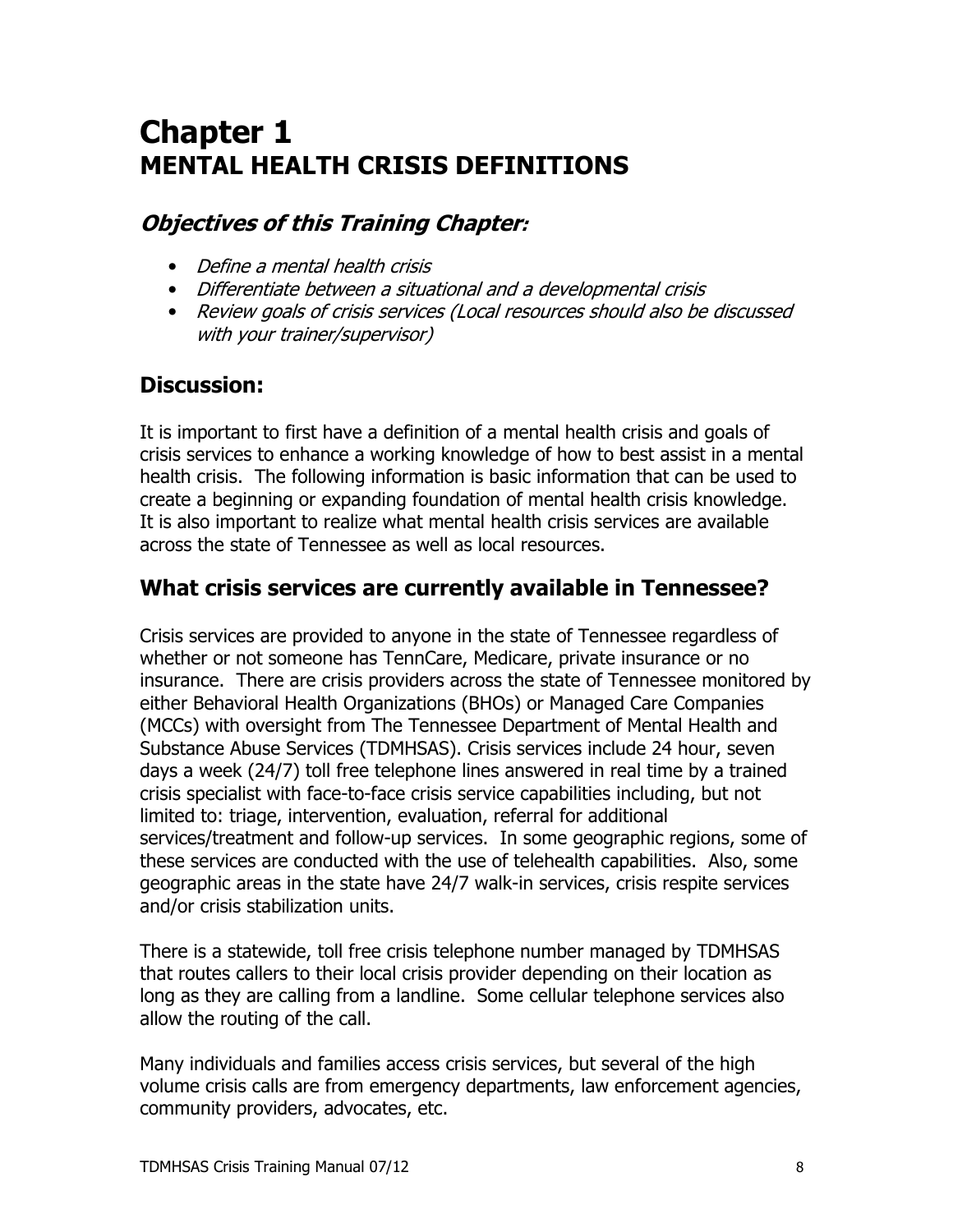The goals of crisis services include, but are not limited to:

(1) Promote the safety and emotional stability of individuals with mental illness or emotional crises;

(2) Minimize further deterioration of individuals with mental illness or emotional crises;

(3) Assist individuals in developing and/or enhancing better coping skills and a natural support system;

(4) Help individuals with mental illness or emotional crises obtain ongoing care and treatment; and

(5) Encourage services in the least intensive or restrictive setting that is clinically appropriate to meet the individual's needs.

## What is a mental health crisis?

A mental health crisis is defined as an intensive behavioral, emotional, or psychiatric situation which, if left untreated, could result in an emergency situation, in the placement of the person in a more restrictive, less clinically appropriate setting, including, but not limited to, inpatient hospitalization or at the very least, significantly reduced levels of functioning in primary activities of daily living.

"A crisis can be thought of as a system out of balance. Normally, all of us maintain our state of equilibrium on a day-to-day basis without too much trouble. Obstacles are overcome because we've learned good coping skills to reestablish equilibrium after some event has temporarily knocked us off balance. Crises occur when the balance cannot be regained, even though we are trying very hard to correct the problem.

Two Different types of crisis occur. One is a **developmental** crisis, like a job change, retirement, having a baby, your baby turns 14. The other is a situational crisis like rape, robbery, sudden death, or being diagnosed with a chronic or terminal disease.

Most crises occur because a person is just overloaded. A reprimand from a supervisor may be accepted without issue one day. However, if it happens when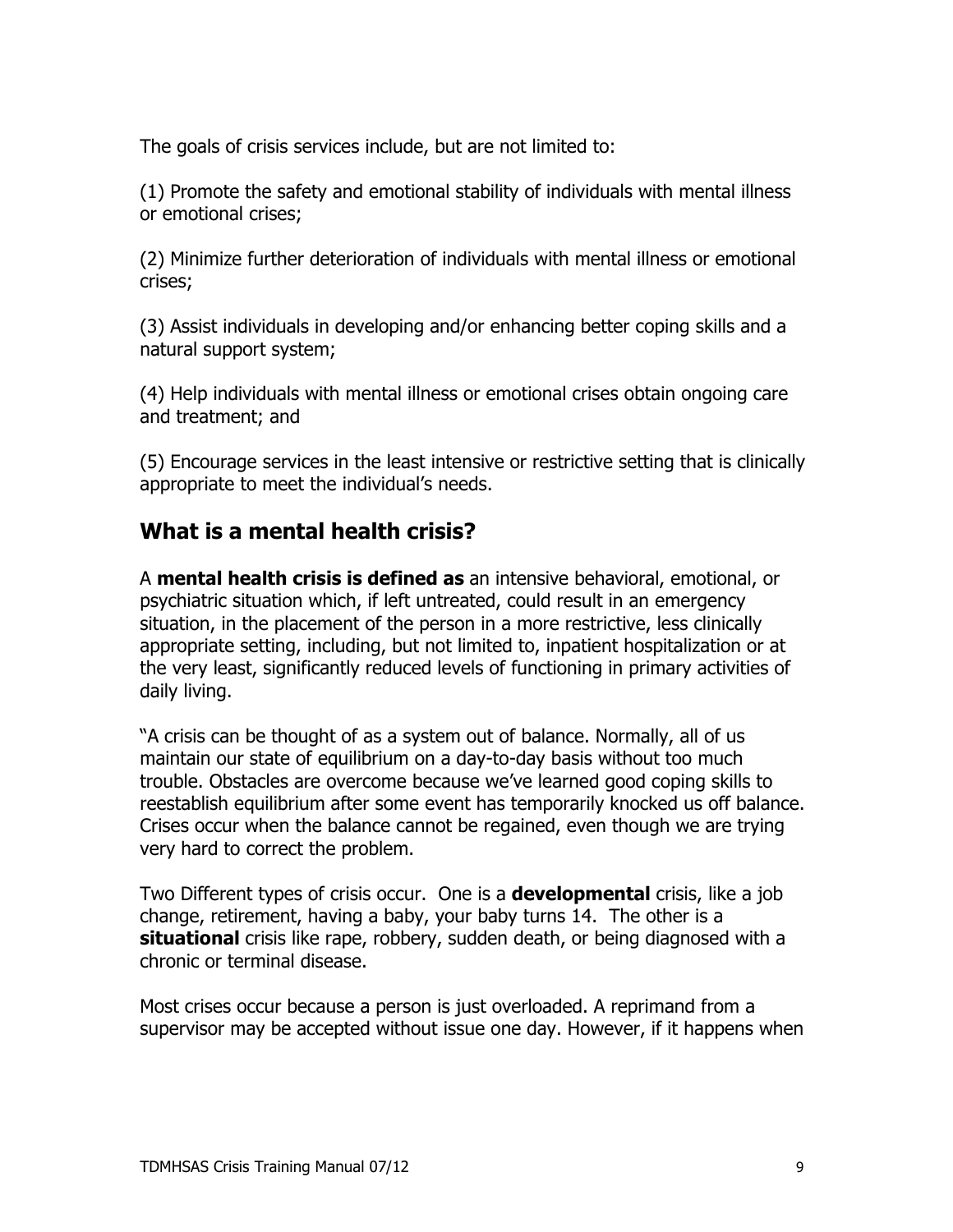you already have several stressors using up your reserve of coping ability, it may be the event or precipitator\* that pushes you off balance."

In other words, the person is pushed enough off balance that he or she needs assistance to rebalance his or her system. This definition focuses on the needs of a person who is being stressed rather than the cause that evokes this response.

<sup>&</sup>lt;sup>1</sup> Charles G. Cook. Unpublished manuscript; "Crisis Management, Assessment and Intervention Training Manual," (1995), 5.

<sup>\*</sup> Precipitator: An event, action, or concern that causes a crisis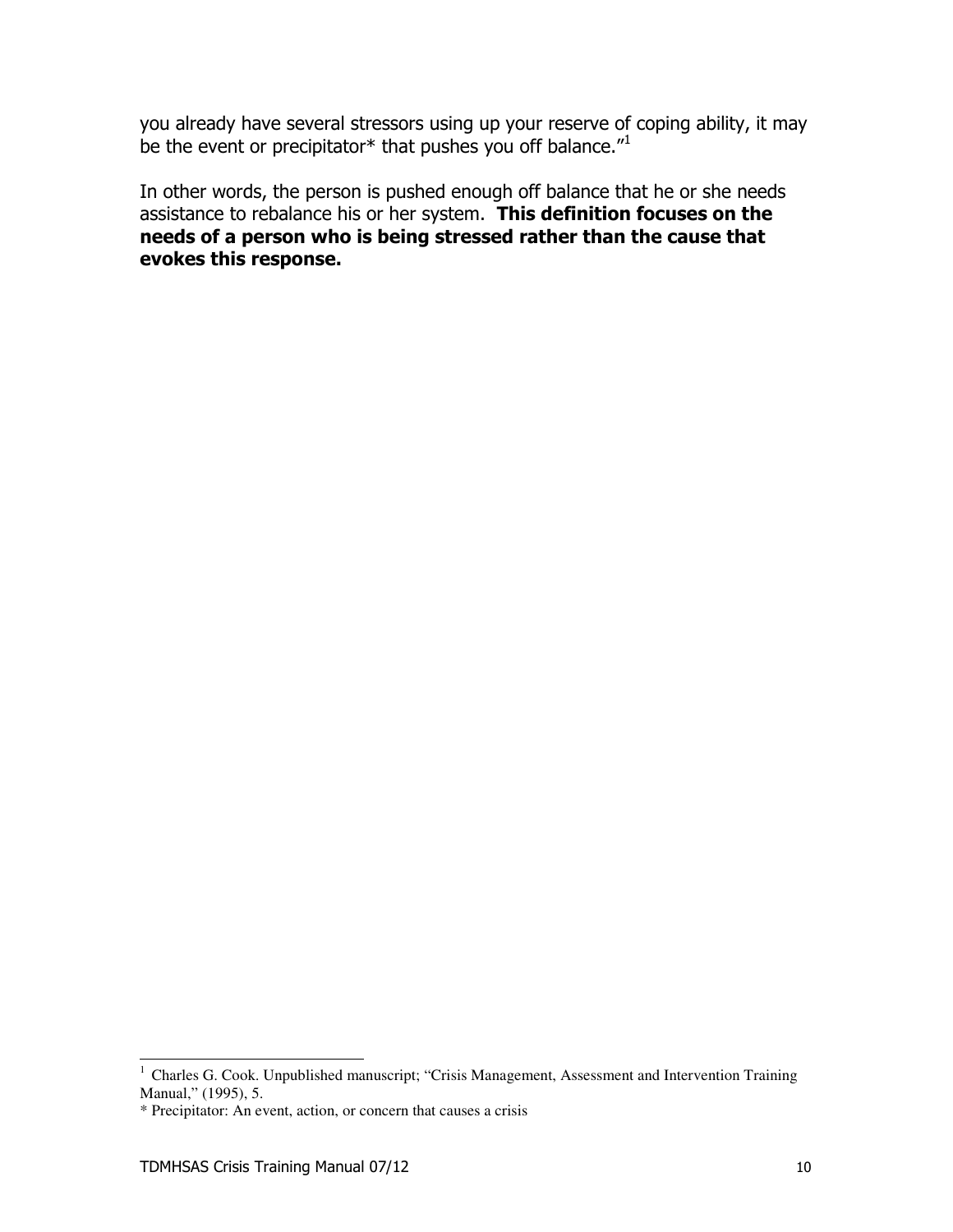## **Post Test Chapter One: Mental Health Condition**

- 1) A person is experiencing a mental health crisis. What are the possible outcomes if the person does not receive crisis services?
	- a) Reduced ability to function on a day-to-day basis
	- b) An emergency situation
	- c) Placement in a psychiatric hospital or other restrictive setting
	- d) All of the above
- 2) What best describes a mental health crisis?
	- a) A person is pushed enough off balance that he or she needs assistance to rebalance his or her system
	- b) Only suicidal thoughts
	- c) Only homicidal thoughts
	- d) Someone's internal assessments that they are experiencing a crisis
	- e) Both a and d
	- f) Both b and c
- 3) What would be a (n) example(s) of a **developmental** crisis?
	- a) A planned job change
	- b) Retirement
	- c) A robbery
	- d) Both a and b
- 4) What would be a (n) example(s) of a **situational** crisis?
	- a) Your child goes off to college
	- b) A rape
	- c) Sudden death of a loved one
	- d) Both b and c
- 5) What are some of the goals of crisis services?
	- a) Promote the safety and emotional stability of individuals with mental illness or emotional crises: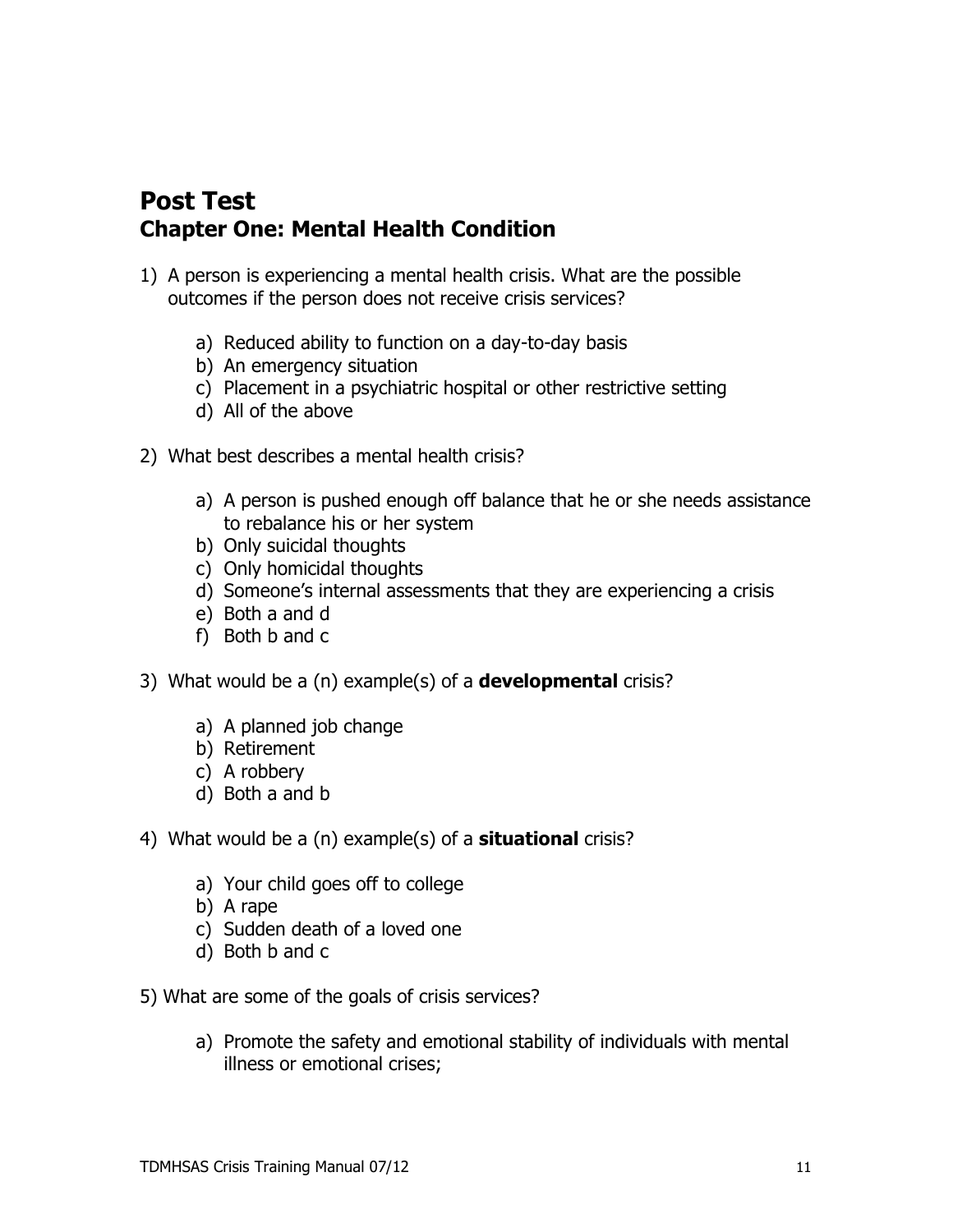- b) Minimize further deterioration of individuals with mental illness or emotional crises;
- c) Help individuals with mental illness or emotional crises to obtain ongoing care and treatment; and
- d) Prevent placement in settings that are more intensive or more restrictive than clinically necessary to meet an individual's needs.
- e) All the above
- 6) Which is more important in determining the acuity of a crisis situation?
	- a) The situation itself
	- b) The person's feelings about/response to the situation
	- c) None of the above
	- d) The age of the person
- 7) Which is not a component of crisis services?
	- a) Triage
	- b) Intervention
	- c) Follow-up services
	- d) Auditing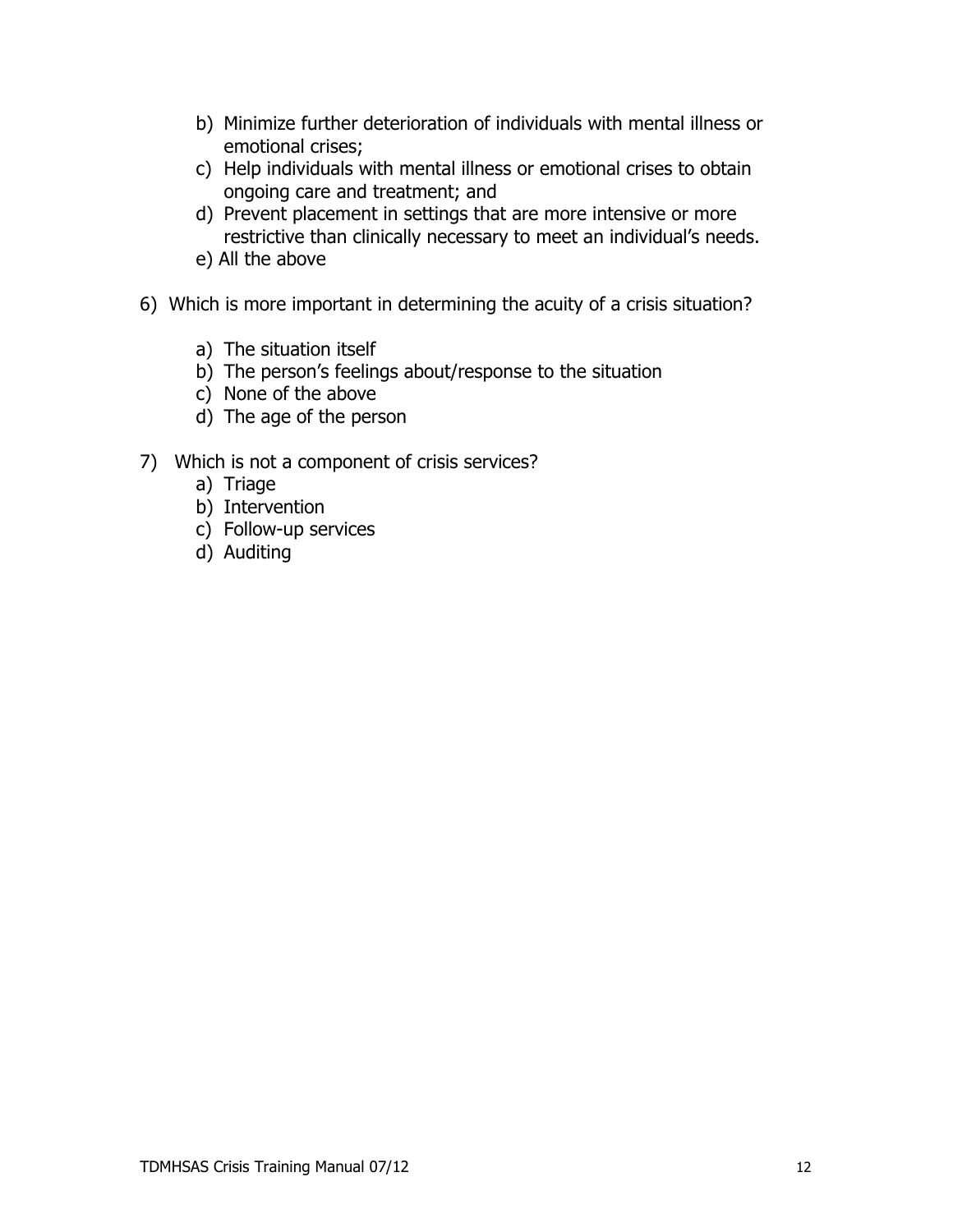## **Chapter 2 MENTAL HEALTH CRISIS SERVICES COMPONENTS**

## **Objectives of this training chapter:**

- Identify essential skills in answering crisis calls
- Recognize the components of a crisis intervention screening
- Understand crisis intervention strategies and how they are applied

## **Discussion:**

Each component of working a crisis situation is important, however the first few minutes of a crisis contact could determine if the individual will continue to seek out assistance in their crisis situation or not. Setting a therapeutic tone for crisis session will be very important in the outcome of the situation. This chapter will discuss some practical ways to assure, as much as possible, that the first few minutes of the contact is therapeutic.

As each crisis component is reviewed through out this manual, it is important to understand that although one person may present with a crisis situation, family members and/or significant others are also affected by the crisis situation. It will be important to engage family members and/or significant others for information and clarity of the crisis situation to **the extent appropriate.** Although this concept is not directly stated though out this manual, it is implied and should always be practiced.

## **Intervention Screening**

A screening determines the problem and needs of the individual as well as provides guidance for crisis prevention and/or early intervention. Prior to initiating any crisis assessment service, some sort of screening of the potential crisis situation must be conducted. The screening may be formal and occur through a telephone call to a crisis line, an appointment with a case manager or mental health service provider, or informal through information obtained from a family member or others. This screening information (which may be incomplete or from an untrained person) can help to determine if a formal crisis assessment service is warranted.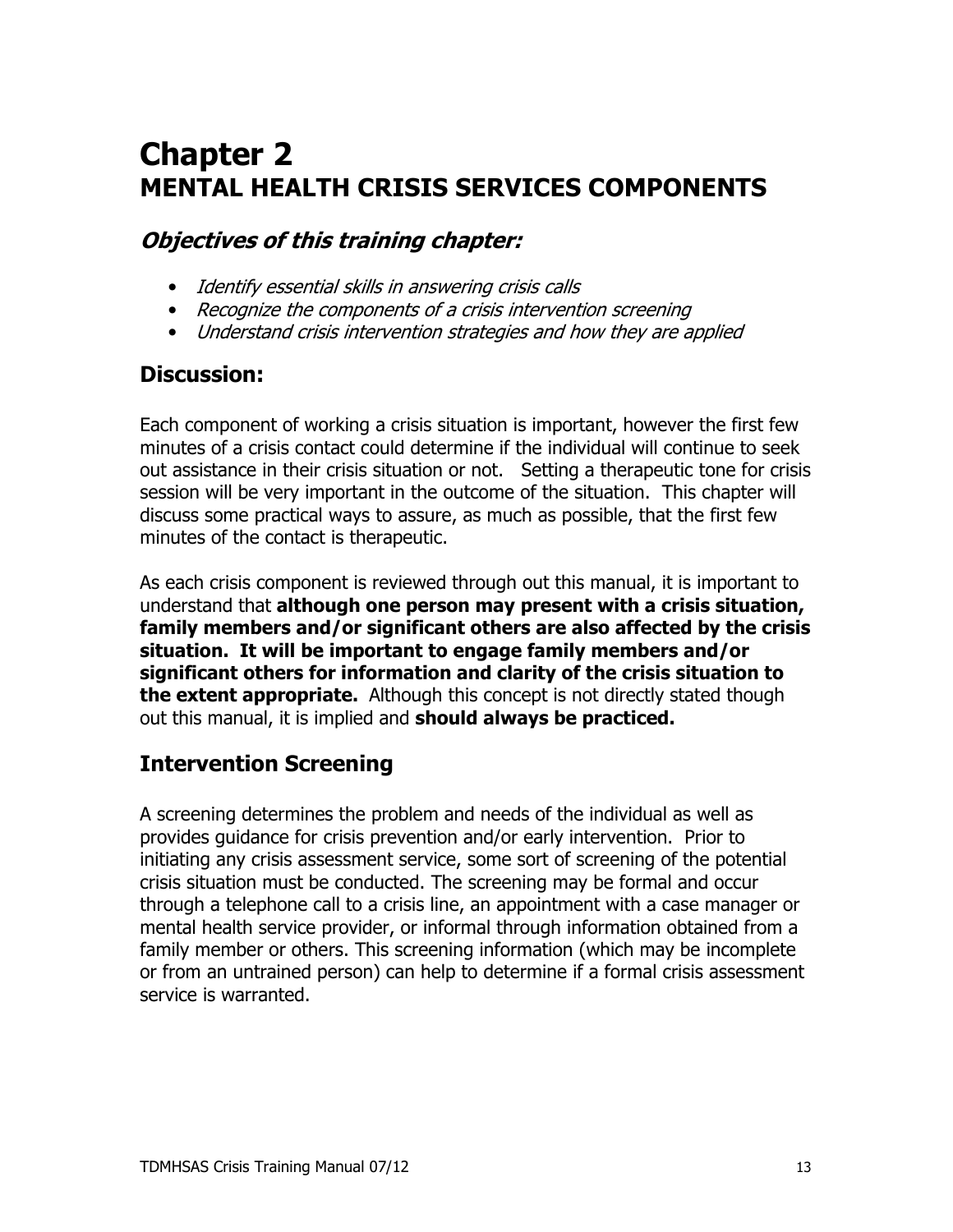## What is included in a formal crisis intervention screening?

The screener must gather basic demographic information, determine whether a crisis situation may exist, identify parties involved, and determine an appropriate level of response. The screener must use active and supportive listening skills to determine if a crisis telephone intervention is appropriate, or if a face-to-face clinical assessment is required. The initial screening must consider all available services to determine which service intervention would best address the person's needs and circumstances. For some individuals, information about services or a referral to a local service provider would be an appropriate and sufficient intervention. Others may need telephone or a face-to-face intervention. Based on the information gathered to this point, the screener must determine whether a crisis requires further assessment. It should be noted that disruptions in life that may not create a crisis situation for one person at any given time might create a crisis situation for another person. Alternately, disruptions that might not have posed a challenge during one time may cause significant turmoil at other times in the person's life. If the person believes that he or she is experiencing a crisis, it is best to honor that belief.

Normally, crisis services triage personnel are the initial contact a person has with the crisis services system. Within seconds of the first telephone call, the caller is forming an opinion of the people they may interact with and the possible services they may receive. The crisis personnel answering the telephone must ensure the initial contact is a positive one, setting the stage for a successful treatment experience and instilling confidence in the professionalism of the service quality.

## What are crisis telephone answering skills?

The manner in which the agency's crisis telephones are answered sets the tone for each crisis call. All telephone calls are required to be answered in a uniform, courteous, and professional manner. The following are a few tips to insure these requirements are met:

- 1. Answer the telephone as soon as possible, but within at least five (5) rings. All telephone calls not answered within 5 rings on the statewide crisis line are routed to the State appointed managing entity.
- 2. All telephone calls are to be answered "live", by a qualified and trained crisis services triage personnel. No answering machines or other electronic mechanisms are allowed to field crisis calls.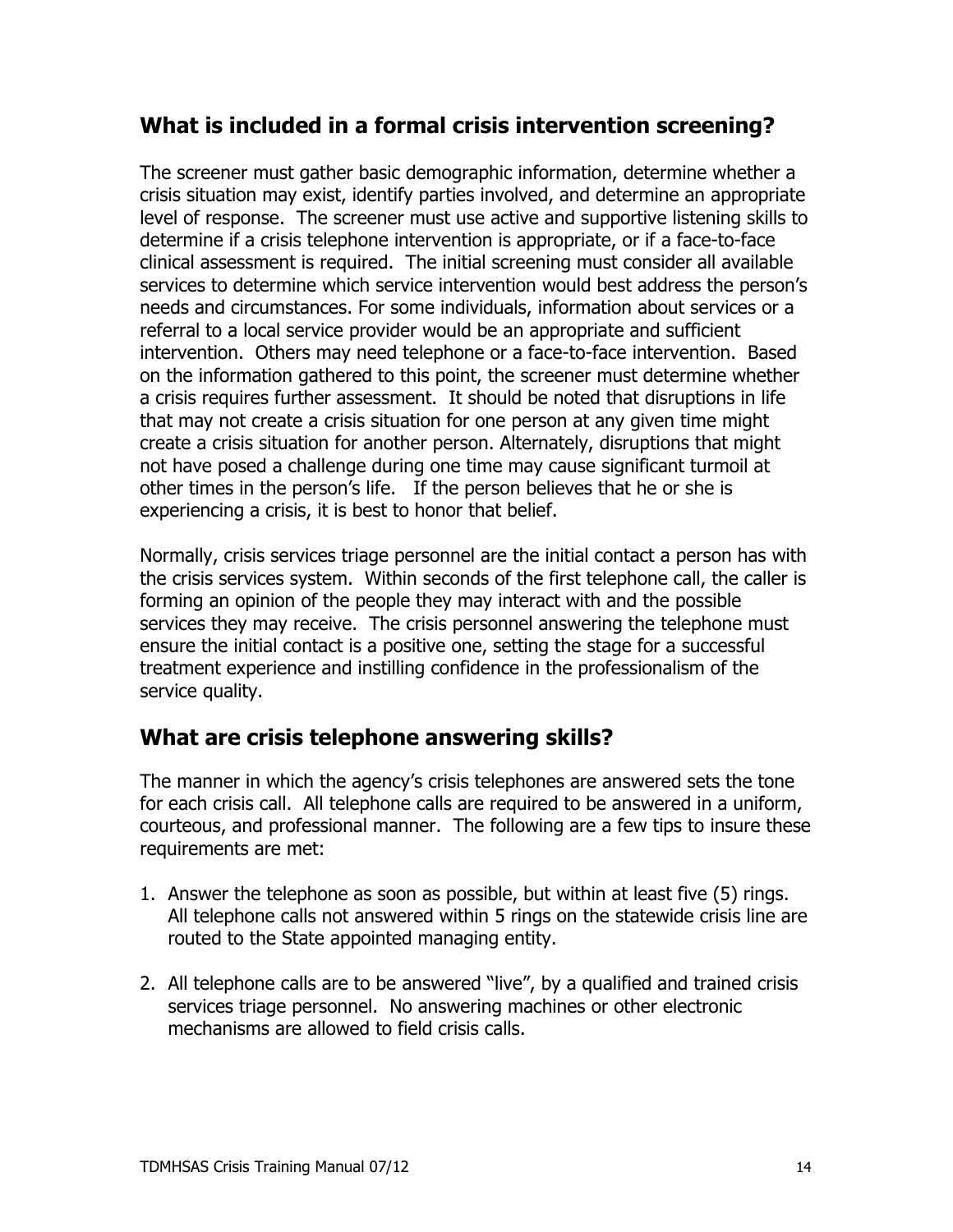- 3. Every crisis services triage personnel should answer the telephone in a standardized and courteous way. For example, "South Middle Crisis Services, how may I help you?"
- 4. As soon as possible, secure the caller's name, telephone number and if possible secure the caller's location. The crisis services triage personnel should state something similar to "in case we are accidentally disconnected could I have your name, telephone number and the address from which you are calling". If the caller is hesitate to share their location, do not insist they provide the location or address at this time.
- 5. Do not place a call on hold without the permission of the caller. If a caller is placed on hold, check back with the caller every minute to give him/her feedback regarding the status of the call. If you need to talk to other staff, press the mute button.
- 6. Do not place the person on a speaker telephone. This may make them feel there is no privacy in the conversation and may prevent them from telling you important information. Using a speaker telephone may also compromise the confidentiality of the caller's right to protect their private health information.

### What is included in a crisis assessment?

A crisis assessment evaluates any immediate need for emergency services and, as time permits, the person's:

- current life situation:  $\bullet$
- sources of stress and acuity level;  $\bullet$
- mental health problems and symptoms;  $\bullet$
- $\bullet$ Strengths;
- cultural considerations;
- identifiable and realistic support network;  $\bullet$
- drug and alcohol use:  $\bullet$
- current medication use;
- vulnerabilities: and
- current functioning.

### What are mental health crisis intervention services?

"Mental health crisis intervention services" means face-to-face, short-term, **intensive mental health services** initiated during a mental health crisis or mental health emergency to help the person cope with immediate stressors, identify and utilize available resources and strengths, and begin to return to the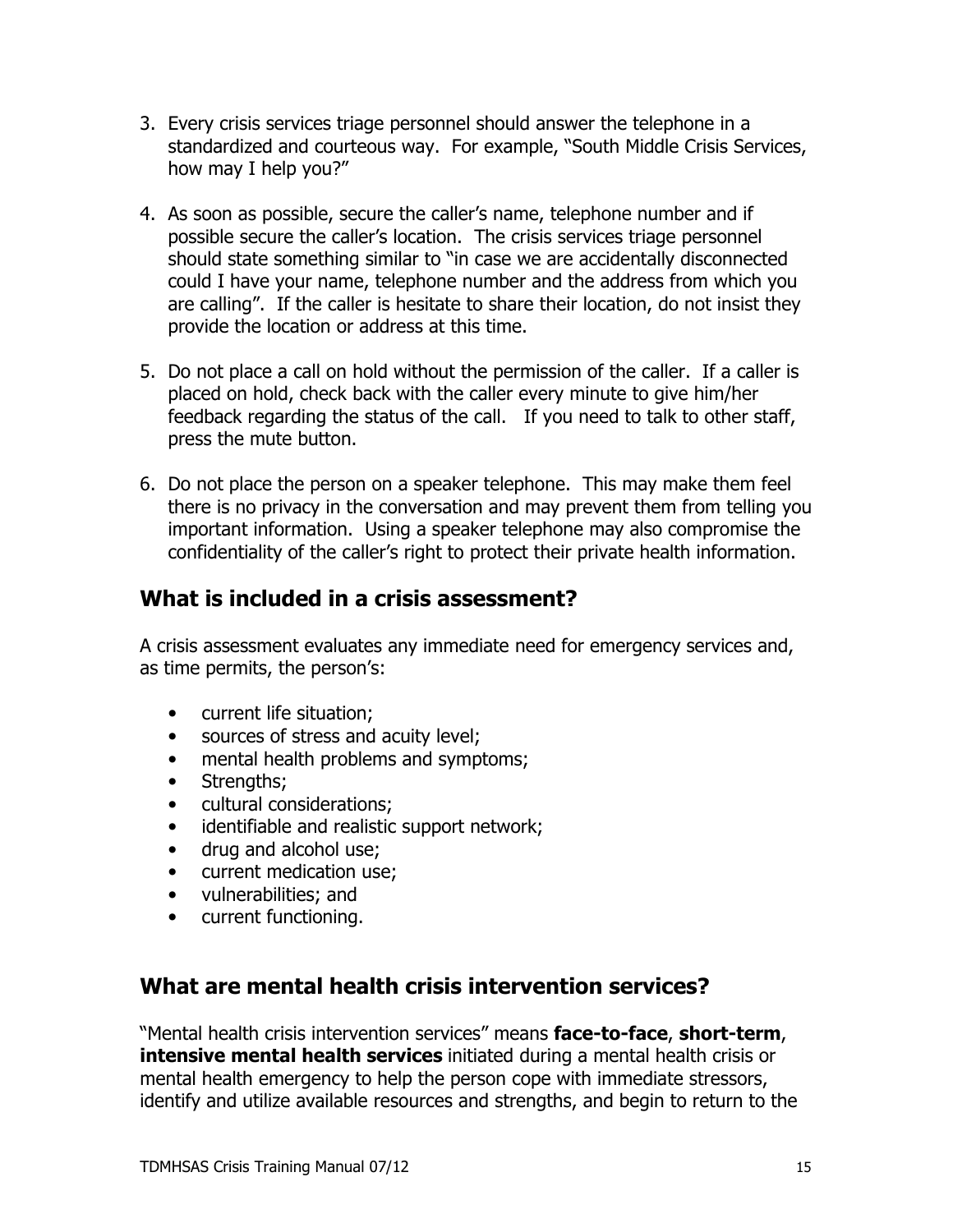person's baseline level of functioning.\* Intervention settings may include the person's home, the home of a friend or family member, a clinic, emergency room, provider office, jail or other community settings. Mental health crisis intervention services must be available 24 hours a day, seven days a week.

Possible determinants indicating the need for a face-to-face intervention include:

- $\bullet$  extreme dysphoria.\*\*
- extreme depression,
- · suicidal intent,
- homicidal intent,
- acute psychosis<sup>2</sup>

Others include:

- hopelessness,
- helplessness,
- extreme tearfulness, and
- extreme detachment or withdrawal/isolation

If the crisis assessment determines that crisis intervention services are needed, the intervention services must be provided as urgent or emergent.

### Who may conduct a crisis assessment/intervention?

Trained, credentialed and/or approved mental health personnel and professionals who have a licensed psychiatrist or physician experienced in psychiatry available for consultation may conduct crisis assessments. Designated mandatory prescreening agents, as described in Chapter Five, may execute an emergency involuntary hospitalization certificate of need.

### How soon must a crisis intervention plan be developed?

As part of the crisis intervention services, the crisis services provider must develop a crisis intervention plan during the initial face-to-face assessment. The plan must address the needs and problems noted in the crisis assessment and refer to identified services to reduce or eliminate the crisis.

 $^{2}$  Joseph J. Zealberg and Alberto Santos, Comprehensive Emergency Health Care, (New York: W. W. Norton and Company, 1996), 69.

<sup>\*</sup> Baseline level of functioning: The usual abilities of the person to perform daily activities effectively.

<sup>\*\*</sup>Dysphoria: Deep sadness, anxiety, and restlessness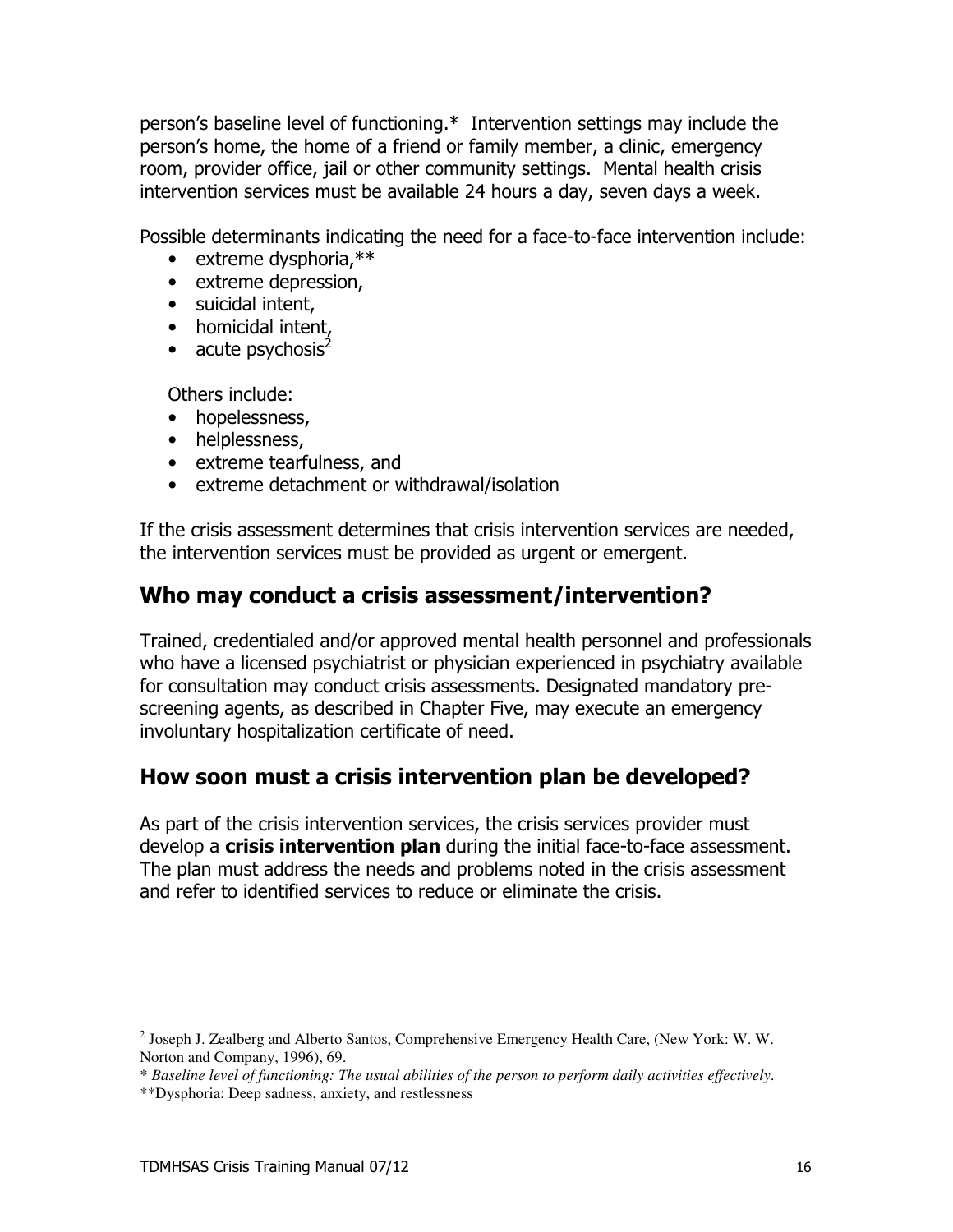## What are mental health crisis stabilization services?

If the crisis service provider determines that the person requires mental health crisis stabilization services, such as crisis respite or crisis stabilization, the crisis services provider must arrange for the provision of these services either directly or through other resources. Mental health stabilization services are individualized mental health services that are provided to a person following a crisis assessment. Crisis stabilization services are designed to assist the person in returning to his or her prior functional level or improved level of functioning, if possible.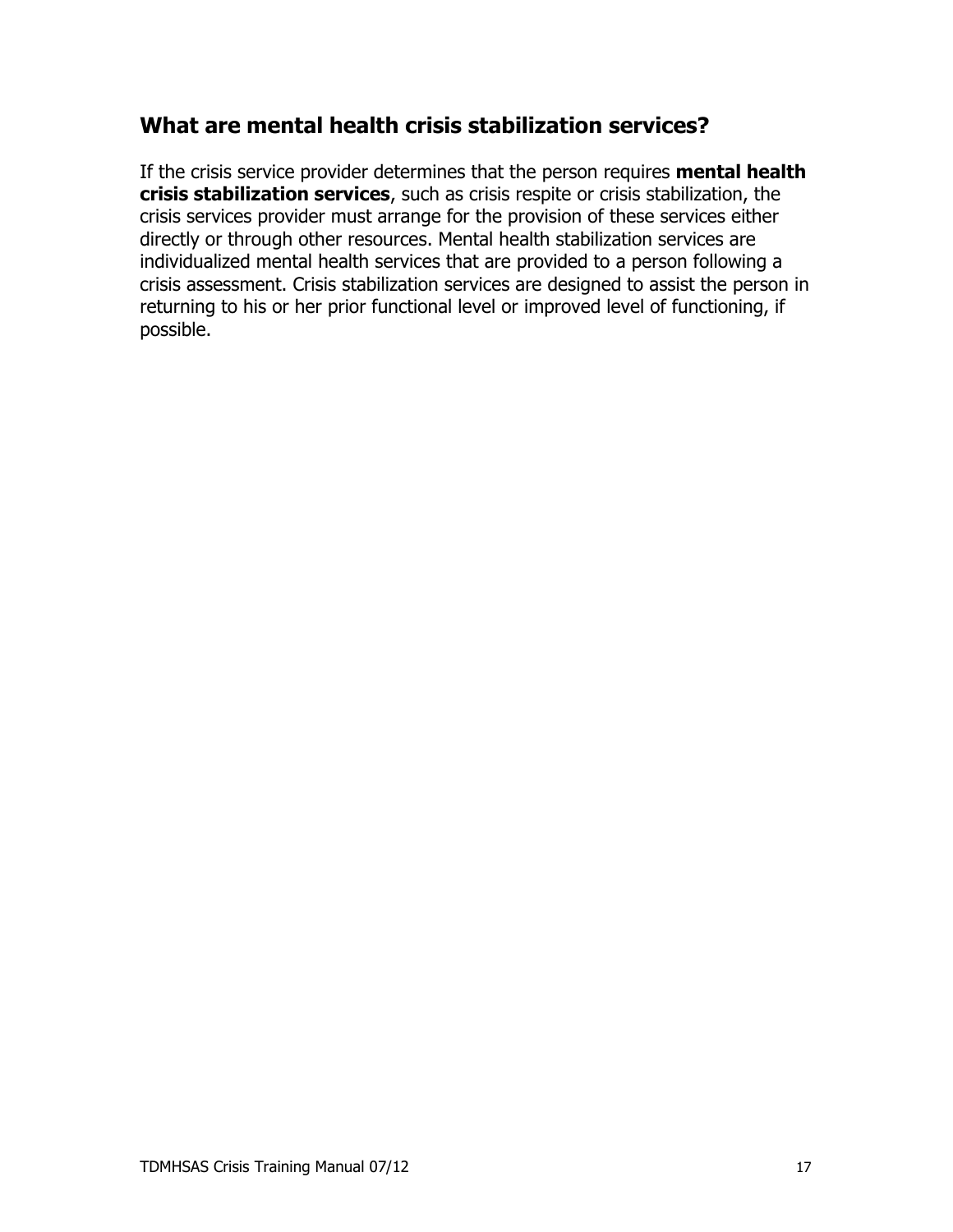## **Post Test Chapter Two: Mental Health Crisis Services**

#### **True or False**

- 1) Prior to initiating any crisis service, it is assumed that some sort of screening of the potential crisis situation will be conducted.
	- a. True
	- b. False
- 2) The screener must determine if counseling over the telephone is appropriate, or the person requires an on-site face-to face assessment.
	- a) True
	- b) False
- 3) All telephone calls are to be answered "live" by qualified and trained crisis personnel.
	- a) True
	- b) False
- 4) If a person believes that he or she is experiencing a crisis, it is best to honor that belief.
	- a) True
	- b) False
- 5) Designated mandatory pre-screening agents may execute an emergency involuntary hospitalization certificate of need.
	- a) True
	- b) False
- 6) A majority of the individuals calling the crisis line only need information about services or a referral to a local service provider for an appropriate and sufficient intervention.
	- a) True
	- b) False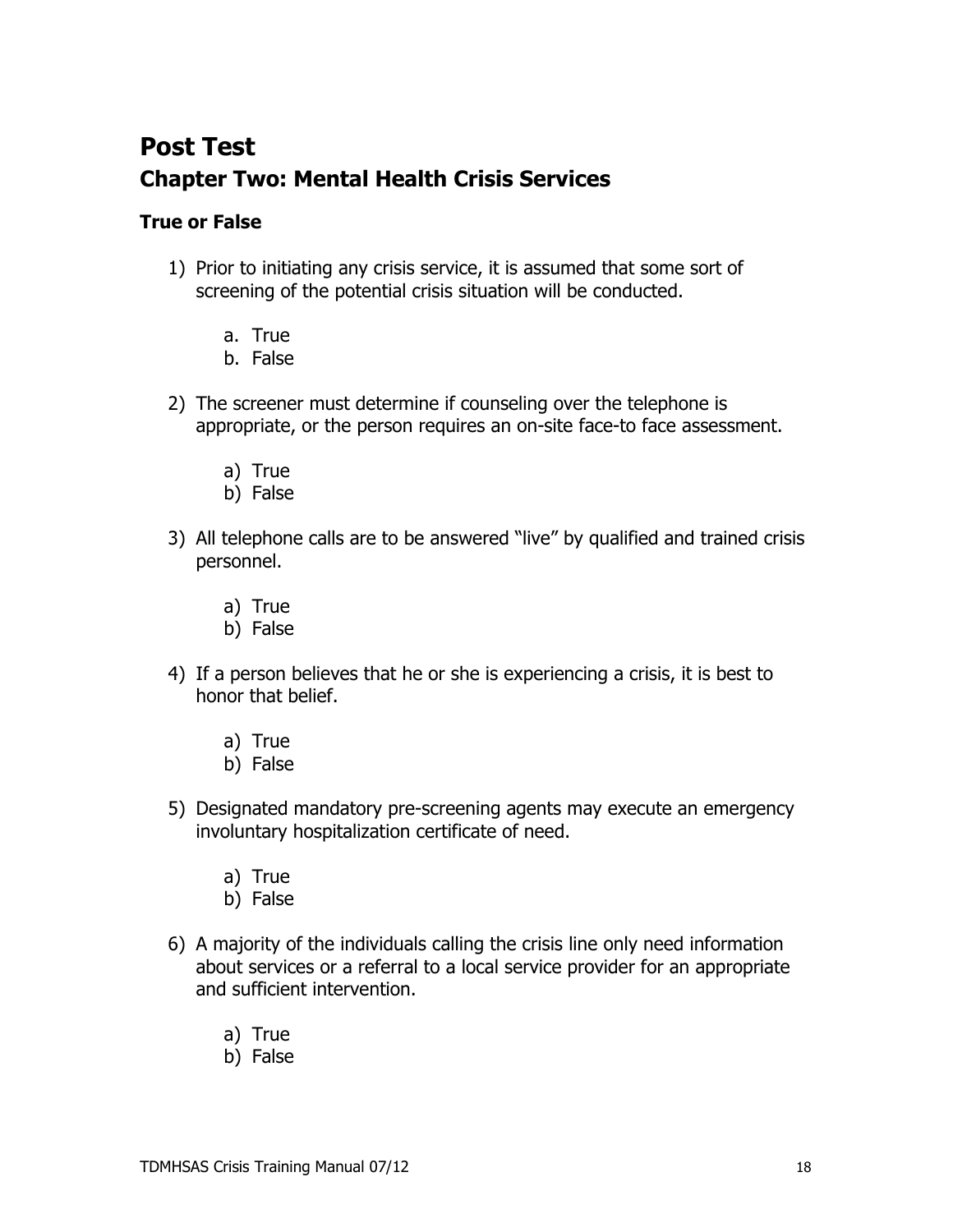- 7) The manner in which a person calls an agency's crisis lines sets the tone for the crisis call.
	- a) True
	- b) False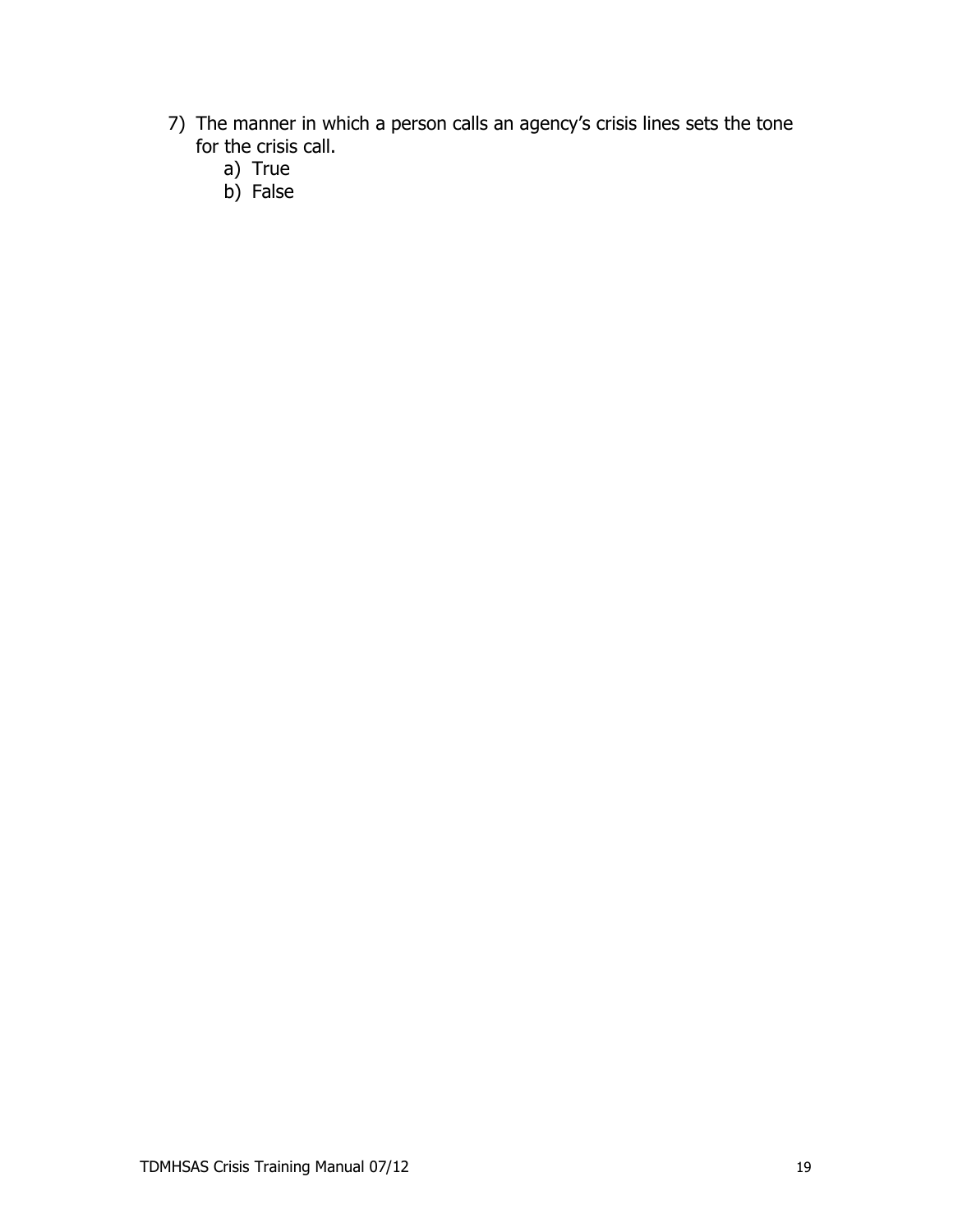## **Chapter 3 INTERVENTION PROCESS**

## **Objectives of this training:**

- Define what is involved in the crisis intervention process
- Define and role play active listening skills
- Learn minimal encouragements, paraphrasing, reflecting, emotional labeling, validation and affirmation
- Gain knowledge regarding crisis plans and follow up measures

## **Discussion:**

To effectively execute crisis services, certain skills must be acquired or enhanced. This chapter covers many of these skills and explains why they are important to use with an individual in a crisis situation. It will be important to practice these skills so they can be very familiar. Further research on these skills can be conducted as needed.

## What is involved in the crisis intervention process?

Alan A. Roberts, in his book Crisis Intervention and Time Limited Cognitive Treatment, identifies seven stages of working through a crisis situation with someone. These stages include the following:

- 1. Assessing lethality and safety needs;
- 2. Establishing rapport and communication;
- 3. Identifying the major problems;
- 4. Dealing with feelings and providing support;
- 5. Exploring possible alternatives;
- 6. Formulating an action plan; and
- 7. Follow up measures.  $3$

A brief assessment of lethality\* and safety needs should be done in any telephone screening and should hold an important place in any intervention. (Is the person safe? Is the person alone? Does the person intend harm to self or others? Does the person have means to carry out his or her intentions?) These screenings must be done with sensitivity. Some callers are offended if asked questions about suicidal or homicidal intent before they are allowed to identify the issues that they are calling about. Assessment of danger to self or others

<sup>&</sup>lt;sup>3</sup> Albert R. Roberts, Contemporary perspectives on crisis intervention and prevention (Englewood Cliffs, NJ: Prentice Hall, 1991), 22.

<sup>\*</sup>Lethality: Potential for harm to self or others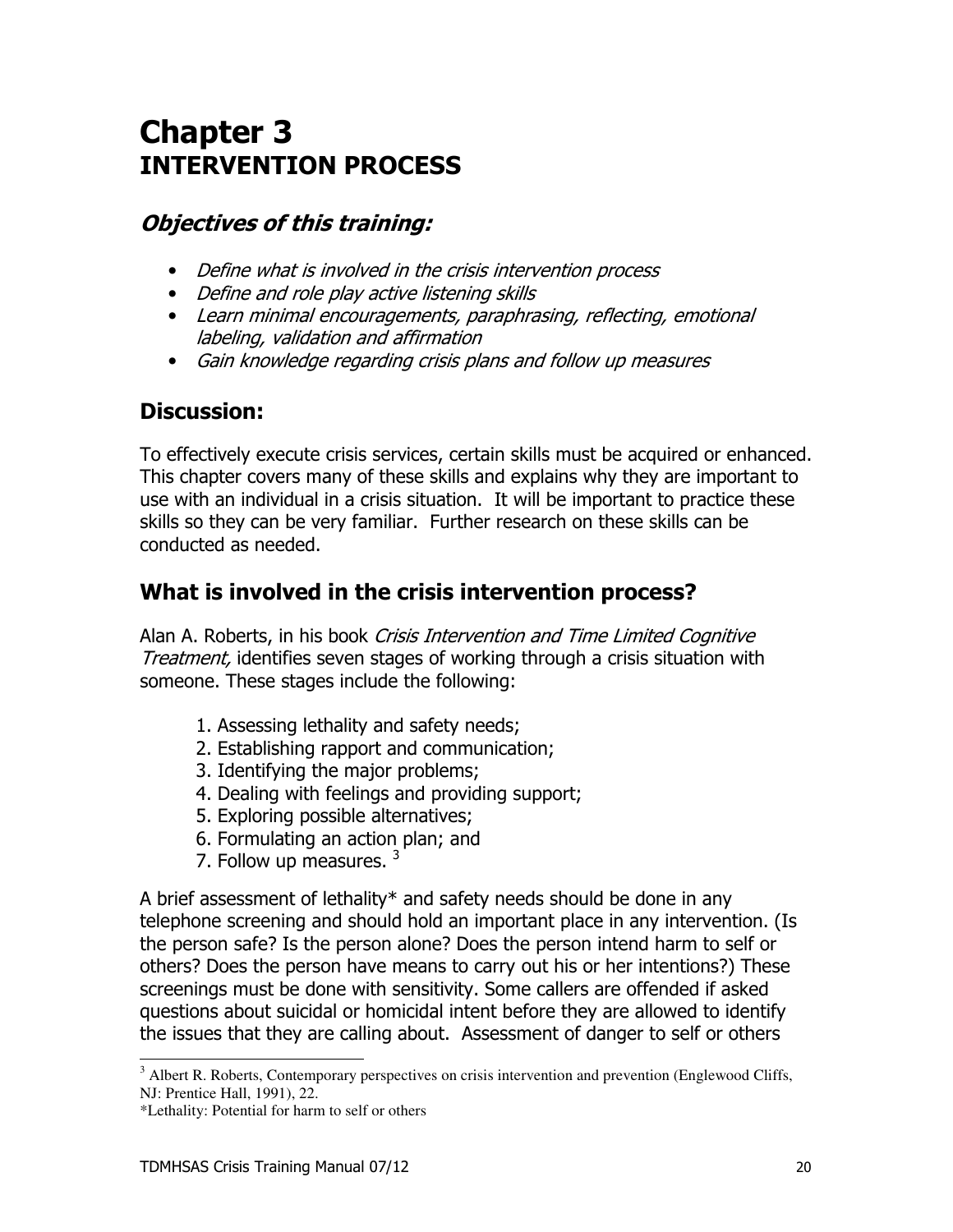should continue **throughout** any crisis assessment, crisis intervention, and crisis stabilization process. Lethality and safety needs are not the only elements of a telephone screening or face to face assessment. A full chapter on assessing dangerousness to self or others follows (see Chapter Four).

## What is the first step in intervening in a mental health crisis?

"In the midst of a crisis, or most other times for that matter, people want to be heard, understood, validated and valued as a human being. Instead, we are likely to get advice, "I told you so," or "you think you have it bad." A person in crisis needs to be empowered, given choices, options, resources, encouragement, and hope. A responder needs to establish rapport and communication with the person. One of the best tools in building rapport and communicating clearly is active listening. Active listening is a major part of communicating well. By actively listening to a person's story, the responder will hopefully accomplish the following with the individual:

- help them make sense of what happened;
- validate their concerns, emotions, and reactions;
- offer perspective from your objective viewpoint:
- provide hope and a sense of direction;
- point out resources they may have forgotten; and
- give them power to make choices, and take action." $4$

## What are active listening skills?

Active listening sounds easy, but it requires skill and practice. There are a number of components of active listening such as:

- encouragement;
- paraphrasing;
- reflecting;
- emotional labeling;
- validating;
- reassurance; and
- waiting.

Active listening skills are essential for a crisis services provider. Good communication is a solid foundation for any relationship. Communicating well sounds easy, but it is really quite complex in practice. Each skill is used concurrently with the others while attempting to remain objective, empathic, and human.<sup>5</sup>

<sup>&</sup>lt;sup>4</sup> Cook. "Crisis Management, Assessment, and Intervention Training Manual," 2.

 $<sup>5</sup>$  Ibid.</sup>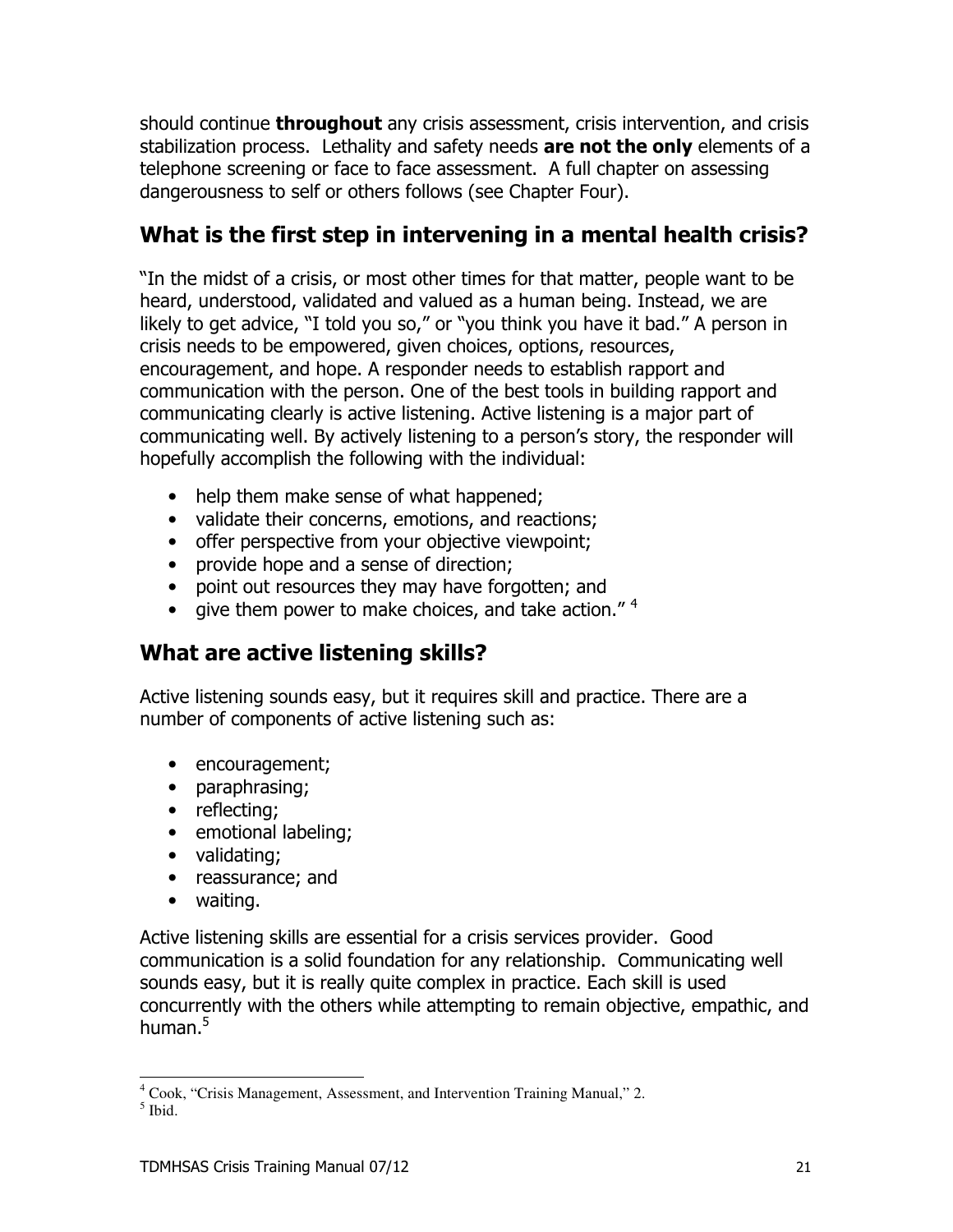## What are minimal encouragements?

Minimal encouragements include a broad range of activities from saying "yes" or "go on" or asking "what happened next?" to non-verbal encouragement such as making eye contact, nodding, orienting your body toward the person and leaning slightly forward.

## **What is paraphrasing?**

Paraphrasing expresses interest and focuses on the individual and his/her problem. By actively seeking clarity, you achieve a shared meaning, avoid misunderstanding, and gain the trust of the person with whom you are speaking.<sup>6</sup> Paraphrasing includes several elements. Repeating the intent or content of what the person has stated is very helpful in making sure that the responder understands the meaning of the words the person is using. Most people do this when communicating on a regular basis.

Take this brief example:

A woman walks into her house after being at work all day. "Boy, what a rough one!" she says.

Her daughter asks, "You had a bad day?"

The woman responds by saying "No, not the whole day, just the drive home. The traffic was horrible."

In this example, the daughter stated what she thought her mother meant, and the mother clarified. The daughter, however, does not use the same words to "paraphrase" her mothers' statement. Crisis service providers must be very careful about parroting phrases that the person uses. Unless done thoughtfully, this can come across as not hearing or mimicking the person.

Clarifying can be done in a number of ways. The crisis service provider can simply say, "I am not clear about what you mean when you say ..." or "Tell me more about that." Simple paraphrasing also opens the door for the person to restate his or her intent in a different way. In order to ensure a shared understanding of the situation, the crisis service provider may want to summarize the information to be sure that he or she has understood correctly and has the whole picture.

 $<sup>6</sup>$  Ibid.</sup>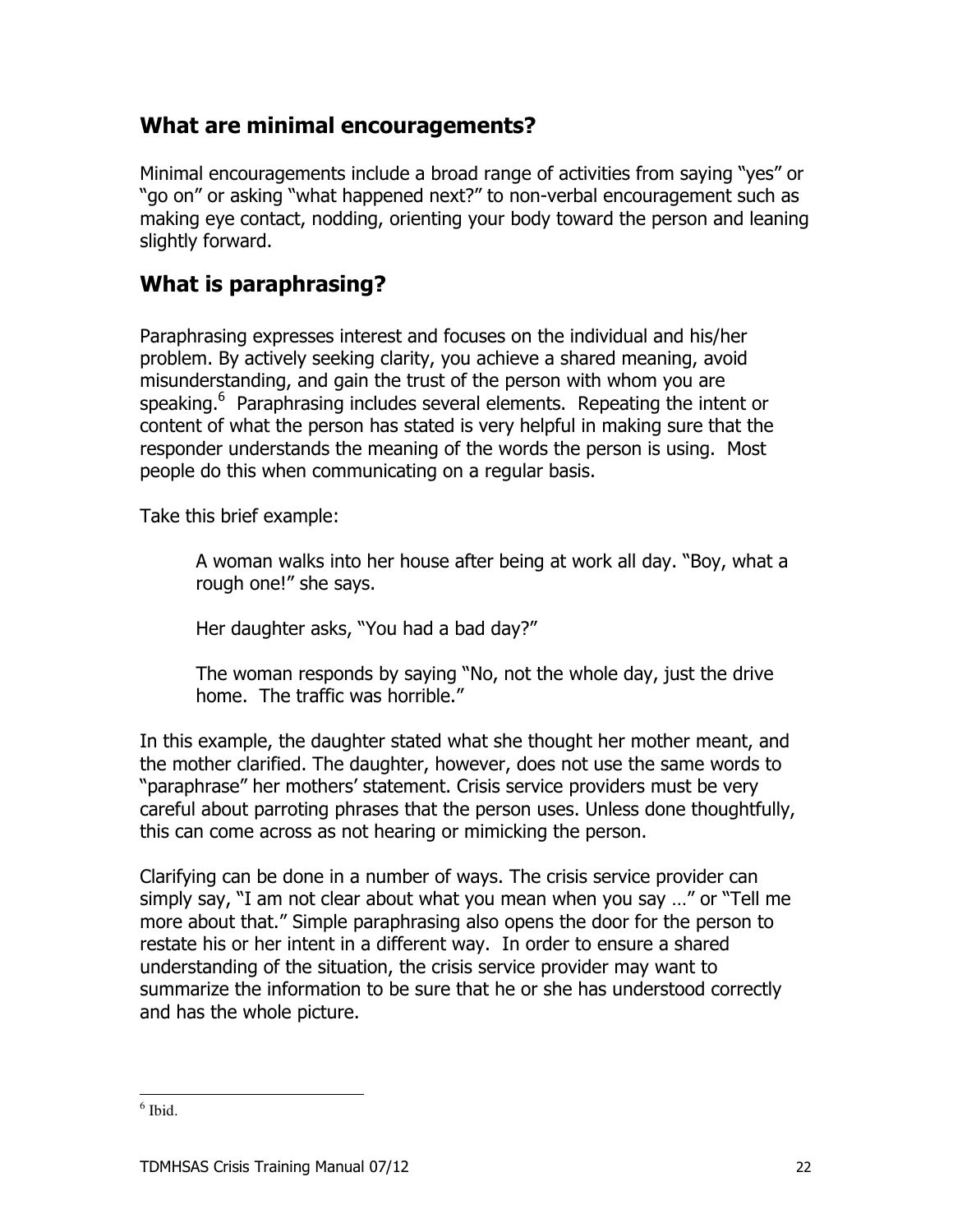## **What is reflecting?**

Reflecting gives the person an idea of what is being interpreted from their information. It can help him/her identify what he or she is feeling and projecting. Tone of voice and pointing out what is being heard or sensing helps make sense of the confusion and adds to rapport.<sup>7</sup>

Reflecting means telling the person how they are being seen such as "You look really worried (scared, etc.)" or heard such as "You sound very anxious, (angry, etc.)". Reflecting is giving feedback on the situation such as "You seem so tense right now, what would help you relax while we talk?"

An objective party is an ideal person to provide this sort of feedback. Feedback is a way to communicate thoughts and reactions to another person. Examples of specific method to present feedback are below:

- Identify what you are thinking, feeling, etc.
- Identify the **behavior** that you think provoked your response.
- Indicate how this might impact the individual.

(For example), "It concerns me when you talk about committing suicide, even though you've said that you are not serious; it may scare others enough that they don't want to talk to you about it or about your situation." The person has a lot to gain by hearing honest, direct feedback in a sensitive way. People who are too closely related to the problem may hesitate for fear of hurting someone, fear of a reprisal or they may just feel inadequate in handling a sensitive situation. Unfortunately, if the person is not aware of how his or her behavior affects others, he or she can't change.<sup>8</sup> This type of feedback should always be given in a very thoughtful way or else the person may shut down and not discuss their thoughts or feelings with anyone.

## What is emotional labeling?

During a crisis situation, feelings are often confusing and hard to define. Helping the person label the emotions that he or she is feeling helps him or her to make sense and gain some control of these emotions. Labeling the emotions also gives the person a chance to clarify and correct the perceptions of the crisis service provider. Crises happen as a result of some loss, real or perceived, in a person's life. The pain felt in a crisis is grief over that loss. The loss may be something you can put your hands on like an automobile, money, or a home. It may also be less tangible, like loss of self-esteem, power, freedom, or prestige. The resulting grief is the same. There may be a number of losses present in a

 $^7$  Ibid 2

 $8$  Ibid., 2.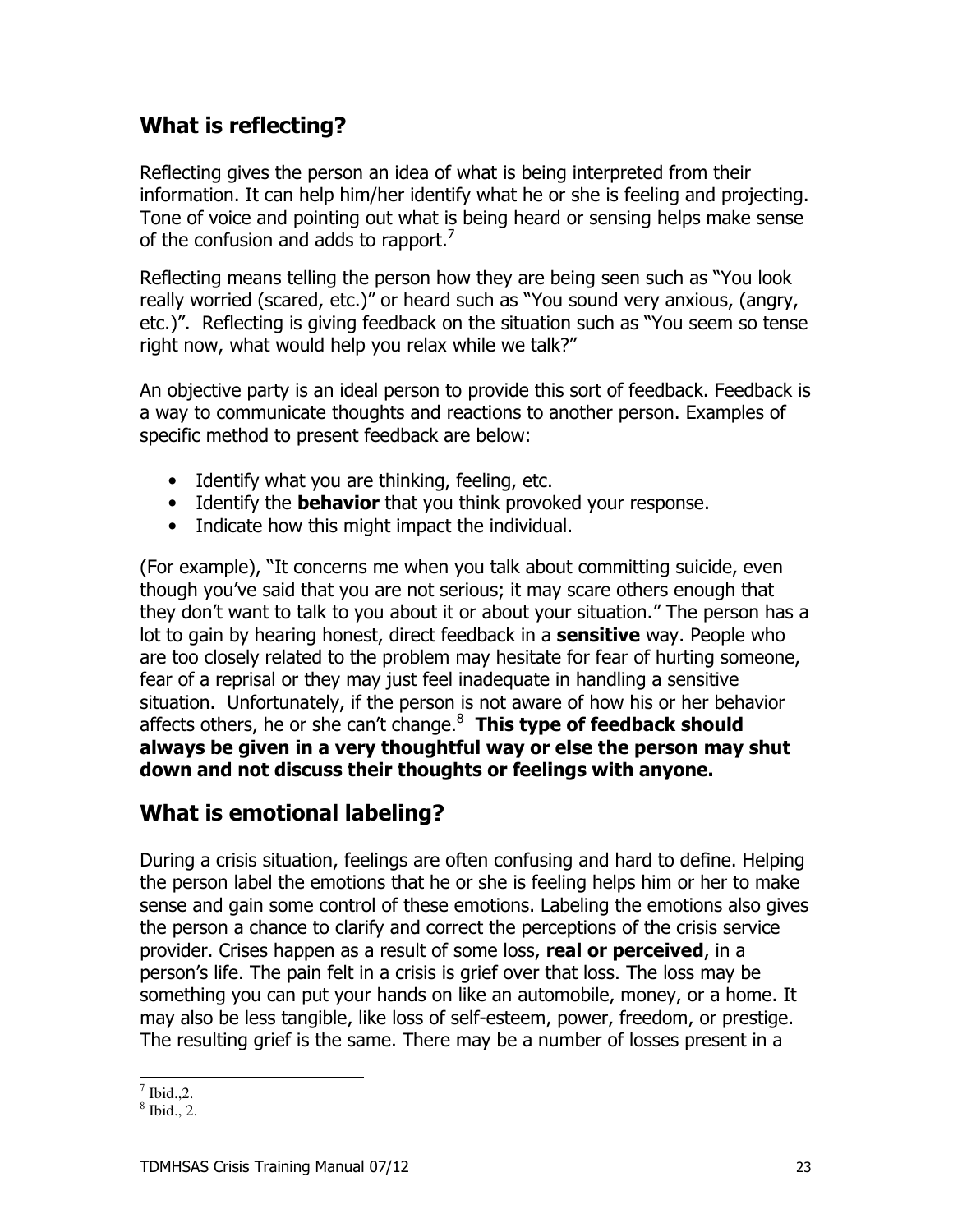single event. For instance, it is not unusual for a widow to lose financial wellbeing because of her husband's death; thereby she loses security, power, prestige, and quite possibly friends and social contact.

Two key elements in any crisis are **grief/loss** and **anxiety**. No one can predict exactly what a grieving person will feel like. However, there are stages identified by Elizabeth Kubler-Ross, which are seen in most people experiencing grief.

The five stages of grief are:

- 1) Denial;
- 2) Anger;
- 3) Sadness/depression;
- 4) Bargaining; and
- 5) Acceptance

These stages provide a road map of sorts that point out where someone may be in the process of his or her grief. Grief doesn't progress through the stages and end there. Rather, it seems like a series of loops, traversing the same ground over and over. We may be at different stages with each aspect of our grief at any given time.

The following responses may or may not occur as a grief reaction. This is not meant to be a complete list; other reactions may occur that are quite normal. Emotional reactions and their somatic, or physical, counterparts often occur in "waves", lasting a varied period of time.

#### **Emotional responses**

Sadness/Abandonment/Despair Anger/Rage/Resentment Irritability/Vengefulness Relief Fear/Panic/Anxiety/Worry Guilt Feeling Lost/Numbness Hopelessness/Helplessness/

#### Somatic (physical) responses

Tightness in the throat Shortness of breath Empty feeling in the stomach **Nausea Headaches** Dry mouth Weakness, overall lack of physical strength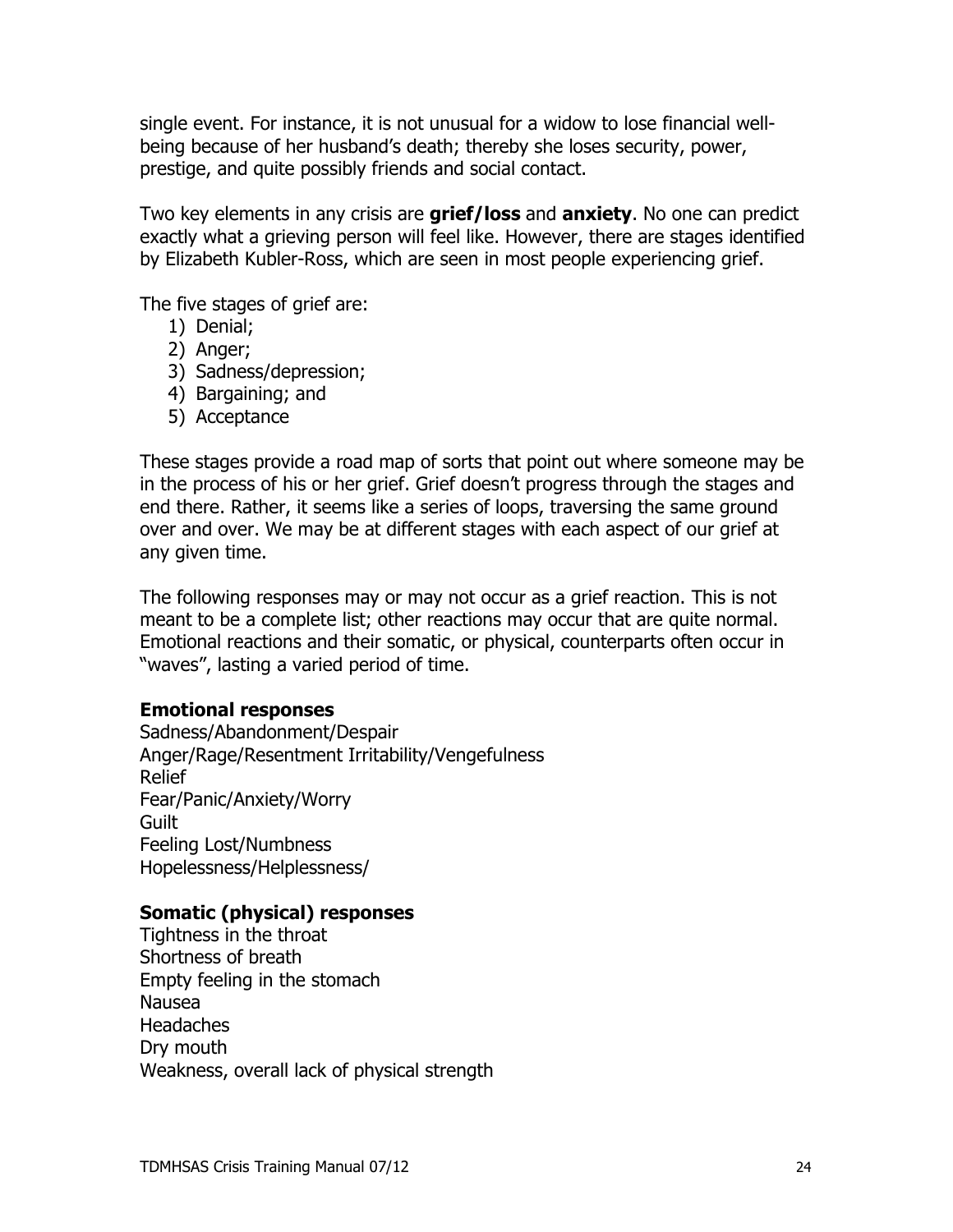#### **Behavioral responses**

Crving at unexpected times Hostile reactions to those offering help or solace **Restlessness** Lack of initiative or desire to engage in activities Difficulty sleeping Constantly talking about the loved one and his/her death Isolation or withdrawal Increased smoking/alcohol use

#### **Cognitive responses**

Delusions/Hallucinations **Nightmares** Poor attention span/Indecision/Slowed thinking Disorientation/Memory problems/Blanking out

Anxiety is an emotional response that can be expected to manifest in any crisis situation, because there are no answers, and seemingly no resolution. People may become afraid of the unknown or what they fear might happen. This projecting into an unsure future is a normal, natural response to crisis situation. Anxiety also acts as a motivator to find options, solace, and resolution to problems. Sometimes anxiety can be experienced as free-floating fear or panic.

## What is validation?

Perhaps the most important support to give to a person in crisis is validation. Validation is conveying that it is okay to feel whatever it is the client is feeling and that he or she is not alone, in that given the same circumstances, others might feel the same way. Affirm their worth and their efforts to cope with the situation. Crises spawn feelings of inadequacy. Reassure them that they can get through this crisis, and that they deserve help when things seem intolerable. The most important thing is to somehow convey the idea that the feelings the person is having are normal. <sup>9</sup>Some examples of validation are listed below:

- "You don't sound crazy to me."
- "I'd be angry too if that happened to me."
- "With so many things going on, of course you feel overwhelmed; I think anyone would in your situation."

 $<sup>9</sup>$  Ibid., 3.</sup>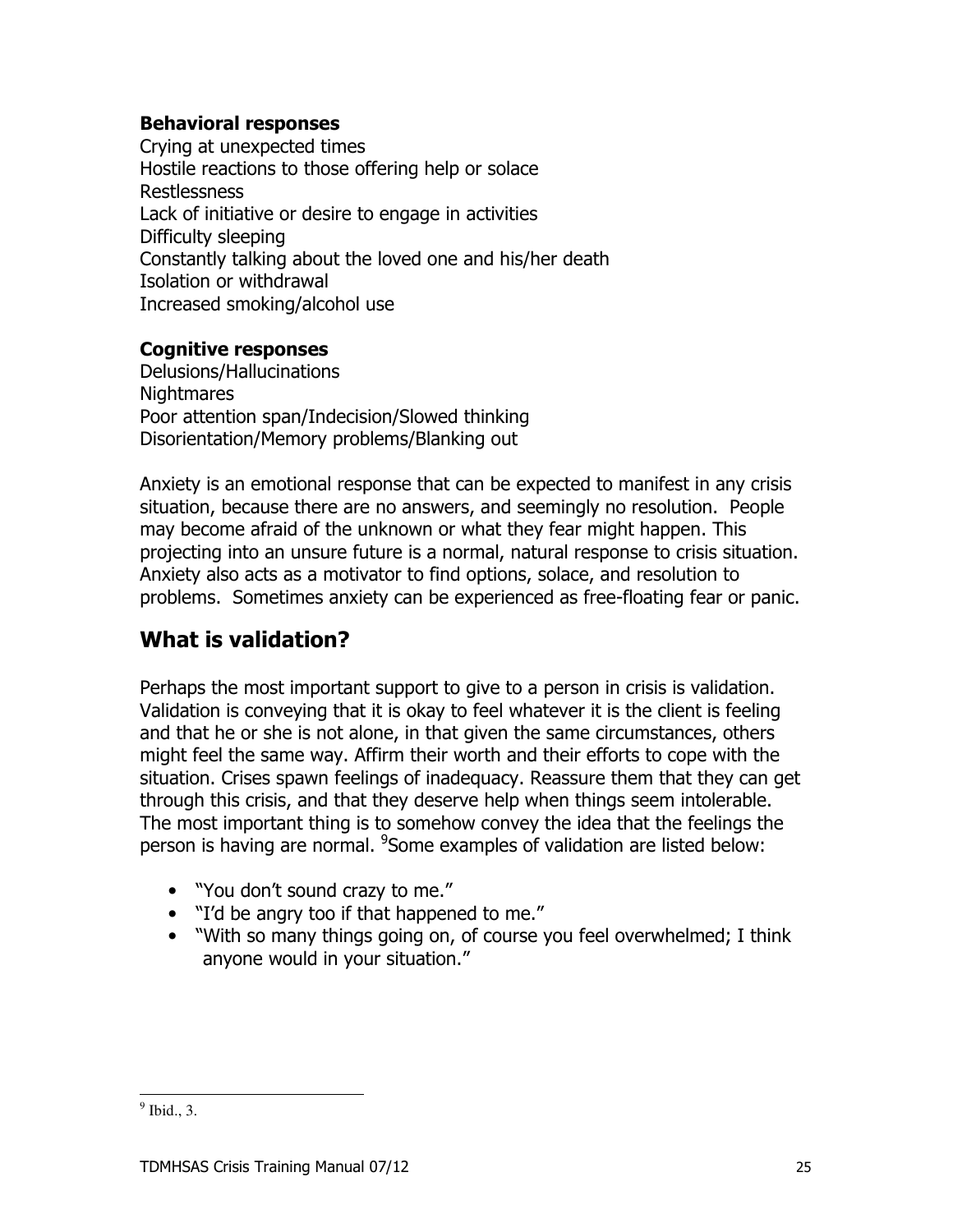## What are affirmations?

Affirmations are simple, direct statements that go a long way toward instilling confidence, hope, and reassurance. For example:

- "I'm glad you decided to talk to me."
- "You sound like a very (strong, caring, sensitive) person."
- "I'm glad you've decided to get help, you deserve it."
- "You have a good sense of humor, that's a great way to cope sometimes."10

It is very important not to make a statement that is not true. If you say that the person sounds like a sensitive person but do not believe that, the person may sense that you are being less than truthful. False statements ruin rapport and trust.

## How can one identify a major problem?

A number of questions need to be answered to identify the nature of the crisis situation:

- 1) What happened to prompt the call?
- 2) What led up to the precipitating event?
- 3) Who is involved in the situation?
- 4) What does the person feel?
- 5) What do they fear?

Many of these questions will be answered as the person tells his/her story and rapport is built.<sup>11</sup> The basic information needed is the answer to "Where does it hurt?" and "How can I help?"

How then, can a person who is experiencing specific symptoms or behaviors be assisted? Review the symptom behavior below with suggested actions.

#### **Symptom Behavior- Anxiety or Agitation**

- Decrease stimuli that might increase agitation
- Identify the agitating stimulus and remove it if possible
- Remain calm
- Ask the person to slow down

 $10$  Ibid., 2-3.

 $11$  Ibid, 4.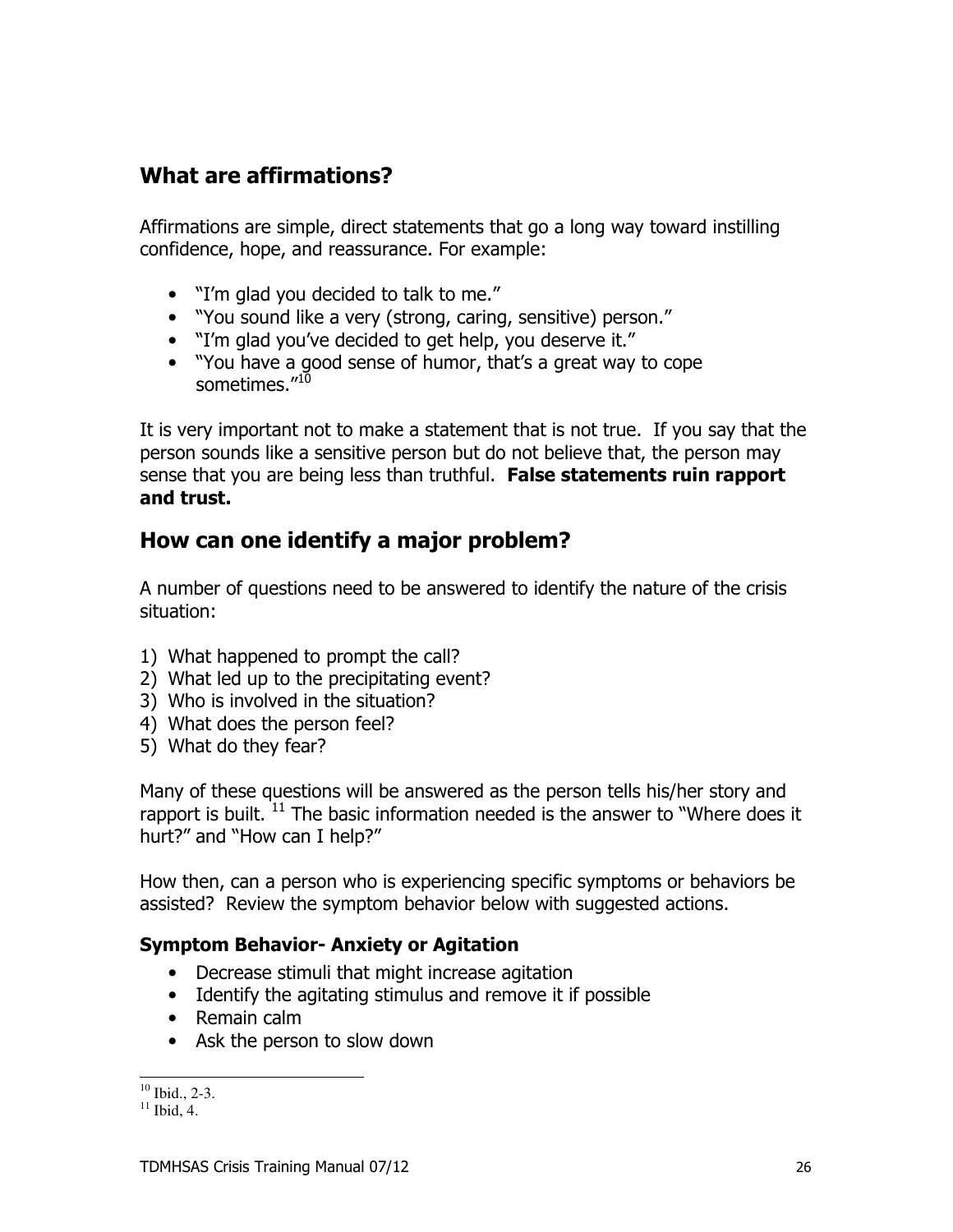- Reassure the person that there is plenty of time to sort the situation out
- Give the person enough personal space. (You may wish to ask about what is "enough" as personal space varies. People who experience paranoia generally need more personal space.)
- Don't demand answers
- Help the person find a safe, quiet space as needed

#### **Symptom Behavior- Low self-esteem**

- Assist person in pointing out his or her own strengths, but if he or she is unable, then the crisis services provider can point out strengths
- Do not discuss past failure or weaknesses unless brought up by the person
- Discuss any weaknesses or past failure the person brings up in a tactful manner
- Help the person problem-solve ways to deal with these perceived weaknesses

#### Symptom Behavior- Depression, frustration, loneliness, feelings of guilt

- Allow the person to vent his/her feelings
- Listen and accept his/her feelings as stated
- Allow the person to cry
- Beware of trying to cheer someone up because the person may perceive this as minimizing the pain
- Help in problem solving and making changes in behavior that will have an impact on the feelings

#### Symptom Behavior- Hallucinations and/or delusions or disorganized or illogical thinking

- Do NOT dispute the person's reality of experiencing delusions or hallucinations
- Accept that this is what the person truly believes or perceives
- Do not encourage the person to express accelerated or illogical thoughts
- Encourage the use of a quiet place
- Stay calm
- Word sentences in simple terms
- Ask one question at a time
- Be clear, practical, and concrete
- Allow time for the person to decode your communication and form an answer/response
- Act as a buffer between the person and outside stimuli or other people if needed

#### **Symptom Behavior- Slow response time**

• Be patient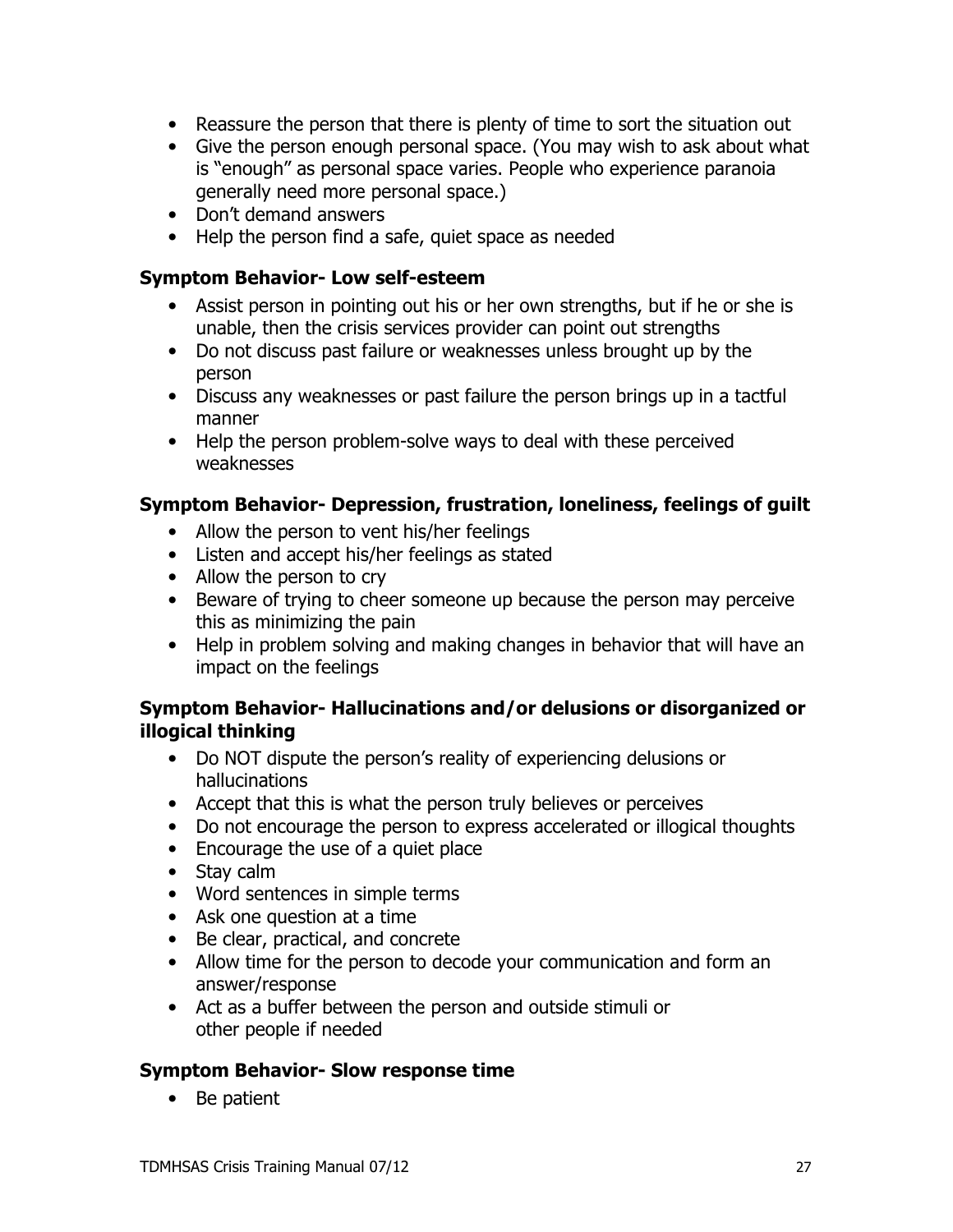• Allow the person time to formulate a response

#### Symptom Behavior Loss of contact with reality-based personal **boundaries**

- Support reality-based statements
- Do not encourage out of touch with reality statements
- Be careful with the use of touch

#### Symptom Behavior Difficulty with establishing self-initiated goal directed activity

- Make expectations clear and realistic
- Help the person identify meaningful tasks and break these down into "doable" pieces

#### **Symptom Behavior Difficulty making decisions**

- Decrease stimuli
- Limit number of decisions to be made if possible
- Take a directive stance about issues that relate to the person's safety

#### **Symptom Behavior Bizarre behavior**

- Set firm limits
- Identify bizarre or inappropriate behavior specifically. (It is better to say "Wrapping your fingers with aluminum foil to block thought transmissions might seem strange to many people," rather than "You have some habits that other people would find strange.")

#### **Symptom Behavior- Withdrawn behavior**

- People with schizophrenia need a quiet place to withdraw and may wish to be alone more often than other people
- Allow the person some quiet time as a way to cope with chaos
- Do not take withdrawal as rejection
- Be available at the person's request

#### Symptom Behavior- Exaggerated response to stimuli

- Reduce exciting stimuli
- Assist the person to find a quiet space
- Use clear, concise questions or statements

#### **Symptom Behavior- Aggressive behavior**

- Set limits on behavior
- Be aware of threatening statements and take them seriously

#### **Symptom Behavior Lethargy, loss of interest**

• Help the person set realistic, doable goals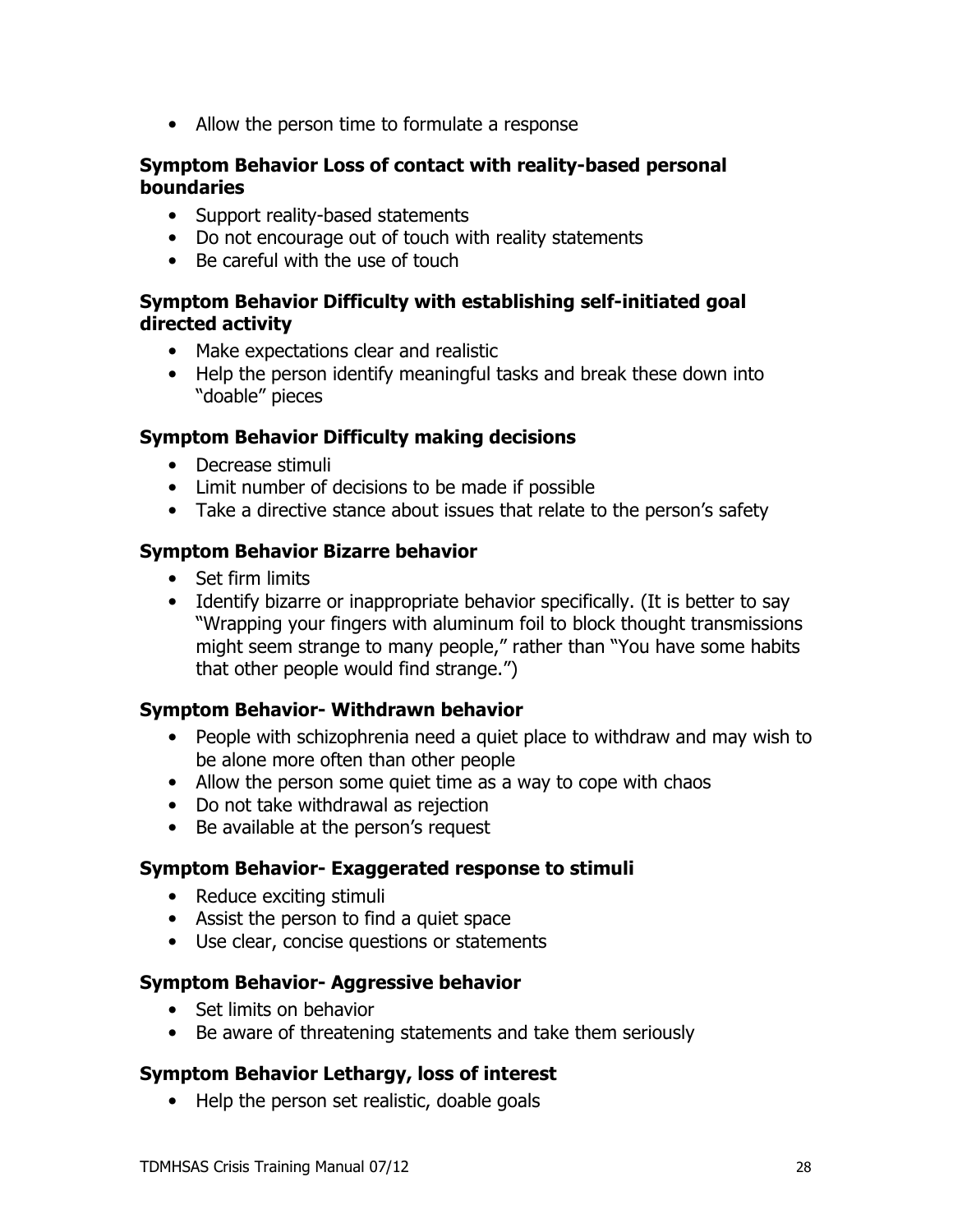#### **Symptom Behavior- Sleep disturbances**

- Encourage adequate physical activities during the day
- Encourage reduction of caffeine and other stimulants
- Encourage a regular bedtime and wake-up time
- Help the person identify a calming pre-sleep routine

## How does a crisis services provider help the person go about exploring possible alternative solutions?

Several questions are pertinent to exploring alternatives:

- 1. What does the person believe is the most important issue that he/she is dealing with?
- 2. What is the person hoping for?
- 3. What does the person think he/she needs?
- 4. What has he/she already tried?
- 5. What has worked in the past?
- 6. What personal and community resources does this person have to draw  $on?$

Many people in crisis tend to see their world in black and white. They feel that they have limited options. Offer alternatives that the person may not have thought of,  $12$ 

## What is involved in a crisis plan?

If someone has an active mental health provider, it is possible they may have an existing crisis plan they have developed with their mental health provider. If this is the case, it is necessary to try to access the person's current crisis plan.

If a plan has not been developed then the person may find it useful to develop a plan. The plan that is developed should be short-term, clear, doable and developed as much as possible by the person experiencing the crisis situation. Specific activities that will give the person the feeling of control over his/her life should be included. Alternatives to harmful or unproductive behavior should be included. For instance, instead of going for a drive when feeling upset, the person might decide to call a friend or play with the dog. Including resources identified by the individual is also useful. The person may be able to think of these resources when he/she is working with the crisis services provider but may not be able to identify them when alone or in the midst of an escalating situation. Writing the plan down and making a copy for both the person and the crisis services provider is important.

 $12$  Ibid 4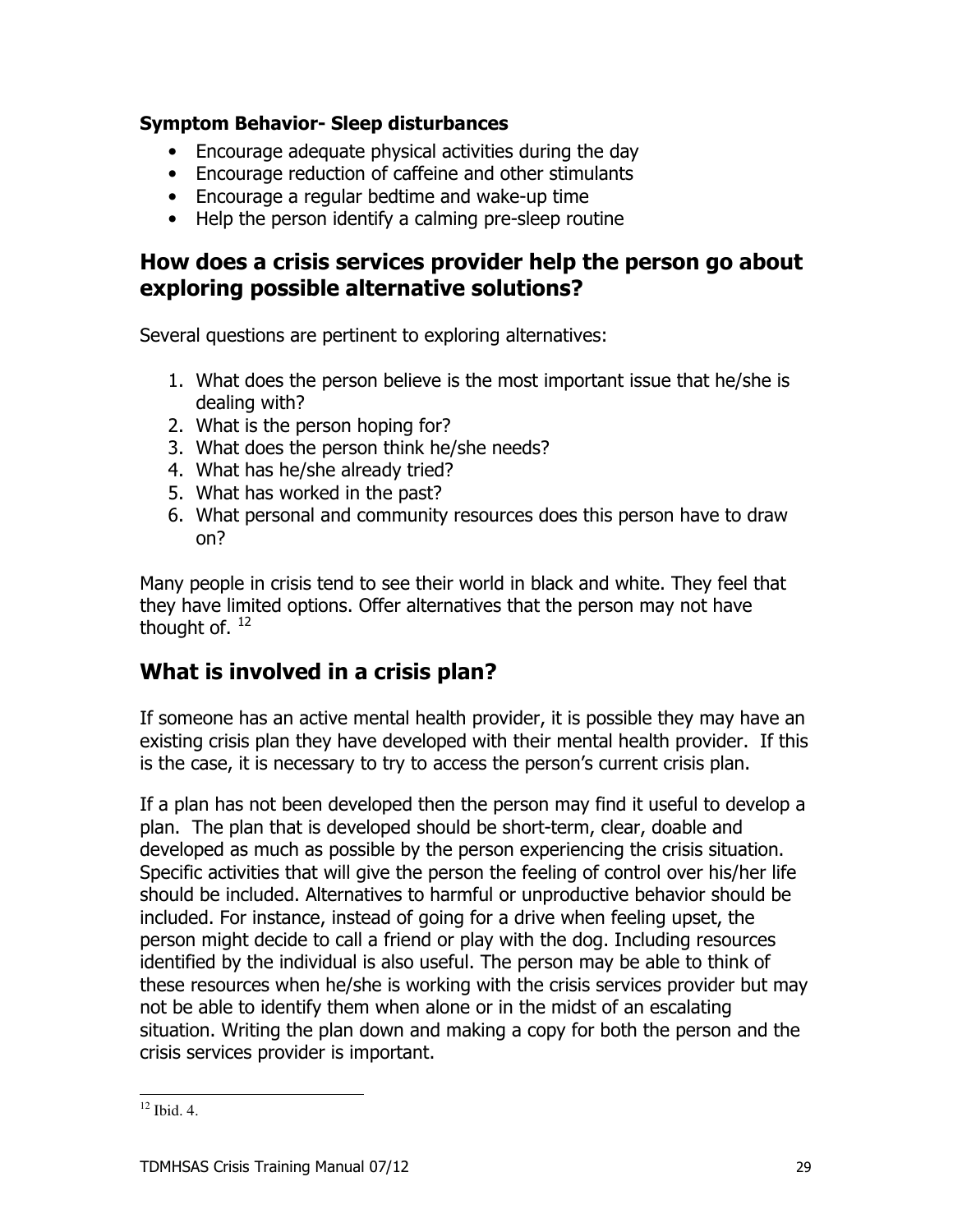The crisis services provider may also find it appropriate to make referrals to other services in the community. They may serve an "introductory role" to ensure that a person who has experienced a crisis makes connections with services that he/she needs to prevent further crises.

#### What are follow-up measures?

The follow up service is a very important part of the crisis intervention services. These services can range from a telephone call or a face-to-face contact the next day, depending on the need of the person. Follow-up measures should be written into the crisis plan and agreed to by both the person and the crisis service provider. Contractual time frames and/or standards for follow-up must be followed.

#### DO's and DON'Ts in De-Escalating Crisis Situations<sup>13</sup>

- DO approach clients in a calm non-threatening manner.
- DO be assertive, not aggressive.
- DO allow clients to resolve a situation themselves, if possible.
- DO remove any bystanders from the area.
- DO remove any dangerous articles from the area.
- DO encourage clients to use more appropriate behavior to get what they want.
- DO work with other staff or significant others available as appropriate in defusing a crisis.
- DO give an agitated client time and space to calm down.
- DO make use of PRN medication when appropriate based on a consultation with a physician, nurse practitioner, or physician assistant.
- DO negotiate temporary solutions to buy time.
- DO be respectful toward the client.
- DO leave a physical escape route for both yourself and the client.
- DON'T get into an argument or power struggle with the client.
- DONT be authoritarian or demanding.
- DON'T tell clients you are frightened even if you are.
- DON'T arque with clients over the reality of hallucinations or delusions.
- DON'T "humor" clients regarding hallucinations or delusions.
- DON'T overreact to the situation.
- DONT insist that a client discuss a situation if he or she doesn't want to.
- DON'T confront a client under the influence of substances.

<sup>&</sup>lt;sup>13</sup> Maureen Malloy, R.N., Hennepin County Behavioral Outreach Program, Hennipin County Medical Center, Minneapolis, MN. DHS Advisory Group Meeting, Jan. 30, 2002.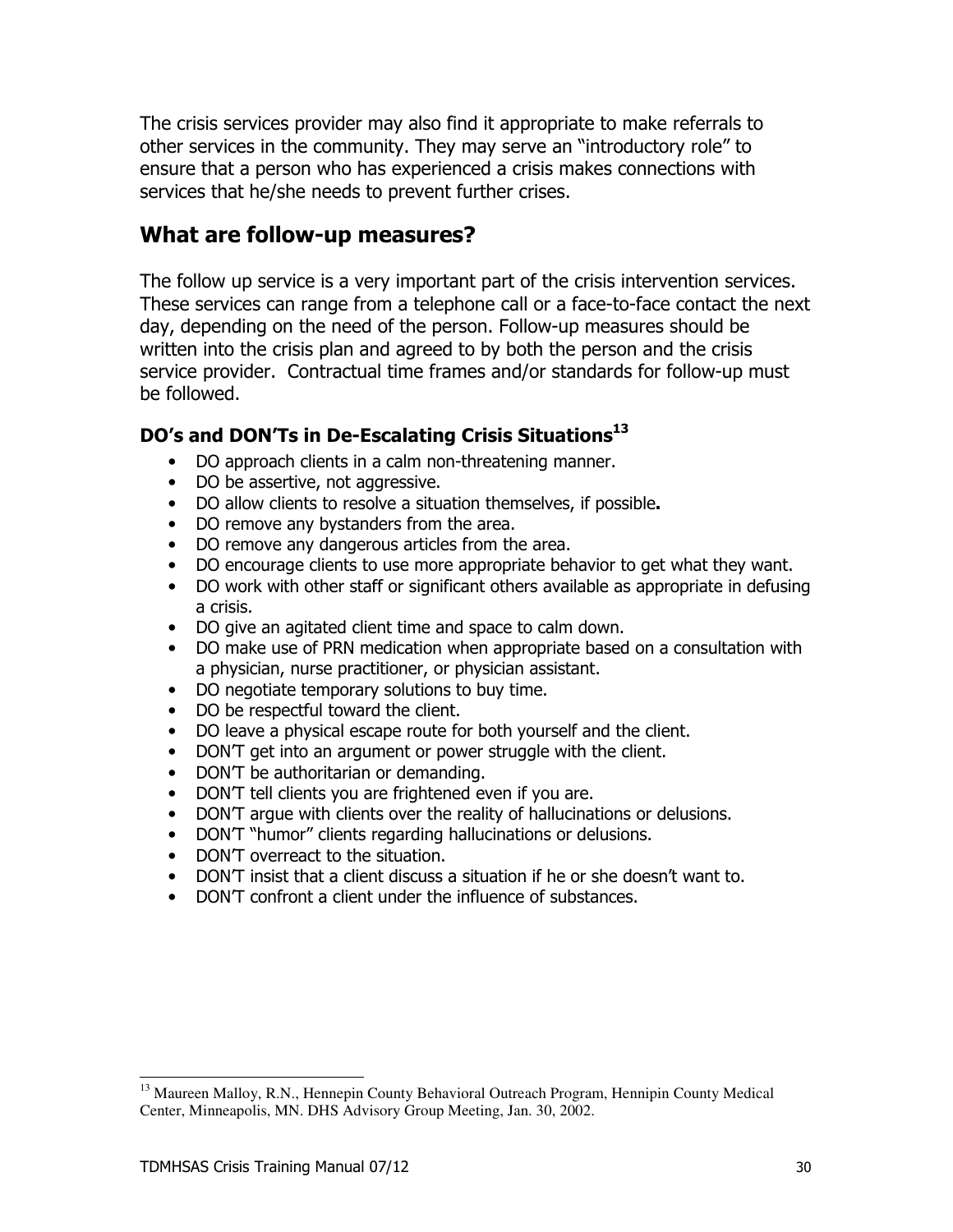## **Post Test Chapter Three**

1) Which of the following is not an active listening skill?

- a) Paraphrasing
- b) Emotional labeling
- c) Reflecting
- d) Questioning
- 2) A crisis responder should attempt to argue with a person that his or her delusional beliefs are inaccurate.
	- a) True
	- b) False

3) How can a crisis plan be helpful?

- a) It informs a person of the proper way to have a crisis situation
- b) It helps the person in crisis to think about his/her available resources
- c) The plan itself can be a resource in future crisis situations
- d) Both b and c

4) Minimal encouragements include which of the following?

- a) Activities such as saying "yes" or "go on"
- b) Asking "what happened next?"
- c) Non-verbal encouragement such as making eye contact or nodding
- d) All of the above
- 5) Which of the following are the two key elements to most crisis situations?
	- a) Grief/loss and anxiety
	- b) Guilt and anger
	- c) Doubt and fear
	- d) Joy and anger
- 6) What component(s) is/are included in a follow up service after a face to face contact?
	- a) A telephone call the next day
	- b) A face to face contact the next day
	- c) A substance abuse screen only
	- d) Both a and b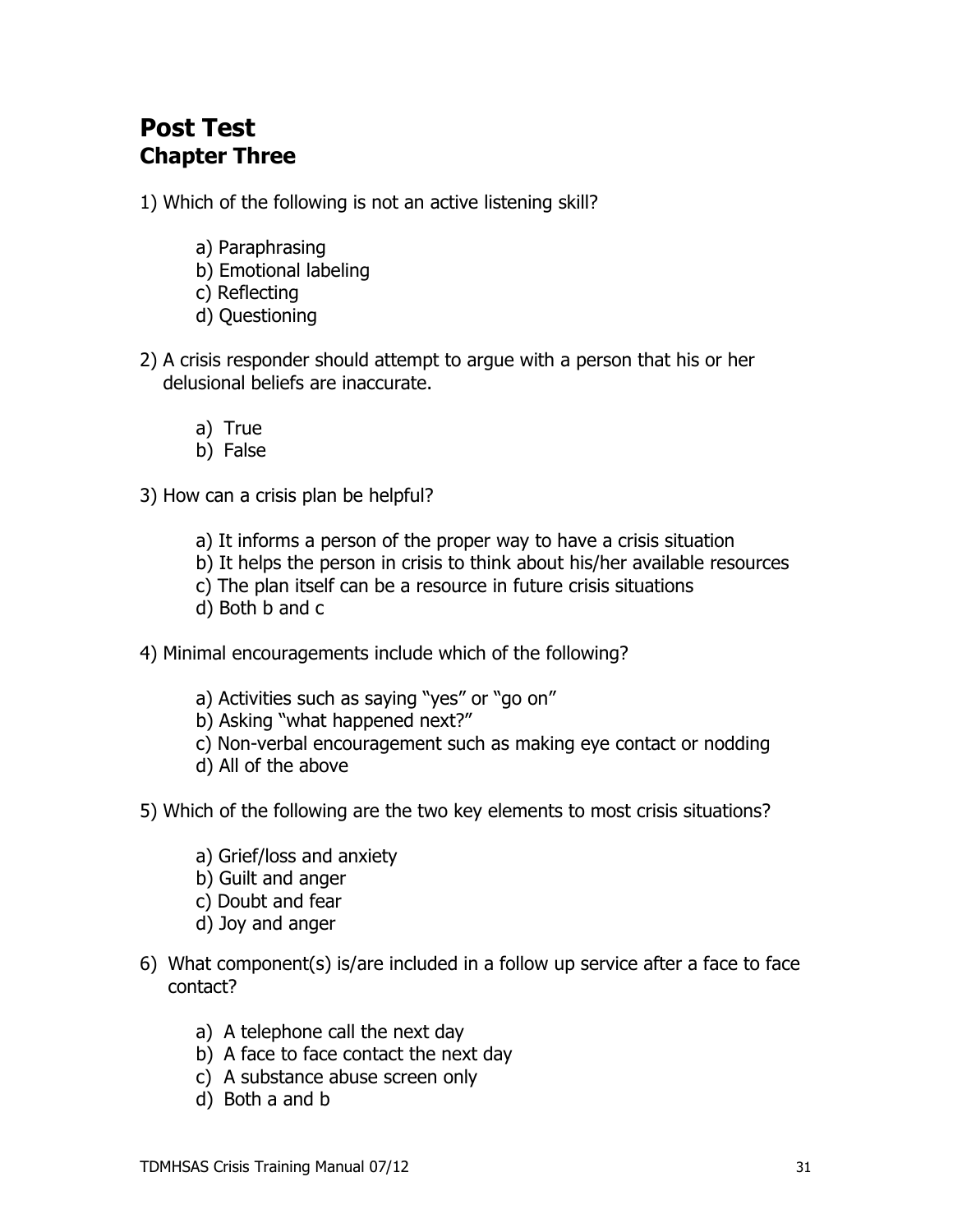- 7) When working with an individual with low self esteem, you should do which of the following?
	- a) Point out his/her strengths
	- b) Point our his/her weaknesses
	- c) Discuss past failures in a thoughtful and tactful way
	- d) Both a and c
- 8) Reflecting gives the individual an idea of how their information is being interpreted.
	- a) True
	- b) False
- 9) Validation is conveying that it is alright for the person to feel how they feel.
	- a) True
	- b) False
- 10) When conducting a crisis intervention, it is important to be authoritarian and demanding.
	- a) True
	- b) False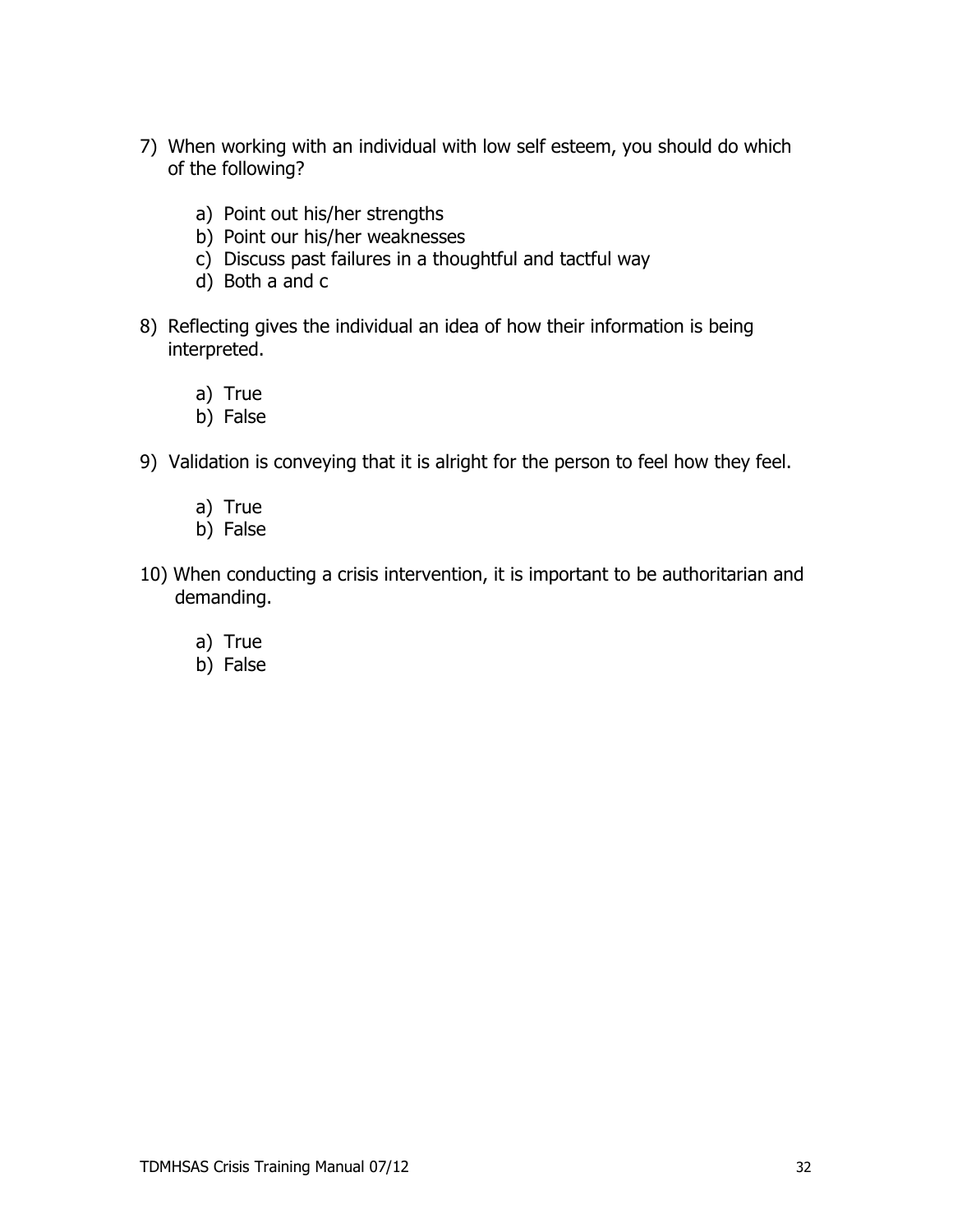## **Chapter 4** HARM ASSESSMENT (SUICIDE, HOMICIDE, INJURY to SELF or OTHERS)

## **Objectives of this training:**

- Learn the aspects of suicide prevention including defining risk factors
- Learn the dangers of depression in conjunction with drugs and alcohol
- Discuss some basic quidelines for interacting with a person who is potentially violent
- Discuss the debriefing process following a completed suicide

## **Discussion:**

This chapter covers some very important information including defining risk factors and guidelines for interacting with a person who could potentially be violent. Other material in this chapter includes the dangers of depression in conjunction with drugs and alcohol; however, this subject is also discussed in chapter eight of this manual. The debriefing process following a completed suicide is discussed with some practical suggestions. Chapter eleven could also be beneficial in this situation because it covers self care for a crisis services provider.

## What should a responder know about suicide?

People become suicidal because of a crisis or series of crises in their lives. Sometimes people see suicide as a resolution to the pain they are experiencing in the midst of a crisis. What they may not see is that there are always other options. Suicide is rare, but devastating when it does occur. The information below shows a few relevant statistics:

In 2001, suicide took the lives of 30,622 people in the US.

In 2001, there were twice as many deaths due to suicide than due to HIV/AIDS  $(14, 175)$ 

#### \* NIMH web site

In 2004, suicide took the lives of 32,439 people in the United States.

- $\bullet$  25,566 were males
- 6,873 were females
- 29,251 were white
- 3,188 were non-white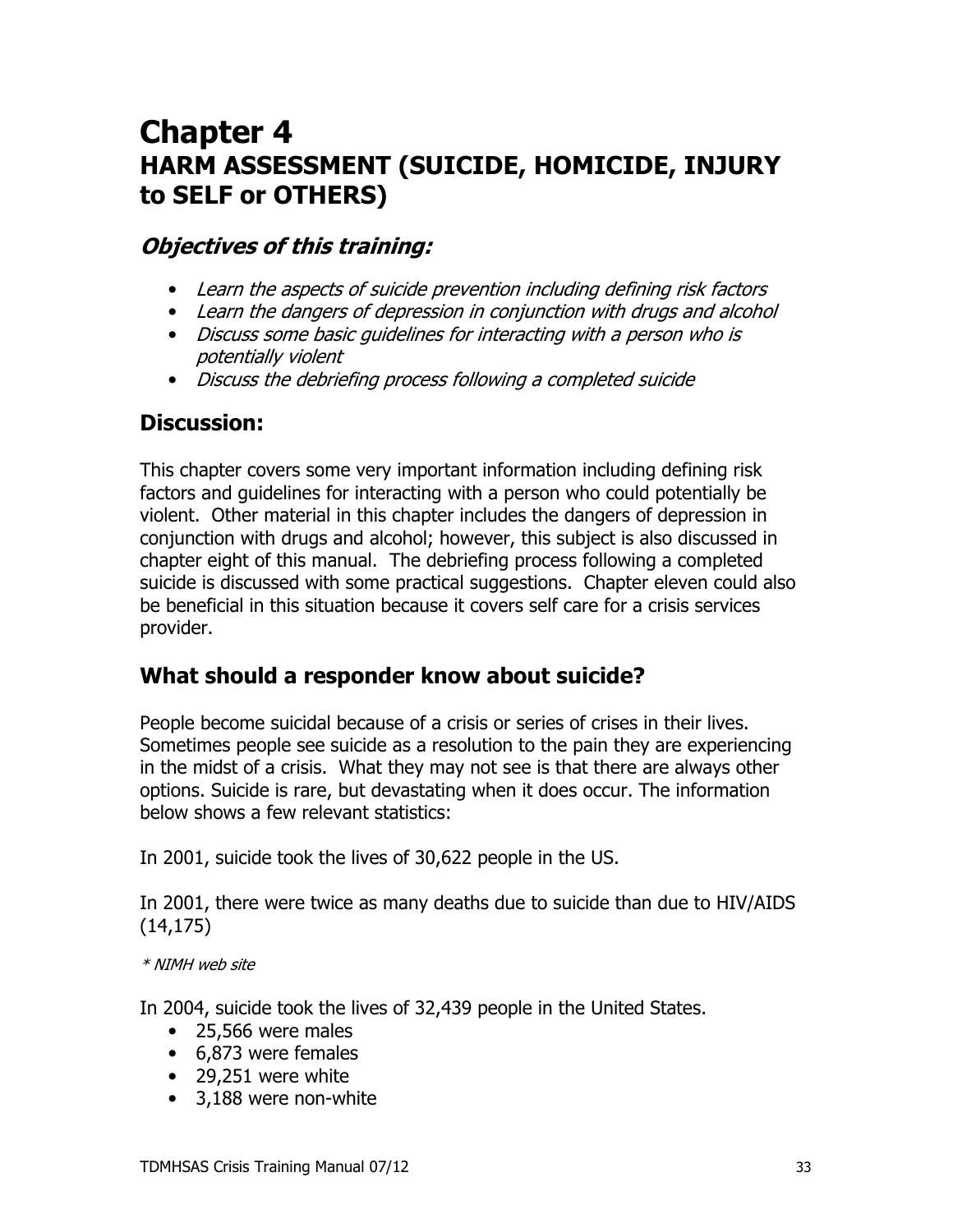- $\bullet$  2,019 were black
- $\bullet$  4,316 were 15-24 years
- $\bullet$  5,198 were 65+ years

In 2004, suicide was the  $11<sup>th</sup>$  leading cause of death in the US.

#### \* American Association of Suicidology web site

No official data was compiled on the number of attempts for 2004, but it is estimated to be 811,000 attempts a year making 25 attempts for every death by suicide. In 2002, 132,353 individuals were hospitalized following suicide attempts; 116,639 were treated in emergency departments and released. Suicide attempts are expressions of extreme distress that need to be addressed, and not just a harmless bid for attention. A suicidal person should not be left alone and needs immediate mental health treatment.

Suicide is a complex behavior usually caused by a combination of factors. Research shows that almost all people who kill themselves have a diagnosable mental or substance abuse disorder or both, and that the majority has a depressive illness. Studies indicate that the most promising way to prevent suicide and suicidal behavior is through the early recognition and treatment of depression and other psychiatric illnesses.

- The highest suicide rates were for white men over 85, who had a rate of 65.3/100,000. However, suicide was not the leading cause of death for this age group.
- Males are four times more likely to die of suicide than are females.
- However, females are more likely to attempt suicide than are males.<sup>14</sup>

In Tennessee: Tennessee's death by suicide statistics.

| Year | Number of Resident Suicides | Rate per 100,000 |
|------|-----------------------------|------------------|
| 2000 | 725                         | 12.7             |
| 2001 | 708                         | 12.3             |
| 2002 | 778                         | 13.4             |
| 2003 | 759                         | 13.0             |
| 2004 | 791                         | 13.4             |
| 2005 | 784                         | 13 2             |

\* TSPN (Tennessee Suicide Prevention Network)

http://profiles.nlm.nih.gov/ps/retrieve/ResourceMetadata/NNBBBH

<sup>&</sup>lt;sup>14</sup> United States Public Health Service, Department of Health and Human Services, *The Surgeon General's* Call to Action on Suicide. 1999. Nov. 14, 2000.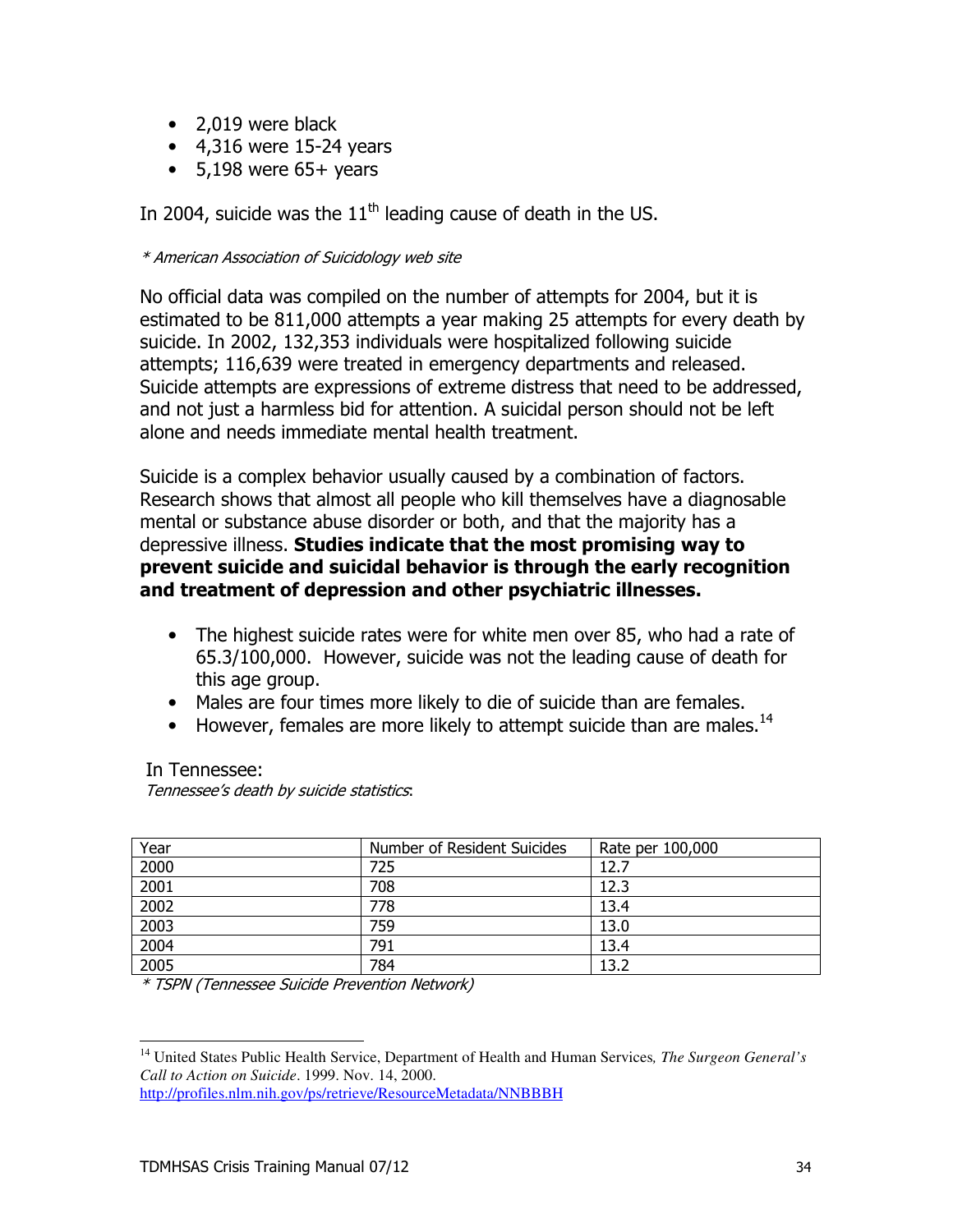In 2004, the Tennessee Department of Health reported that suicide took the lives of 791 people in Tennessee:

- 627 were males
- $\bullet$  164 were females
- 731 were white
- $\bullet$  55 were black

## How should a crisis service provider deal with someone who may be considering suicide?

The statistics are nice as guidelines, but offer little help when dealing with an individual. Each individual has his/her own history and reasons for thinking of suicide. If someone is suspected to be thinking of suicide, the best thing to do is ask directly, "Are you thinking of killing yourself?" By asking directly you are actually giving the person permission to talk about it. Talking it through is the best way to prevent a suicide. You will not be **putting the idea into someone's head.** Ask open-ended questions. Let the person talk about what happened, who else is involved, how long has he/she been thinking of suicide, what would happen if he/she went on living, how others would react, etc.<sup>15</sup>

## What other things might a responder need to keep in mind?

A person's history may actually make him or her more susceptible to completing a suicide. Keep in mind the following predisposing factors.

#### **PREDISPOSING FACTORS**

- Chaotic or disjointed life style
- Mental illness, especially depression
- Adoption
- Isolation
- Physical health/weight concerns
- Family history of suicide
- Work/school performance
- Overly controlled, rigid personality
- Overachiever

There are also certain perpetuating factors to take into account. If a person is in the midst of a crisis, these things may prevent him or her from getting assistance.

<sup>&</sup>lt;sup>15</sup> Cook. "Crisis Management, Assessment and Intervention Training Manual,"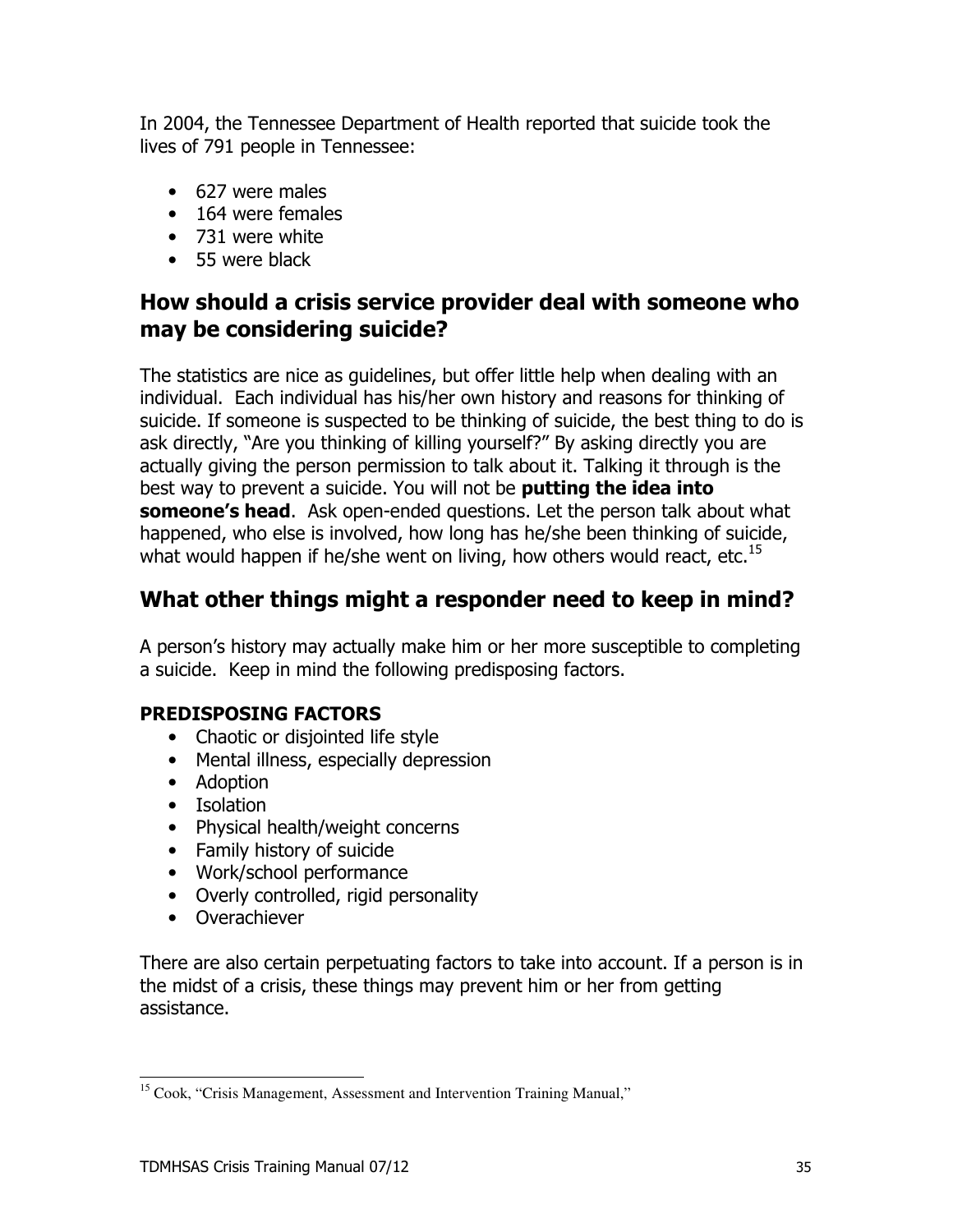#### **Perpetuating Factors**

- Negative coping patterns, i.e. hostile, no sense of humor, overly sensitive thinking everything is meant negatively toward them
- Poor communication skills
- $\bullet$  low self-esteem
- Anti-social behavior
- Drug/alcohol abuse or addiction or gambling addiction
- Depression: Low mood that persists
- Change in eating or sleeping habits
- An inability to enjoy anything
- Irritability
- A hopeless, helpless outlook
- Feeling quilty for no apparent reason
- Crying or weeping with little or no provocation

Additionally, the Surgeon General's *Call to Action on Suicide* identifies the following risk factors:

#### **Risk Factors**

- Previous suicide attempt
- Mental disorders particularly mood disorders such as depression and bipolar disorder
- Co-occurring mental and alcohol and substance abuse disorders
- Family history of suicide
- Personal history of abuse-physical, sexual, emotional, victimization
- Hopelessness
- Impulsive and/or aggressive tendencies
- Barriers to accessing mental health treatment
- Relational, social, work, or financial loss
- Physical illness
- Easy access to lethal methods, especially guns
- Unwillingness to seek help because of stigma attached to mental and substance abuse disorders and/or suicidal thoughts
- Influence of significant people family members, celebrities, peers who have died by suicide - both through direct personal contact or media representations
- Cultural and religious beliefs for instance, the belief that suicide is a noble resolution of a personal dilemma
- Local epidemics of suicide that have a contagious influence
- Isolation, a felling of being cut off from other people<sup>16</sup>

<sup>&</sup>lt;sup>16</sup> United States Public Health Service, Department of Health and Human Services, *The Surgeon Generals* Call to Action on Suicide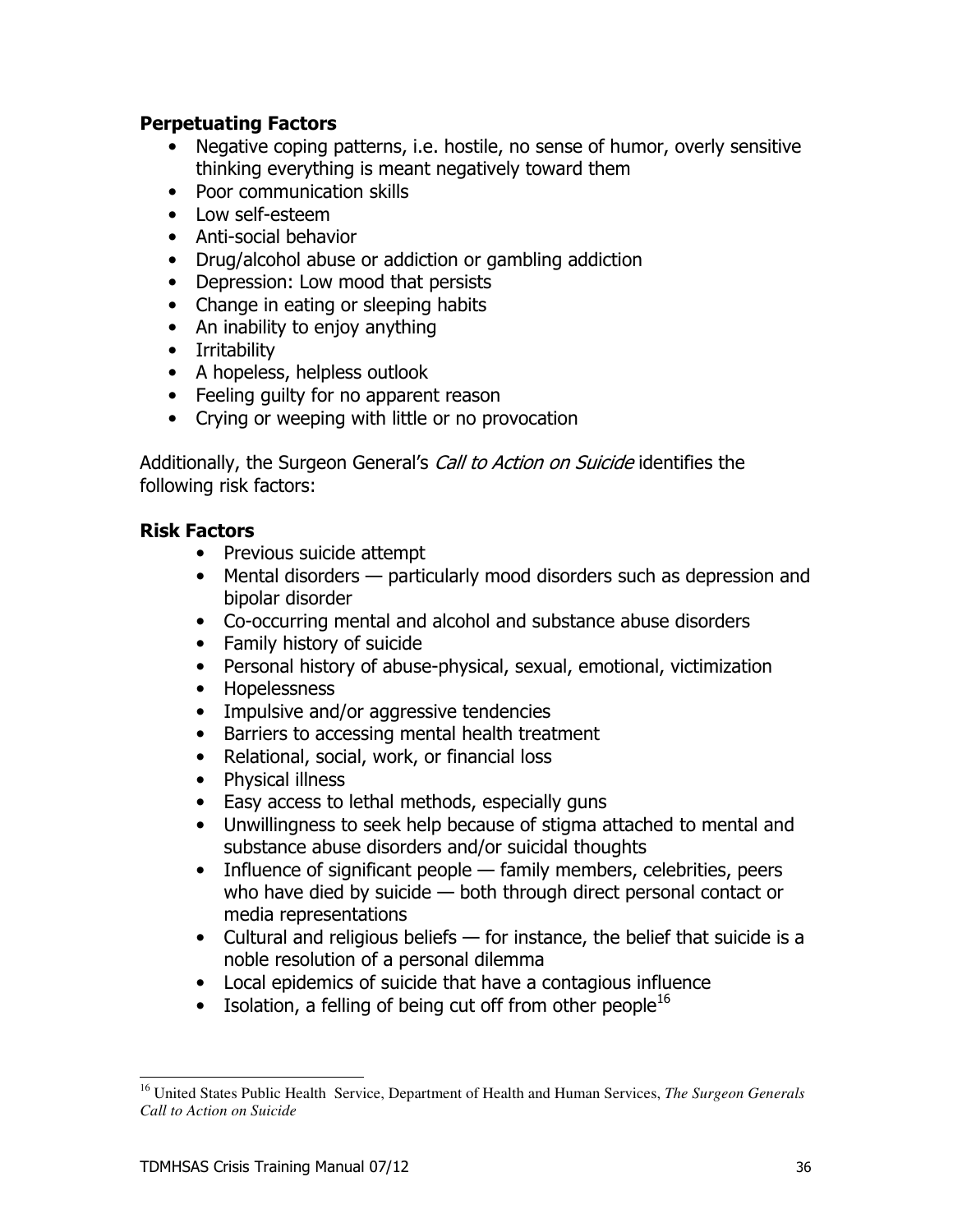#### **Risk Factors for Jail Setting**

Individuals who are psychotic in a jail setting are also at increased risk for self injurious behaviors and suicide attempts. The psychotic individual is also at increased risk of being harmed by other inmates due to the perception of the individual with mental illness as vulnerable or bizarre.

Just as there are factors that create a higher risk for suicide, there are factors that lessen the probability of suicide.

#### **Protective Factors**

- Effective and appropriate clinical care for mental, physical, and substance abuse disorders
- Easy access to a variety of clinical interventions and support for help seeking
- Restricted access to highly lethal methods of suicide
- Family and community support
- Support from ongoing medical and mental health care relationships
- Learned skills in problem solving, conflict resolution, and nonviolent handling of disputes
- Affective coping techniques
- Cultural and religious beliefs that discourage suicide and support selfpreservation instincts<sup>17</sup>

All of the perpetuating, risk, and protective factors listed are important considerations in assessing a person's ability to cope and gain assistance during periods of crisis. There are two, however, that deserve special consideration: depression and alcohol/drug use.

# What makes depression and alcohol/drug abuse important?

Studies have shown that roughly 90% of those who complete suicide have a diagnosable behavioral health disorder, commonly a depressive disorder or a substance abuse disorder.<sup>18</sup> Most of us can relate to depression because we have felt a bit of the low mood, listlessness, restlessness, helplessness, and hopelessness that accompanies depression. However, true depression is far more intense than a blue mood. The Diagnostic and Statistical Manual of Mental Disorder, 4th Edition, Text Revised (DSM-IV-TR) identifies criteria for a Major Depressive Episode. A condensed version of these criteria follows.

 $17$  Ihid.

<sup>&</sup>lt;sup>18</sup> National Institute of Mental Health, *The Numbers Count: Mental Disorders in America*, Jan. 1, 2001, Jan., 11, 2002,<www.nimh.nih.gov/publicat/numbers.cfm>.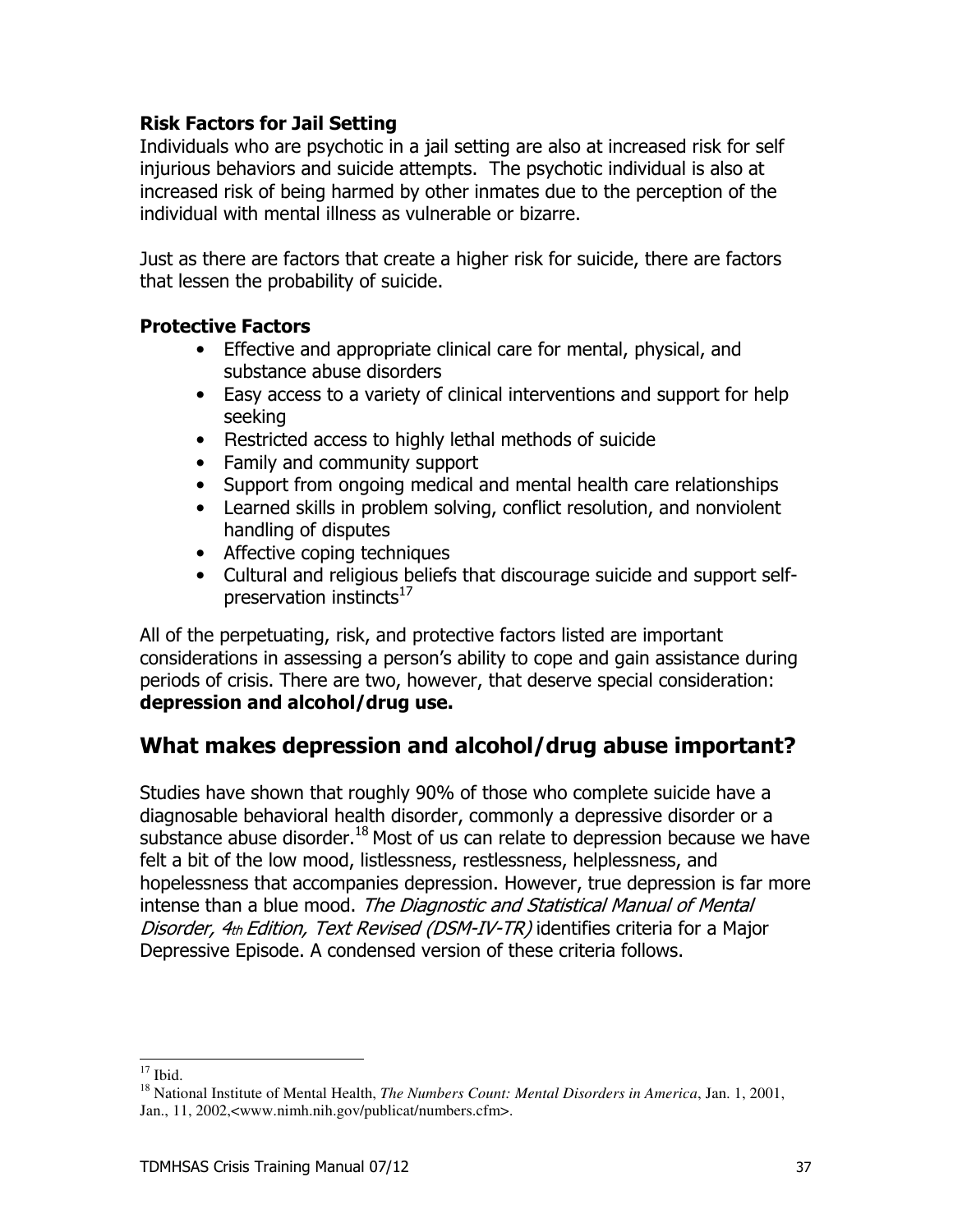Five or more of the following symptoms have been present nearly every day during the same 2-week period and represent a change from previous functioning:

- Depressed mood most of the day
- Markedly diminished interest in all or almost all activities most of the day
- Significant weight loss or significant weight gain without attempting to either lose or gain weight, or a decrease or increase in appetite
- Insomnia (inability to sleep or stay asleep) or hypersomnia (need for more sleep than usual)
- Psychomotor agitation or retardation (as noted by observation by others)
- Fatique or loss of energy
- Feelings of worthlessness or excessive or inappropriate quilt
- Diminished ability to think or concentrate or indecisiveness
- Recurrent thoughts of death, suicidal ideation or a suicide attempt

These symptoms must cause significant distress or impairment in functioning. (One depression sufferer described the effects of depression as having so little energy that lifting a pencil became an overwhelming task.)

For many people, alcohol and other drug abuse is both a risk factor and a symptom. Alcoholism is a primary diagnosis in 25% of people who complete suicide. Self-medication to relieve symptoms of depression or other mental illnesses is not uncommon. It is estimated that approximately 50% of people who have a serious and persistent mental illness (SPMI) also abuse substances. When providing crisis services, it important to remember that the use of alcohol and drugs may increase impulsiveness and reduce judgment.<sup>19</sup> Additionally, drug intoxication or withdrawal from drugs (both licit<sup>\*</sup> and illicit drugs) may cause symptoms that are similar to symptoms of a mental illness.

At the time someone completes suicide, there is often some identifiable event that precedes the act, a conflict or loss that pushes a person to believe that the pain is no longer tolerable and even death is preferable to living through this misery. The event is what most people think of as the  $why$  of suicide. Suicide is almost always much more complicated than simply being the result of one event in a person's life. History, concurrent stressors, and coping ability are all part of the equation. There are many facts of the circumstances that add up to the whole story.

When in the depths of despair, people are most likely to focus only on the negative, leaving out any positive aspects of their situation. The positives usually become obvious to anyone listening, and it is important to point them out.

<sup>&</sup>lt;sup>19</sup> Steven E. Hyman and George E. Tesar. Manual of Psychiatric Emergencies,  $3<sup>rd</sup>$  Edition. (Boston: Little, Brown, and Company, 1994), 23-24.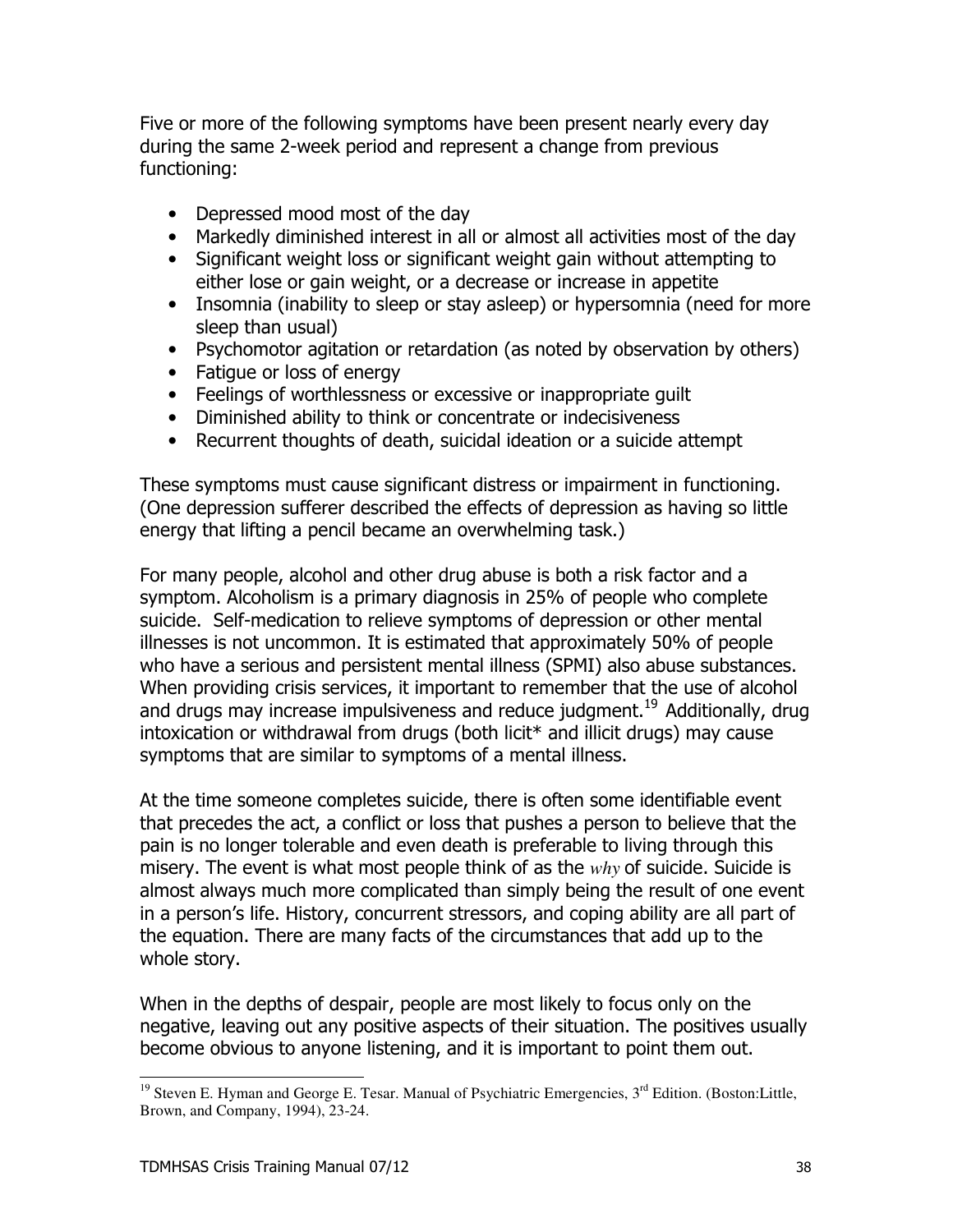Pointing out positive aspects, "there are people who care, you do have value," will create ambivalence. The goal of course is to create enough ambivalence to tip the scale in favor of living rather than dying. $20$  Always start with the precipitator; what happened today or in the recent past that made the difference.

#### **Precipitating Factors**

Usually an accumulation of life stressors, conflict, or loss

- A conflict with family member or love relationship
- Failure to get a job, get a promotion, achieve something
- Loss of money, income, material goods
- Legal problems, DUI, etc.
- Injury or illness
- Pregnancy

#### THERE ARE THREE WISHES IDENTIFIABLE PRIOR TO A PERSON **ATTEMPTING SUICIDE:**

- 1. The wish to die or be dead
- 2. The wish to be killed
- 3. The wish to commit murder

Any one of these wishes may create ambivalence. The work of the crisis services provider is to identify the ambivalence, point it out, and create more time. The more time between the impulse to commit suicide and the act, the more likely it is the person will choose life. $^{21}$  Certain steps should be followed when intervening with someone who feels suicidal.

## Suggested guidelines for assessment and prevention

#### **CAUTION! NO ONE CAN PREDICT A SUICIDE!**

1. Assess lethality<sup>22</sup>. The following factors are important in determining if the person is likely to actually attempt suicide and how lethal the attempt may be:

- The level of detail to which the person has planned the act
- The dangerousness and availability of the method
- The level of isolation

 $^{20}$  Cook, "Crisis Management, Assessment and Intervention Training Manual," 18 – 19.

<sup>\*</sup> Licit: Legal.

 $21$  Ibid.

 $^{22}$  See the various suicide/lethality assessment scales included for review, pp.48-49.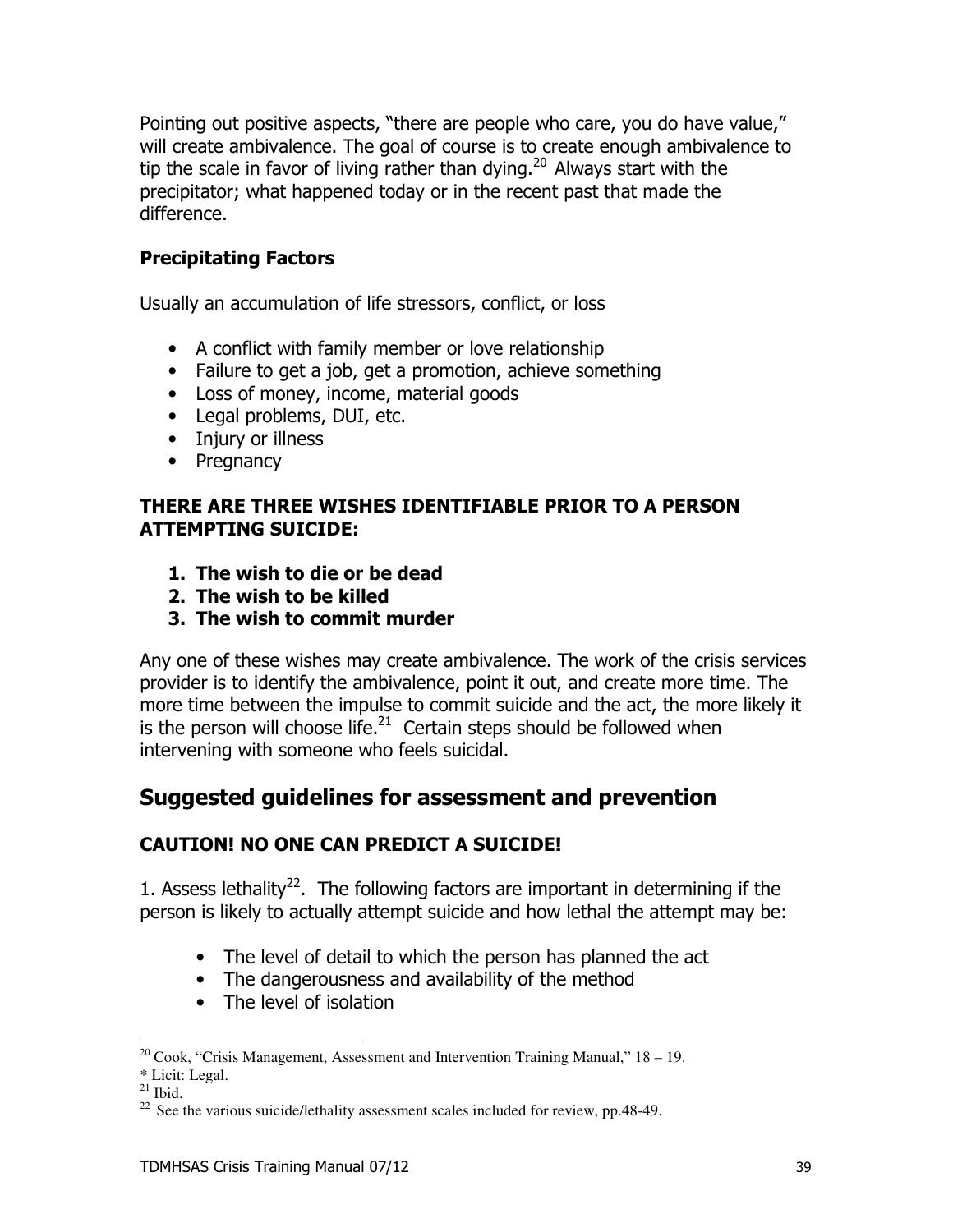- The number and seriousness of previous attempts
- The level of stress and number of concurrent stressors
- The intensity and duration of depression
- The normal ability to cope with life's ups and downs
- The person's physical health
- Active symptoms of psychosis, especially command hallucinations\*
- The level of external support available to the individual
- Impulsivity/absence of protective factors
- Alcohol and/or drug use<sup>23</sup> and
- Any prescribed or over the counter medication

#### Intuition or "gut sense" of the seriousness of this particular person's presentation is a very valuable tool in assessing suicide risk.

2. From the beginning of the interaction with the person, begin to ask for contracts or little agreements.

For example:

"I know you feel lousy right now, but would you agree to sit and talk with me just for half an hour?"

Take every threat of suicide seriously. Consult others as necessary and never promise anything that you cannot do. Do not say that you care if you do not really care.

"It is very hard to make decisions when you are feeling this bad. Can you let us help you with decisions until you are feeling better?"

3. Develop a strategy. Help the person make a decision on a **specific, short**term plan. You won't resolve all the problems; stick to one issue that is doable. $24$ 

#### Develop a strategy

- What resources does he/she have?
- What resources can you offer?
- What has this person already tried?

<sup>\*(</sup>Command hallucinations: Hallucinations that tell the hearer to act or behave in a particular way. In a true command hallucination, the hearer feels that he/she MUST behave in the way indicated by the hallucinatory voice.)

Responders should ask about psychotropic medications as well as illicit drug use. Antidepressants may allow the person to regain physical energy before mood improves. Persons may be at higher risk of suicide at this point.<br><sup>24</sup> Cook, "Crisis Management, Assessment and Intervention Training Manual, "17-18.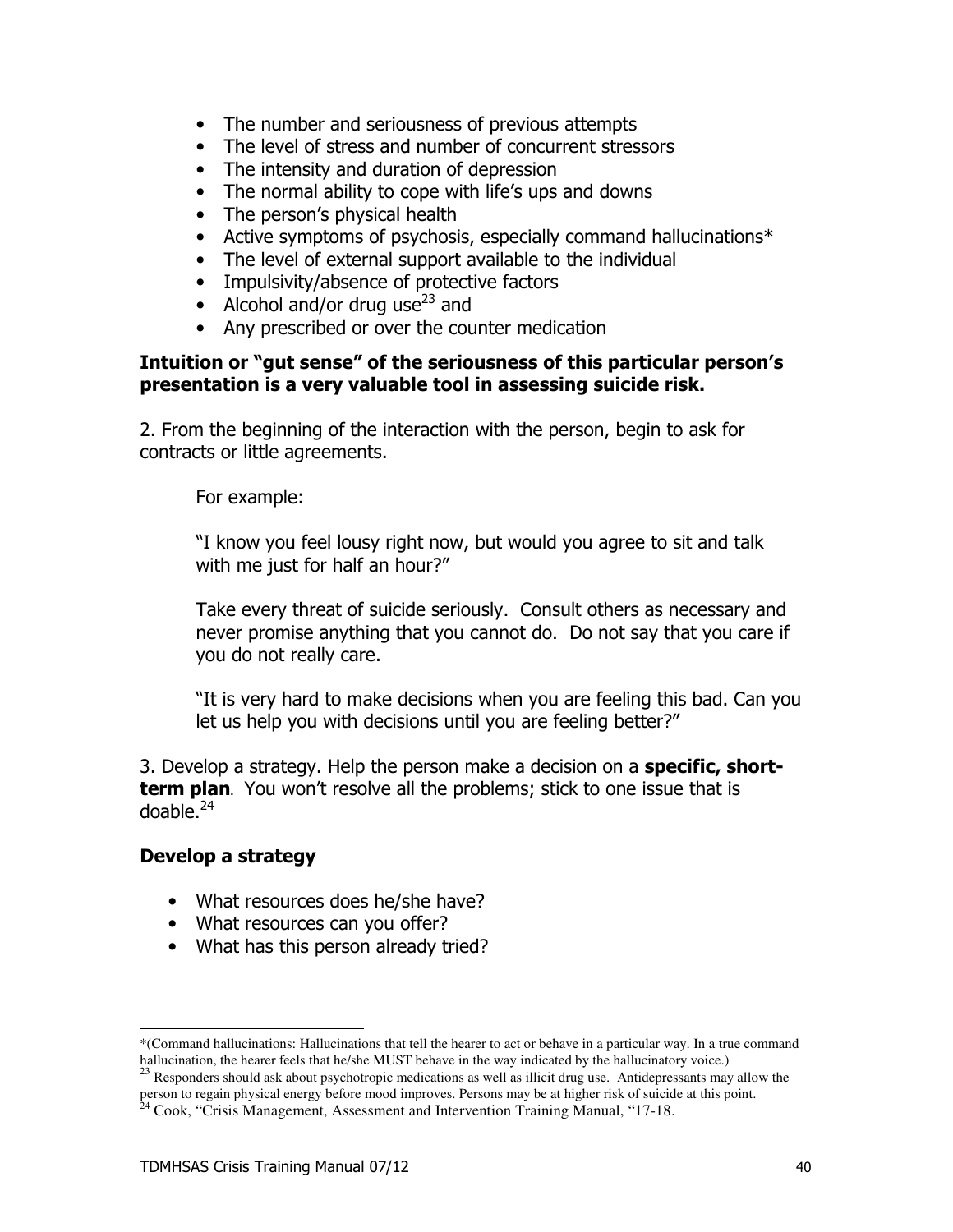#### OFFER OPTIONS - NOT SOLUTIONS Choices empower a person to make decisions and create a plan that is specific, doable, and short-term.<sup>25</sup>

## What is the difference between parasuicide and suicide?

**Parasuicide** is a word used to describe behavior in which a person hurts himself or herself by cutting, burning, etc. but does not intend to carry out the suicide. These behaviors are also referred to as SIs (self-injuries), SIBs (self-injurious behavior) or self-mutilation. People who engage in parasuicidal behavior often indicate that their self-injury is a mechanism to cope with overwhelming emotion that they do not know how to regulate or express effectively. These individuals are sometimes diagnosed as having borderline personality disorder.

# What if a suicide occurs despite your best efforts?

In the event that a suicide occurs, even after you have tried to help, get some support for yourself. Suicide is a very personal decision and no one else can ever take responsibility for another's suicide. In a like manner, each staff person will respond differently due to his or her individual history and relationship with the person who completes suicide. Take some time to support yourself and your colleagues.

"Debriefing", "case review" or "psychological first aid" are terms used by mental health professionals to describe interventions that should be available when a crisis service provider experiences a completed suicide or traumatic event that involves a service recipient. The goal of these interventions is to allow a crisis service provider to express their personal reactions to the event and to identify steps that might relieve stress symptoms related to their exposure to the event. In some cases, emergency mental health interventions may include staff members outside of the crisis service provider. Any of these interventions should be conducted by, or in consultation with, a trained mental health professional in the area of emergency mental health services.

## How does a crisis service provider work with a person who may become violent?

Assessing for dangerousness to others is similar in many ways to assessing for suicidal intent. Many of the items considered and the process of developing a plan is similar. Risk assessment for dangerousness is a very in-exact science.

 $25$  Ibid., 18.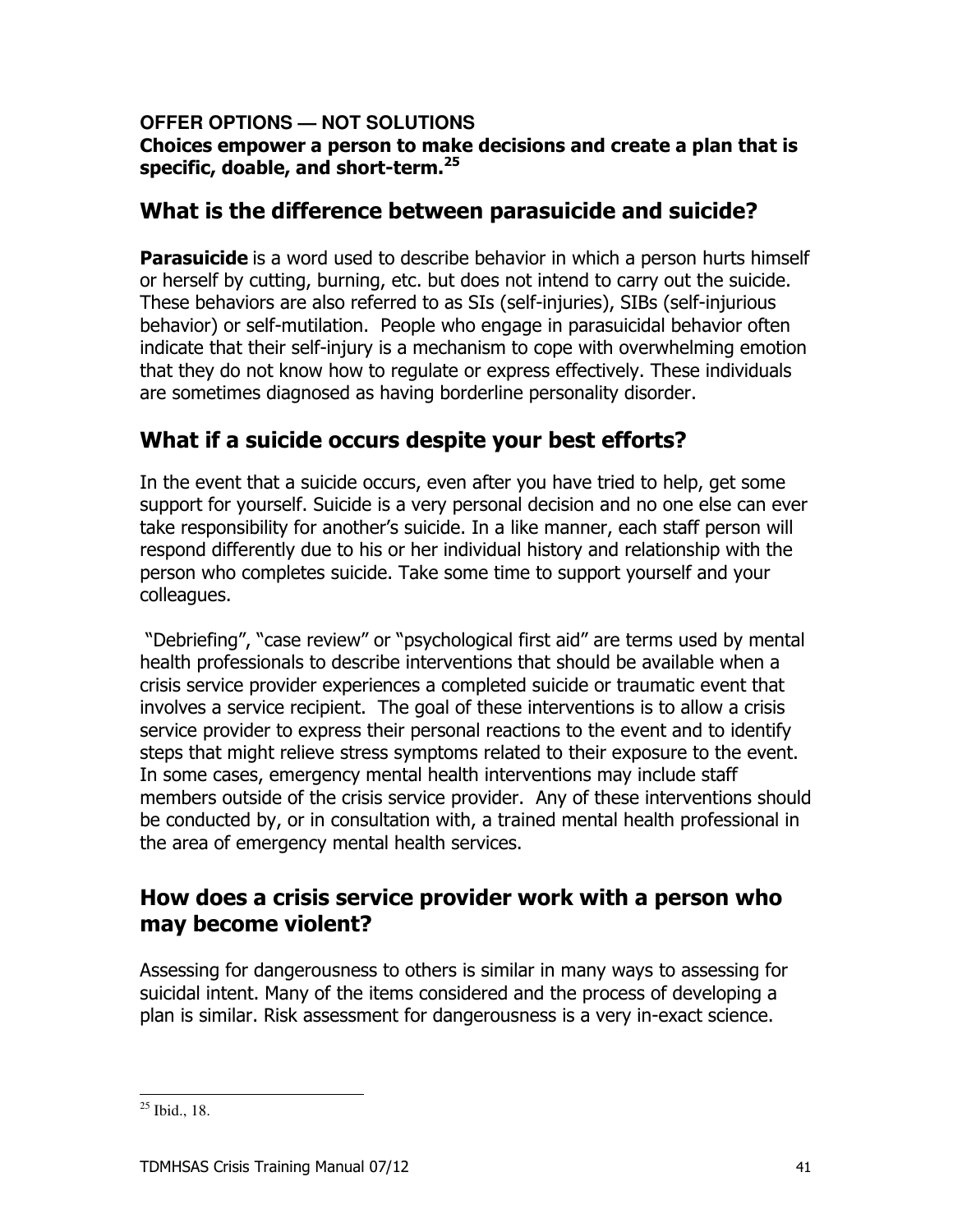Studies have shown that even trained professionals can accurately predict only one out of three episodes of violent behavior.<sup>26</sup>

The following are some basic quidelines for interacting with a person who is potentially violent:

- Get as much information from records on file or other sources before going into any crisis situation.
- Triage staff should ask about presence of weapons before dispatching crisis service provider, when applicable.
- If you believe that a person may have a potential for violence do not intervene alone.
- Partner with another crisis responder or involve law enforcement personnel.
- Do not conduct an interview in a room with weapons present. If the person is armed, you may wish to ask the person why he or she feels a need to carry a weapon. The person's response to this question may help the responder to formulate a way to request the weapon be put aside with which the person may be willing to cooperate. If a potentially dangerous person refuses to give up the weapon, the crisis services provider should excuse him or herself and seek assistance from law enforcement officials.
- Do not interview potentially violent people in cramped rooms, especially if they are agitated and need to pace. Kitchen, bedrooms, and bathrooms are usually poor intervention sites due to the potential presence of items that may be used as weapons.
- Be aware of exit routes for yourself and for the person in crisis. A paranoid or agitated person must not feel that they are trapped, and a crisis service provider must have an avenue of escape if the person does become violent.
- Pay attention to the person's speech and behavior. Clues to impending violence include:
	- $\circ$  speech that is loud, threatening or profane;
	- $\circ$  increased muscle tension, such as sitting on the edge of the chair or gripping the arms;
	- $\circ$  hyperactivity (pacing, etc.);
	- o slamming doors, knocking over furniture or other property destruction.
- Use person emergency contacts as necessary.  $27$

#### Do not stay in a dangerous situation!

<sup>&</sup>lt;sup>26</sup> Stephen Blumenthal and Tony Lavender, Violence and Mental Disorder: A Critical Aid to the Assessment and Management (United Kingdom: Zito Trust, 2000).

<sup>&</sup>lt;sup>27</sup> Stephen E. Hyman and George E. Tesar, *Manual of Psychiatric Emergencies*  $3^{rd}$  Edition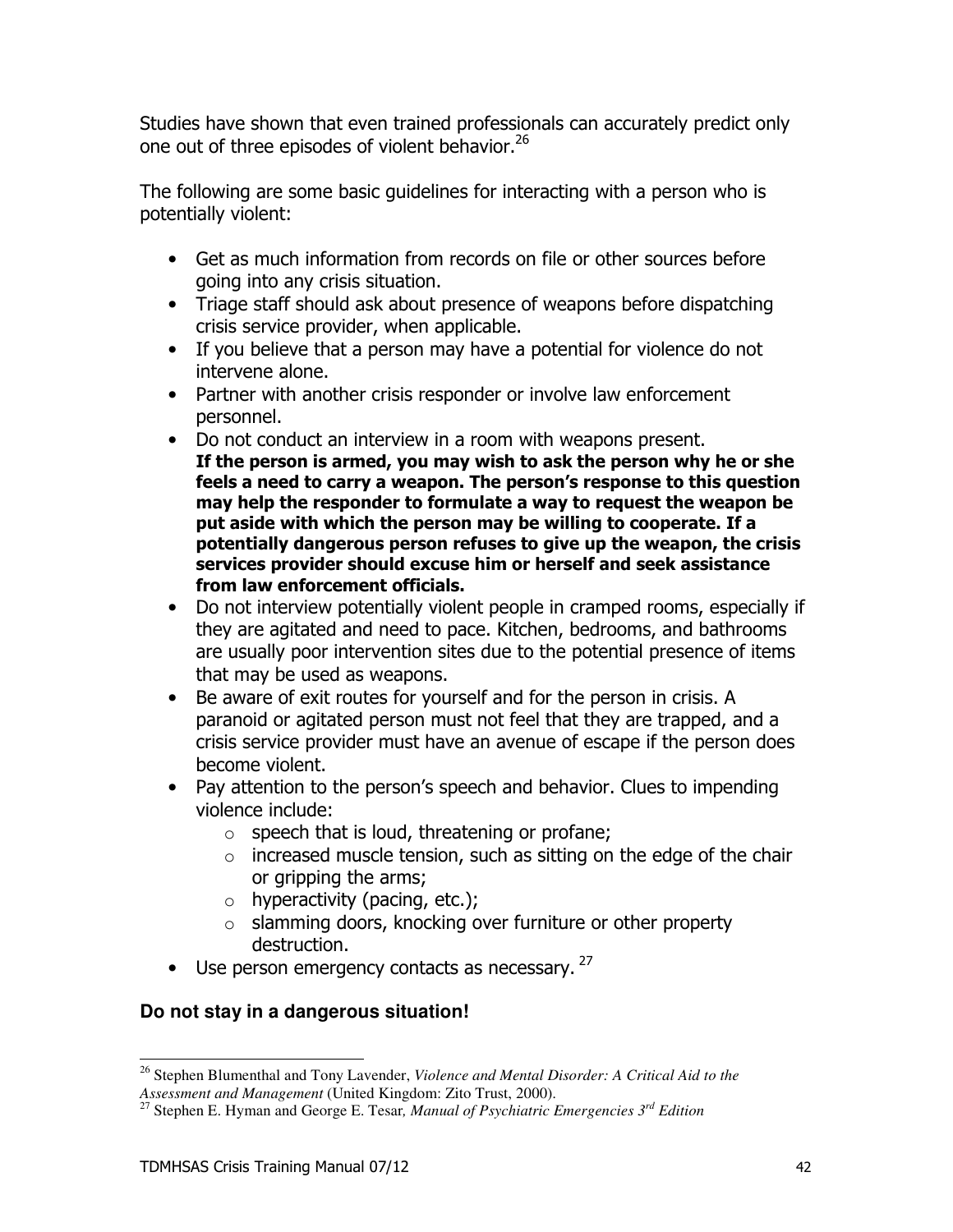#### What factors should be considered when assessing a person for potential of harm to others?

The following factors are important in determining if the person is likely to actually attempt to harm someone else:

- Previous episodes of violent or assaultive behavior (This is perhaps the best indicator of potential for violent behavior.)
- Under what circumstances was the person violent in the past?
- What is the frequency of violence?
- How does the person behave in between episodes?
- What is the most violent thing that the person has ever done?
- What was the intent?
- Clarity of the plan for violence.
- Has the person identified a victim?
- Do they have means or access to a means to harm the potential victim?
- Does the person have or could he or she gain access to the potential victim?
- The level of isolation, agitation, paranoia, or belief that another is planning to or is hurting or harming them in some way.
- Command hallucinations ordering violence.
- Intoxication from alcohol or other drug use, especially cocaine, amphetamines or other stimulants or withdrawal from alcohol, drugs or medications.
- Psychotic symptoms/lack of contact with reality
- The level of stress and number of concurrent stressors.
- The intensity and duration of homicidal or assaultive ideation.
- The normal ability to cope with life's ups and downs  $-$  coping skills and mechanisms.
- The person's physical health
- Any history of mental illness, especially command hallucinations.
- The level of internal ability to control impulses.
- Does the person wish to control him or herself? And if so can she or he?
- Is the person overly controlled?
- Does the person have a brain injury or other cognitive impairment that makes control difficult?
- The level of external support or external constraints available to the individual.
- If a person's mental state is so agitated that a full evaluation or assessment cannot be completed, the crisis responder should consider the person as potentially violent.
- Collateral information from family, friends, and medical records is very important in intervening appropriately with potentially violent individuals.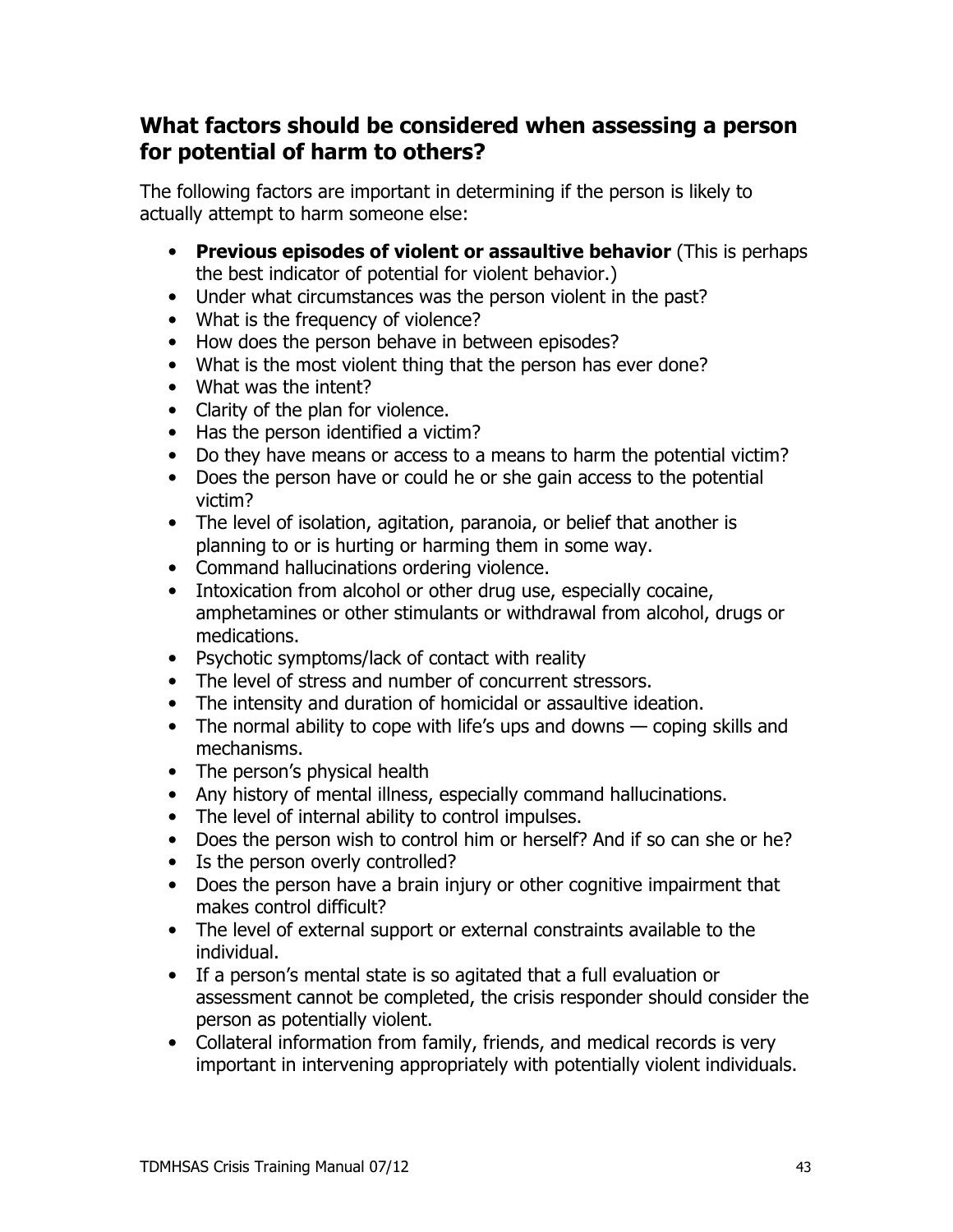• Your own intuition or "gut sense" of the seriousness of this particular person's presentation is a very valuable tool in assessing risk.

### How can a crisis services provider intervene with a potentially violent person?

1. Show concern for the person. Be respectful and offer some choices, even if they are small. (Where to sit, whether to have a snack or beverage).

2. Attempt to speak with the person at eye level.

3. Sit in a manner with feet solidly on the floor with heels and toes touching the floor; hands unfolded in your lap and your body leaning slightly forward toward the person. This position gives the person the feeling that you are attentive to what he or she is saying and it permits you to respond immediately if threatened  $or$ 

4. Stand in a manner with feet placed shoulder width apart; one foot slightly behind the other; weight on the rear leg, knees slightly bent; hands folded, but not interlocked, on the upper abdomen or lower chest; arms unfolded. This stance allows instant response to physical threat. Do not place hands in pockets. This slows response and may add to paranoia of the person. Folded arms also slow response and can be interpreted as threatening. Maintaining weight on rear leg with knees slightly bent also allows quick movement and response to any threat. Practice this stance to become comfortable in it before using it in a crisis situation. If the stance is unfamiliar to you, your discomfort will only add to the stress of the situation.

#### TAKE EVERY THREAT SERIOUSLY, CONSULT OTHERS AS NEEDED. DO NOT STAY IN A DANGEROUS SITUATION.

5. Develop some rapport with the person before asking questions about history or intent of violence.

6. Assure the person that you will do what you can to help them stay in control of violent impulses. Set firm limits but do not threaten or display anger.

7. If a person is experiencing paranoia, it is best to conduct the intervention as if the person and the intervener are facing the problem together. A crisis situation is not the time to tell the person that he or she is experiencing delusional thinking.

8. Give the person adequate physical space.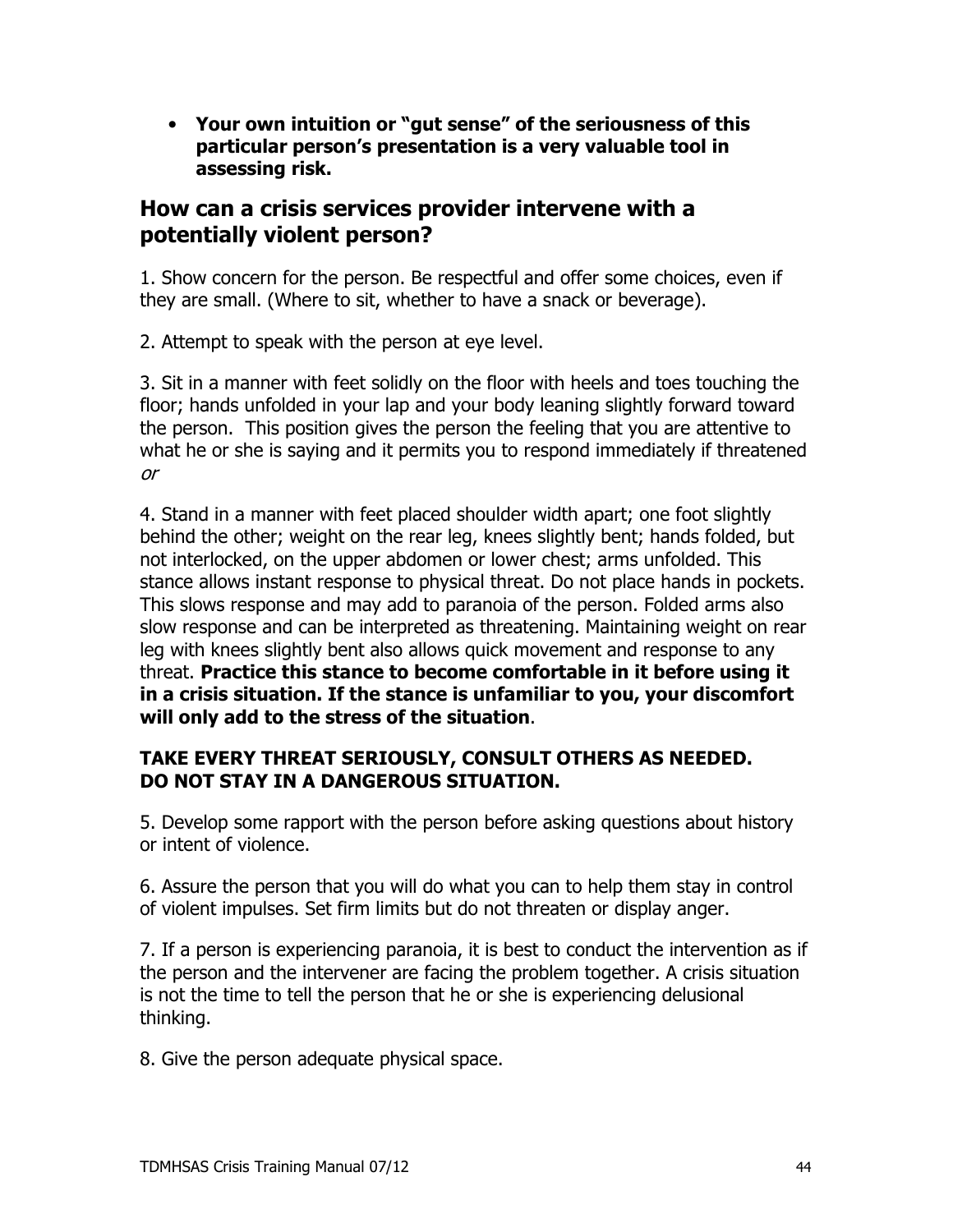9. Develop a strategy. Help the person make a decision on a **specific, short**term plan. You won't resolve all the problems; stick to one issue that is doable.

#### What are some of the legal implications of working with suicidal people?

If a person completes suicide after a crisis services provider intervenes, it is possible that the family or friends of the individual may hold the crisis services provider responsible for the suicide. Three sorts of suicides are most prone to this sort of blaming and/or legal suits:

- 1) Outpatient suicides (should the clinician have hospitalized the individual?),
- 2) Inpatient suicides (Did the institution provide a safe environment?), and
- 3) Suicide following discharge or escape.<sup>28</sup>

In determining malpractice/liability, four elements must be present:

1. A therapist-patient relationship must exist which creates a duty of care to be present.

2. A deviation from the standard of care must have occurred.

3. Damage to the patient must have occurred.

4. The damage must have occurred directly as a result of deviation from that standard of care.<sup>29</sup>

Risk management quidelines:

- Documentation- always document, if it is not documented, it did not happen per most outside entities' opinion.
- Information on previous treatment
- Involvement of family and significant others
- Consultation on present clinical circumstances
- Sensitivity to medical issues
- Knowledge of community resources
- Consideration of the effect on self and others
- Preventive preparation.  $30$

<sup>&</sup>lt;sup>28</sup> Maureen Malloy, R.N. Behavioral Emergency Outreach Program.

 $^{29}$  Ihid

 $30$  Ibid.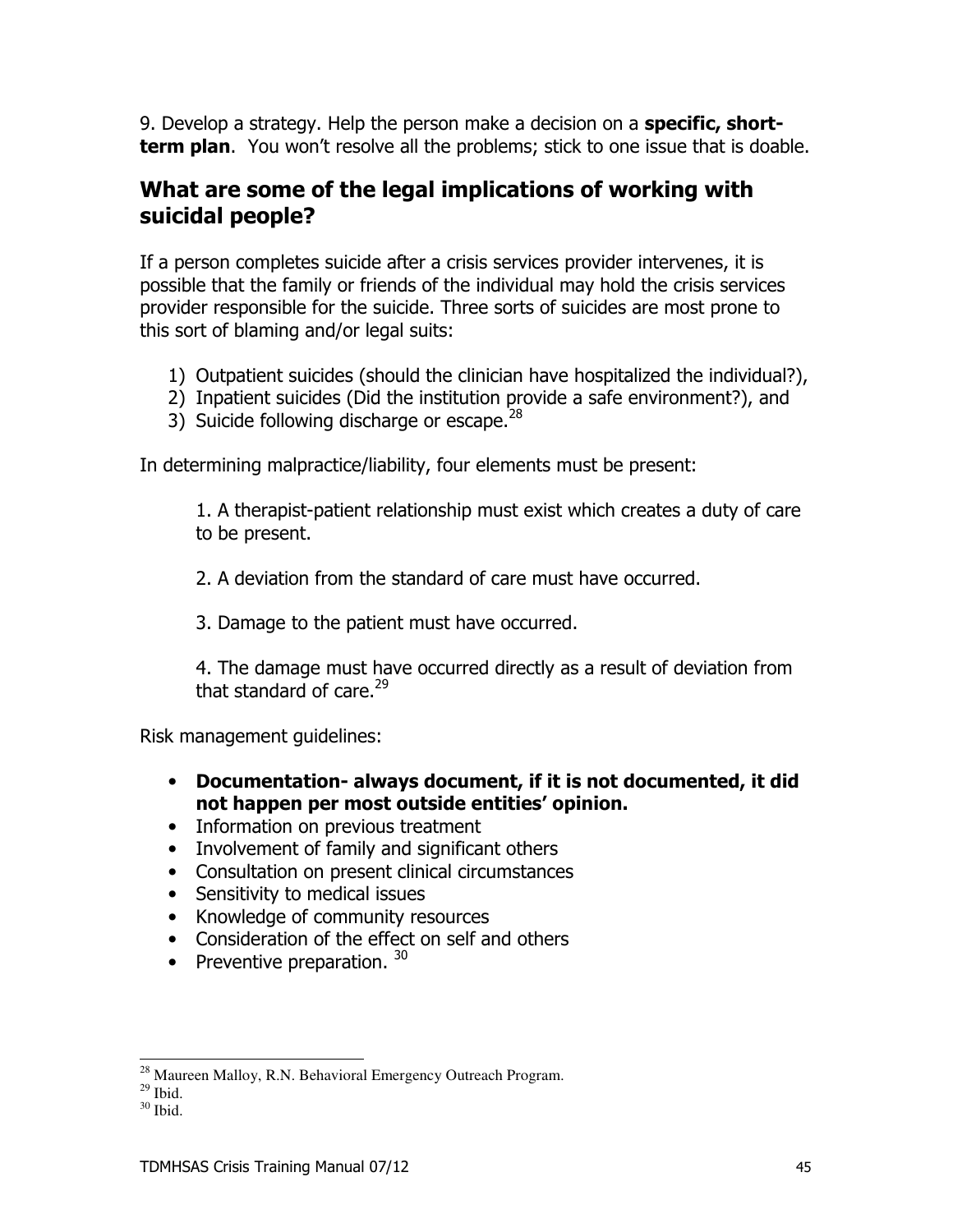#### DO'S AND DON'TS IN SUICIDE PREVENTION<sup>31</sup>

- Remove opportunities
- Receive and accept suicidal communication
- Do intrude
- Prevent isolation and involve significant others
- Transfer rather than refer
- Follow-up
- Always obtain consultation when unsure
- Do know your own value system about suicide
- $\bullet$  Get precipitant\*
- Use self as instrument of prevention
- Do not worry about saying the wrong thing
- Do not consider suicidal persons as special
- Do not assume ability to solve problem(s)
- Do not try to talk the person out of committing suicide
- Do not engage in abstract discussion about suicide, death, dying
- Do not be too accepting of suicide
- Do not delegitimatize
- Do not give cheap general reassurance
- Do not lose confidence (may need more limited goals)

\* Get precipitant: Identify those issues, concerns, and/or events that led up to the current crisis.

<sup>&</sup>lt;sup>31</sup> Maureen Malloy, R.N. Behavioral Emergency Outreach Program.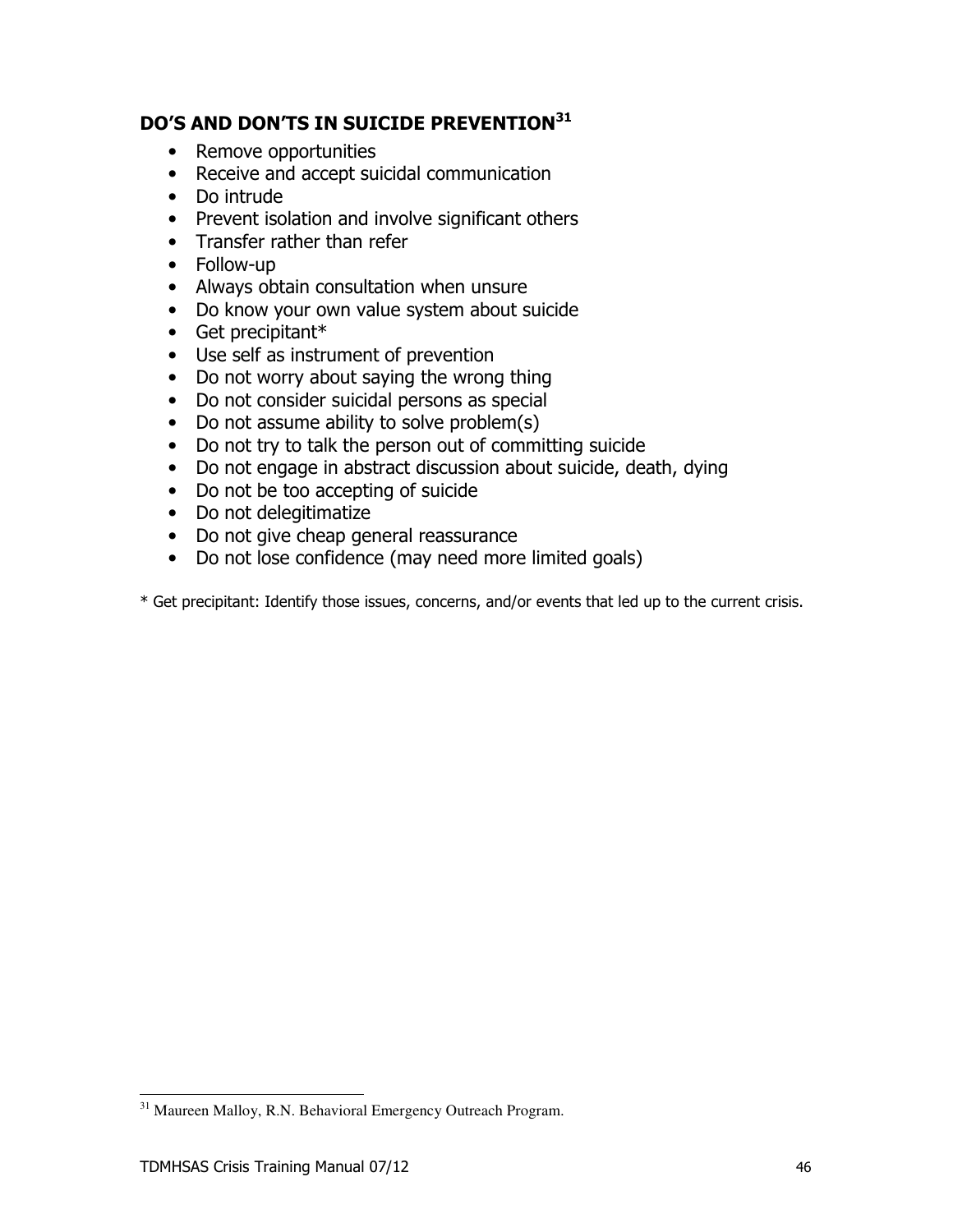The following are examples of forms that can be<br>utilize for crisis evaluations: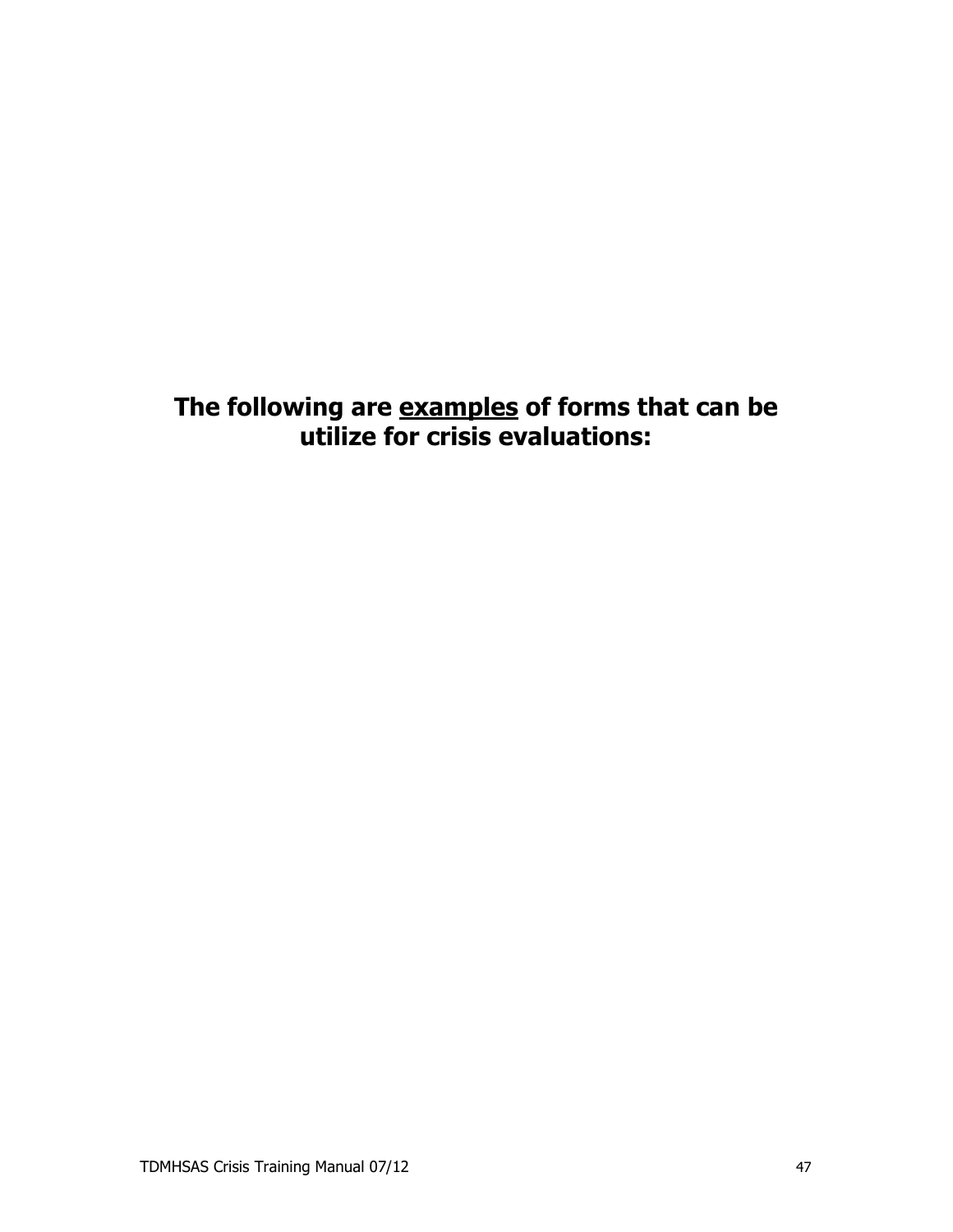#### **LETHALITY ASSESSMENT WORK SHEET**

| <b>{LOW LETHALITY</b>              |                                                  |                                       |                                                  | <b>HIGH LETHALITY}</b>                          |                                                 |
|------------------------------------|--------------------------------------------------|---------------------------------------|--------------------------------------------------|-------------------------------------------------|-------------------------------------------------|
| <b>PLAN</b>                        | Vague,<br>indeterminate<br>plan                  | Clear thoughts,<br>philosophical      | Some specifics                                   | Note & or<br>will thought<br>out, written       | Note written,<br>time, place<br>method chosen   |
| <b>METHOD</b>                      | Method<br>undecided                              | Method: pills,<br>cutting             | Method: CO,<br>oven gas, car                     | Method:<br>Hanging,<br>Jumping                  | <b>Method: Gun</b>                              |
| <b>AVAILABILTY</b>                 | Method<br>unavailable                            | Can acquire<br>easily                 | Some effort<br>required to<br>prepare            | Plan<br>Complete<br>today                       | Plan in<br>progress                             |
| <b>TIME</b>                        | No time<br>specified                             | Specified<br>vaguely, within<br>weeks | Day and time<br>chosen, within<br>a week         | Plan to<br>complete<br>today                    | <b>Plan in</b><br>progress                      |
| <b>PREVIOUS</b><br><b>ATTEMPTS</b> | No Previous<br>attempts                          | 1 or 2 gestures                       | Hx of many<br>threats,<br>attempts               | Hx of highly<br>lethal<br>attempt               | <b>Over 2 serious</b><br>attempts               |
| <b>DEPRESSION</b>                  | Feeling low or<br>blue                           | Mild depression                       | Chronic<br>depression                            | Major<br>depression                             | <b>Major</b><br>depression,<br>hopeless         |
| <b>RECENT</b><br><b>LOSSES</b>     | No specific<br>stress                            | 1 minor conflict<br>or loss           | Several<br>concurrent<br>stressors               | Major loss or<br>conflict                       | <b>Several</b><br>significant<br>losses/changes |
| <b>HEALTH</b>                      | Physically<br>healthy                            | Transitory<br>illness                 | Disability or<br>chronic health<br>problems      | Severe<br>illness or<br>injury,<br>Recent Dx    | <b>Terminal</b><br>illness, Recent<br><b>Dx</b> |
| <b>ISOLATION</b>                   | Others<br>present and<br>supportive              | Roommates/SO<br>there                 | Others close<br>by                               | Alone, at<br>home, no<br>help nearby            | Alone, rented<br>room or car,<br>isolated       |
| <b>COMORBIDITY</b>                 | No presence<br>jof<br>predictors<br>listed below | 1 predictor<br>present                | More than 1<br>factor<br>present,<br>comorbidity | Long term<br>existence<br>of several<br>factors | <b>Suicidal</b><br>careers                      |

Common single predictors of suicide listed in order\*

- 1 Depressive illness, mental disorder
- 2 Alcoholism, drug abuse
- 3 Suicide ideation, talk, religion
- 4 Prior suicide attempts
- 5 Lethal means
- 6 Isolation, living alone, loss of support
- 7 Hopelessness, cognitive rigidity
- 8 Older white males
- 9 Modeling, suicide in family, genetics
- 10 Work problems, occupation, economics
- 11 Marital problems, family pathology
- 12 Stress, life events
- 13 Anger, aggression, irritability, 5-HIAA
- 14 Physical illness
- 15 Repetition and comorbidity of factors 1-14, suicidal careers

\*(Excerpted from "Suicide and Life Threatening Behavior," volume 21, number 1, The Guilford Press, New York, New York, Introduction by Ronald W. Maris, Ph.D., University of South Carolina).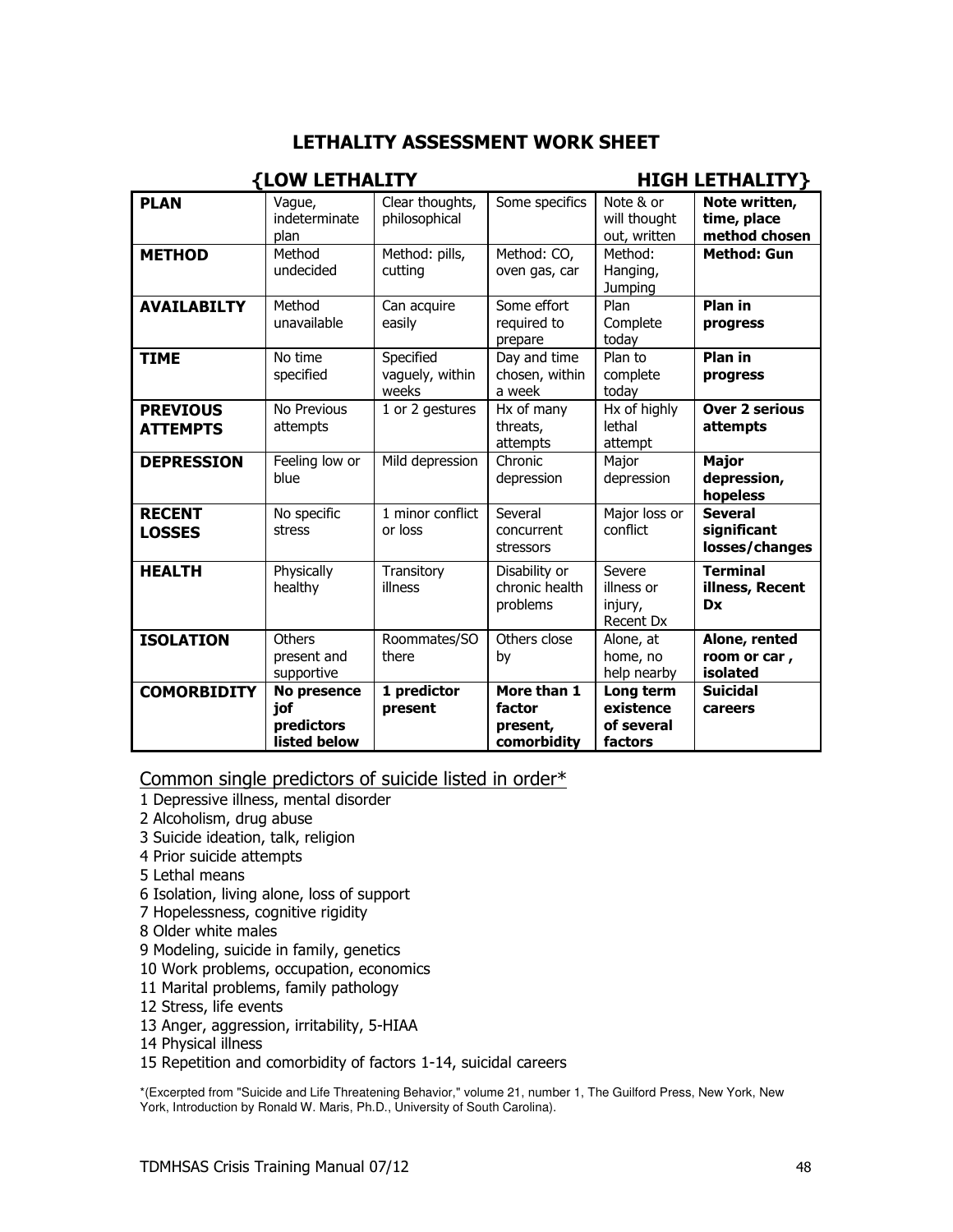#### **CRITICAL ITEM SUICIDE POTENTIAL ASSESSMENT32**

This tool should be used in assessing the risk of suicide for clients.

I. PRIMARY RISK FACTORS: If any one of the following is present, the client should be considered a high risk for potential suicide, which should be given serious consideration in placement decisions.

#### A. Attempt:

- 1) Suicide attempt with lethal method (firearm, hanging/strangulation, jumping from heights, etc.).
- 2) Suicide attempt resulting in moderate to severe lesions/toxicity.
- \_\_\_\_ 3) Suicide attempt with low rescuability (no communication prior to attempt, discovery Unlikely because of chosen location or time, no one nearby, active prevention of discovery, etc.).
	- 4) Suicide attempt with subsequent expressed regret that it was not successful and continued expression of intent or unwilling to accept treatment.
- B. Intent: (as expressed directly by client or by another based on their observations)
- 1) Intent to commit suicide **immediately**.
- \_\_ 2) Intent with lethal method selected and readily available.
- \_\_\_ 3) Intent with post-mortem preparations (disposal of personal property, writing a will, writing a suicide note, making business and insurance arrangements, etc.).
- 4) Intent with planned time, place and opportunity.
- 5) Intent without ambivalence or inability to see alternatives.
- 6) Command hallucinations to kill self regardless of expressed suicidal intent.
- \_\_\_ 7) Intent with active psychotic symptoms, especially affective disorder or schizophrenia.
- 8) Intent or behavior indicates intent, but client unwilling to cooperate in adequate assessment.
- II. SECONDARY RISK FACTORS: An individual's risk increases with the presence of the following factors. If over half of the following factors are present, consider the person a high risk for potential suicide in making placement decisions.
- 1) Expressed hopelessness.
- \_\_ 2) Recent death of significant other.
- 3) Recent loss of job or severe financial setback.

[2010] Significant loss/stress/change event (victimization, threat of prosecution, pregnancy, severe illness, etc.).

- \_\_\_ 5) Social isolation.
- \_\_ 6) Current or past major mental illness.
- \_\_ 7) Current or past chemical dependence/abuse.
- \_\_\_ 8) History of suicide attempt(s).
- 9) History of family suicide (including recent suicide by close friend).
- 10) Current or past difficulties with impulse control or antisocial behavior.
- 11) Significant depression (clinical or not) especially with feelings of quilt, worthlessness or helplessness.
- 12) Recent separation or divorce. 13) Rigidity in adapting to change

<sup>&</sup>lt;sup>32</sup> Adapted from the CISPA form used at the Hennepin County Crisis Intervention Center, Minneapolis, MN.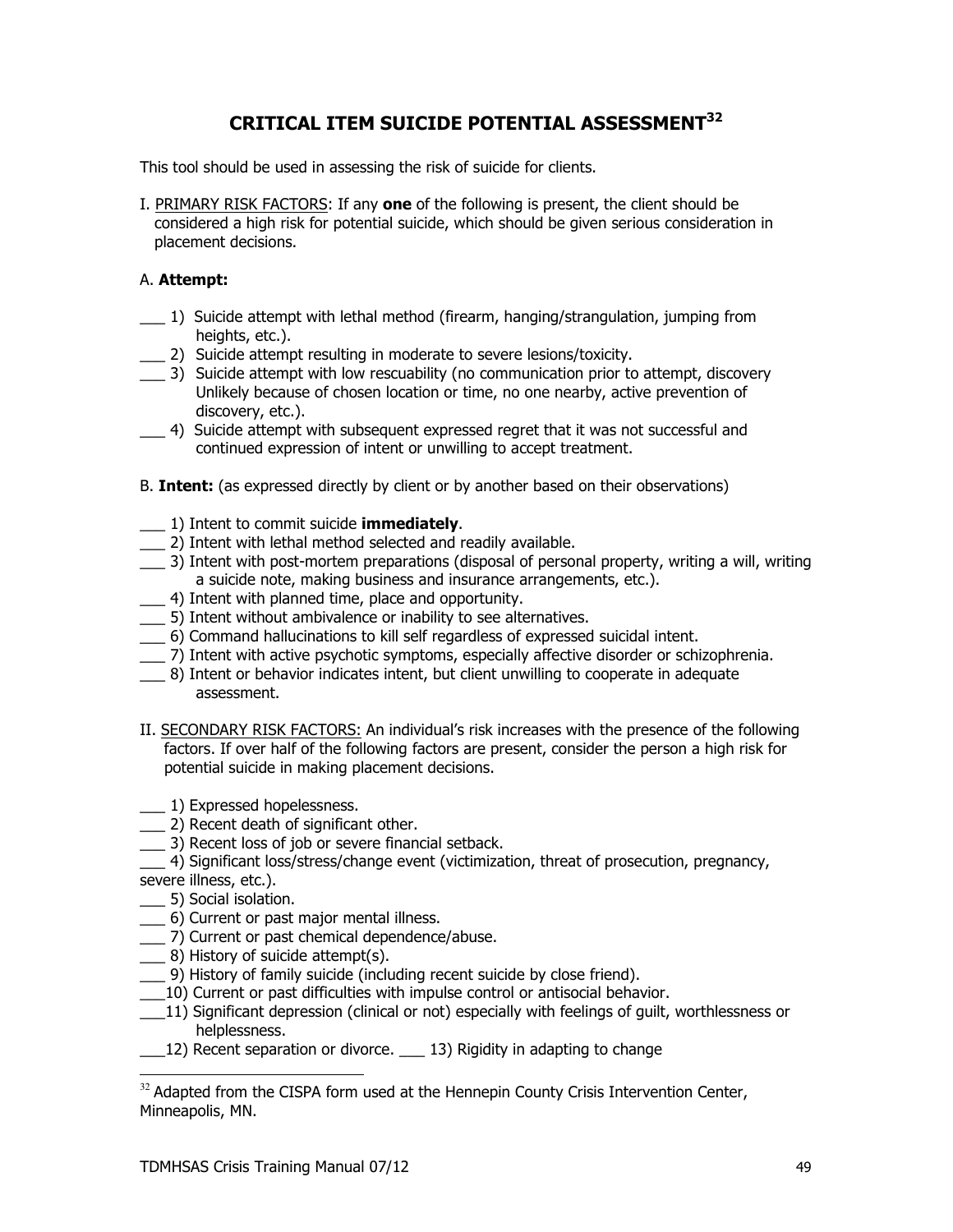# **POST TEST Chapter Four: Harm Assessment**

- 1) Men comprise approximately 80% of suicide deaths.
	- a) True
	- b) False
- 2) All of the following should be considered to be risk factors when assessing suicide potential, except:
	- a) Previous suicide attempt
	- b) Low IO
	- c) Impulsive or aggressive tendencies
	- d) Significant loss
	- e) Access to lethal methods
- 3) Parasuicide and self-injurious behavior refer to self-inflicted damage or injury where death is not the intended outcome.
	- a) True
	- b) False
- 4) Potential for violence is easily predictable.
	- a) True
	- b) False
- 5) What component (s) is/are important for suicide prevention?
	- a) Prevent isolation
	- b) Involved significant others
	- c) Follow up
	- d) All of the above
- 6) What component (s) is/are important when working with a potentially violent person?
	- a) Show concern for the person
	- b) Be respectful
	- c) Don't offer any choices
	- d) Both a and b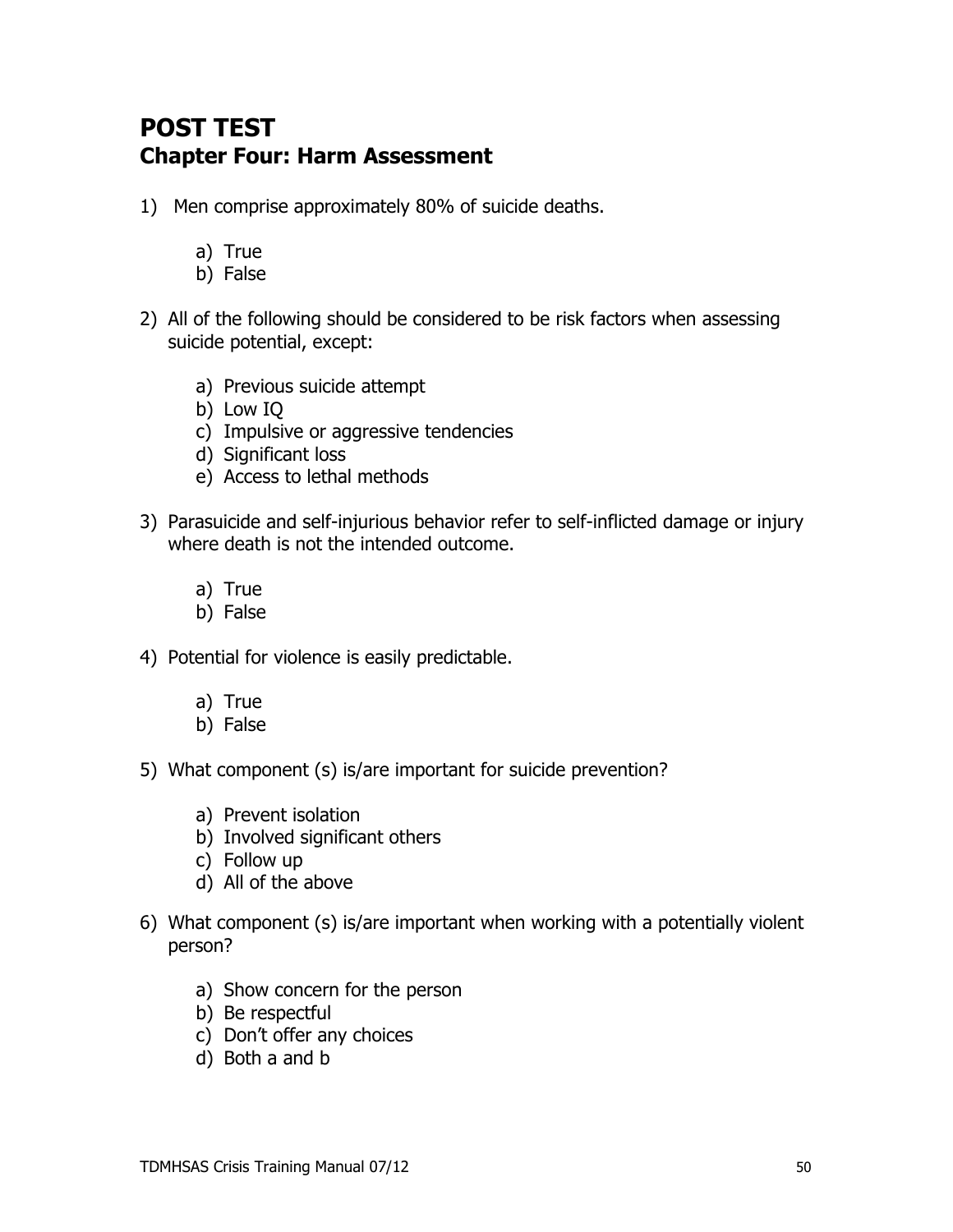- 7) You should always stay in a dangerous situation if you think you can be of some help.
	- a) True
	- b) False
- 8) Which is the best indicator of potential violent behavior?
	- a) Person presents with depression
	- b) Person presents with psychosis
	- c) There is a previous diagnosis of borderline personality disorder
	- d) Previous episodes of violent or assaultive behavior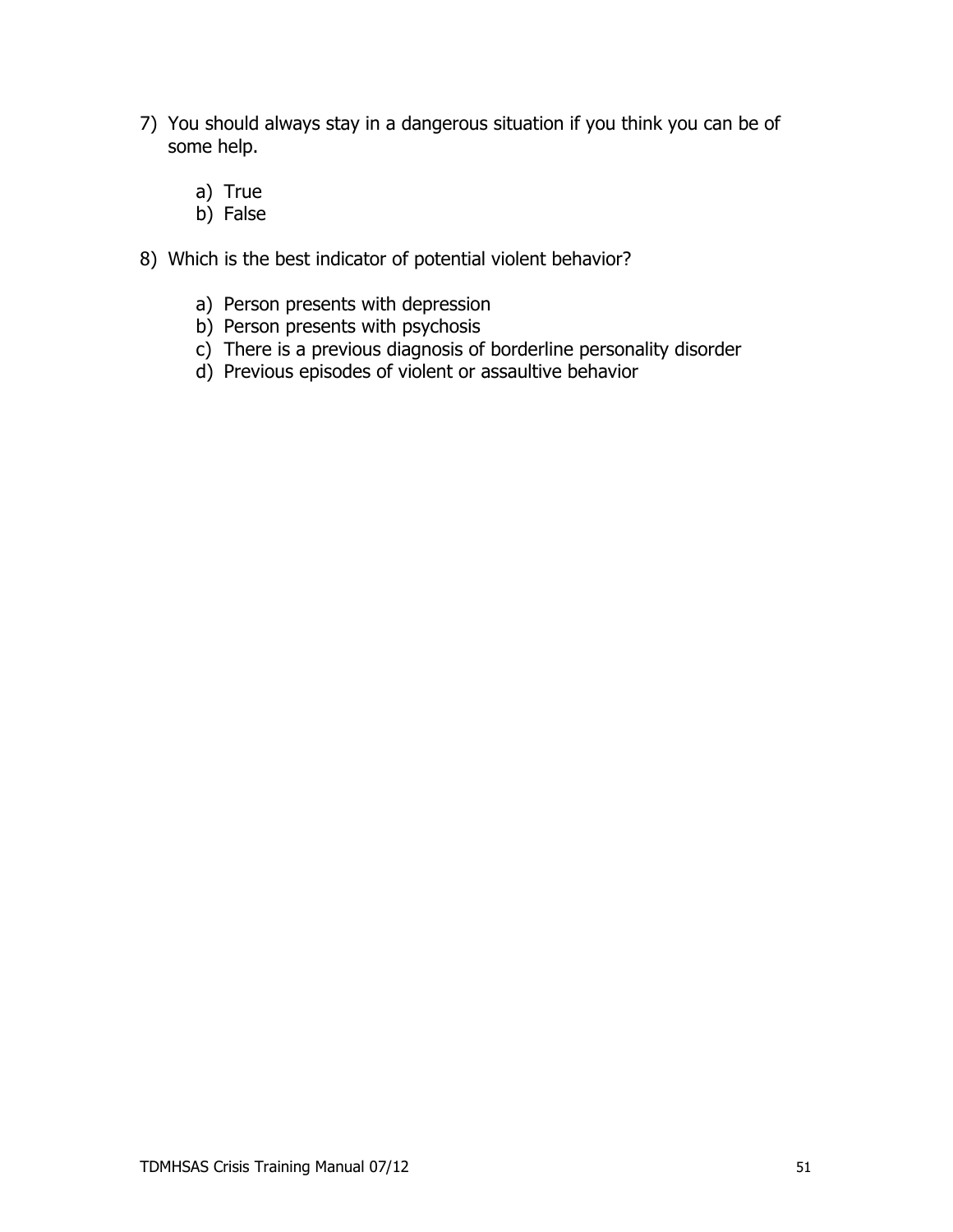# **Chapter 5 TENNESSEE MENTAL HEALTH LAW: TITLE 33**

# **Objectives of this Chapter:**

- Gain knowledge of state mental health law as it pertains to crisis situations
- Gain understanding of how one is admitted to a psychiatric facility

# **Discussion:**

On June 23, 2000, the Tennessee Department of Mental Health and Mental Retardation became the Tennessee Department of Mental Health and Developmental Disabilities. July 1, 2012 the name of the department was changed to the Tennessee Department of Mental Health and Substance Abuse Services (TDMHSAS). Title 33 of the Tennessee Code Annotated (T.C.A.) is the mental health and developmental disability law. Comprehensive revisions to Tennessee Code Annotated, Title 33, relative to services and supports for people with mental illness, serious emotional disturbance, and developmental disabilities in Chapter 947 of the Public Acts of 2000 were effective March 1, 2001. The expansion of eligibility to include developmental disabilities became effective March 1, 2002.

The current version of Title 33 is through the State of Tennessee website:

http://www.lexisnexis.com/hottopics/tncode/ and follow links to Tennessee Code and Constitution to Title 33.

Statute references in this chapter are from the June 30, 2006 edition of Title 33. Included in this chapter are topics related to crisis services.

# What are the most frequent types of admissions to a psychiatric facility?

The three types of most frequent admissions to an inpatient psychiatric facility under Title 33 are:

- Voluntary
- Emergency involuntary
- Non-emergency involuntary

Even though Regional Mental Health Institutes (RMHIs or state hospitals) admit people in all three categories, private psychiatric hospitals may not. Check with the individual private hospital to determine which categories they serve.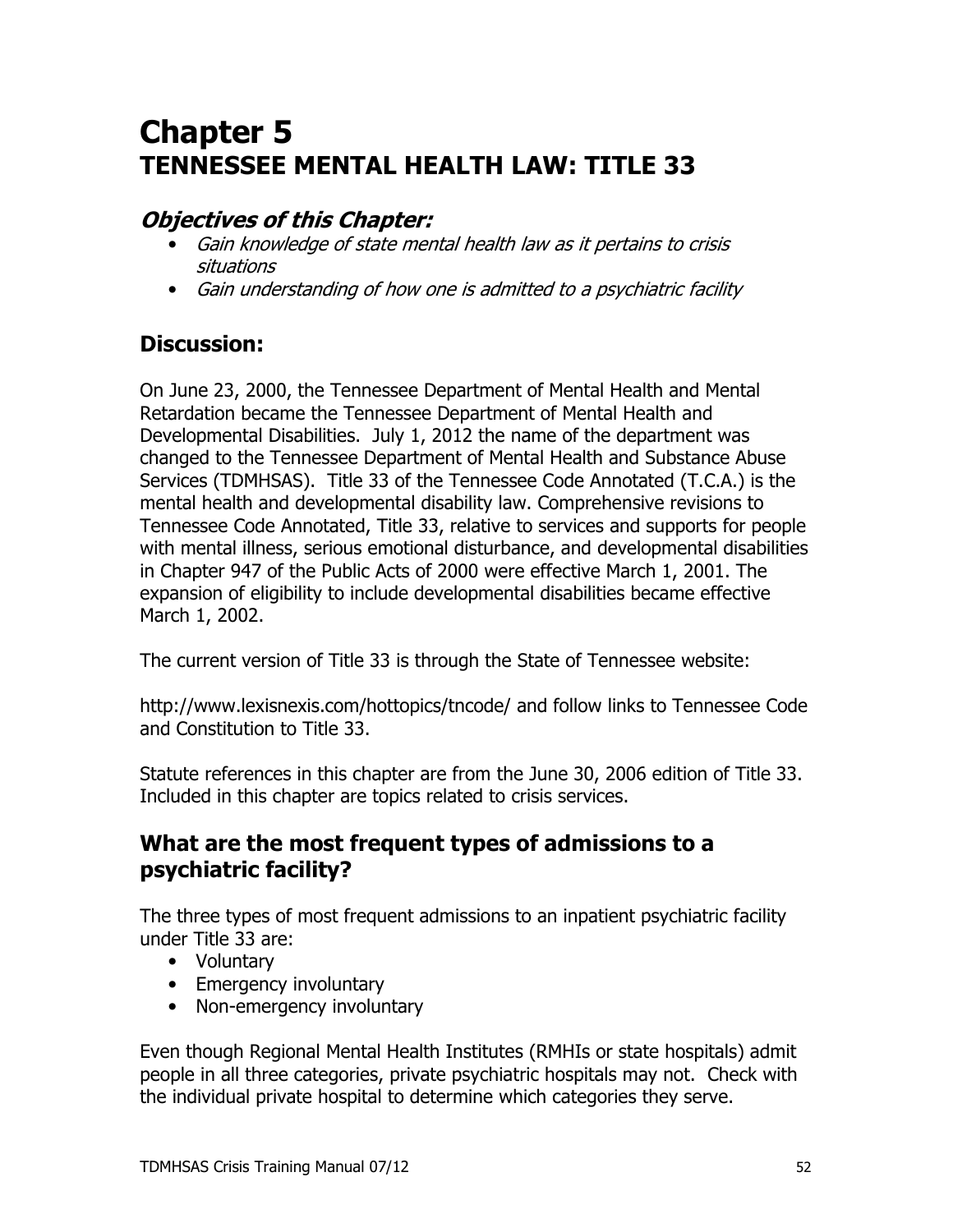Below are brief overviews of the each admission process. Since emergency involuntary admission is the most frequent involuntary admission to a hospital or treatment resource, the process is described in more detail.

#### **Voluntary Admission**

T.C.A. § 33-6-201

The following persons may apply for voluntary admission to an inpatient psychiatric hospital, public or private:

- A person who is sixteen (16) years of age or older
- A parent, legal custodian or legal guardian who is acting on the behalf of the child [under the age of sixteen (16)]
- A conservator whom the appointing court has expressly granted authority to apply for the person's admission to a hospital or treatment resource for mental illness or serious emotional disturbance
- A qualified mental health professional acting on the basis of terms of the person's declaration of mental health treatment
- A person's attorney in fact under a durable power of attorney for health care

Voluntary admissions to the Regional Mental Health Institutes are subject to the availability of suitable accommodations (i.e. bed availability) and historically have been infrequent. Voluntary admissions do not require certificates of need.

#### **Emergency Involuntary Admission**

T.C.A. § 33-6-401

The following professionals may refer an individual for emergency involuntary admission:

- Licensed physician
- Licensed psychologist with a health service provider designation
- mandatory pre-screening agent

Emergency involuntary admissions require two (2) certificates of need. The process for emergency involuntary admissions is explained in the next section. Emergency involuntary admissions to the Regional Mental Health Institutes are not subject to suitable available accommodations.

#### **Non-Emergency Involuntary Admission**

T.C.A. § 33-6-502

The following professionals may evaluate an individual to determine whether he/she meets criteria for a non-emergency involuntary admission:

• Licensed physician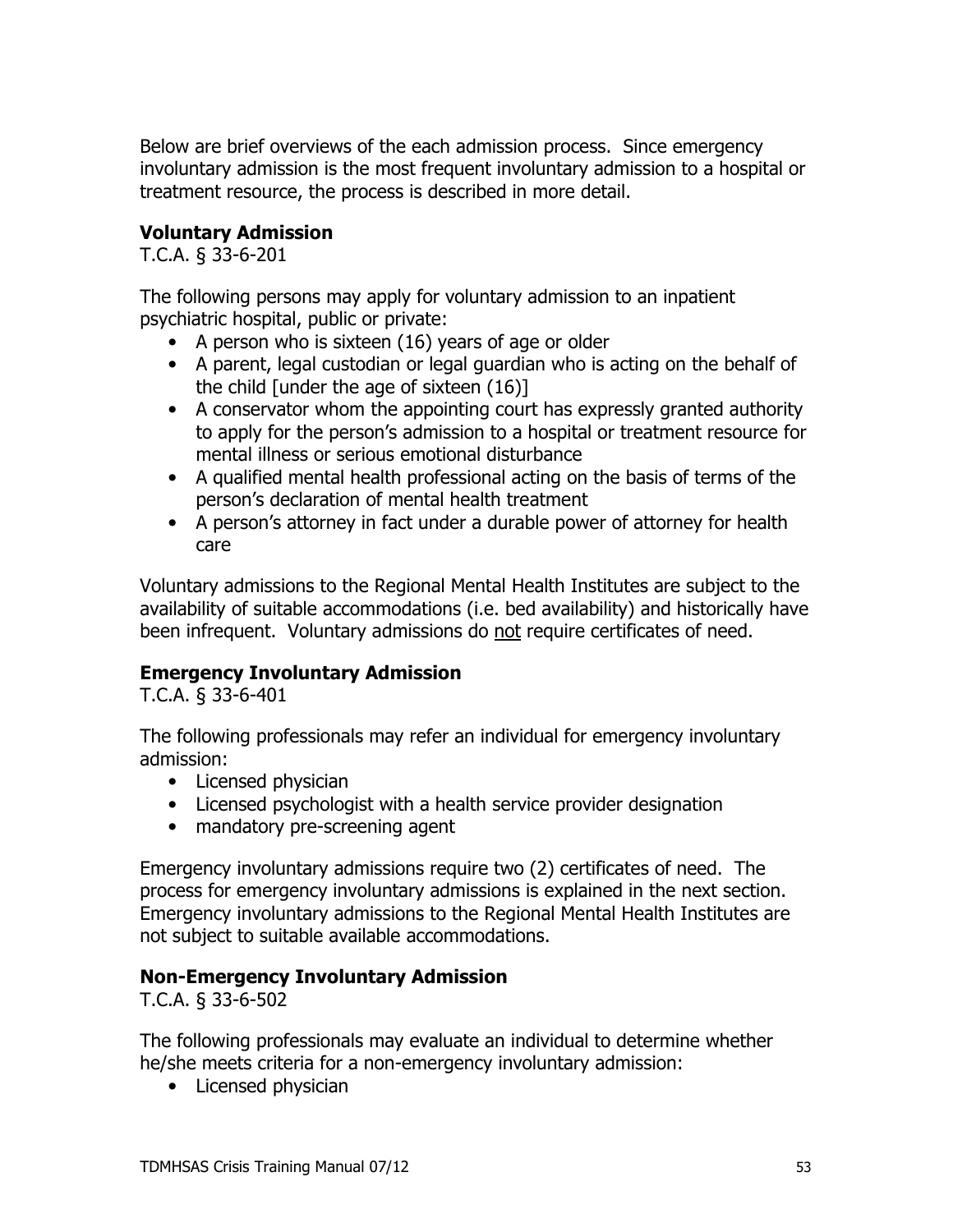• Licensed psychologist with a health service provider designation

Non-emergency involuntary admission requires two (2) certificates of need. The two (2) certificates of need for non-emergency involuntary hospitalization under Chapter 6, Part 5 of Title 33 are brought before a judge and at least one of the professionals must testify and then the judge may commit the person for involuntary care and treatment. Non-emergency involuntary admissions to the Regional Mental Health Institutes are subject to the availability of suitable accommodations (i.e. bed availability).

# What is the emergency involuntary admission process?

The emergency involuntary admission process in Tennessee requires two (2) evaluations  $-$  one (1) in the community, which may result in the first certificate of need, and one (1) at the hospital or treatment resource, which also may result in the second certificate of need. The process and the people involved in the process are described below.

# Who may detain?

Crisis service providers will likely be involved in situations where an individual is unwilling to accept intervention or services due to the nature of his or her mental illness. If the person is not an imminent danger to himself or herself or others, the best plan is to give the person the amount of services and intervention that he or she is comfortable with, assisting with connection to other services to the extent that he or she is willing. This is not possible, however, when a person is likely to hurt himself or herself or another person.

In situations like this:

- an officer authorized to make arrests in Tennessee
- a licensed physician
- a psychologist with a health service provider designation, or
- a mandatory pre-screening agent

may take the person into custody without a civil order or warrant for immediate examination for certification of need for care and treatment  $(T.C.A. \S 33-6-402)$ 

## When may these people detain?

T.C.A. § 33-6-410 outlines the circumstance in which detaining an individual may occur:

• A person has a mental illness or serious emotional disturbance, AND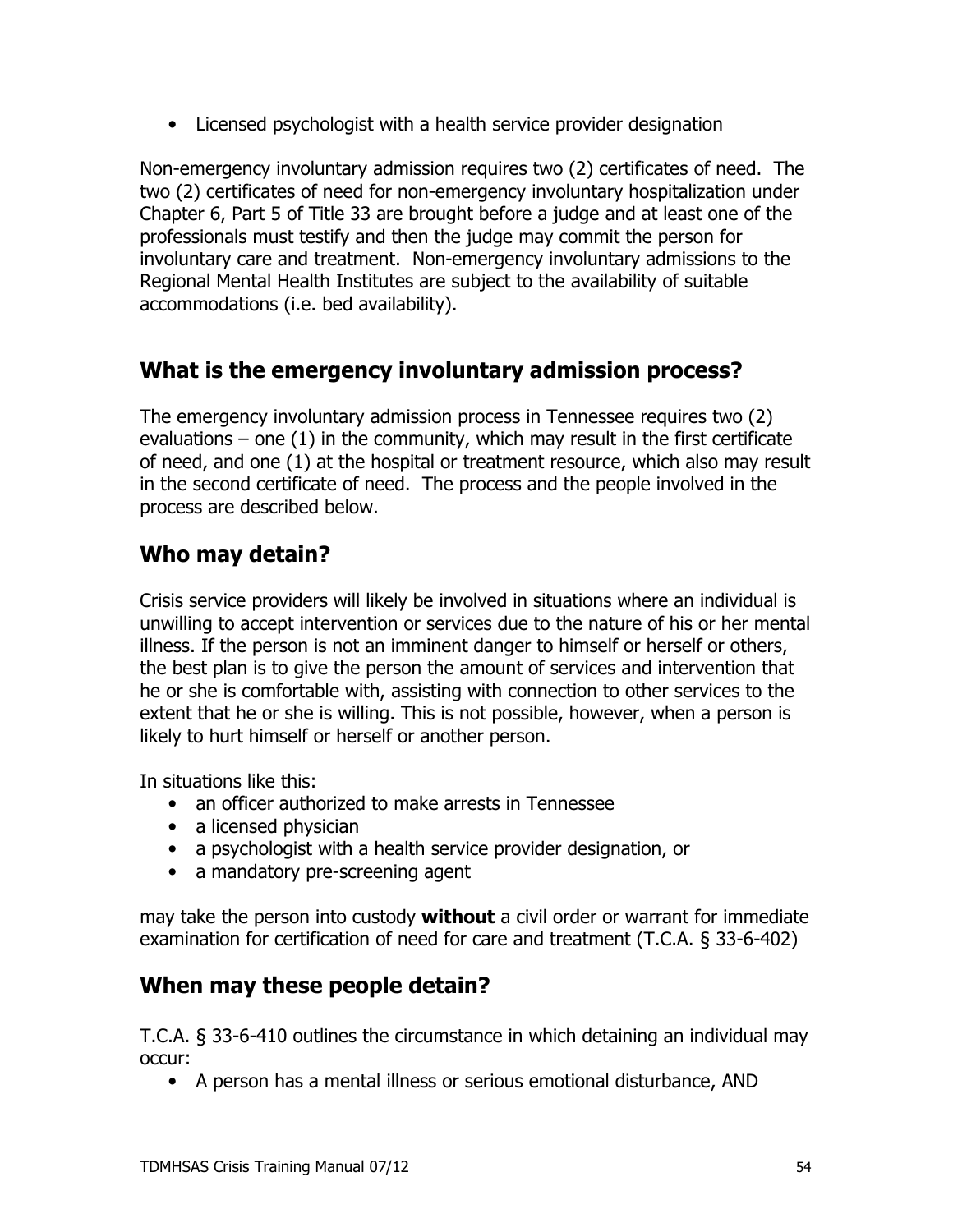• The person poses an immediate substantial likelihood of serious harm under § 33-6-501 because of the mental illness or serious emotional disturbance.

## What are mandatory pre-screening agents?

Mandatory pre-screening agents (MPA) are qualified mental health professionals [T.C.A. § 33-1-101(18)] who have been trained by TDMHSAS and designated by the Commissioner to perform face-to-face evaluations to assess eligibility for emergency involuntary admission and determine if all available and appropriate less drastic alternative services and supports are unsuitable to meet his or her needs. Mandatory pre-screening agents may complete the first certificate of need for emergency involuntary hospitalization under T.C.A.§ 33-6-401.

# Who is eligible for the mandatory pre-screening training?

Qualified mental health professionals (QMHP) who are eligible for the training:

- Licensed physician
- Licensed psychologist with a health service provider designation
- Licensed psychological examiner
- Licensed senior psychological examiner
- Certified social worker with two years of mental health experience
- Licensed social worker
- Licensed or certified marital and family therapist
- Licensed professional counselor
- Licensed nurse with a masters degree in nursing who functions as a psychiatric nurse

Also, if the professional will provide pre-screening services to children, then the professional must have mental health experience with children.

#### How does a QMHP receive designation as a mandatory prescreening agent?

To be designated as a mandatory pre-screening agent, the QMHP must successfully complete the TDMHSAS training on Community-Based Screening and then receive designation from the TDMHSAS Commissioner. The requirements and responsibilities of the mandatory pre-screening agents are found in TDMHSAS Rule Chapter 0940-3-8 Community-Based Screening Process for Emergency Involuntary Admissions. This document is available on the TDMHSAS's web site at www.tennessee.gov/mental.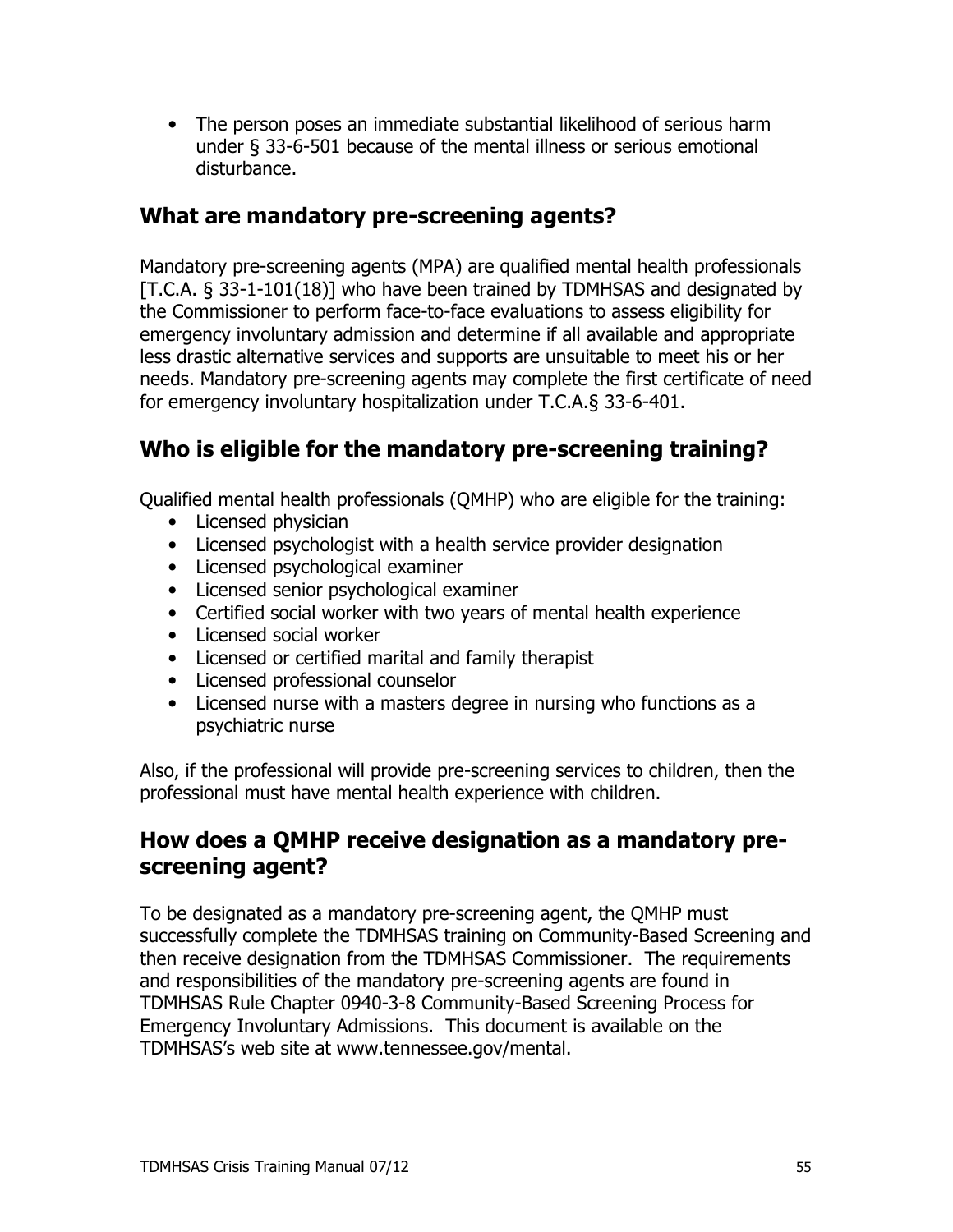# What is a Certificate of Need for emergency involuntary admission?

To refer an individual for emergency involuntary admission to any psychiatric inpatient hospital or unit for any person, a qualified professional in the community must evaluate the person and complete a certificate of need (CON) in accordance with Title 33, Chapter 6, Part 4 This professional must personally evaluate the individual and must be aware of the rights given to all people under Title 33.

## Who may complete a Certificate of Need for emergency involuntary admission?

These are three professionals authorized to complete certificates of need:

- Licensed physicians
- Licensed psychologists with a health service provider designation
- Mandatory Pre-screening Agents

The physician may complete the first certificate of need and the second certificate of need for admission. The licensed psychologist and the mandatory pre-screening agent may only complete the first certificate of need.

## What are the criteria for emergency involuntary admission?

- A person has a mental illness or serious emotional disturbance, and
- The person poses an immediate substantial likelihood of serious harm because of the mental illness or serious emotional disturbance, and
- The person needs care training and treatment because of the mental illness or serious emotional disturbance, and
- All available less drastic alternative to placement in a hospital or treatment resource are unsuitable to meet the needs of the person

T.C.A. § 33-6-403

Substantial likelihood of serious harm is defined as:

- The person has threatened or attempted suicide or to inflict serious bodily harm on such person, or
- The person has threatened or attempted homicide or other violent behavior, or
- The person has placed others in reasonable fear of violent behavior and serious physical harm to them, or
- The person is unable to avoid severe impairment or injury from specific risks,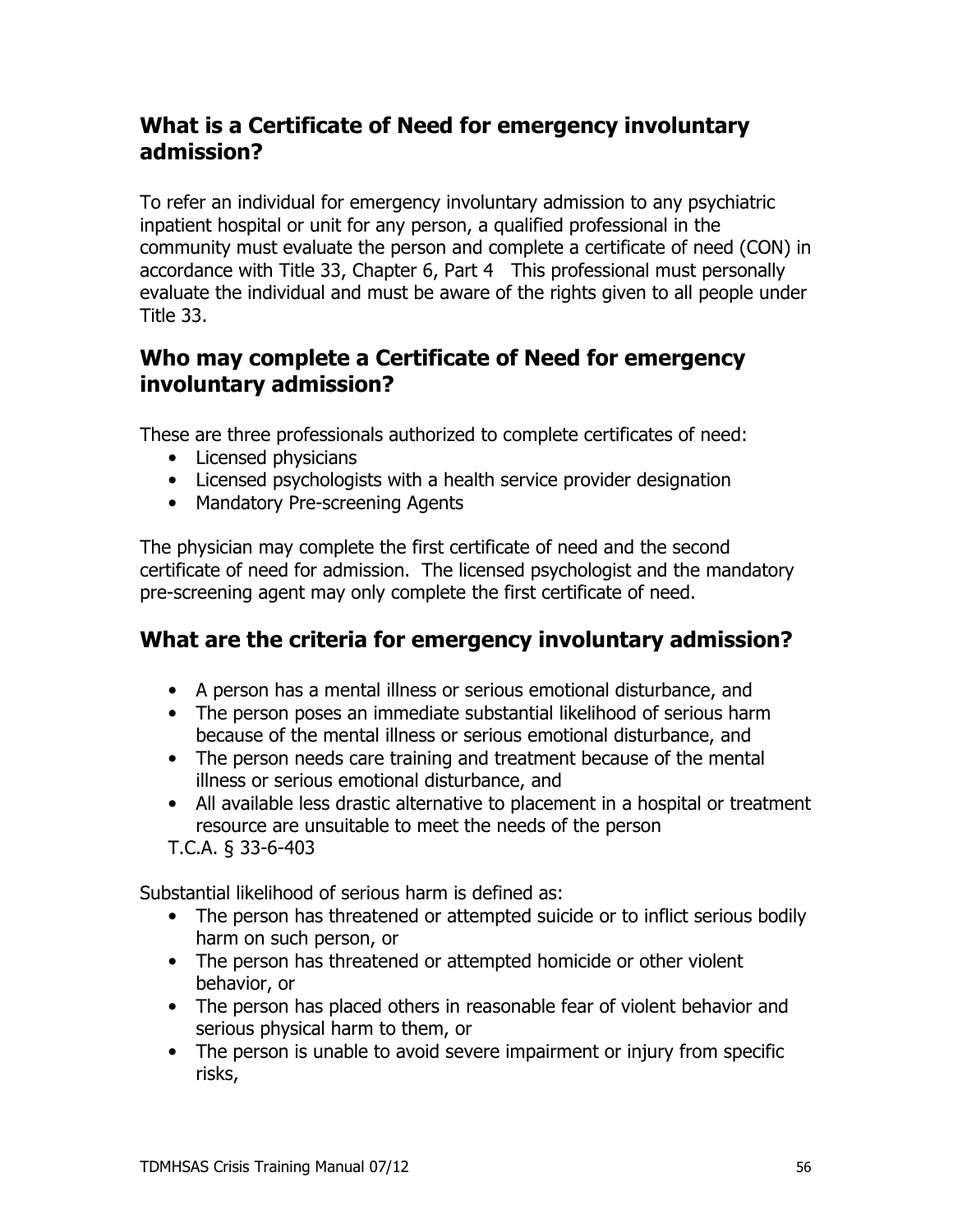- $\bullet$  AND
- There is a substantial likelihood that such harm will occur unless the person is placed under involuntary treatment. T.C.A. § 33-6-501

## What is the process to obtain a Certificate of Need for emergency involuntary admission?

Title 33 gives the initial authority to complete an evaluation to assess for eligibility for emergency involuntary admission for a person to a Commissioner designated mandatory pre-screening agent. These professionals have the responsibility to know about less restrictive alternatives to inpatient hospitalization in the area that they serve.

If a mandatory pre-screening agent is not available within two (2) hours, then a licensed physician or a psychologist with a health service provider designation may complete the evaluation and assess for eligibility for emergency involuntary admission. The professional does not have to wait for two (2) hours, but only to receive confirmation from the MPA or crisis services provider that a MPA will not be available.

To determine whether the person meets criteria for emergency involuntary admission, the physician or psychologist must consult with his/her local crisis services providers regarding available less restrictive alternatives to hospitalization. The physician or psychologist does not have to accept the recommendation of the crisis services provider for less restrictive alternatives, and may either complete the CON or refer the person to the crisis services provider for follow-up and assistance.

A face-to-face evaluation (including televideo) of the person by the professional completing the CON is required.

If the person being evaluated will be transported to a Regional Mental Health Institute for further evaluation, then the first certificate of need must be completed by a mandatory pre-screening agent, if available, and all the possible less restrictive alternatives for inpatient hospitalization must be considered. If a mandatory pre-screening agent will not be available within 2 hours, a physician or psychologist with health service provider designation may evaluate the individual, consult with the crisis services provider regarding available less restrictive alternatives, and complete the CON, if indicated.

If the person is to be referred to a private facility for admission evaluation, then a licensed physician or psychologist with a health service provider designation may complete the first CON without contacting a mandatory pre-screening agent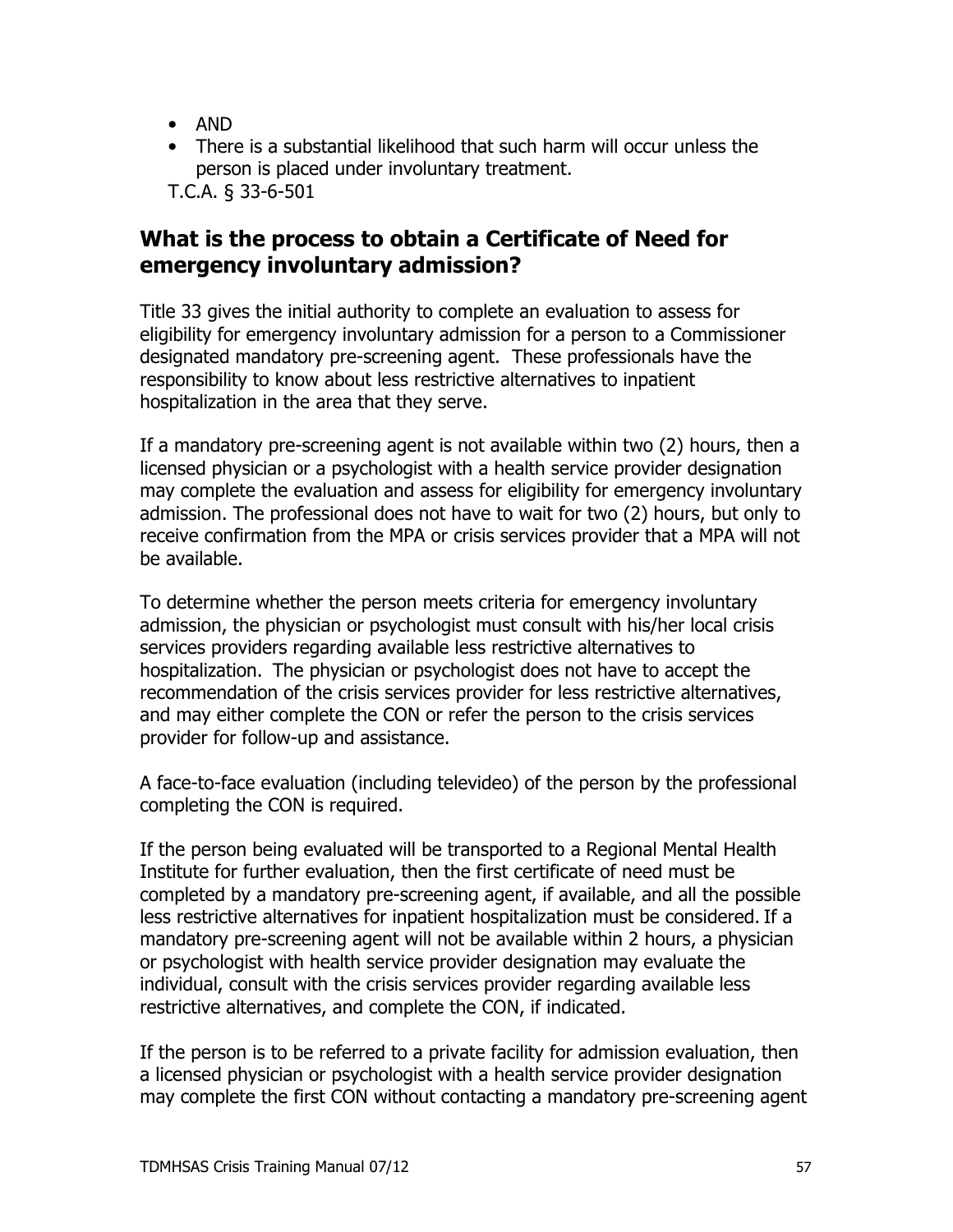or the local crisis services provider (unless the private facility has a contractual obligation to use MPA). However, for any evaluation of a certificate of need, all the possible least restrictive alternatives for inpatient hospitalization must first be considered. (Many private hospitals accept the authority of a mandatory prescreening agent. Please contact the hospital for this information prior to arranging for further evaluation.)

### How is someone transported to a hospital for evaluation for an emergency involuntary admission?

Transportation of a person to a hospital or treatment resource for an emergency involuntary admission shall not begin until the mandatory pre-screening agent or licensed physician or psychologist completes the first certificate of need.

All professionals completing the first certificate of need for emergency involuntary admission must be aware of the county appointed transportation agent. Title 33 states that the sheriff is responsible unless county has secondary transportation agent.

If the physician, psychologist or mandatory pre-screening agent who is completing the first CON determines that the person does not require physical restraint or vehicle security, then they may approve one of the following persons to transport at the transporter's expense:

- One or more friends
- Neighbors
- Other mental health professionals familiar with the person
- Relatives of the person
- Member of clergy

# What is mandatory outpatient treatment?

The purpose of mandatory outpatient treatment (MOT) is to provide a less restrictive alternative to inpatient care for persons with a mental illness who require continued treatment to prevent deterioration in their mental condition and who will respond to a legal obligation to participate in outpatient treatment. Mandatory outpatient treatment is not a substitute for hospitalization and always follows involuntary hospitalization.

# How does MOT relate to crisis?

Though a small percentage of people with mental illness in Tennessee are under an MOT court order, those who are have certain responsibilities. These responsibilities may include taking medications and attending therapy appointments. If a person in crisis is under a MOT court order, contacting the community mental health center that manages his or her MOT would aid the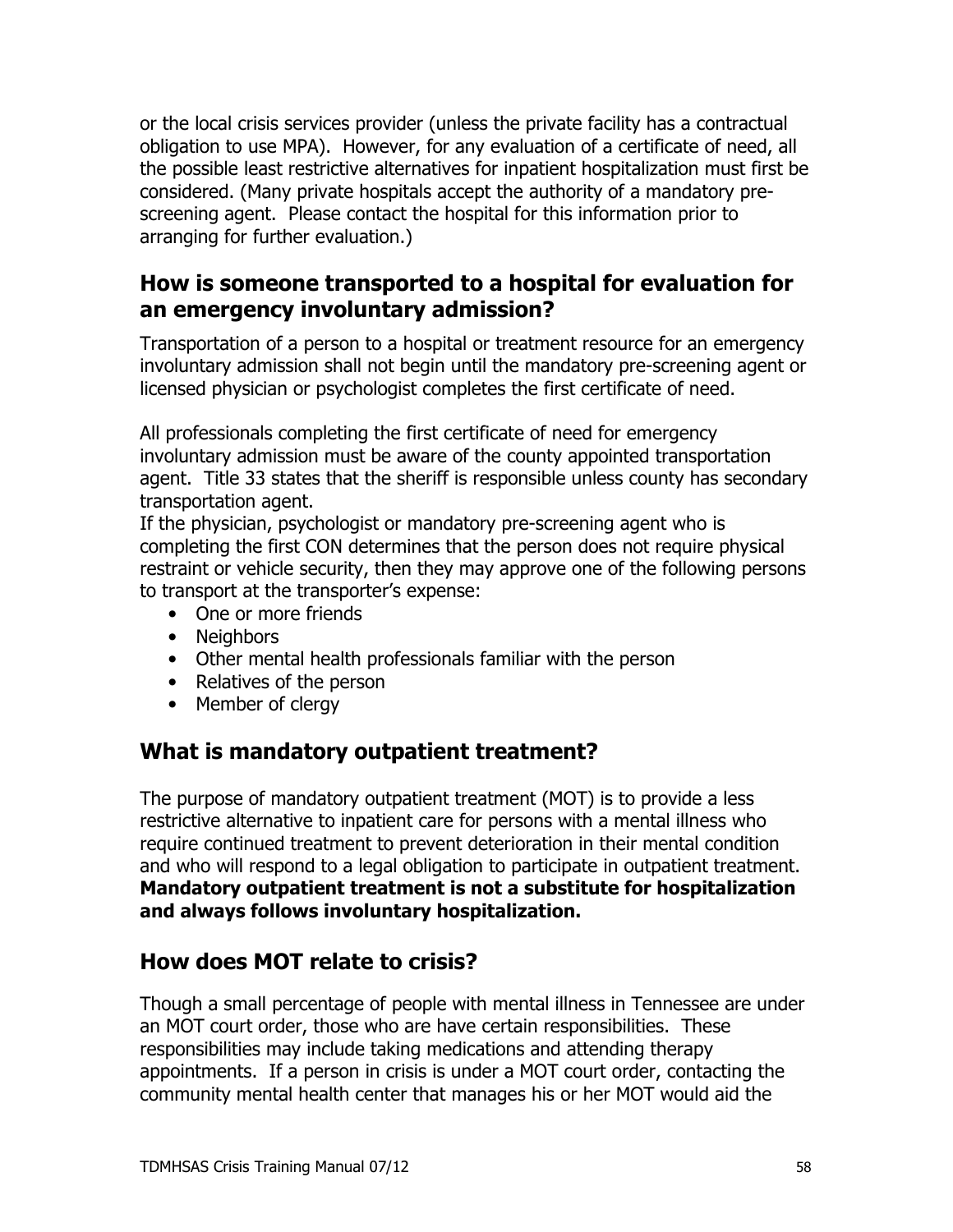continuum of care. Also, mandatory pre-screening agents must provide information about a person's MOT status to the receiving hospital, if a CON has been completed.

## How can a crisis provider find out about a MOT status on a particular person?

Each community mental health center has a MOT coordinator and should have information about the person's MOT status.

The state laws governing the use of mandatory outpatient treatment can be found in Title 33, Chapter 6, Part 6 ("Civil MOT") and Title 33, Chapter 7, Part 3 ("303(b) MOT"), Tennessee Code Annotated.

# What information is confidential?

T.C.A. § 33-3-103 states that except in compliance with the statute:

"all applications, certificates, records, reports, legal documents, pleadings made and all information provide or received in connection with services applied for, provided under, or regulated under this title and directly or indirectly identifying a person or former service person shall be kept confidential and shall not be disclosed by any person."

# When can information be disclosed without consent?

Information that is confidential under Title 33 may be disclosed (T.C.A. § 33-3-105) without consent of the person if:

- Disclosure is necessary to carry out duties under this title (Title 33)
- Disclosure may be necessary to assure service or care to the person by the least drastic means that are suitable to the person's liberty and interests
- As a court orders, after a hearing, upon its determination that disclosure is necessary for the conduct of proceedings before it and that failure to make such disclosure would be contrary to public interest or to the detriment of a party to the proceedings
- It is solely information as to a residential person's overall medical condition without clinical details and is sought by the person's family members, relatives, conservator, legal guardian, legal custodian, guardian ad litem, foster parents, or friends
- A person moves from one service provider to another and exchange of information in necessary for continuity of service
- A custodial agent for another state agency that has legal custody of the person cannot perform the agent's duties properly without the information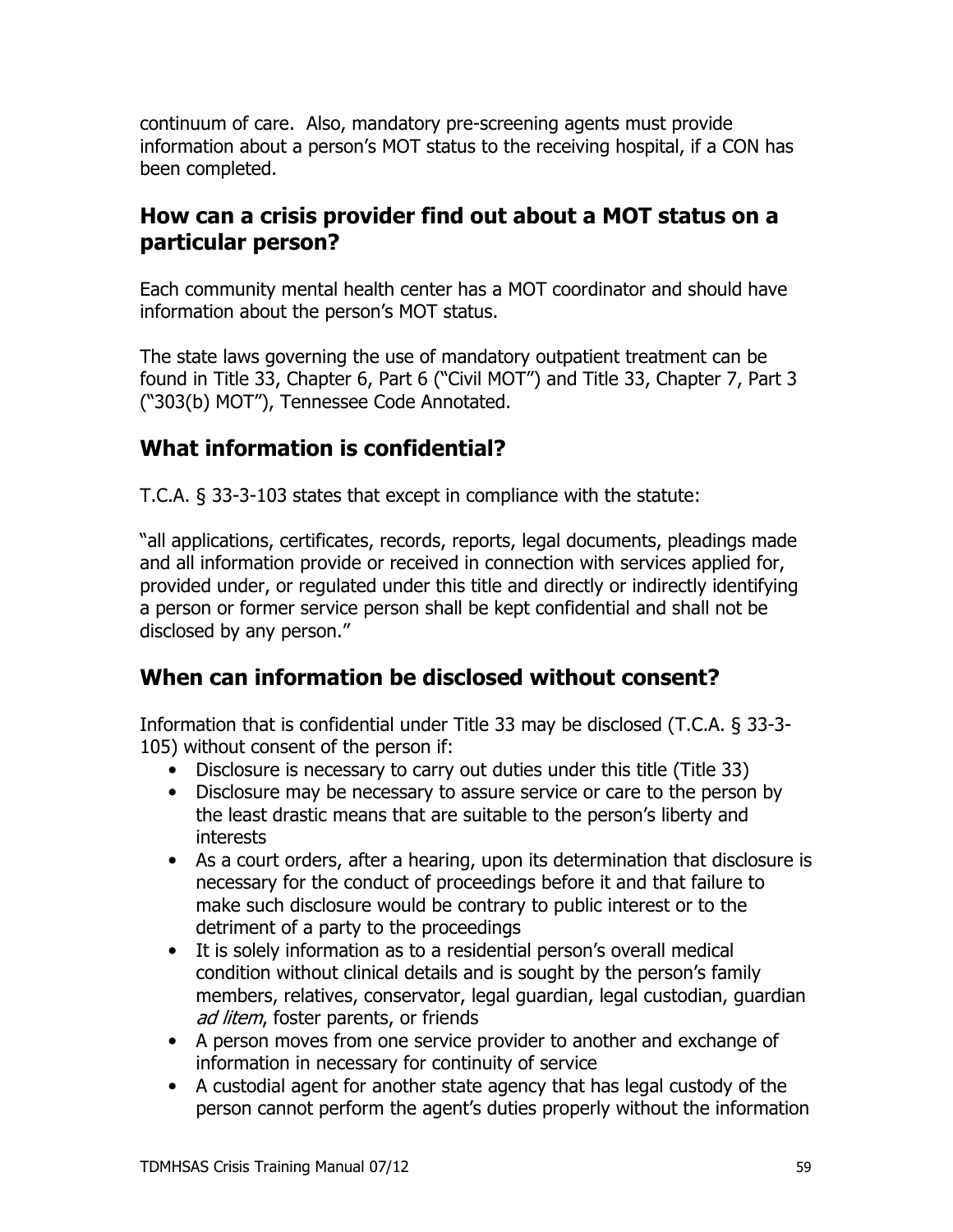The above section of the law allows physicians, psychologists, mandatory prescreening agents and crisis workers to refer people in a mental health crisis to an inpatient treatment resource or a less restrictive alternative without obtaining consent from the person.

## Who may give consent to release information?

Information about a person that is confidential under Title 33 may be disclosed with the consent of  $(T.C.A. § 33-3-104)$ :

- The person who is sixteen (16) years of age or over
- The conservator of the person
- The attorney in fact under a power of attorney who has the right to make disclosures under the power
- The parent, legal guardian, or legal custodian of a person who is a child
- The person's guardian *ad litem* for the purposes of the litigation in which the guardian ad litem serves
- The treatment review committee for a person who has been involuntarily committed
- The executor, administration or personal representative on behalf of a deceased person
- The caregiver under title 34, chapter 6, part 3

# **What is "Duty to Warn"?**

The "Duty to Warn" law is found at T.C.A. § 33-3-206. The law requires qualified mental health professionals to warn an intended victim if the professional knows that a person has made a specific serious threat of physical violence against a clearly identified person and the person has the apparent ability to commit such act. If the target of the threat cannot be located, the professional may inform the local law enforcement agency.

## How may one "discharge" their duty to warn?

The duty may be discharged if the QMHP completes one (1) of the following actions:

- Inform the clearly identified victim
- Have the person admitted on a voluntary basis to a hospital
- Arrange for emergency involuntary admission to a hospital or treatment resource
- Follow an action consistent with current professional standards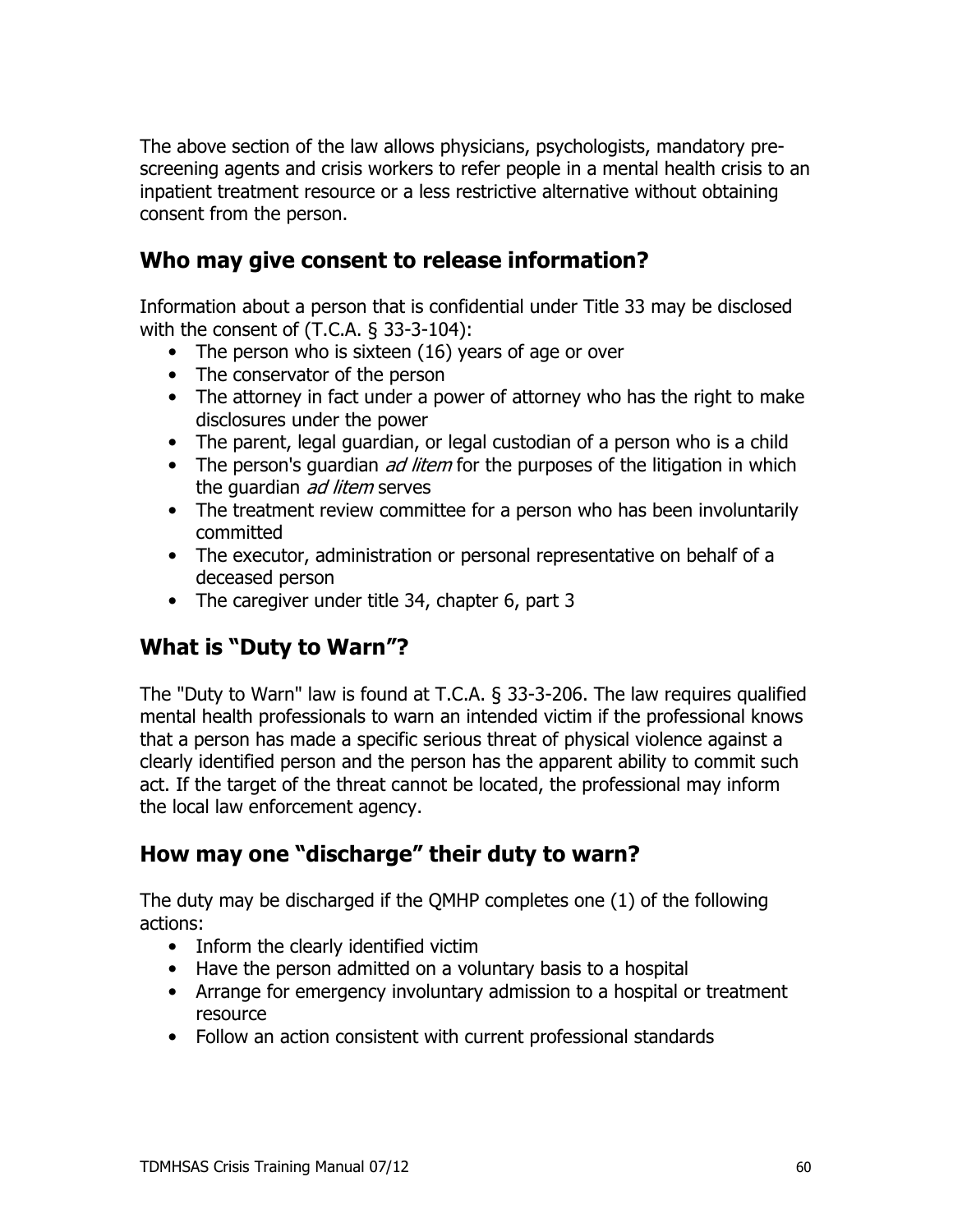## How can I report abuse, neglect or mistreatment?

To report child abuse in Tennessee: (877) 237-0004

To report elder abuse in Tennessee: (888) 277-8366

Title 33 references three (3) other Tennessee state laws at T.C.A. § 33-3-108.

- The Child Abuse Reporting Law, Title 37, Chapter 1, Part 4
- The Child Sexual Abuse Reporting Law, Title 37, Chapter 1, Part 6
- The Adult Protective Services Law, Title 71, Chapter 6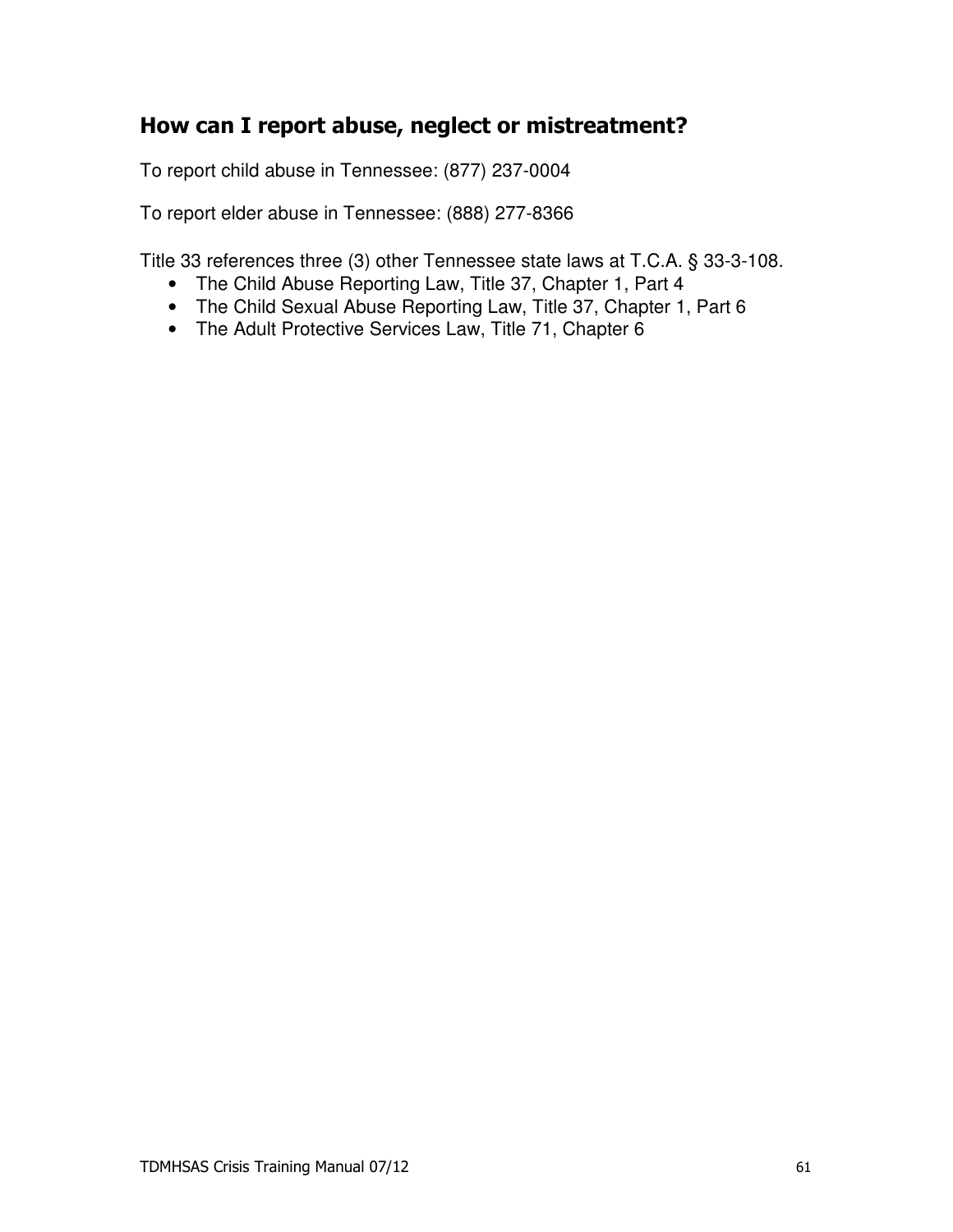# **Post Test Chapter Five: Tennessee Mental Health Law**

- 1) The State of Tennessee mental health law is found in statute at:
	- a)  $6-103$  code
	- b) Title  $33$
	- c) Constitution of Tennessee
	- d) Policy for Mental Health Emergencies
- 2) How much of a person's medical record is considered confidential under state  $law?$ 
	- a) Only the sections that specifically mention the diagnosis
	- b) All of it
	- c) Only the last five years of treatment received
	- d) Only that produced after HIPAA came into effect
- 3) Which of these professionals may detain under Title 33? (check all that apply)
	- a) Clergy
	- b) Mandatory pre-screening agent
	- c) Licensed psychologist with a health services provider designation
	- d) Licensed physician
	- e) An officer authorized to make arrests in Tennessee
- 4) How many Certificates of Need are required for emergency involuntary admission?
	- a) One, if the person is really psychotic and unable to answer questions
	- b) Two
	- c) Three, if the patient objects to the admission
	- d) None
- 5) What are the requirements to be designated as a mandatory pre-screening agent? (check all that apply)
	- a) TDMHSAS training on Community Based Screening
	- b) Five years experience as a crisis team member
	- c) The professional must be a qualified mental health professional
	- d) Reference letter from another mandatory pre-screening agent
	- e) All the above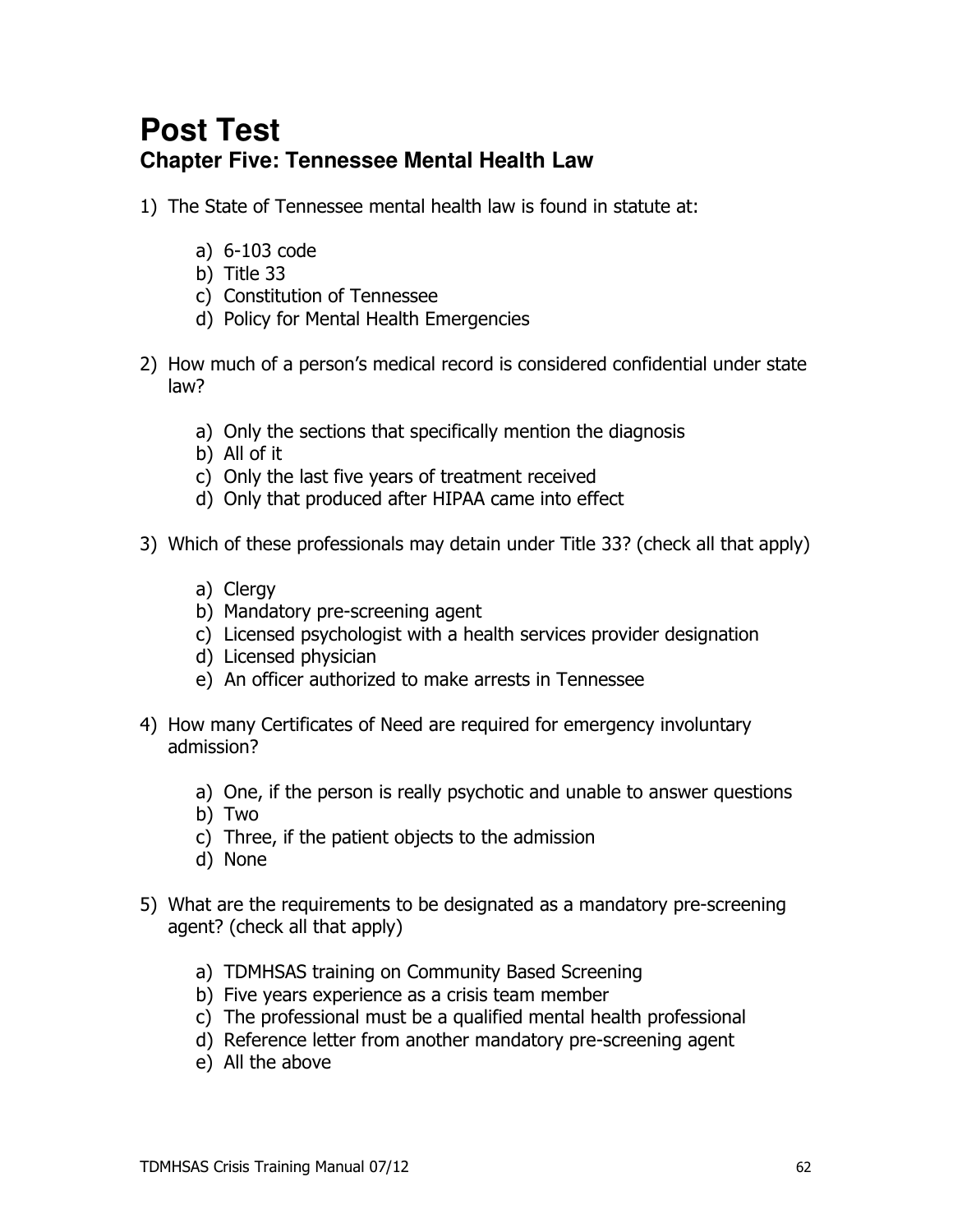- 6) If a mandatory pre-screening agent is not available within two hours, who may complete the evaluation for a Certificate of Need? (check all that apply)
	- a) A crisis worker who is not a mandatory pre-screening agent
	- b) Licensed physician who consulted with a crisis team member
	- c) A qualified mental health professionals who is not a mandatory prescreening agent
	- d) A licensed psychologist with a health services provider designation who consulted with a crisis team member
	- 7) A person may be transported to a treatment resource before the Certificate of Need is completed if the transportation agent arrives and is ready to go.
		- a) True
		- b) False
	- 8) Mandatory outpatient treatment is not a substitute for hospitalization and always follows involuntary hospitalization.
		- a) True
		- b) False
	- 8) Title 33 allows for disclosure of health records without consent of the person when the disclosure is necessary to assure service or care to the service recipient by the least drastic means.
		- a) True
		- b) False
	- 10) Duty to Warn law requires qualified mental health professionals to warn an intended victim if the professional knows that a person has made a specific serious threat of physical violence against a clearly identified person and the person has the apparent ability to commit such act.
		- a) True
		- b) False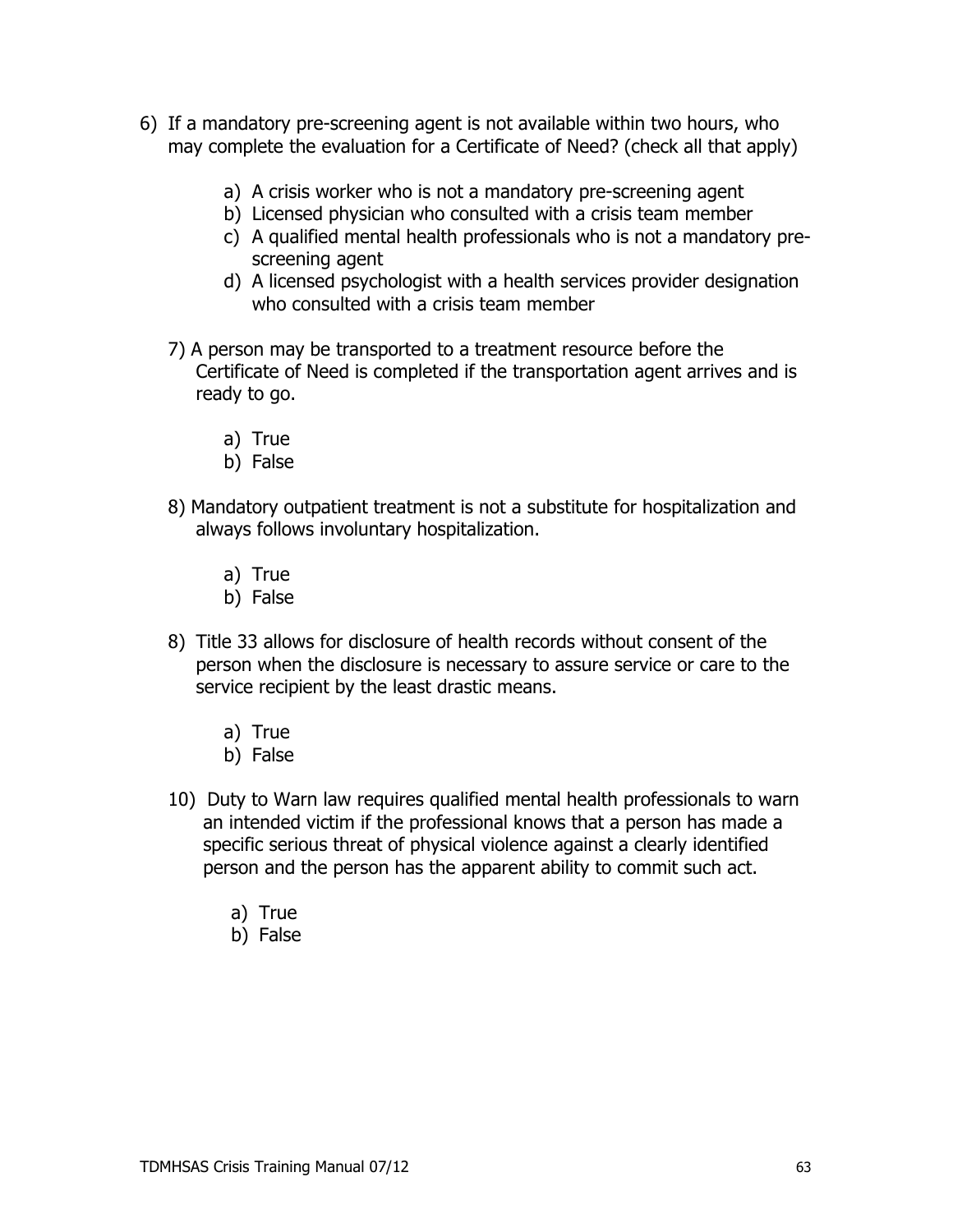# **Chapter 6 LESS RESTRICTIVE ALTERNATIVES**

## **Obiectives:**

- Identify available less restrictive alternatives available in Tennessee
- Gain understanding of how to access the services in a particular area

## **Discussion**

When a person does not meet the criteria for inpatient psychiatric hospitalization, there are options for less restrictive care in Tennessee. While these resources vary throughout the state, it is mandated by Title 33 that all available less drastic alternatives to hospitalization or treatment resource must be unsuitable to the person needing care, training or treatment before the Certificate of Need for emergency involuntary hospitalization is completed.

## What options for less restrictive alternatives to inpatient hospitalization are available in Tennessee?

• Home/ natural support system

The term natural supports refers to the resources inherent in community environments that can be used for habilitative and supportive purposes.

• Support services (peer, dual anonymous, alcoholics anonymous, etc.)

Support groups that are usually provided free of charge and with leadership from within the group.

• Psychiatric rehabilitation services

Psychiatric rehabilitation is an array of consumer-centered recovery services designed to support the individual in the attainment or maintenance of his or her optimal level of functioning. These services are designed to capitalize on personal strengths, develop coping skills and strategies to deal with deficits and develop a supportive environment in which to function as independent as possible on the individual's recovery journey.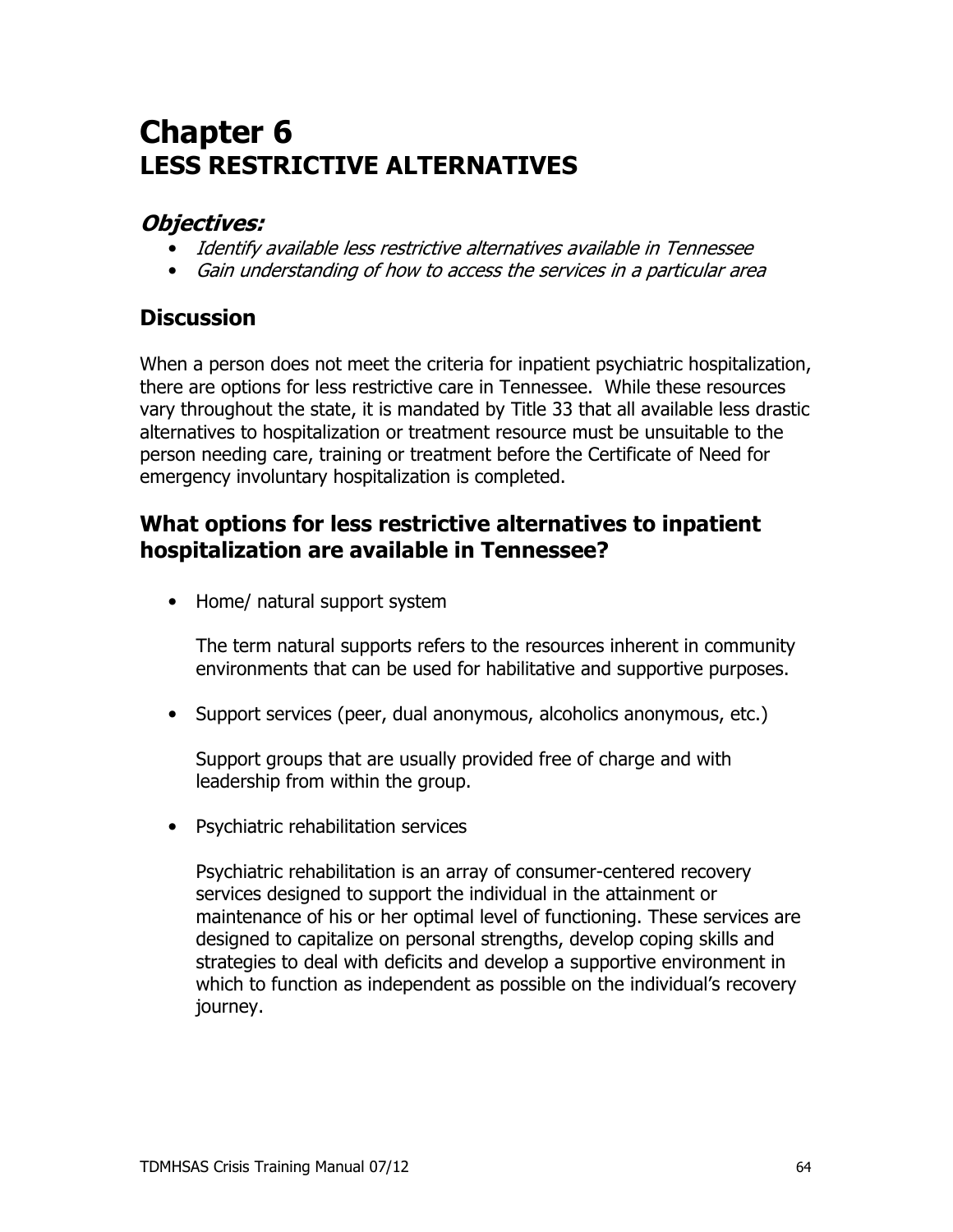• Regular outpatient individual or group therapy (psychiatric and/or alcohol & drug)

Services are usually provided for a fee and people attend sessions on a weekly, bi-weekly or monthly basis. Sessions are structured by a professional group leader who is usually a licensed mental health professional.

• Regular and intensive case management services

These are services where mental health professionals check-in with people needing quidance in taking medications, attending appointments, help with a few activities of daily living such as shopping and obtaining medications. The case managers may check-in with the people through telephone calls and/or home visits.

• Regular and emergency medication evaluation/assessment

The person is evaluated by a psychiatrist, physician, nurse practitioner or physician's assistant for need of behavioral health medications and prescribes the medications as needed.

• Intensive Outpatient Therapy (psychiatric and/or alcohol & drug)

A customized therapeutic program provided on an outpatient basis.

• Day treatment

From TDMHSAS Rule, Chapter 0904-5-15: Adult day treatment service is a non-residential program that provides a treatment and/or rehabilitation of at least three (3) hours duration per program day for adult persons. The program may be structured and offer community living skills training, vocational training, assistance with interpersonal relationships and be geared toward moving the person on to a more independent and normal lifestyle. The program may also be unstructured and provide socialization and maintenance to persons who might not move on to more independence. TDMHSAS also requires this program to be license through TDMHSAS.

• Medical and social detox

Medical Detoxification occurs in a hospital inpatient or residential facility that offers comprehensive substance abuse treatment, detoxification and care.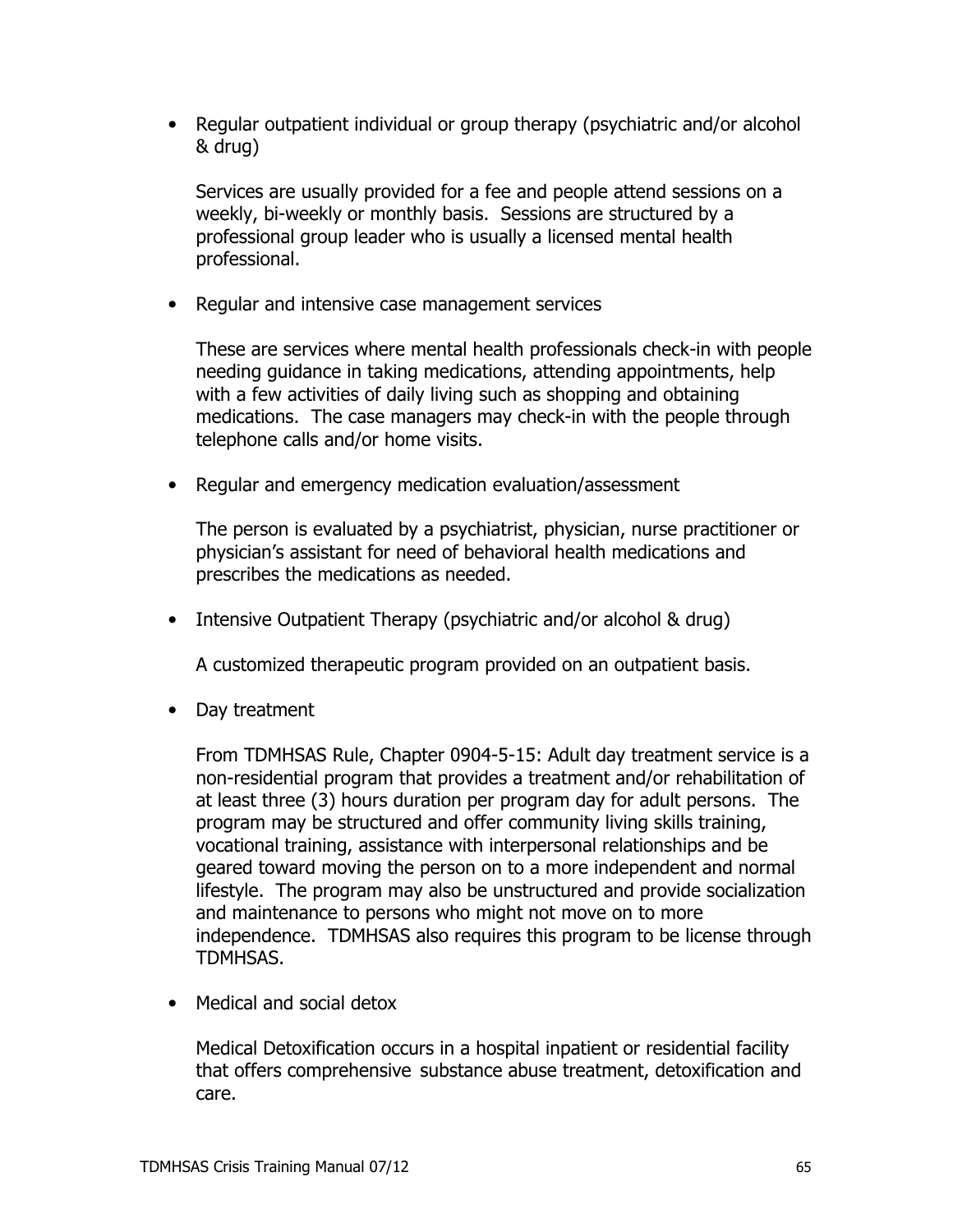• Respite

This is a voluntary service where the person stays at a specified location with a mental health agency staff person for no more than 2 days. The purpose is to separate the person from the stressor or environment that contributed to the crisis. Minimal behavioral health interventions are provided.

• Crisis Resolution Center

This offers crisis resolution and treatment monitoring for up to 12 hours for individuals who may otherwise go to the hospital. It is staffed by mental health professionals and nurses and provides a safe, supportive environment for the individual as he or she resolves the immediate crisis.

• Crisis Stabilization Unit

From TDMHSAS Rule, Chapter 0904-5-18: A Crisis Stabilization Unit is a non-hospital facility-based service that offers twenty-four (24) hour intensive mental health treatment. The focus is on short-term stabilization (up to 72 hours) for those persons whose psychiatric condition does not meet the criteria for involuntary commitment to a psychiatric hospital or other treatment resource. If necessary, in order to assure that adequate arrangements are in place to allow for the safe discharge of the person, the length of stay may be extended by up to 24 hours. TDMHSAS also requires these facilities to be licensed through TDMHSAS.

• Partial Hospitalization

From TDMHSAS Rule, Chapter 0940-4-33: Partial hospitalization is a non residential medical directed treatment program that offers intensive, coordinated, and structured services for adults and/or children within a stable therapeutic milieu. Partial hospitalization embraces day, evening, night, and weekend treatment programs which employ an integrated, comprehensive and complementary schedule of recognized mental health service approaches. Partial hospitalization is designed to provide intensive services for persons who are able to be voluntarily diverted from inpatient psychiatric hospitalization or require intensive treatment after discharge from an inpatient stay. Programs are designed to serve persons with significant impairment resulting from a psychiatric, emotional or behavioral disorder. Such programs are also intended to have a positive impact on the person's support system.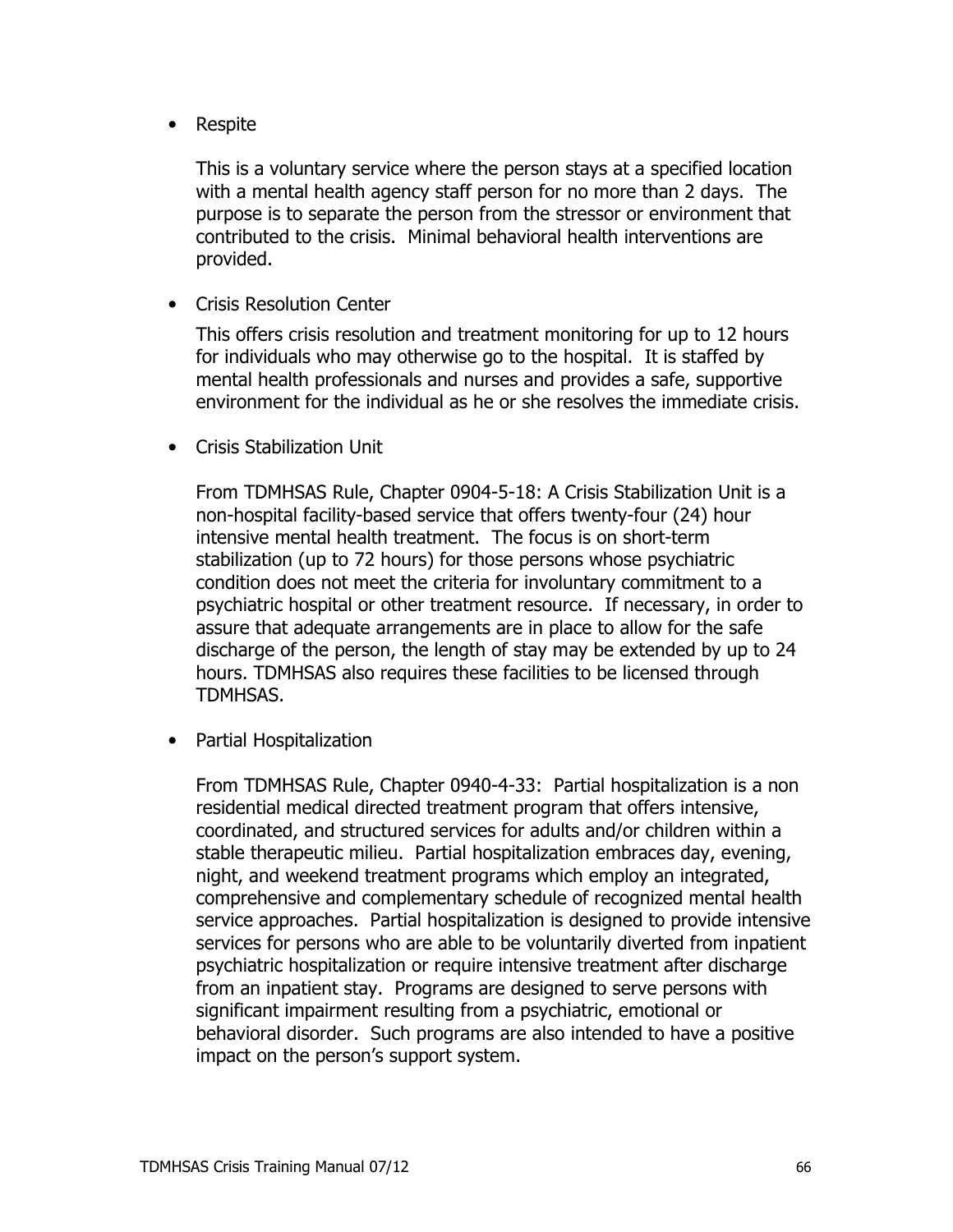Partial hospitalization programs may either be free standing or integrated with a broader mental health or medical programs. TDMHSAS also requires these facilities to be licensed through TDMHSAS.

• Residential Treatment Based Programs

From TDMHSAS Rule, Chapter 0940-5-17: Adult residential treatment program is a mental health treatment program that offers 24 hours intensive, coordinated, and structured services for adult persons within a non-permanent therapeutic milieu that focuses on enabling a person to move to a less restrictive environment. TDMHSAS also requires these facilities to be licensed through TDMHSAS.

#### How do I find out which alternatives are available in my area?

The local crisis services provider usually either operates the less restrictive crisis alternatives or is aware of the community resources. Also, the managed care organizations or behavioral health organizations that serve the TennCare population will have a list of alternative sources that are available to those with TennCare. For individuals with other health insurance, the individuals' insurance companies can be contacted for resources.

Community mental health agencies also may provide community alternatives. There are a number of community mental health providers in the state that are not crisis services providers, but do provide emergency services for active clients. Some agencies accept public funds and others rely strictly on private payment. In any event, contacting the sources before the alternative is needed is highly encouraged to develop positive relationships.

#### How do I access the programs?

Knowing the details about the resource and the contact person before the service is needed can help expedite the referral process. Of course, not all resources are appropriate for all people. If you have an idea of the needs of the person and can contact a resource that can best meet those needs, accessing services can be easier and quicker.

If the person is an enrollee of a managed care/behavioral health organization, these entities can also be useful to locate local resources.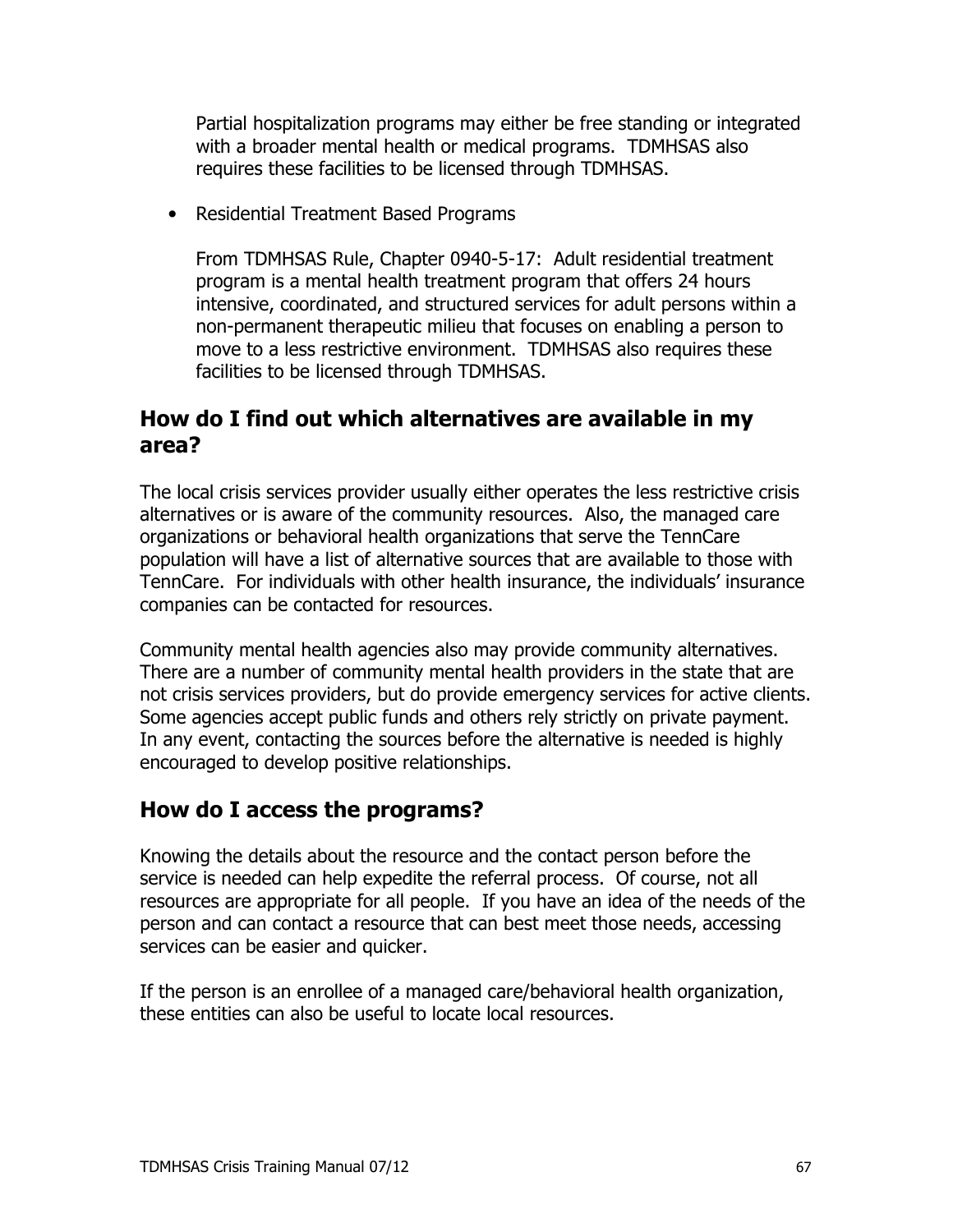# Who is eligible for less restrictive services?

In order to be eligible for less restrictive services, the person:

- must be screened as possibly experiencing a mental health crisis or emergency
- must be assessed as experiencing a mental health crisis or emergency and mental health crisis intervention and/or crisis stabilization services are determined to be medically necessary.

These services must be available to any adult or child who needs the services.

#### How are the programs monitored?

Managed Care Organizations and Behavioral Health Organizations monitor the mental health and substance abuse providers in their networks with oversight from TDMHSAS. TDMHSAS also licenses crisis stabilization units, partial hospitalization, and residential treatment based programs.

### How will the people I refer benefit from these referral services?

The benefits of the referral services vary from resource to resource. Sometimes, the benefits are as simple as allowing the person to calm down and be away from the stressors of their daily life. Other benefits include:

- Community supports can encourage community tenure
- Receiving support and help with fewer interruptions in the flow of daily life
- Improve coping mechanisms and level of functioning
- Promoting recovery and resilience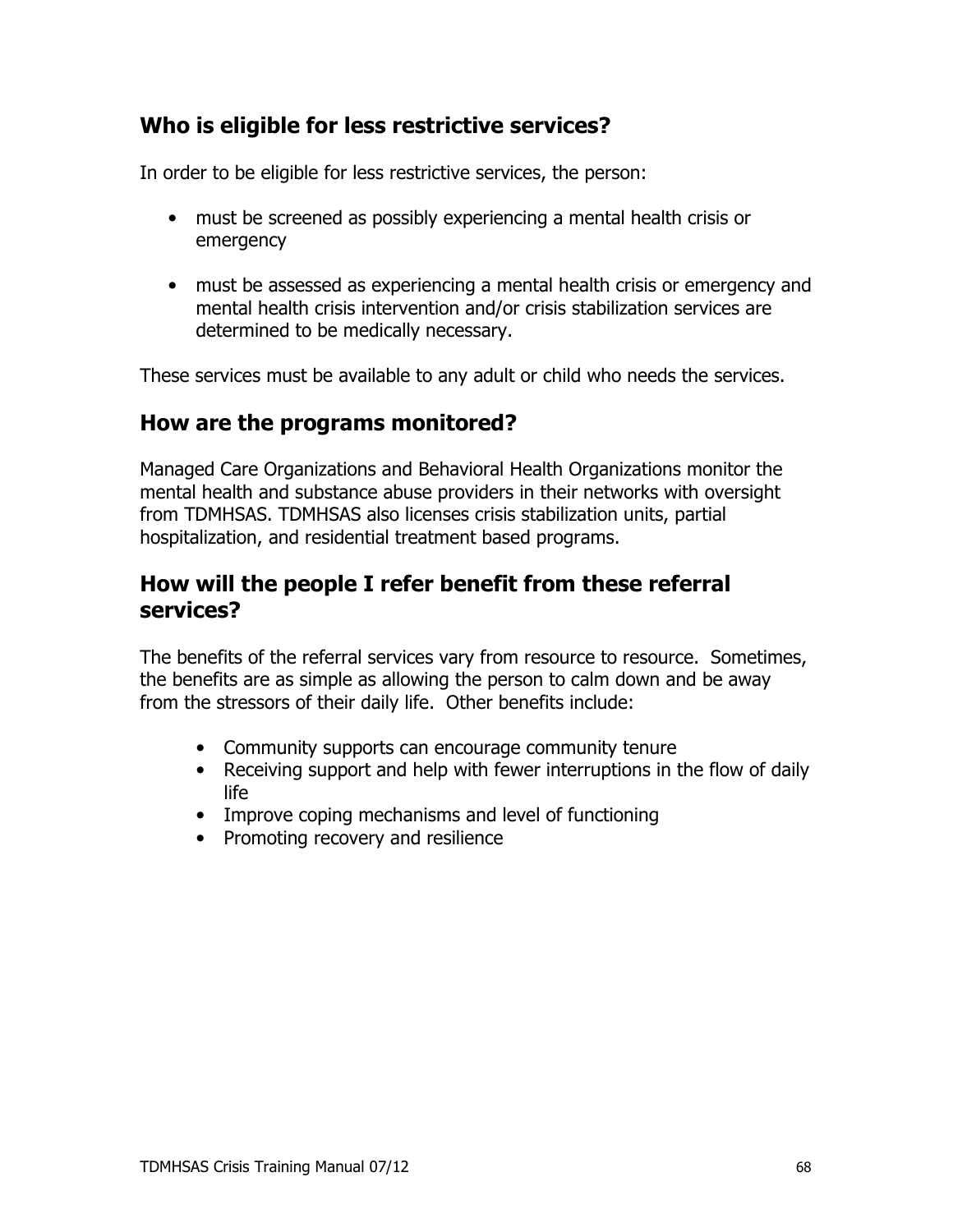# **Post Test Chapter 6: Less Restrictive Measures**

- 1) How can someone access information about less restrictive alternatives?
	- a) Contact the local crisis team
	- b) The Behavioral Health/Managed Care Organization
	- c) Community Mental Health Agencies
	- d) All the above
- 2) What is a benefit of a referral service?
	- a) Gives the person something to do
	- b) Improves coping mechanism and level of functioning
	- c) Both a and b
	- d) None of the Above
- 3) When a crisis services provider needs to access a less restrictive alternative to hospitalization, the best way to ensure access is to cold call local providers to see what is available.
	- a) True
	- b) False
- 4) Respite is a voluntary service where the person stays at multiple locations depending on his or her treatment needs.
	- a) True
	- b) False
- 5) A crisis stabilization unit is an involuntary, indefinite placement to 10-bed facility that offers crisis services.
	- a) True
	- b) False
- 6) TDMHSAS provides oversight and monitoring of the less restrictive alternatives in addition to licensing a few of the options.
	- a) True
	- b) False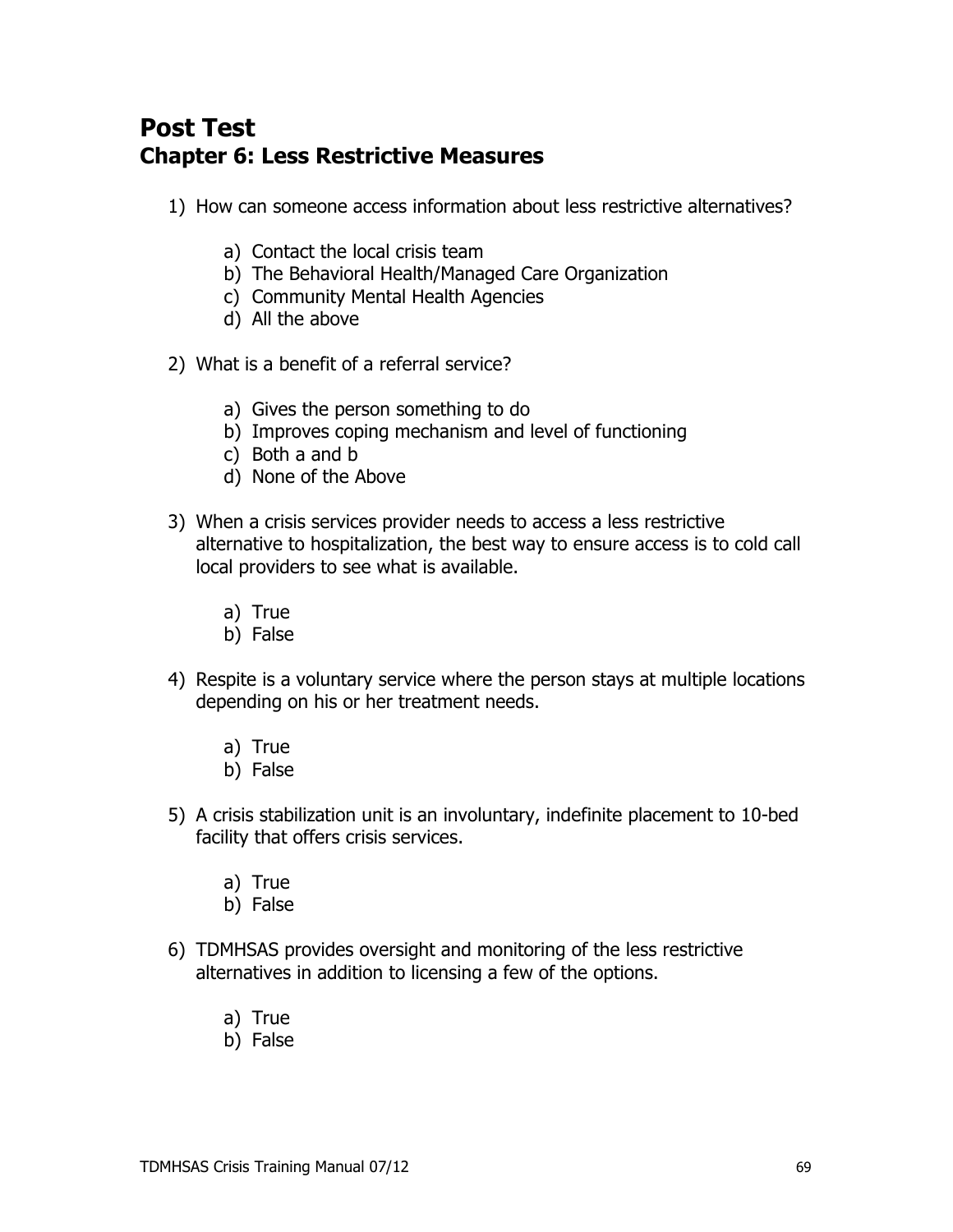- 7) Partial hospitalization is designed to provide intensive services for services recipients who are able to be voluntarily diverted from inpatient psychiatric hospitalization or require intensive treatment after discharge from an inpatient stay.
	- a) True
	- b) False
- 8) The case managers may check-in with the people through telephone calls and/or home visits.
	- a) True
	- b) False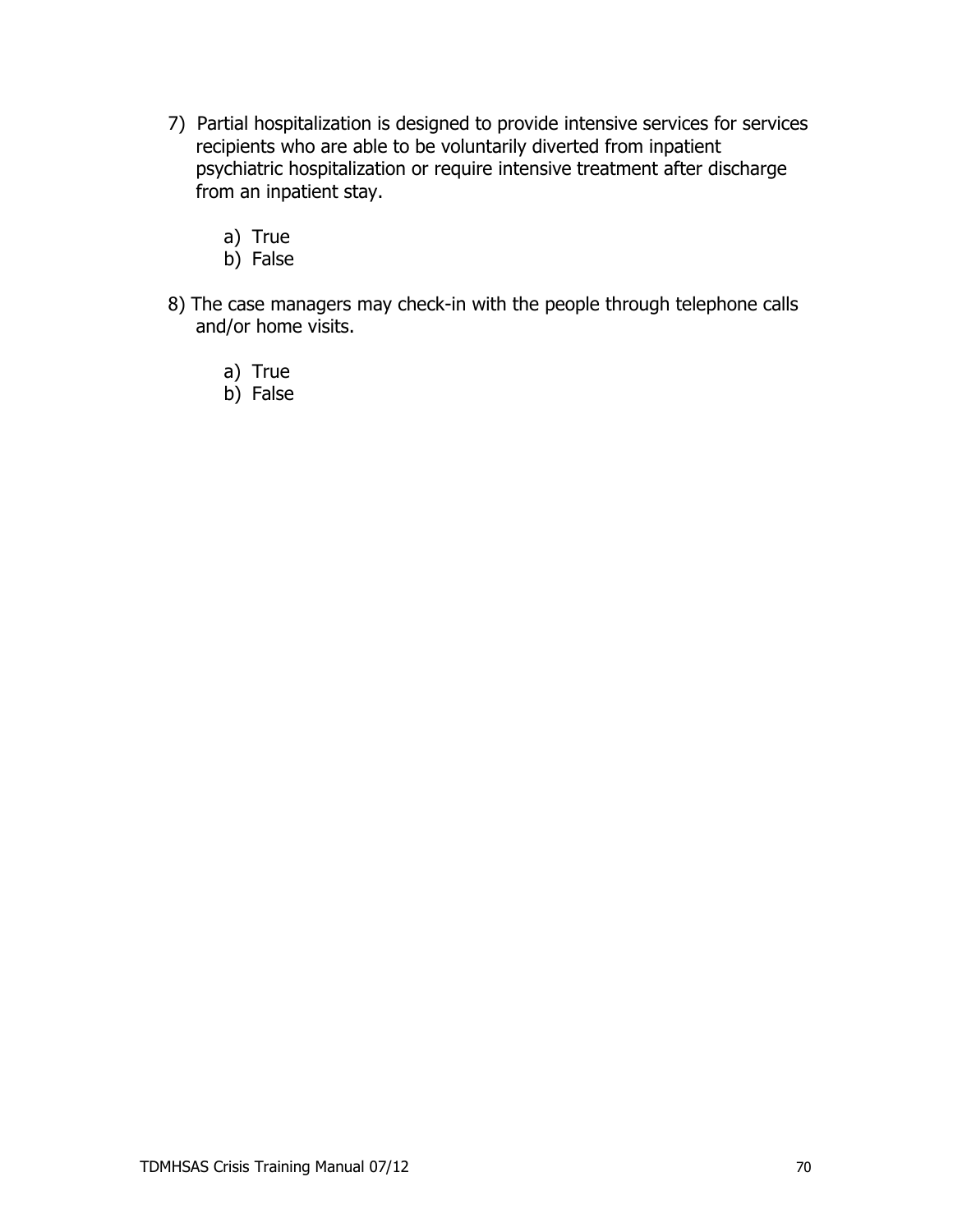# **Chapter 7 Cultural Identity and Impact on Crisis Intervention**

#### **Objectives:**

- Learn about cultural identity
- Learn how racial or ethnic culture impacts a crisis service provider's response to a crisis
- Learn how racial or ethnic diversity impacts a person's response to a crisis service provider

As a nation, the United States continues to grow in diversity; our face, voice, and beliefs are forever changing. Not only are we changing as a Nation, so too is the way health care is being provided, in large part due to the ongoing managed care revolution. Despite the pace at which change in the healthcare marketplace is occurring, in many ways, the Nation's health delivery systems have not kept pace with our growing diversity. A significant disconnect has arisen between health care need and the availability and accessibility of relevant, culturally competent care for people who need it. Perhaps nowhere is the importance of culturally competent care greater than in the delivery of mental health services, where cultural issues and communication between person and provider are a critical part of the services themselves.<sup>33</sup>

# What is cultural identity?

"Any individual's cultural identity is made up of language, country of origin, acculturation, gender, age, class, religious/spiritual beliefs, sexual orientation and physical disabilities."<sup>34</sup> Therefore, every person served by a crisis service provider will have a slightly different cultural identity. This cultural identity will influence the way each individual responds to intervention. There are, however, significant differences in cultural identity related to a number of factors such as racial or ethnic identity that may be of particular importance in an intervention situation.

<sup>&</sup>lt;sup>33</sup> Introduction as written in the final report from working groups on cultural competence in managed mental health care services, Cultural Competence Standards in Managed Care Mental Health Services: Four Underserved/Underrepresented Racial/Ethnic Groups (U.S. Department of Health & Human Services, Substance Abuse and Mental Health Services Administration Center for Mental Health Services)

<sup>&</sup>lt;sup>34</sup> United States Public Health Service, Department of Health and Human Services, Mental Health: A report of the Surgeon General, Nov. 11, 2000 <www.surgeongeneral.gov/library/mentalhealth/home.htm>.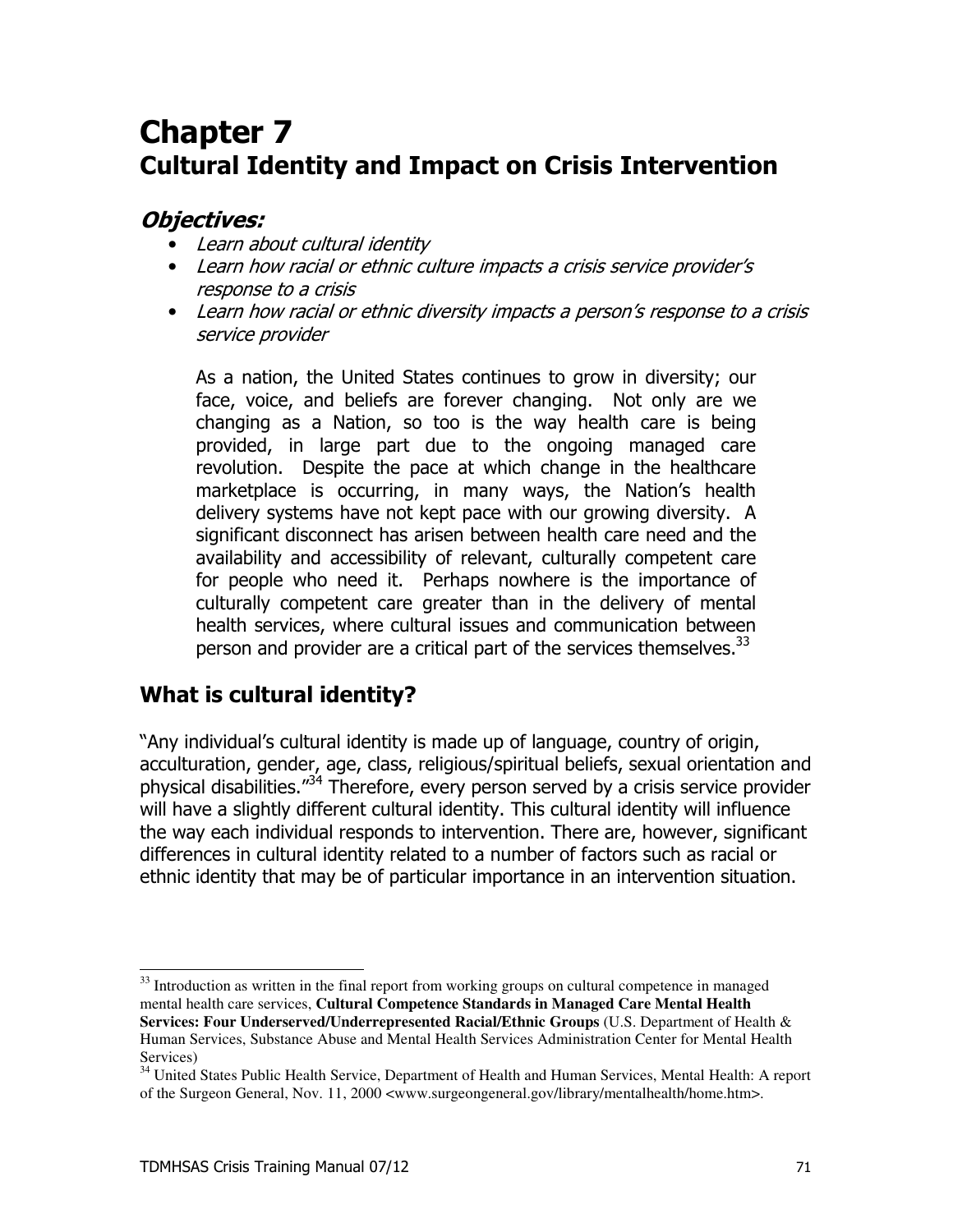## How does racial or ethnic culture impact on a response to a crisis situation?

The federal government designates four major racial or ethnic minority groups in the United States: African American (Black), Asian/Pacific Islander, Hispanic American (Latino), and Native American/American Indian/Alaska Native/ Native Hawaiian. African Americans make up the largest group with 12.8% of the US population in 1999. Hispanics represent 11.4% of the US population and Asian/Pacific Islanders constitutes 4%. American Indians represent approximately .9% of the national population.

While African Americans are currently the largest minority group, the Latino population is rapidly growing and is expected to become the largest minority aroup by 2050.<sup>35</sup> The culture that members of minority groups identify with is often quite different from that of the majority population. They often have a different cultural heritage and set of beliefs, norms, and values. The Surgeon General's Report on Mental Health states, "research documents that many members of minority groups fear, or feel ill at ease with the mental health system." This is an important fact to remember when serving people in crisis. Respect for and understanding of, ethnic and racial groups as well as their histories. traditions, beliefs, and value systems are helpful in any intervention. The following includes general and specific information about ethnic, racial, and other minority cultures.

Coping with day-to-day problems varies between cultures. In general, the Asian American culture emphasizes restraint, and may discourage dwelling on morbid or upsetting thoughts, believing that avoidance of troubling internal events is preferred to outward expression. Outward expression may disrupt social harmony, a highly valued commodity.

In general, the African American culture tends to emphasize willpower, increased striving, and minimization of stress as coping mechanisms. Many members of ethnic minorities seek support and reassurance through spiritual organizations or religious figures in their community rather than assistance through a mental health provider.

 $35$  Ibid.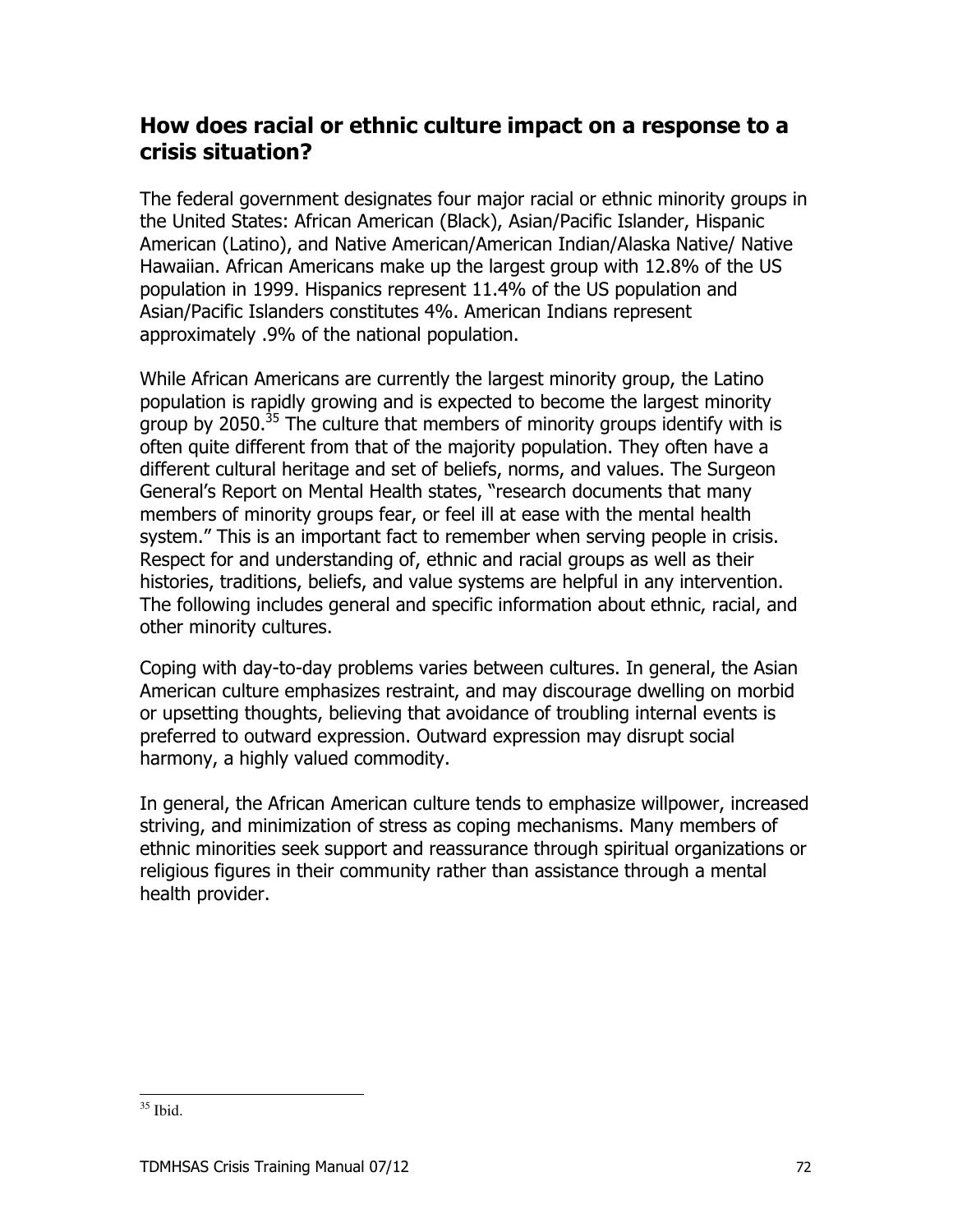## How does cultural or ethnic diversity impact on a person's response to a crisis service provider and mental health services?

Generally, members of ethnic minorities seek services from mental health providers less often than members of the larger society. There are a number of reasons for this. First of all, many people of an ethnic minority have a significant **mistrust** of mental health services. This mistrust is based on many experiences that vary between cultures. Some individuals from cultures such as Vietnamese, Laotian, Cambodian, Chechnyan, and other immigrants have experienced imprisonment, physical abuse, or assault at the hands of government agencies in their homelands. They have also experienced the stresses of arriving in a new country with a new culture that may be confusing and overwhelming.

**Stigma** also plays a role in discomfort with mental health service providers. Embarrassment or feelings of failure keep people from seeking assistance. This is true in the larger culture as well as in many minority groups. Additionally, many minorities encourage the use of family, traditional healers, and informal sources of care rather than mental health services.

Although crisis response services are generally provided at no financial cost to individuals in crisis, concerns about financial cost of the service may be a factor in comfort and use of crisis services for minorities. Funding for services should also be considered when referrals to follow-up services are made.

**Clinician bias** may also play a role in some minorities' hesitancy to avail themselves of mental health services. Because clinical judgment plays a very large role in the diagnosis of and services provided for mental illness, the knowledge of culturally specific behavior and manner of reporting symptoms is critical for the provision of appropriate services. Misinterpretation can lead to over-diagnosis or inappropriate services. 36

## Does a person's sexual identity as homosexual, bisexual, or transgender have an impact on response to a crisis or a crisis service provider?

Some individuals who are lesbian, gay, bisexual or transgender clients may need to utilize crisis services. Studies suggest that up to 30% of adolescents who kill themselves are homosexual.<sup>37</sup> Because of this potentially higher suicide rate,

 $36$  Ibid.

 $37$  Albert R. Roberts, Crisis Intervention and Time Limited Cognitive Treatment, 295 – 296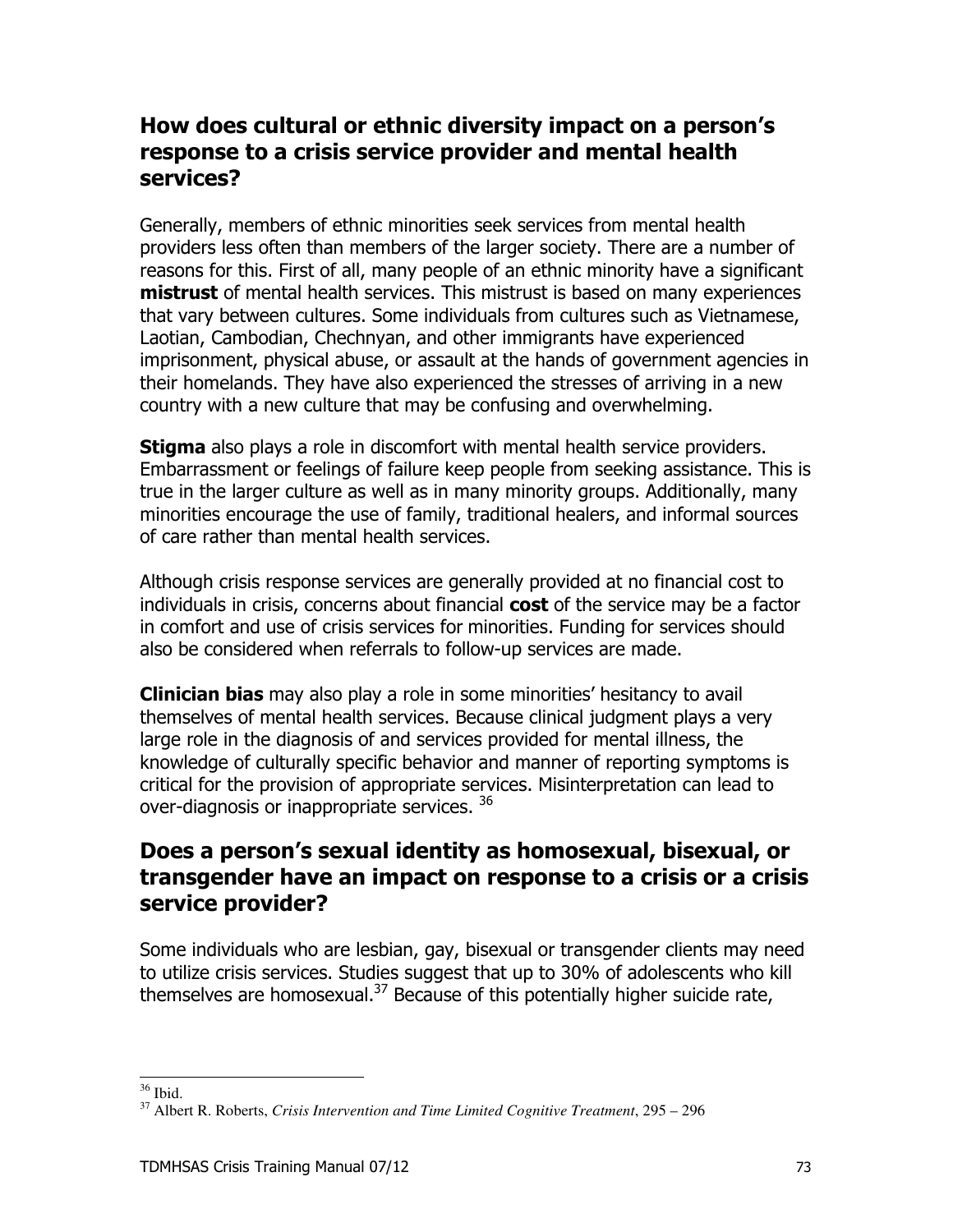crisis service providers must include sexual orientation as a factor when identifying risks for an individual. They must also be sensitive to any issues of shame and family conflict that may arise as a result of sexual orientation.

## How might providing crisis intervention for persons living in rural areas be culturally different from urban areas?

Rural America may represent a range of cultures and lifestyles that are different from urban life. Rural culture presents some specific mental health issues. First of all, stigma may be intensified in rural communities because of lack of anonymity. (Everyone will know that if John Jone's white pick-up is parked at the mental health center, he is likely receiving services.) Additionally, service supply and choice of provider is frequently limited unless an individual travels to a larger urban area. In some areas, mental health services are not available within a convenient distance.<sup>38</sup>

## Are some cultural or ethnic groups at a higher risk of suicide?

- During the period from 1979-1992, suicide rates for Native Americans (a category that includes American Indians and Alaska Natives) were about 1.5 times the national rates. There were a disproportionate number of suicides among young male Native Americans during this period, as males 15-24 accounted for 64% of all suicides by Native Americans.
- Suicide rates are higher than the national average for some groups of Asian Americans. For example, the suicide rate among Asian American and Pacific Islanders (AAPI) in the state of California is similar to that of the total population. However, in Hawaii the rate for AAPI's jumps to 11.2 per 100,000 people, compared to 10.8 per 100,000 rate for all people residing there. Asian-American women have the highest suicide rate among women 65 or older.
- While the suicide rate among young people is greatest among young white males, from 1980 through 1996 the rate increased most rapidly among black males aged 15 to  $19$  – more than doubling from 3.6 per 100,000 to 8.1 per 100,000.
- It has been widely reported that gay and lesbian youth are two to three times more likely to commit suicide than other youth and that 30 percent of all attempted or completed youth suicides are related to issues of sexual identity. There are no empirical data on completed suicides to support such assertions, but there is growing concern about an association between suicide risk and bisexuality or homosexuality for youth, particularly males. Increased attention has been focused on the

<sup>&</sup>lt;sup>38</sup> Mental Health: A Report of the Surgeon General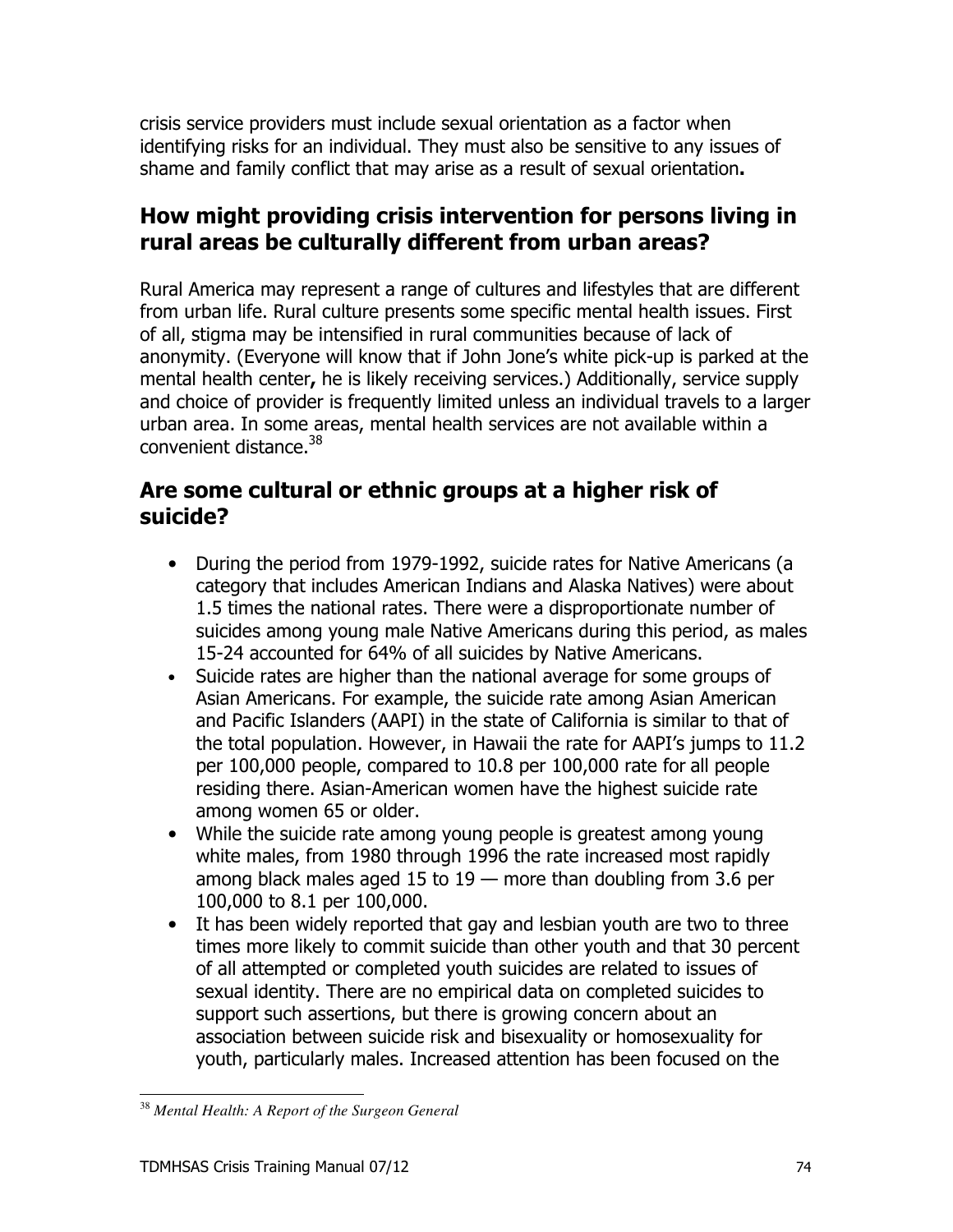need for empirically based and culturally competent research on the topic of gay, lesbian and bisexual suicide.

• In a survey of students in 151 high schools around the country, the 1997 Youth Risk Behavior Surveillance System found that Hispanic students (10.7%) were significantly more likely than white students (6.3%) to have reported a suicide attempt. Among Hispanic students, females (14.9%) were more than twice as likely as males (7.2%) to have reported a suicide attempt. But Hispanic male students (7.2%) were significantly more likely than white male students  $(3.2\%)$  to report this behavior.<sup>39</sup>

#### **Guidelines for Increasing the Crisis Services Provider's Multicultural Awareness** <sup>40</sup>

- 1. Attempt to become aware of your own cultural biases.
- 2. If possible, learn the language of those into whose crisis you might need to intervene. Crisis workers should have available the interpreter resources quide e.g. interpreters available to the agency, or information form various health plans receiving federal funds such as TennCare must have available interpreter services.
- 3. Ask for clarification if you are not clear what the person has said.
- 4. Do not assume that you understand any nonverbal communication unless you are familiar with the person's culture. Examples: unwillingness to make physical contact or eye contact.
- 5. Do not impose your personal values.
- 6. If the person's nonverbal communication is insulting in your culture, do not take it personally.
- 7. Develop an awareness of anything in your own nonverbal communication that might be insulting in certain cultures.
- 8. Make every effort to increase your awareness of your own preconceptions and stereotypes of the cultures you may encounter.

<sup>&</sup>lt;sup>39</sup> United States Public Health Service, Department of Health and Human Services, The Surgeon Generals Call to Action on Suicide

 $^{40}$  James L. Greenstone and Sharon C. Leviton, *Elements of Crisis Intervention: Crises and How to Respond to Them,*  $2_{nd}$  *Edition* (Pacific Grove, CA: Brooks/Cole, Thomas Learning, 2002), 51 – 52.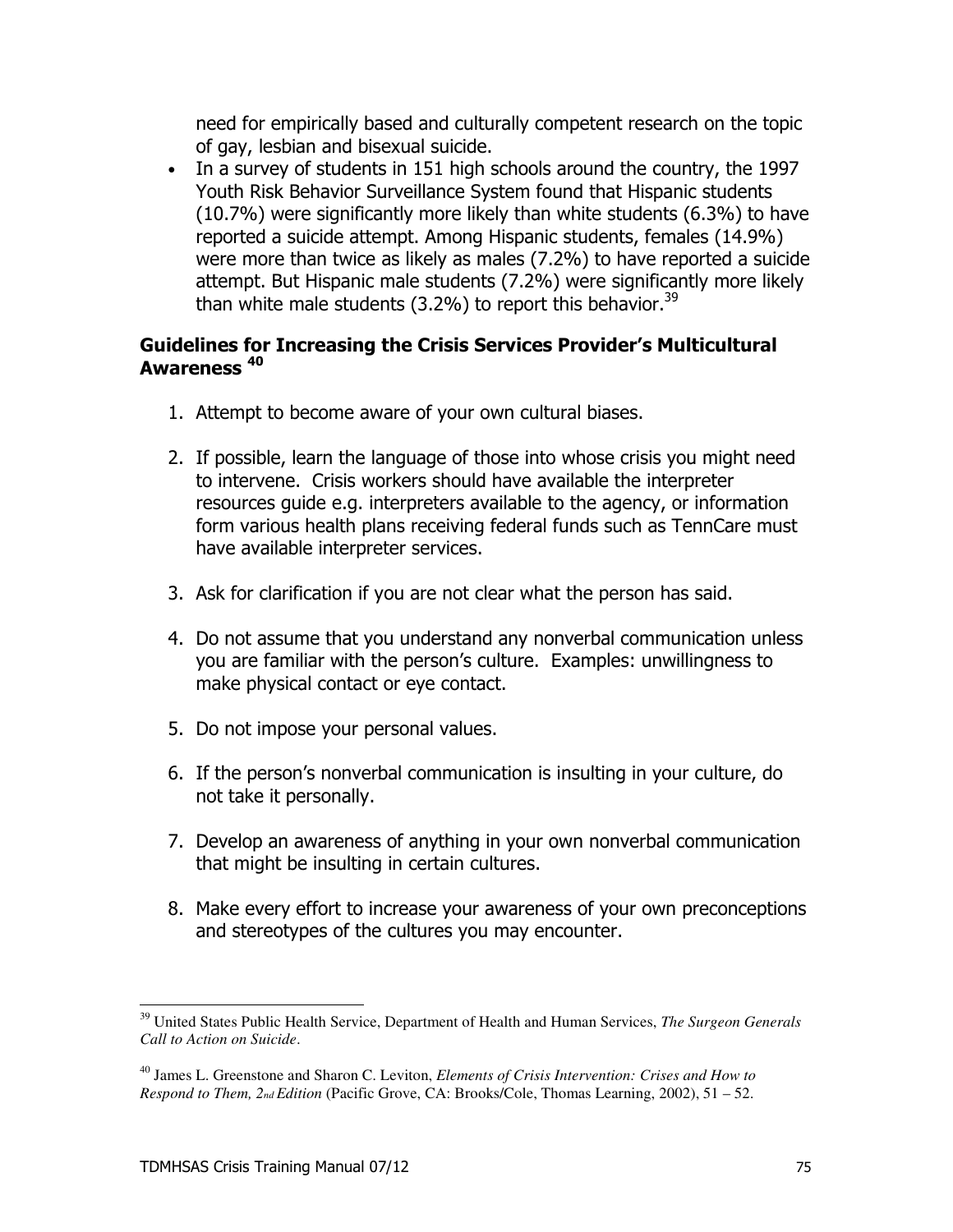- 9. With your increased awareness, reinterpret the behavior of people of another culture from their cultural perspective.
- 10. Be willing to test, adapt, and change your perceptions to fit your new experience.
- 11. Maintain objectivity.
- 12. Recognize that you cannot change a person's cultural perspectives.
- 13. Do not judge people from another culture by your own cultural values
- 14. Recognize that your lack of familiarity with a person's culture might increase the stress within the intervention.
- 15. Clarify your role, knowledge, and experience with the parties so that you maintain the integrity demanded by your position as a crisis services provider.

It will also be helpful to become aware of the various diverse groups in the area that the crisis service provider will be covering.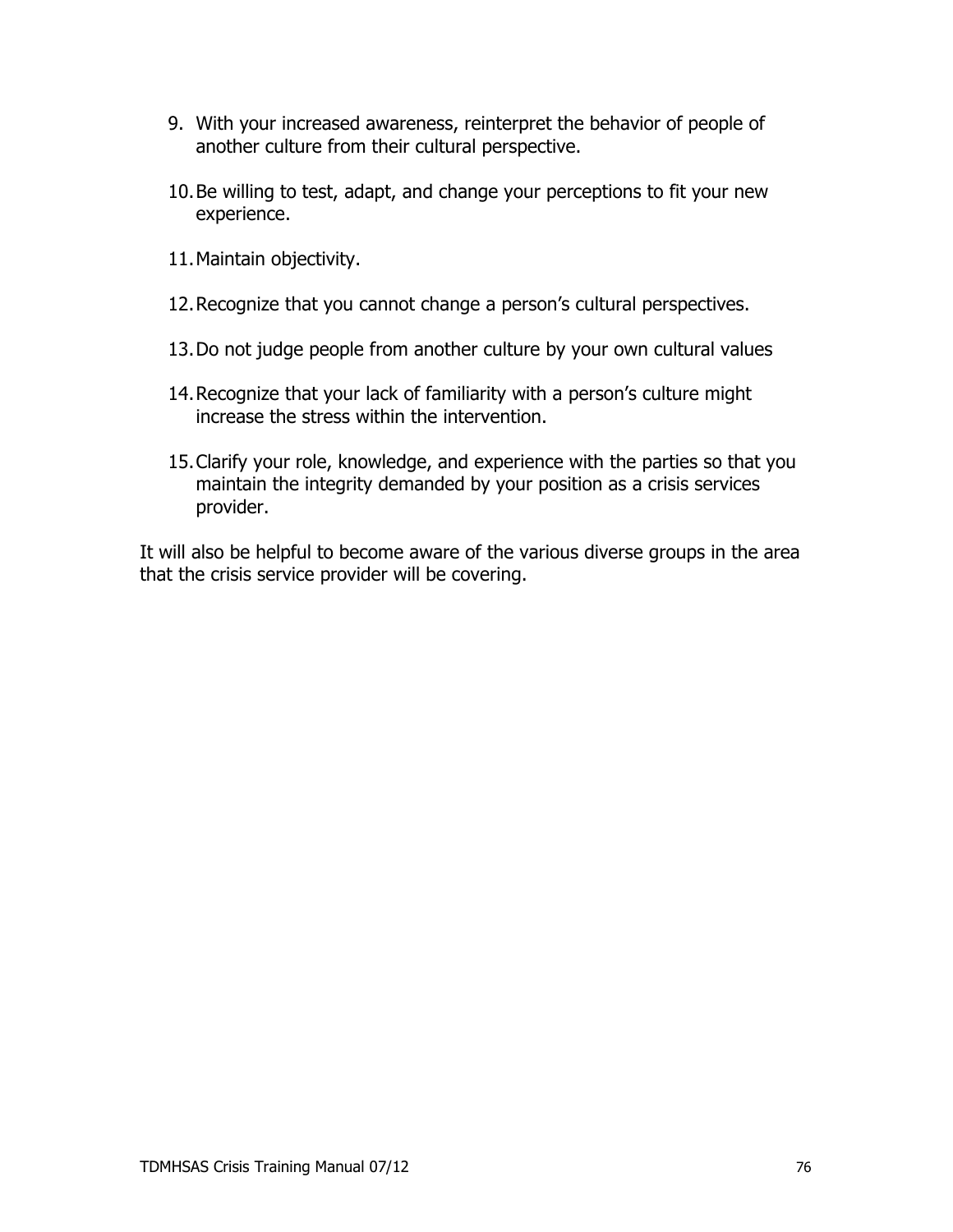## **Post Test Chapter 7: Cultural Identity of Impact on Crisis Intervention**

1) Cultural identity includes all of the following except:

- a) Gender
- b) Age
- c) Academic ability
- d) Language of origin
- e) Religious or spiritual beliefs
- 2) Which of the following minority group is expected to become the largest minority by 2050?
	- a) African American
	- b) Asian/Pacific Islander
	- c) Hispanic American
	- d) None of the above
- 3) The federal government designates four major racial or ethnic groups in the U.S. They include which of the following:
	- a) African American
	- b) Asian/Pacific Islander
	- c) Latino
	- d) Native American
	- e) All of the Above
- 4) All crisis services providers have a cultural identity that will have an impact on the provision of crisis services.
	- a) True
	- b) False
- 5) Generally, members of ethnic minorities seek services from mental health providers less than members of the larger society.
	- a) True
	- b) False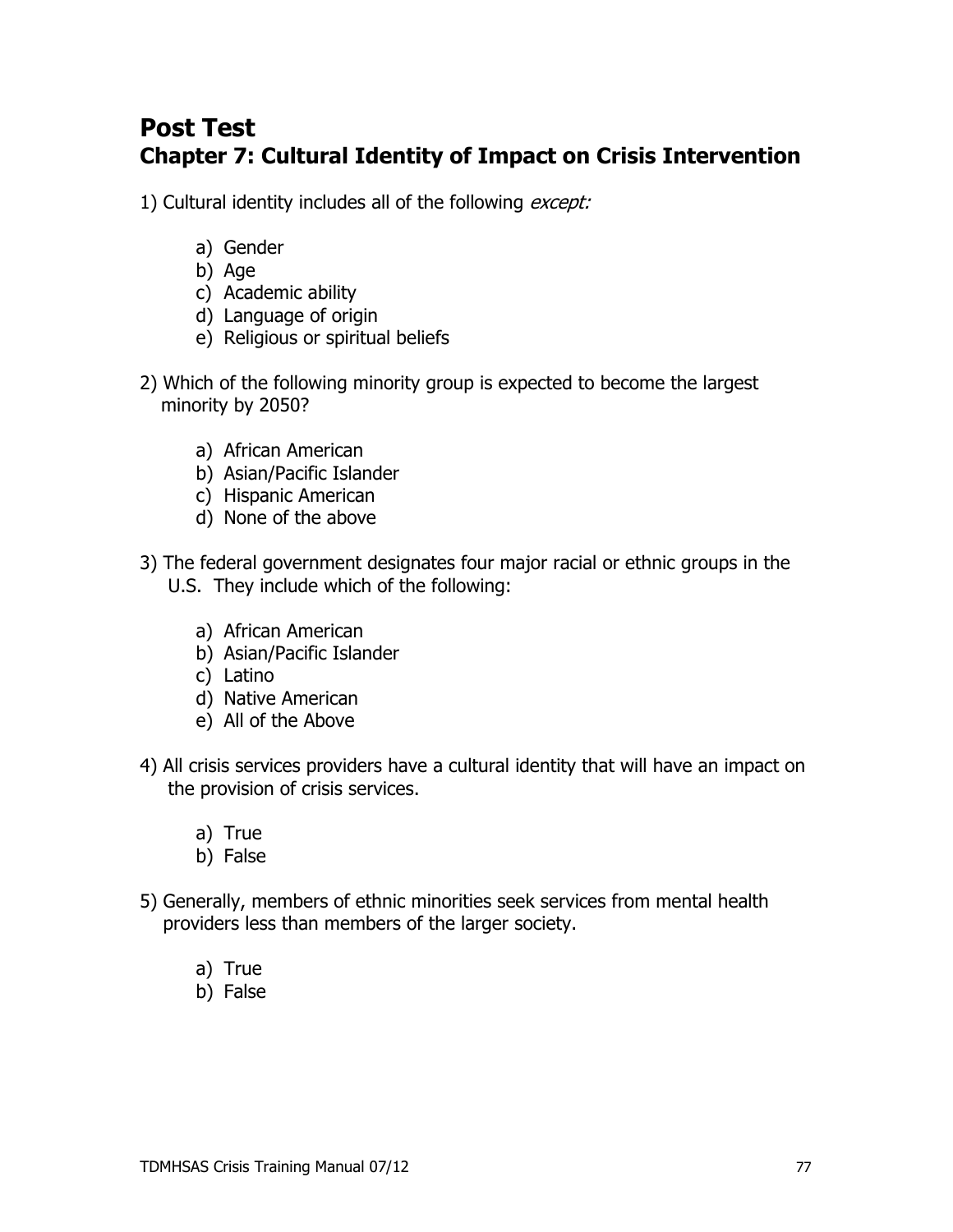- 6) If you are not familiar with an individual's culture then you have to use your own culture to judge their verbal and non-verbal responses.
	- a) True
	- b) False
- 7) Many minorities encourage the use of family traditional healers and informal sources rather than mental health services.
	- a) True
	- b) False
- 8) Asian American culture believes outward expression may disrupt social harmony.
	- a) True
	- b) False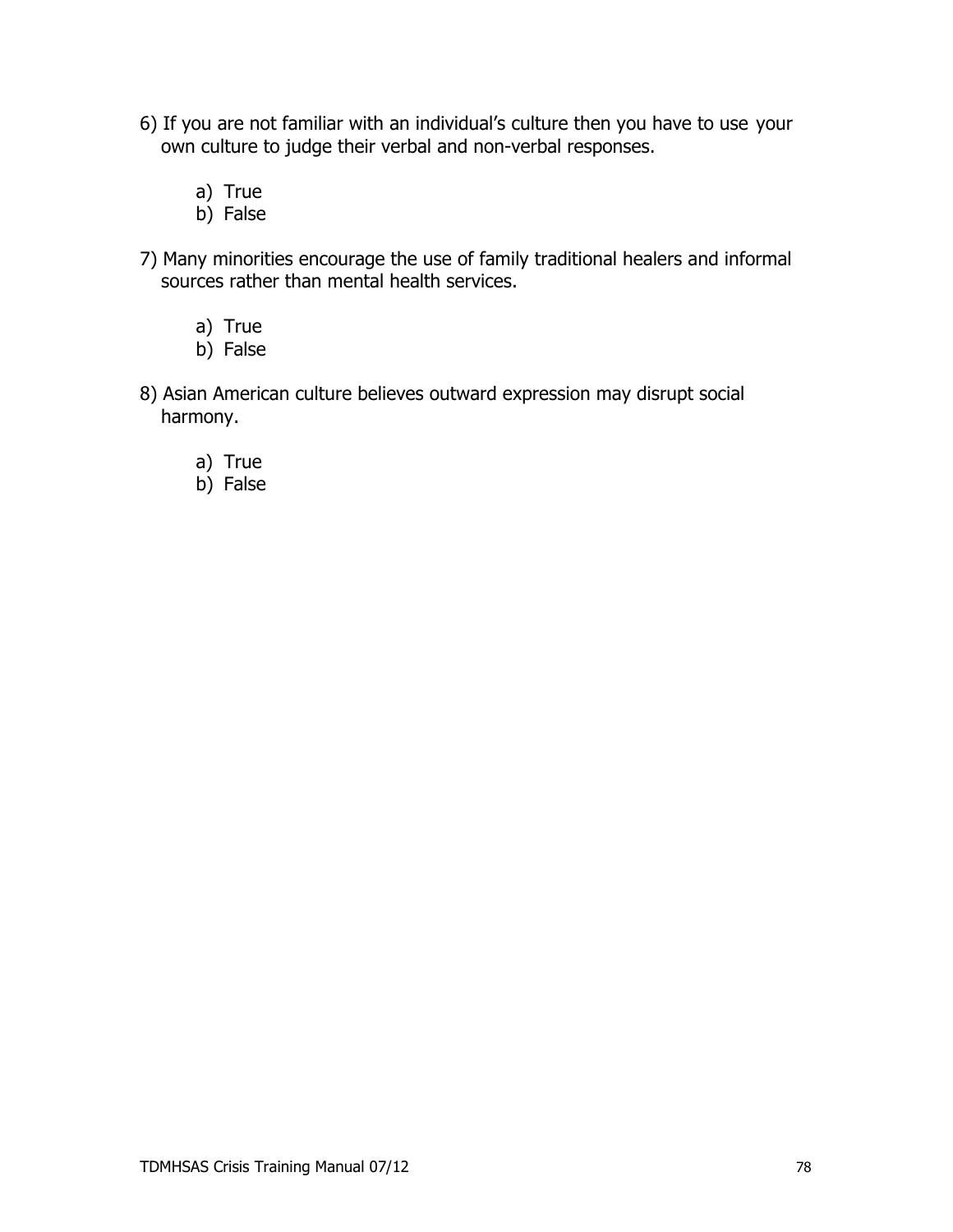# **Chapter 8 Crisis Intervention with Special Populations**

#### **Objectives:**

- Learn the definition of serious and persistent mental illness (SPMI) and serious and emotional disturbance (SED)
- Learn the special issues to consider for people who have a mental illness and chemical dependency issue
- Learn the special issues to consider when interviewing an older adult
- Learn about medical disorders that may look like symptoms similar to mental illness
- Learn the special issues to consider for people with mental illness who are incarcerated or at risk of incarceration

## **Discussion**

Crisis service providers will come in contact with a wide variety of people in a wide variety of situations. Individuals with serious and persistent mental illness must have a mental illness that interferes with his or her ability to function without some professional support in the community. People in a mental health crisis may have medical issues, maybe under the influence of a substance that mimics or exacerbates symptoms of mental illness. The older person has an entirely different set of stressors that may lead to a mental health crisis. And people with mental illness may find themselves incarcerated as a result of the symptoms of the mental illness. Recognizing and having knowledge about special populations is very important and can be useful in achieving an efficient and positive outcome for the individual.

### Are there particular things to consider when working with people with SPMI?

Serious and persistent mental illness (SPMI) as defined in the contract between TDMHSAS and the BHO/MCO and serious emotional disturbance (SED) as defined in Title 33 require that a person must meet a number of criteria in order to be considered seriously and persistently mentally ill or a child to have a serious emotional disturbance. However, these components basically state that a person must have a mental illness that interferes with his or her ability to function without some professional support in the community. Many people who have mental illnesses struggle with symptoms on a daily basis but function well when they receive the support that they need. Support may take the form of medications, assistance with living skills, supportive interaction with peers and professionals, etc.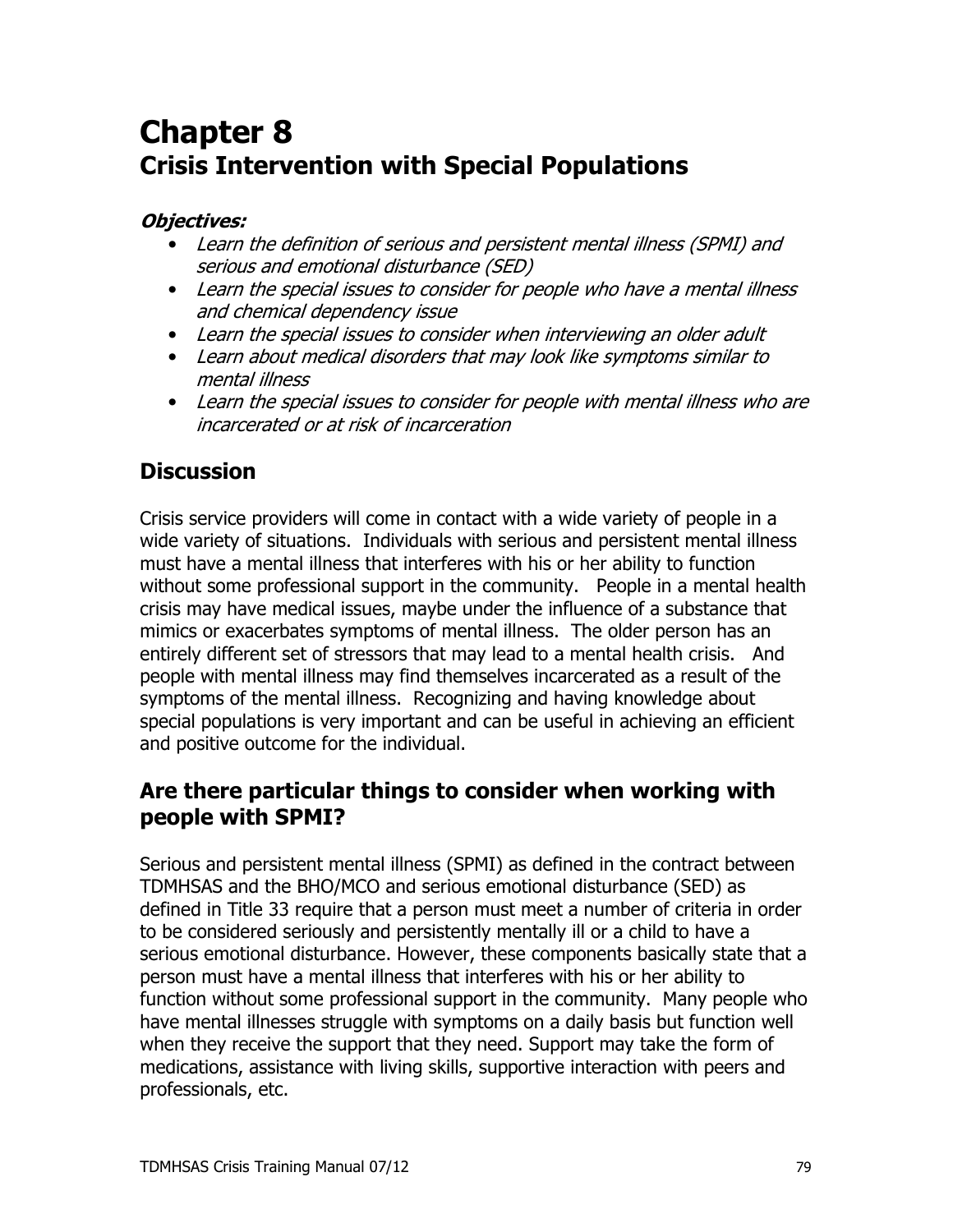People who regularly cope with symptoms of a mental illness may also experience mental health crises. Crises occur when something in the person's internal or external environment changes and he or she cannot cope with that change. This change may be anything from the vacation of a significant person in their support system to a physical illness. The stress of environmental change can either decrease the person's ability to cope with the usual level of symptoms or increase the symptoms. Sometimes both occur. Thus people who have mental illness find that their response to developmental and external changes may be complicated by their mental illness.

In addition, many mental illnesses have a cyclical component. Symptoms may become more intense as a general course of the illness rather than as a result of external factors. This may also reach a level of crisis for a person with a mental illness.

As with any person experiencing a crisis, the crisis services provider must assist in identifying the problem areas, develop a plan, and assist with the completion of the plan. The plan for a person who suffers from a mental illness may include medication evaluation and/or changes if the person's symptoms are interfering significantly with his or her ability to think and function.

Ideally, a person who has some difficulty functioning on a day-to-day basis should develop a Declaration of Mental Health Treatment and/or advance directive, wellness plan or a crisis plan before a crisis occurs.

A Declaration of Mental Health Treatment and an advance directive are legal documents. A wellness plan or a crisis plan are not legal documents but are used by persons and providers to assist them in a crisis situation.

An individualized wellness or crisis plan might include items such as:

- the symptoms the individual experiences at their baseline,
- triggers for increased stress and symptoms,
- early signs that the person is becoming more stressed or moving toward a symptom cycle,
- action steps for de-escalation or coping
- supportive resources that the person can call on for assistance
- preferred treatment options including psychopharmalogical (eg. medication allergies)

If a personal wellness or crisis plan is on file with the crisis service provider before a crisis occurs, it saves time and energy for both the person and the crisis provider. The person does not need to relate his/her entire mental health history to the provider. The crisis services provider can better assist in identifying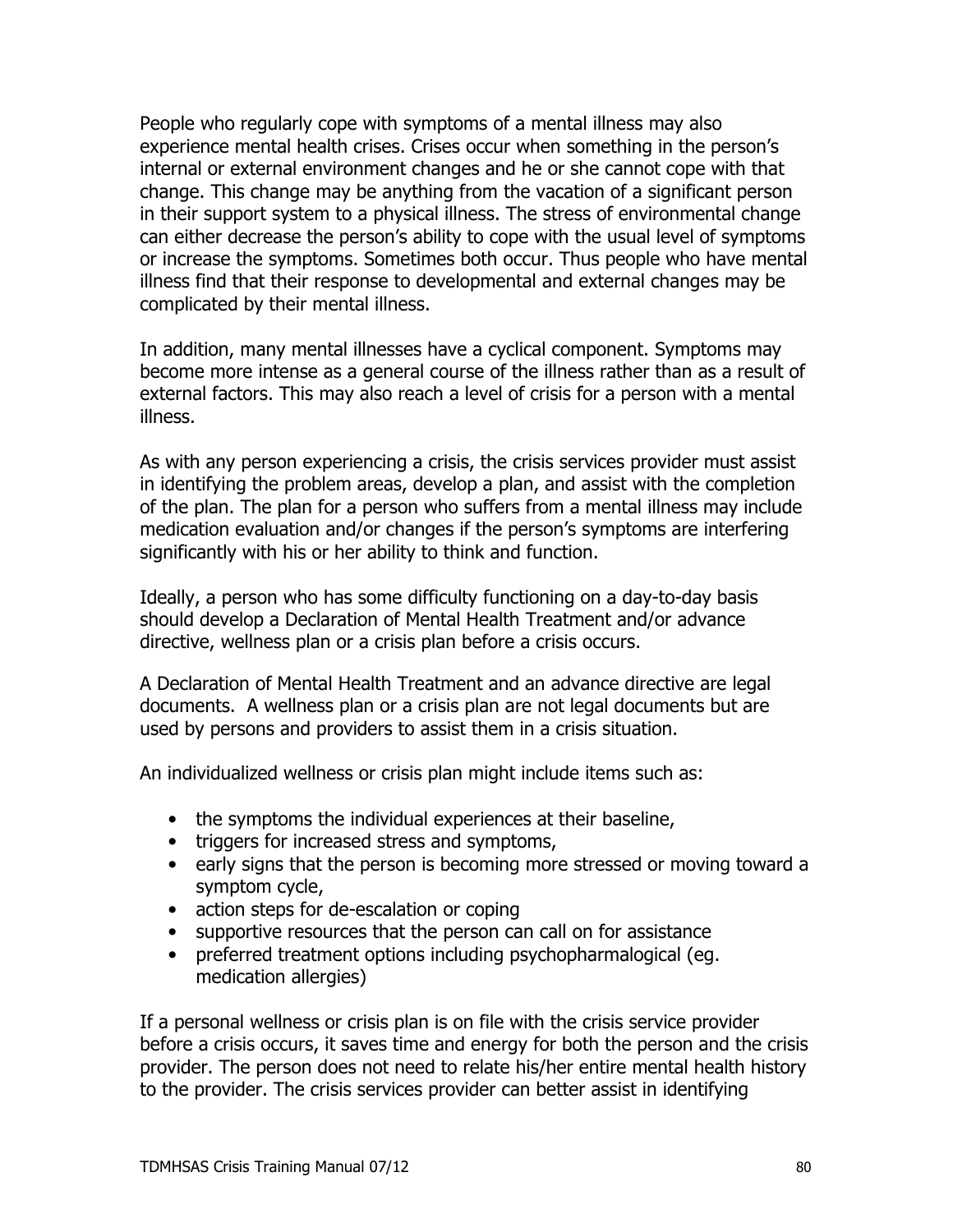the stressor and can help the person in moving through his or her own wellness or crisis plan rather than developing a new one. If one is not on file the crisis services provider should try to obtain the crisis or wellness plan from the person's mental health provider as applicaible.

#### Are there special issues to consider for people who have a mental illness and chemical dependency issue?

Many people who have a mental illness may also have a co-occurring substance dependency issues. Chemical abuse or dependency tends to increase impulsivity and this increases both the possibility of harm to self and harm to others. At times, drug intoxication may mimic symptoms of mental illness. The following table identifies various drugs by classes, symptoms of mental illness and possible effects.

| <b>Mental illness/ Substance</b>                                 | Signs and Symptoms                                                                                                                                                                                                                                                                                                                                                                                                                     |
|------------------------------------------------------------------|----------------------------------------------------------------------------------------------------------------------------------------------------------------------------------------------------------------------------------------------------------------------------------------------------------------------------------------------------------------------------------------------------------------------------------------|
| Depression                                                       | Sleep disturbance, sad mood, low energy, suicidality, guilt, hopelessness, inability to<br>experience pleasure                                                                                                                                                                                                                                                                                                                         |
| alcohol                                                          | Euphoria, slurred speech, loose muscle tone, loss of fine motor coordination,<br>staggering gait, loss of judgment. Impairment of balance, vision, hearing and<br>reaction time. At higher BAC: dysphoria, anxiety, restlessness.  Withdrawal:<br>nausea, sweating, shakiness, anxiety, delirium tremens, hallucinations, seizures.                                                                                                    |
| heroin<br>(smack, H, skag, junk)                                 | Euphoria, warm skin flush, dry mouth, heavy extremities, alternately wakeful and<br>drowsy state.<br>Withdrawal: drug craving, restlessness, muscle and bone pain, insomnia, diarrhea,<br>vomiting, cold flashes ("cold turkey"), kicking movements ("kicking the habit").                                                                                                                                                             |
| inhalants<br>(glue, gas, solvents: poppers,<br>bold, rush)       | Euphoria, loss of inhibition and control. Complications: hearing loss, limb spasms,<br>heart attack, sudden death. Damage to brain, liver and kidney, bone marrow,                                                                                                                                                                                                                                                                     |
| Mania                                                            | Insomnia, hyperactivity, hypersociability, expansiveness, grandiosity, elation                                                                                                                                                                                                                                                                                                                                                         |
| cocaine<br>(crack, C, snow, flake, blow)                         | Euphoria, rapid speech, reduced need for sleep or food, mentally alert, restlessness,<br>irritability, anxiety, paranoia, headache, constricted blood vessels, dilated pupils,<br>nosebleeds, intestinal problems, "tracks".  Increased temperature, heart rate, and<br>blood pressure.<br><b>Complications:</b> intense craving, heart attack, stroke, seizure, respiratory failure.<br>Combined with alcohol can cause sudden death. |
| methamphetamine<br>(speed, meth, chalk, ice,<br>crystal, glass)  | Euphoria, wakefulness, increased physical activity, decreased appetite,<br><b>Complications:</b> shortness of breath, hyperthermia, irritability, insomnia, confusion,<br>tremors, convulsions, anxiety, paranoia, aggressiveness                                                                                                                                                                                                      |
| Prescription drug abuse:<br>stimulants                           | Increased alertness, attention, increased blood pressure, heart rate, respiration.<br>High doses: irregular heartbeat, fever, heart attack, lethal seizures, hostility,<br>paranoia.                                                                                                                                                                                                                                                   |
| anxiety and panic                                                | Sense of impending doom, intense fear, chest pain, rapid heartbeat, shortness of<br>breath, dizziness, sweating, abdominal distress                                                                                                                                                                                                                                                                                                    |
| Prescription drug abuse:<br>benzodiazepines, barbiturates        | Calmness, drowsiness, drug dependence. Combined with other medications can<br>cause: heart attach, respiratory problems<br>Sudden withdrawal: seizures                                                                                                                                                                                                                                                                                 |
| Marijuana<br>(pot, herb, weed, grass,<br>widow, ganja, and hash) | Euphoria, relaxation, dry mouth, rapid heartbeat, loss of coordination and balance,<br>slower reaction times, "red eyes".<br>Long-term effects: impairment in memory, thinking, learning and problem solving;<br>distorted perception.                                                                                                                                                                                                 |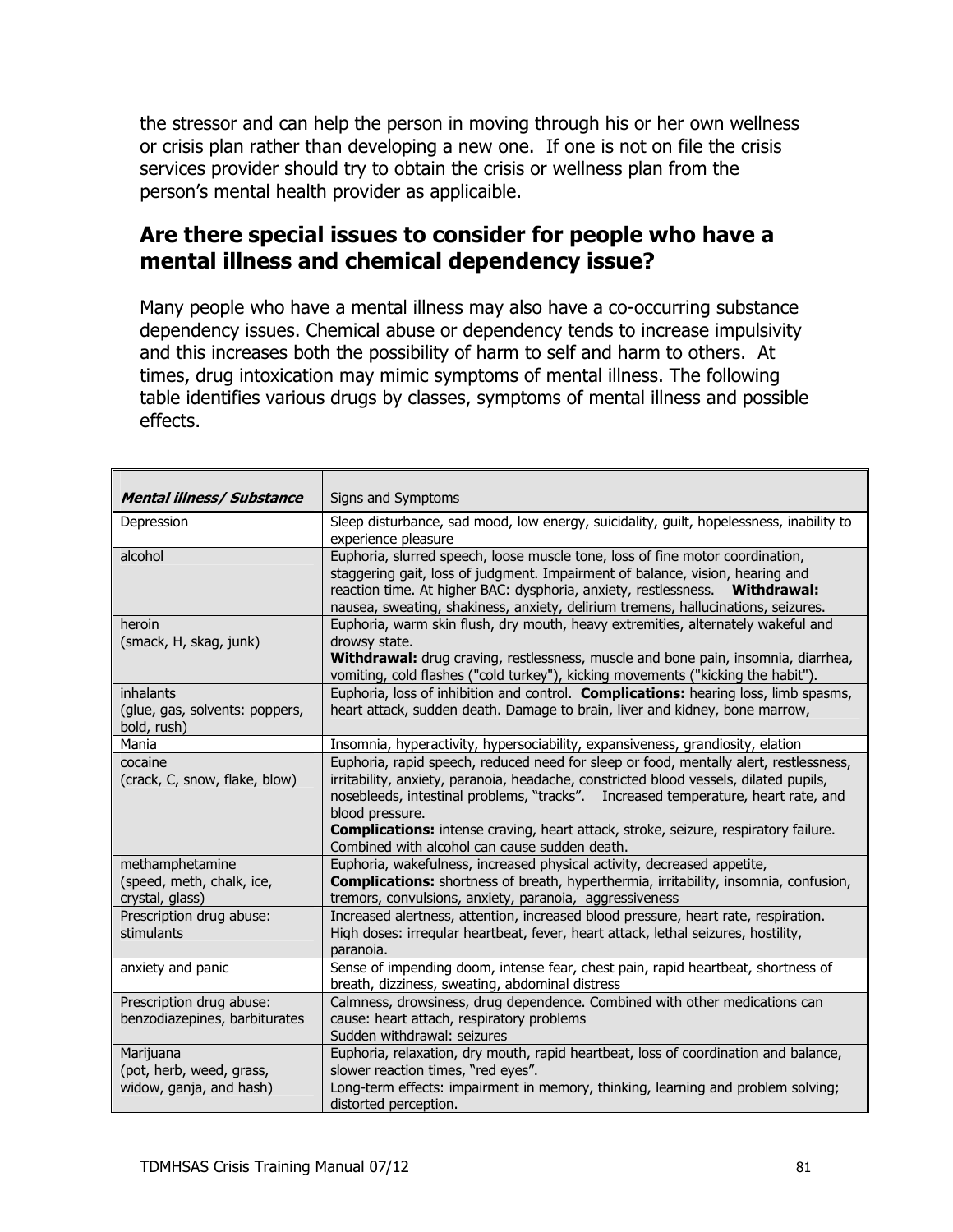| Psychosis                         | Hallucinations (auditory or visual), delusions, paranoia, social withdrawal, confusion,<br>incoherent or reduced speech, odd movements |
|-----------------------------------|----------------------------------------------------------------------------------------------------------------------------------------|
| LSD.                              | Intense emotions, delusions, visual hallucinations. Changed sense of time and self,                                                    |
| (acid)                            | "cross over" sensations, hearing colors, seeing sounds. Physical signs: dilated pupils,                                                |
|                                   | fever, increased heart rate and blood pressure, sweating, loss of appetite,                                                            |
|                                   | sleeplessness, dry mouth, tremors.                                                                                                     |
|                                   | Long term effects: flashbacks, schizophrenia, depression.                                                                              |
| <b>PCP</b>                        | Feeling of strength, power, invulnerability, numbing of the mind, drop in breathing,                                                   |
| (angel dust, ozone, wack,         | blood pressure, heart rate, nausea, vomiting, blurred vision, flicking up and down of                                                  |
| rocket fuel. Combined with        | the eyes, drooling, loss of balance, dizziness, seizures, coma. Psychological effects:                                                 |
| marijuana: Killer joints, crystal | craving, hallucinations, delusions, paranoia, disordered thinking, catatonia. Behavior:                                                |
| supergrass)                       | Violence, suicide attempts. Long term use: memory loss, depression, weight loss.                                                       |

Criminal Justice/Mental Health Training Program 2003, Sita Diehl, MA, MSSW

If a person is obviously intoxicated/or under the influence of a substance, to the point a crisis assessment cannot be adequately completed, the crisis service provider may need to call in paramedics or other medical staff who can assess the need for detoxification services. If a person has a mental illness and a chemical dependency issue, both of these issues should be addressed in their wellness or crisis plan as well as referral services.

### Are there special issues to consider when intervening an older adult?

Older adults may experience a number of stressors in their lives that may lead to a mental health crisis. Many older adults experience illness or the death of friends or spouses. Some are caretakers for their spouses, family, or friends as they age. Others take on the responsibility of raising or assisting in the parenting of grandchildren. Many older adults cope well with the stressors in their lives, while others have more difficulty.

According to the Surgeon General's Call to Action on Suicide:

- Suicide rates increase with age and are highest among Americans aged 65 years and older. While this age group accounts for only 13 percent of the U.S. population, Americans 65 or older account for 20 percent of all suicide deaths.
- The ten-year period 1980-1990 was the first decade since the 1940s that the suicide rate for older Americans rose instead of declined, although that rate again declined during the 1990's.
- Risk factors for suicide among older persons differ from those among the young. In addition to a higher prevalence of depression, older persons are more socially isolated and more frequently use highly lethal methods. They also make fewer attempts per completed suicide, have a highermale-to-female ratio than other groups, have often visited a health-care provider before their suicide, and have more physical illnesses.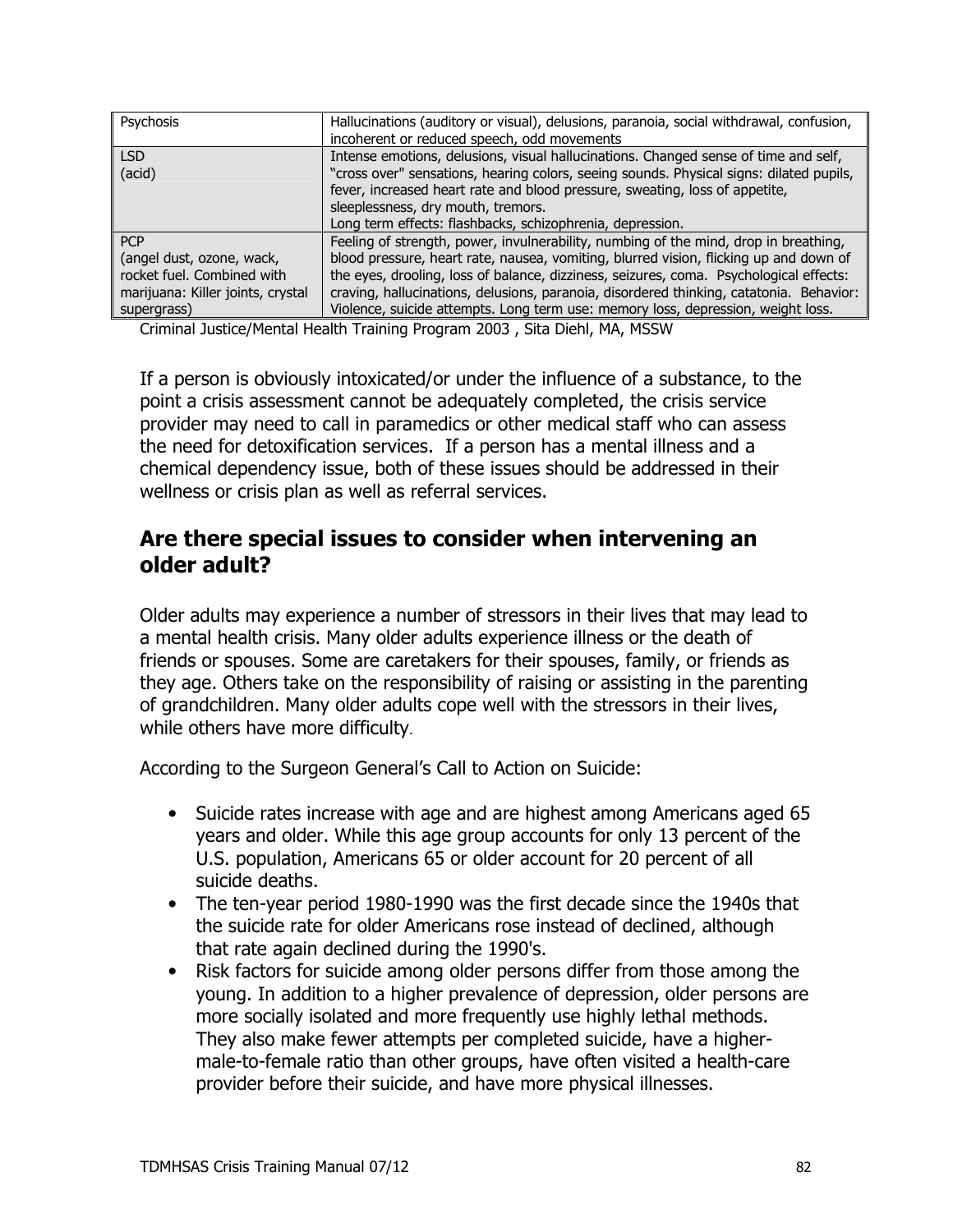- In 1996, men accounted for 84% of suicides among persons aged 65 years and older.
- The highest suicide rates in the country that year were among white men over 85, who had a rate of 65.3/100,000.
- From 1980-1996, the largest relative increases in suicide rates occurred among people 80-84 years of age. The rate for men in this age group increased 16% (from 43.5 per 100,000 to 50.6).
- Firearms were the most common method of suicide by both males and females, 65 years and older, 1996, accounting for 78% of male and 36% of female suicides in that age group.
- Suicide rates among the elderly are highest for those who are divorced or widowed.
- In 1992, the rate for divorced or widowed men in this age group was 2.7 times that for married men, 1.4 times that for never-married men, and more than 17 times that for married women. The rate for divorced or widowed women was 1.8 times that for married women and 1.4 times that for never-married women.
- Nearly 5 million of the 32 million Americans aged 65 and older suffer from some form of depression. Depression, however, is *not* a "normal" part of aging.
- Most elderly suicide victims  $-70$  percent  $-$  have visited their primary care physician in the month prior to their committing suicide. With that in mind, the National Institute of Mental Health has developed this cue card for recognizing the signs of depression in older adult:

Before you say, "I'm fine," ask yourself if you feel:

- nervous, or "empty"
- quilty or worthless
- very tired and slowed down
- you don't enjoy things the way you used to
- restless or irritable
- like no one loves you
- like life is not worth living
- $\bullet$  or if you are:
- sleeping more or less than usual
- eating more or less than usual
- having persistent headaches, stomachaches, or chronic pain

These may be symptoms of depression, a treatable medical illness. But your doctor can only treat you if you say how you are really feeling."<sup>41</sup>

<sup>&</sup>lt;sup>41</sup> The Surgeon Generals Call to Action on Suicide.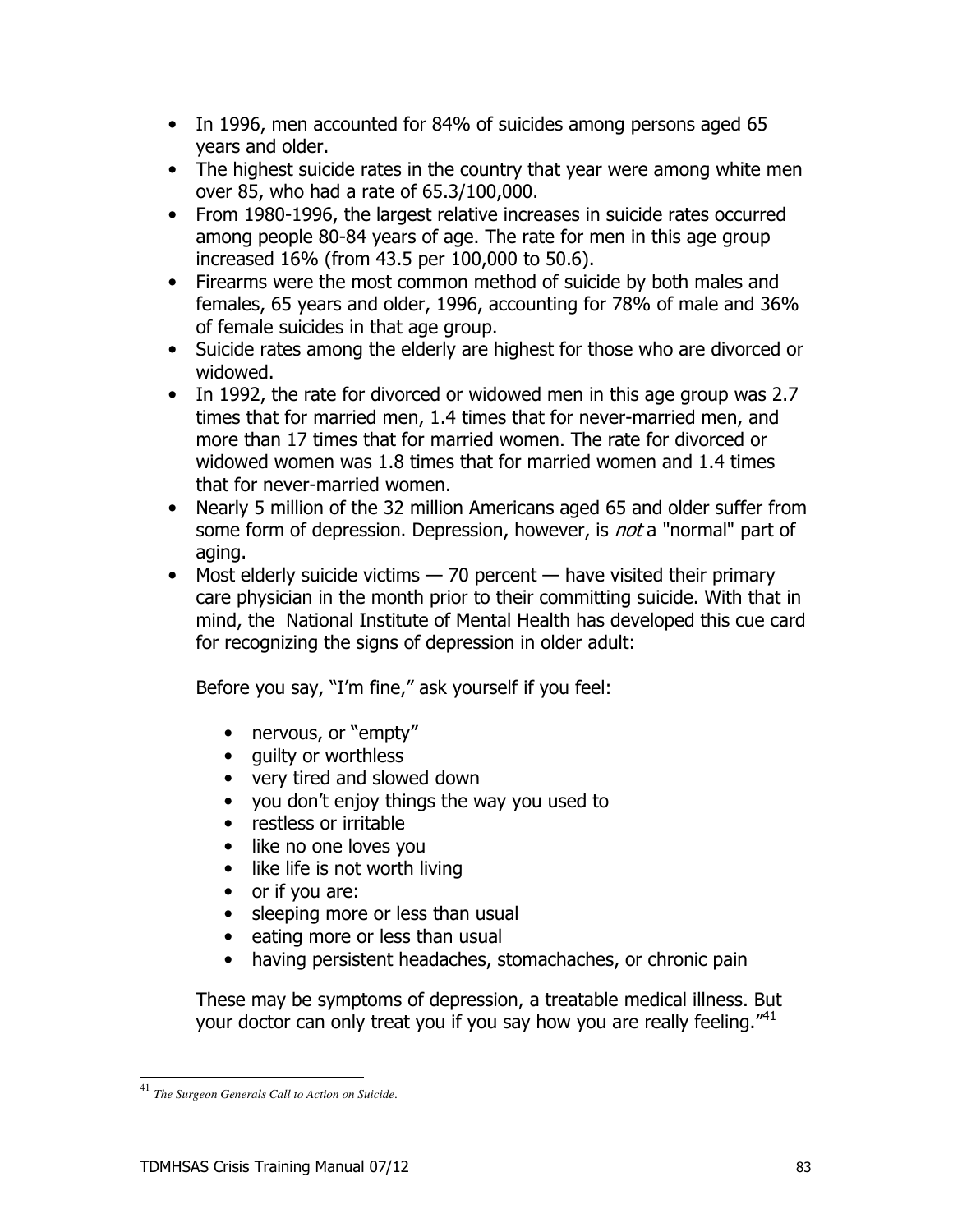Older adults tend to report irritability or physiological symptoms of depression rather than feeling sad when experiencing an episode of depression. Some older adults believe that these feelings are part of the aging process and are irreversible. Therefore, they are less likely to bring them up to a crisis service provider or to any health professional. The crisis service provider must make sure that symptoms such as irritability, fatique, and pain that are not associated with any known physical causes are considered as potential indicators of depression.

Older adults experience an increased sensitivity to medications due to a decreased ability to clear drugs from their body. Many older adults take a number of medications and may experience drug interactions or toxicity that may mimic symptoms of mental illness. If a mental health crisis occurs shortly after a new dosage or a new medication is prescribed, the mental health crisis may be related to the new medications. Crisis service providers should be aware of this possibility and obtain good information about any medications that a person is taking and consult with medical personnel if concerns about drug interactions or toxicity arise.

#### Are there medical disorders that look like symptoms similar to mental illnesses?

A number of **medical disorders** may cause symptoms similar to those experienced by someone with a mental illness. Cushing's syndrome, brain tumors, drug abuse, exposure to a toxin, or a medication reaction can prompt psychotic episodes. Cushing's syndrome, brain tumors, and multiple sclerosis may present with symptoms that seem similar to a manic episode. Delirium can look like mania or psychosis. Hypothyroidism, stroke and multiple sclerosis may mimic a depressive episode. Dementia may cause cognitive symptoms such as disorientation, apathy, difficulty concentrating, and memory loss that can look like symptoms of depression. Hyperthyroidism or cardiac conditions such as arrhythmia may cause symptoms that appear like an anxiety disorder.

Early stages of dementia or Alzheimer's disease can result in paranoia or persecutory delusions. Rapid onset psychotic symptoms that come on abruptly in hours or days may indicate delirium. Some relapse can occur after days, weeks, or even months. Dementia comes on even more slowly over months or years.

If the person is presenting with symptoms of a mental illness for the first time, other physiological causes for these symptoms must be considered. A referral to a physician following the immediate intervention is appropriate in such situations.

A crisis service provider must be aware of the possibility that exposure to a toxin, drug abuse, and some medications can cause manic, depressive, or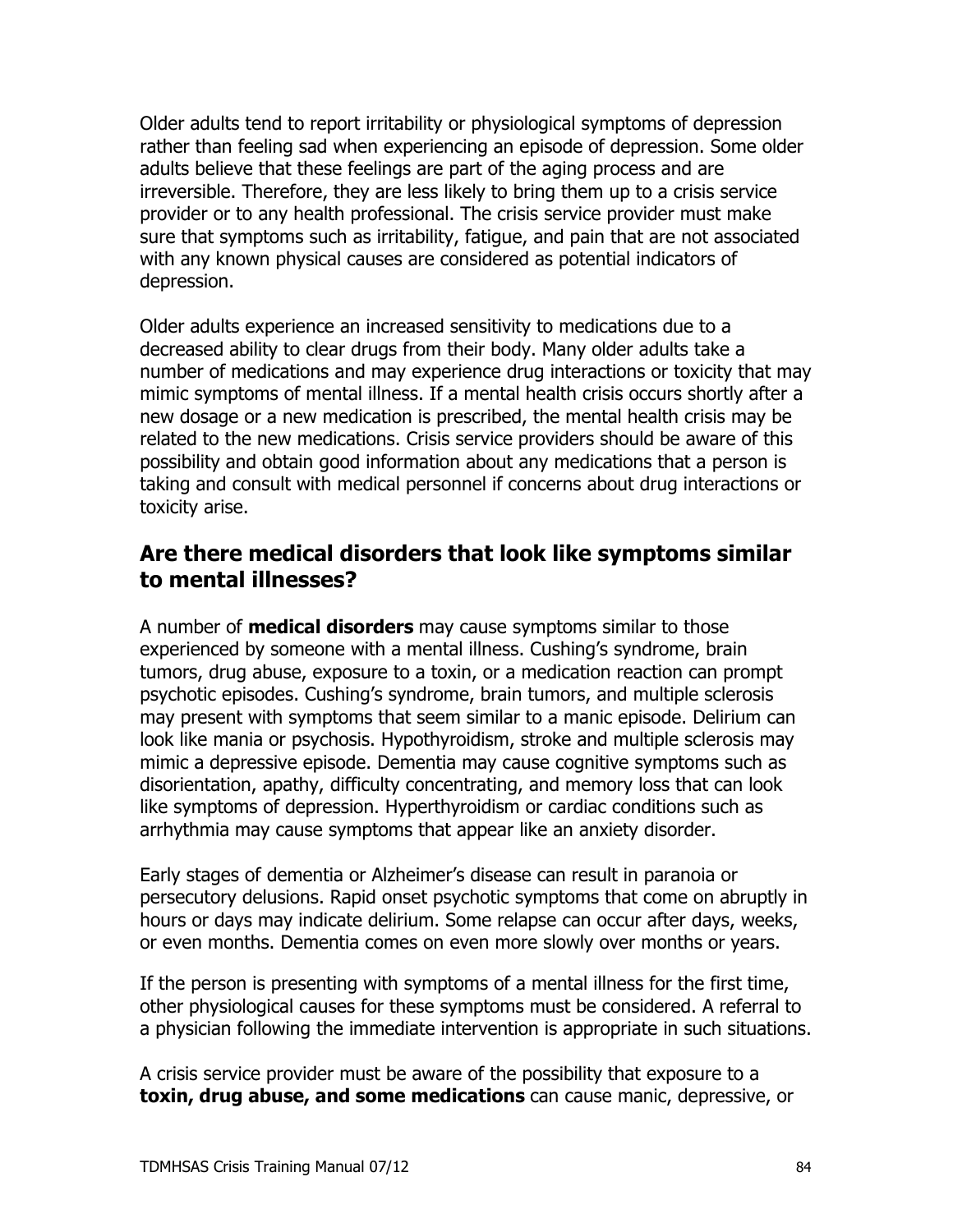psychotic symptoms. Taking certain drugs such as Inderol may cause symptoms of depression in some people. Cocaine or amphetamine abuse may mimic manic episodes. Cocaine, amphetamines, and caffeine can cause anxiety symptoms as well. Abrupt discontinuation of benzodiazepine drugs such as Librium, Xanax, or Valium can lead to withdrawal symptoms such as shaking, tremor, fast pulse, fever, delirium, seizures, and even death. Withdrawal from barbituates (Phenobarbital, Miltown or Placidyl) can also provoke similar symptoms. Withdrawal from cocaine, or amphetamines can result in depression-like symptoms.

Polydipsia, otherwise know as water intoxication, can cause a myriad of symptoms that may appear to be mental illness symptoms. People who engage in polydipsia drink enormous quantities of water every day and essentially dilute the chemicals that carry the nerve impulses in their bodies. Symptoms resulting from polydipsia may include agitation, delusions, hallucinations, etc. Seizure, coma, and death can occur in severe cases.

Questions about the amount of water that the person usually drinks in a day or asking if the person has been unusually thirsty may give some indication of the likelihood of water intoxication. If a crisis service provider has concerns that the person in crisis may be suffering from drug interactions or water intoxication, health professionals who can assess this area should be contacted. The crisis service provider should ask questions about new medications or changes in medications that have been made recently. Over the counter medications should be covered as well, as should the use of herbals and vitamins. If a person is exhibiting psychotic, manic, or depressive symptoms and has no past history of a mental illness, a medical examination may be in order to rule out a cause other than a mental illness.

### Are there special issues to consider for people with mental illness who are incarcerated or at risk of incarceration?

People with mental illness may become involved with the criminal justice system for a variety of reasons. The symptoms of mental illness may result in bizarre or unusual behaviors that are disturbing to other people and result in complaints to law enforcement. This type of contact with law enforcement can lead to arrest.

Crisis service providers should be sensitive to calls received from family members or community persons concerning someone who is exhibiting behaviors related to their mental illness. Occasionally, the crisis service provider will tell the caller to contact the police for intervention which may result in the person being jailed instead of receiving mental health treatment. The crisis service provider should establish policies and procedures that will most likely result in the person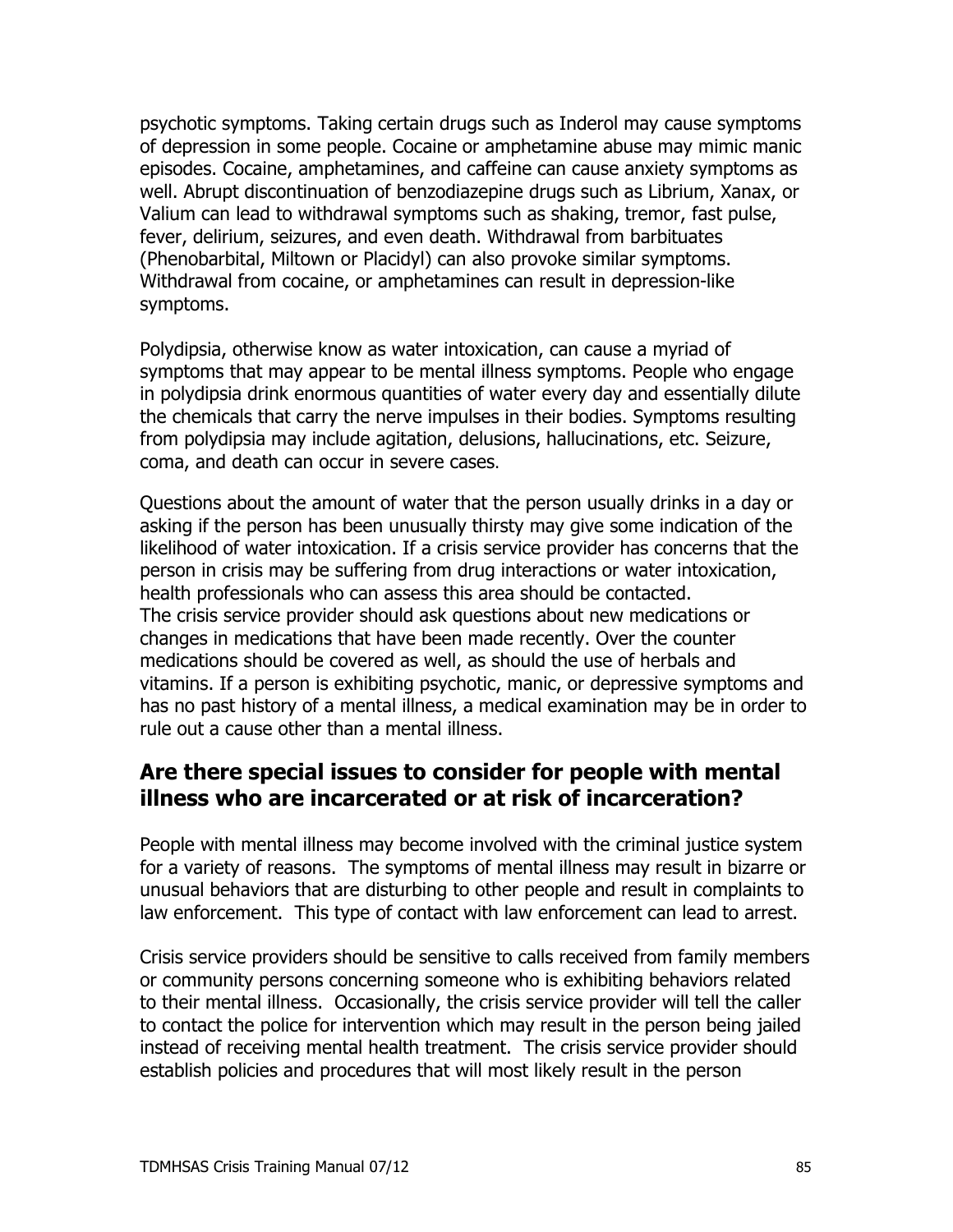accessing mental health services and lessen the unwanted results of inappropriate incarceration.

#### Crisis service providers need to be aware that suicide rates in correctional facilities are nine times higher than in the general population.<sup>42</sup>

Those at increased risk in the correctional settings include:

- First time arrestee or arrestee with little or insignificant criminal history
- Arrestee with high status in the community (especially those arrested for high profile offenses)
- Prior suicide by close friend or family member or recent suicide by another inmate
- Same sex rape or threat of rape
- Inmates facing long prison sentences or those who just received a lengthy sentence
- Juvenile offenders

Individuals who are psychotic in a jail setting are also at increased risk for self injurious behaviors and suicide attempts. The psychotic individual is also at increased risk of being harmed by other inmates due to the perception of the individual with mental illness as vulnerable or bizarre.

Crisis service providers will be requested to assess inmates who are in the Department of Correction's custody and are housed in local county jails. Although the crisis services provider may not be able to facilitate referral for hospitalization for the inmate, they can provide vital information to the sheriff in order that appropriate mental health services can be obtained.

<sup>&</sup>lt;sup>42</sup> Hayes L., Rowan, R. (1988) National Study of Jail Suicides: seven Years Later, Alexandria, VA. National Center on Institutions and Alternatives. National Institute of Corrections, U.S. Department of Justice.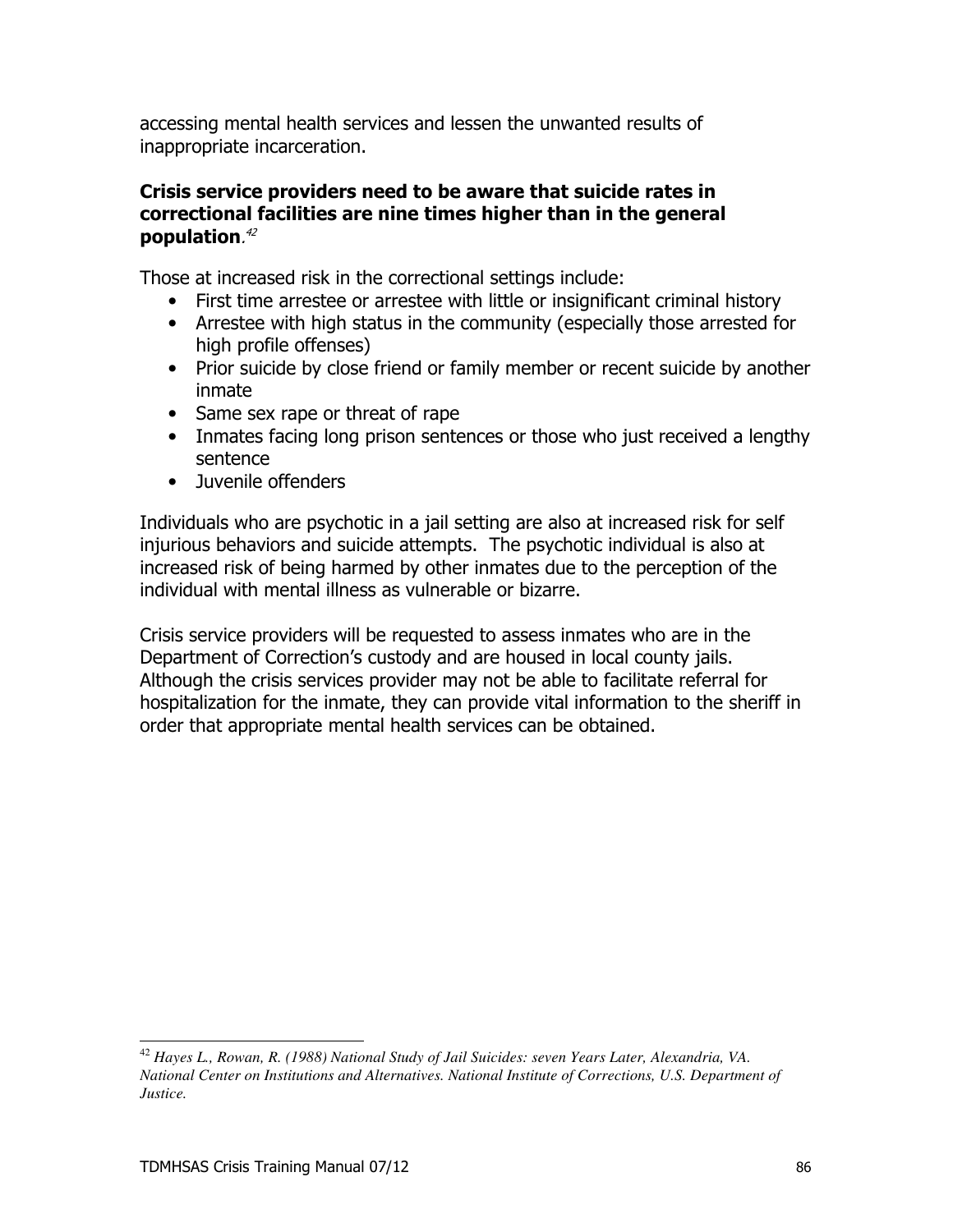## **Post Test Chapter 8: Crisis Intervention with Special Populations**

- 1) Serious and persistent mental illness (SPMI) is a diagnostic category which is required for the provision of crisis services.
	- a) True
	- b) False
- 2) Intoxication may mimic symptoms of a mental illness.
	- a) True
	- b) False
- 3) Suicide rates in correctional facilities are 9 times higher than in the general population.
	- a) True
	- b) False
- 4) Crisis service providers are not responsible for responding to crisis calls received from correctional facilities.
	- a) True
	- b) False
- 5) A Declaration of Mental Health Treatment and an advance directive are legal documents.
	- a) True
	- b) False
- 6) Which of these factors may impact providing crisis services to older adults?
	- a) Older adults tend to report the irritability or physiological symptoms of depression rather than the sadness.
	- b) Older adults experience increased sensitivity to medications.
	- c) Older adults have a higher suicide rate than other groups.
	- d) All of the above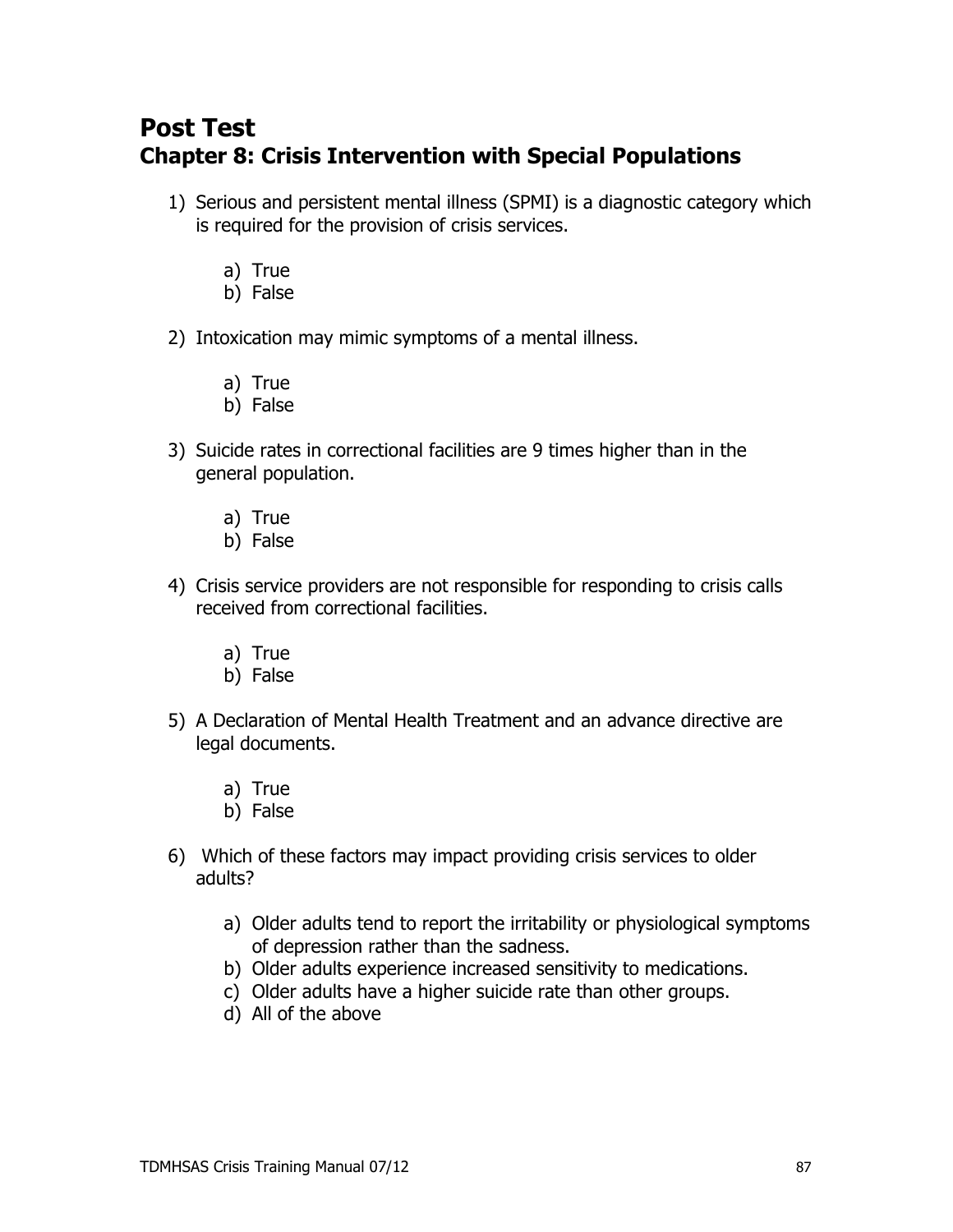- 7) It is possible for another factor such as illegal drug use, prescription drug use, or medical conditions to look like symptoms of a mental illness. If a crisis responder believes that the person may be experiencing one of these, the responder should:
	- a) Contact the police.
	- b) Consult with a medical professional.
	- c) Ask the person or family or friends of the person whether this is a possibility.
	- d) Both b and c
- 8) A wellness or crisis plan might include which of the following:
	- a) Triggers that increase stress or symptoms
	- b) Actions steps for de-escalation or calming
	- c) Suggestive resources that could be contacted for assistance
	- d) All of the above
- 9) Which of the following medical disorders may cause symptoms similar to those experienced by someone with a mental illness:
	- a) Brain tumors
	- b) Multiple sclerosis
	- c) Hypothyroidism
	- d) Dementia
	- e) All of the above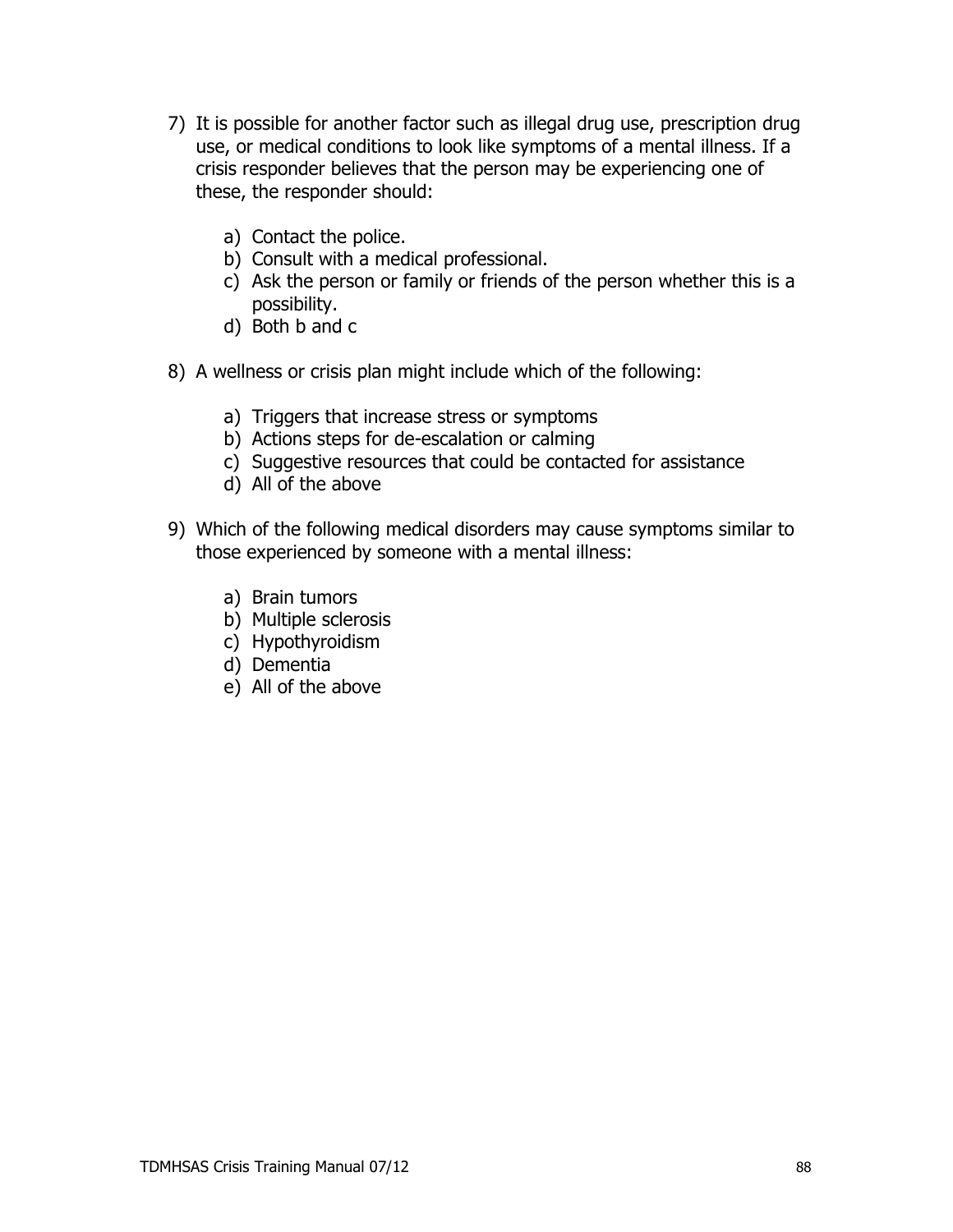# **Chapter 9 Law Enforcement as Partners: Developing Relationships, Clarifying Roles, and Cross Training** and Education

#### **Obiectives:**

- Learn the advantages of partnering with law enforcement
- Learn what is involved in role clarification with law enforcement
- Learn the importance of cross training with law enforcement

## **Discussion**

Crisis service providers, police officers and correctional officers have a great deal in common. They work with many of the same people in their respective roles. Police officers are most likely to be the first responder when a person with mental illness is experiencing a crisis in the community. In jails, correction officers supervise inmates on a daily bases who have mental illness. According to the Bureau of Justice Statistics Special Report: Mental Health and Treatment of Inmates and Probationers (Ditton, 1999), almost a quarter of the jail inmates with mental illness are incarcerated for public order offenses that could be connected to symptoms of untreated mental illness. Because of these situations, crisis services providers can expect to interact with police officers in the community as well as correctional officers in the jails.

(For the purpose of this section, law enforcement officer includes sheriff personnel, both county road officers and correctional officers, and city police officers.)

#### What are the advantages of partnering with law enforcement?

The community benefits from law enforcement and crisis service providers partnering together to help people experiencing a mental health crisis. Both professionals bring different but necessary skills to a crisis situation. The law enforcement officers are most often the first responders and are equipped to handle persons who are armed or violent in a manner that a crisis service provider should not attempt to handle. Officers with arresting authority are identified in Title 33 as someone who can detain and transport a person to a medical or mental health facility to be assessed. On the other hand, crisis service provider can often de-escalate a mental health crisis to a point where transportation for further assessment is not necessary.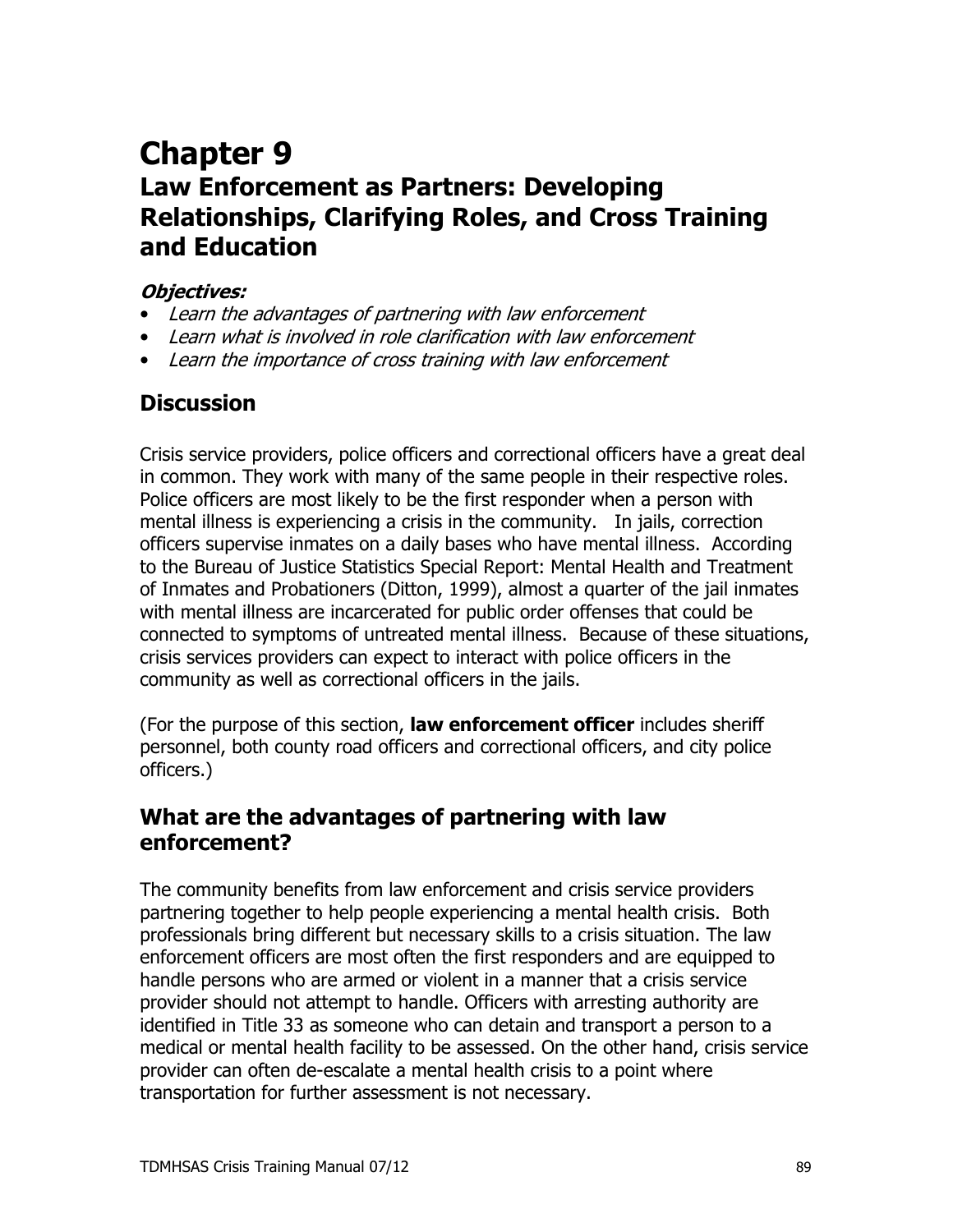### How can a crisis service provider develop a working relationship with law enforcement?

A successful relationship develops best when contact is made between crisis service providers and law enforcement officers outside a stressful situation (such as responding to a crisis call or when there has been a change in operating procedures). The crisis service provider should contact the head of the local law enforcement agency (police chief or sheriff, etc.) to initiate this relationship and continue regular contact thereafter to build and maintain sound working relationships.

Initial meetings should focus on the benefits to both partners and on clarifying roles, expectations and operational structure. A formal method of communicating with law officers should be developed. Meeting at regular intervals should occur to update each other on any procedural changes, review interventions and continue to clarify roles.

Some crisis service areas may contain many law enforcement jurisdictions. In this situation, the crisis service provider may wish to introduce themselves and/or correspond to all of the jurisdictions but focus majority of the face-to-face relationship building on areas with high population density or high likelihood of frequent calls requiring crisis service response.

## What is involved in role clarification with law enforcement?

The crisis service responder should clearly explain the goals and focus of crisis services and how this can be of help to law officers (e.g. providing consultation, responding to callers expressing suicidal ideation, assessing inmates for mental health needs, etc.). Discussions should occur regarding situations when a crisis service provider may need to seek the services of law officers and when law officers may want to involve the crisis service provider. The crisis service provider should identify the limitations of the services they can provide and ask the limitations of the services that law officers can provide. This should also include the limitations the jail may have when someone is incarcerated and experiencing a mental health crisis. Many jails do not have the capability to adequately or safely care for a person who is suicidal or experiencing a psychotic episode. It is important for the crisis service provider to have first hand knowledge of how the county jails are structured, the jail's policies on medication, suicide precautions, and access to medical personnel.

Clarification of who is in charge when both law officers and crisis service providers are at a scene is very important. Usually, when both groups are at a site, crisis service providers act as consultants to the law officers with major decisions being made by the law officer's commanding officer. Any confusion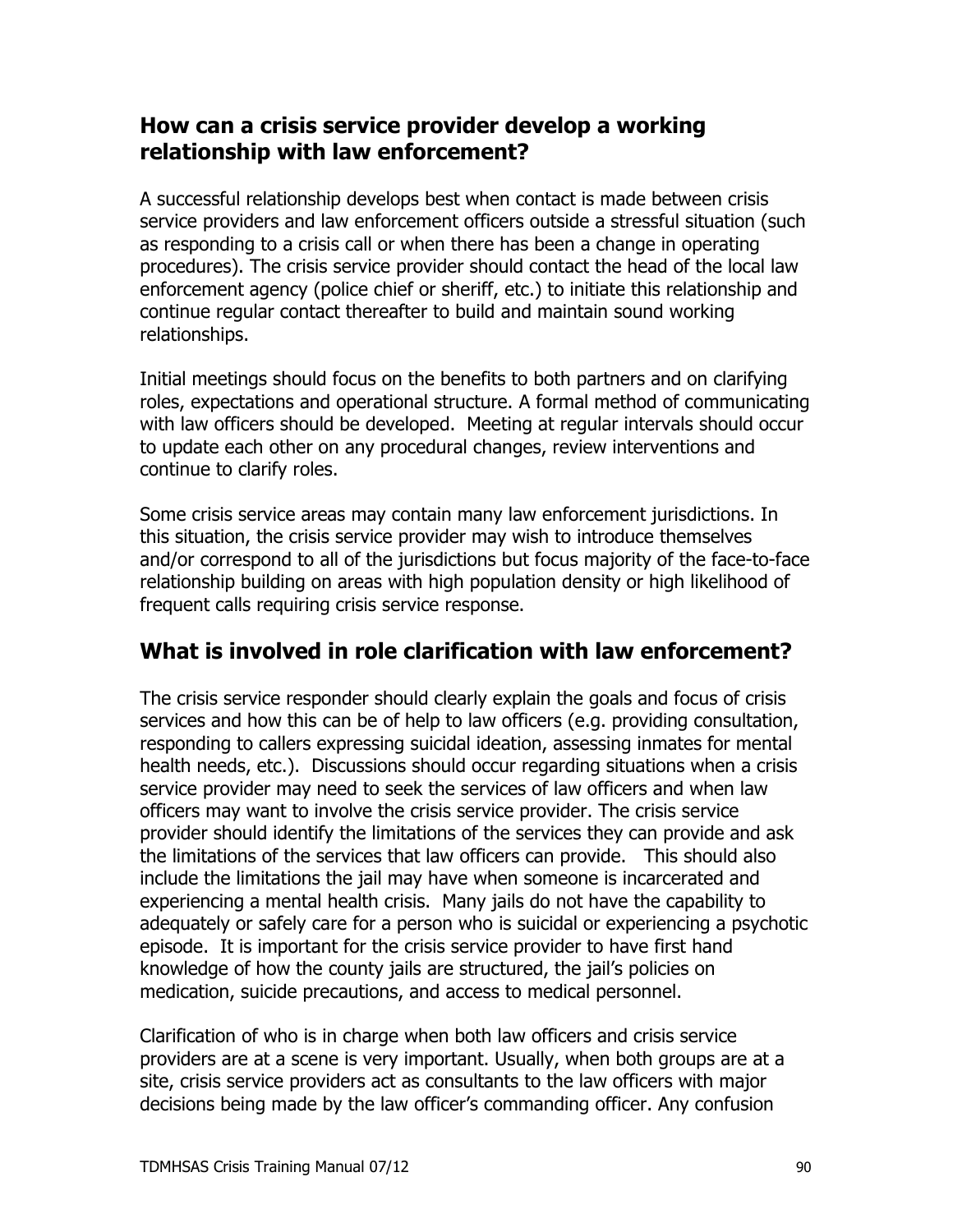about roles and responsibilities should be discussed and cleared up on an ongoing basis as the situations arise.

## What about educating law officers about mental illness, crisis intervention and Title 33 (Mental Health Law)?

Crisis service providers may wish to offer education/training to local law enforcement officers regarding mental illness and crisis intervention. Like mental health professionals, law officers are required to receive continuing education. Crisis service provider may wish to make any continuing education session that they offer more attractive to law officers by making the session Peace Officers Standards and Training (POST) credit certified. The crisis service provider should work with the law enforcement-training officer to develop appropriate training material that will meet POST certification requirements.

Conversely, crisis service provider must acknowledge that law officers have developed a broad knowledge about the laws and services in the community. Crisis service provider must be willing to learn from their law enforcement partners' expertise. Cross training is very valuable for all professionals.

Training law enforcement officers on the sections of Title 33 that are directly related to the obligation of law enforcement agencies would be most beneficial in preventing mishaps and disagreements in the community.

#### **Suggested Title 33 Sections:**

| Transportation:                       | Title 33, Chapter 6, Part 4 and 5                                         |
|---------------------------------------|---------------------------------------------------------------------------|
|                                       | Title 33, Chapter 6 Part 9                                                |
| Emergency Detention: T.C.A. §33-6-402 |                                                                           |
|                                       | Temporary Detention: T.C.A. §33-6-902, T.C.A. §33-3-616, T.C.A. §33-6-425 |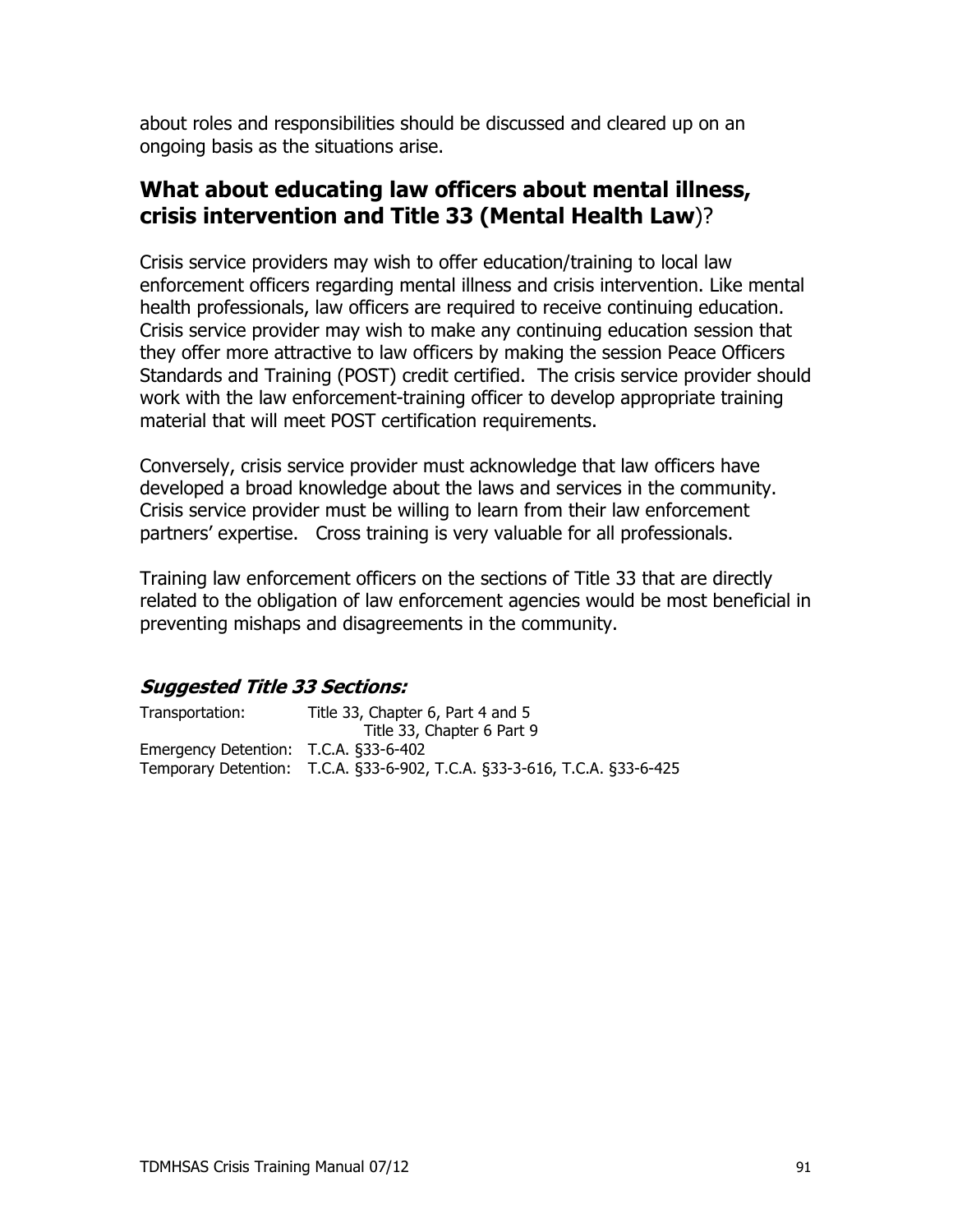## **Post Test**

Chapter 9: Law Enforcement as Partners

- 1) Crisis service providers are encouraged to take charge during a crisis situation when working with the local law enforcement.
	- a) True
	- b) False
- 2) Relationships with law enforcement officers develop best when not begun in a stressful situation (such as responding to a crisis call).
	- a) True
	- b) False
- 3) All county jails are equipped to appropriately handle offenders with mental illness who are experiencing a mental health crisis.
	- a) True
	- b) False
- 4) Cross training is only beneficial for law enforcement personnel.
	- a) True
	- b) False
- 5) Crisis services providers, police officers and correctional officers have a great deal in common.
	- a) True
	- b) False
- 6) There are no community benefits from law enforcement and crisis service providers partnering together.
	- a) True
	- b) False
- 7) Law enforcement officers are most often the first responders to a situation involving someone exhibiting symptoms of mental illness.
	- a) True
	- b) False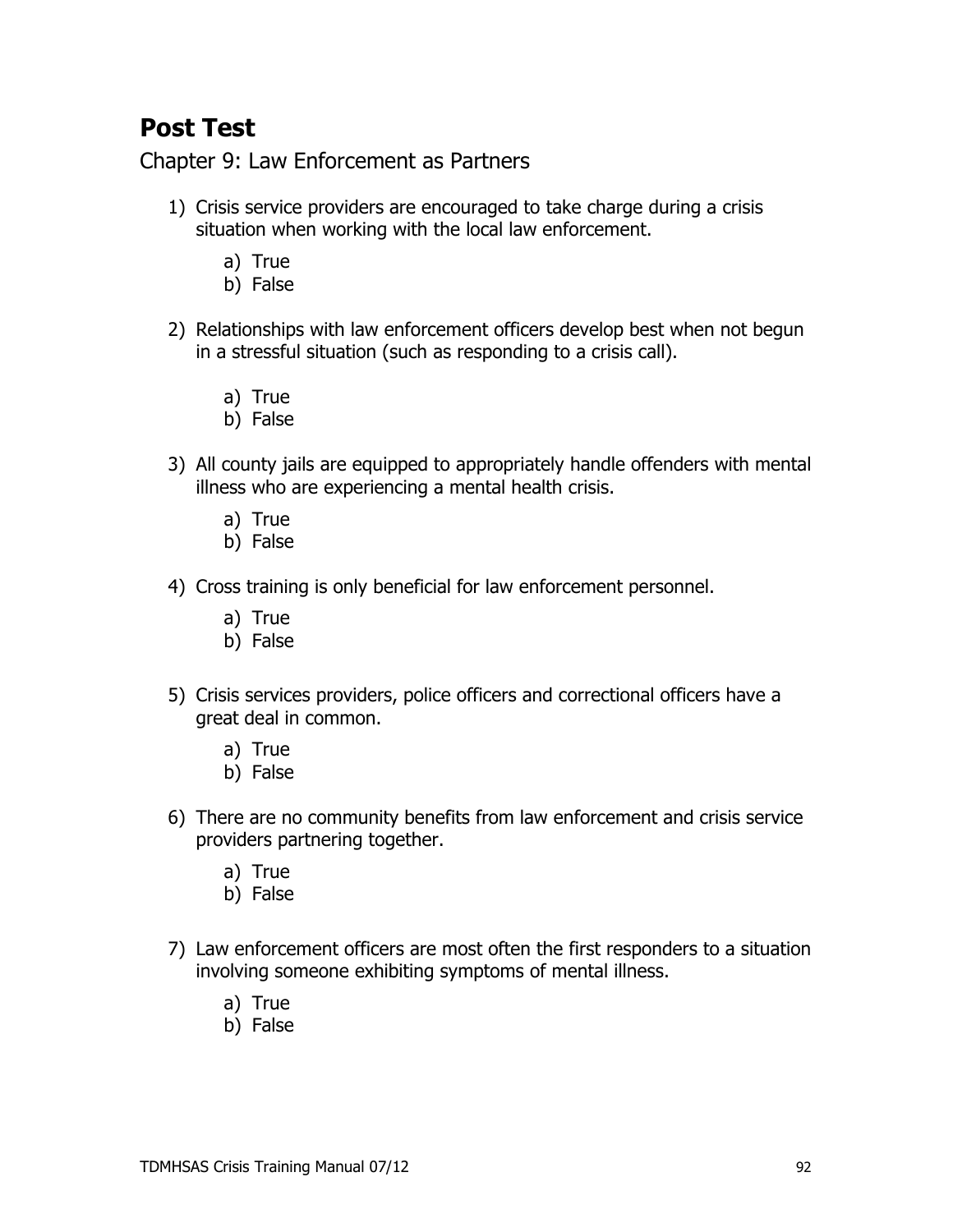- 8) The crisis service provider should clearly explain the goals and focus of the crisis services and how this can be of help to law officers.
	- a) True
	- b) False
- 9) All jails have the capability to adequately and safely care for a person who is suicidal or experiencing a psychotic episode.
	- a) True
	- b) False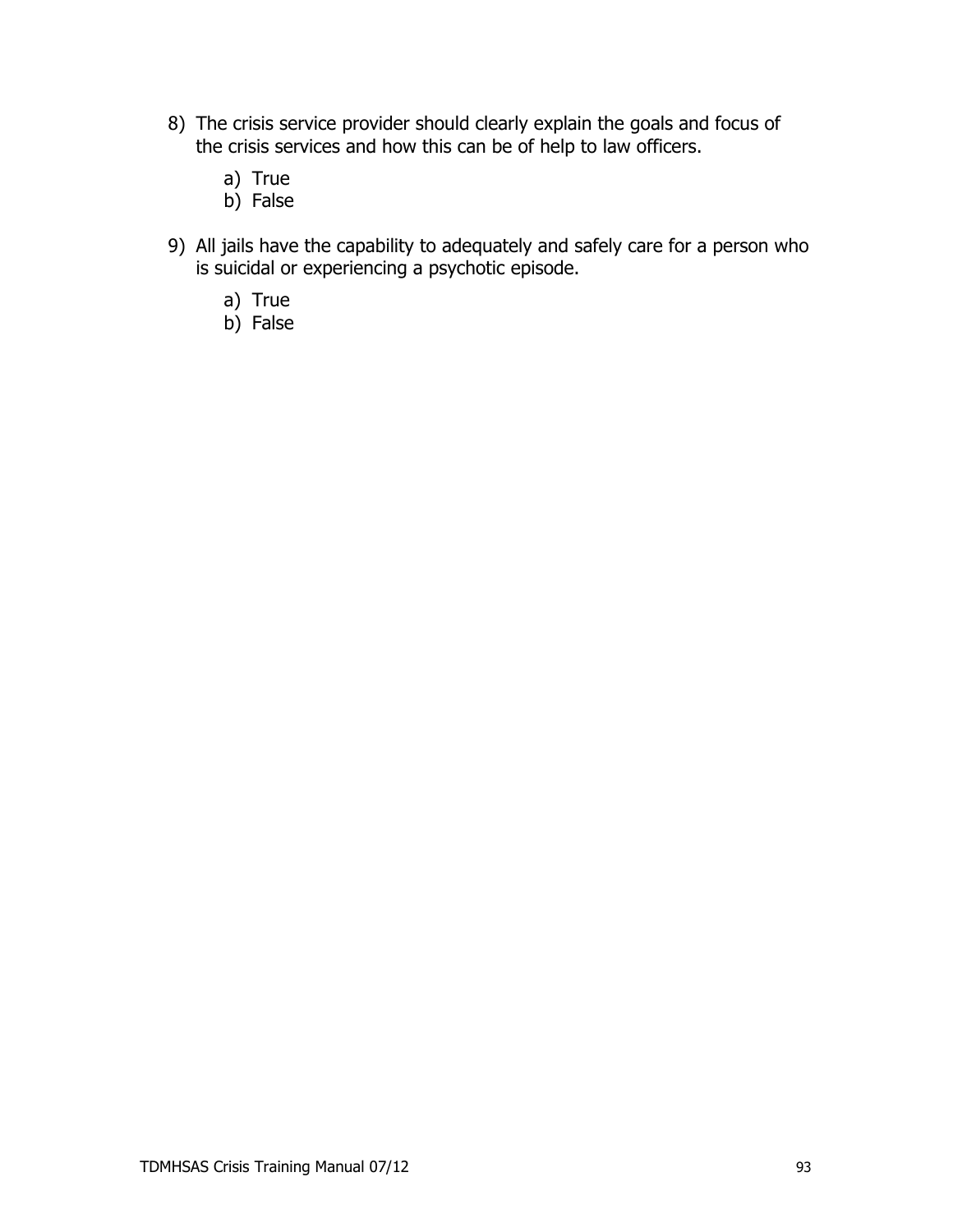# **Chapter 10**

## **Collaboration with other Service Providers: Formal** and Informal Support Systems, Service Providers, and Advocacy Organizations

#### **Objectives:**

- Learn the advantages of collaborating with informal and formal supports that a person may have in the community
- Learn how a crisis service provider should collaborate with community services, advocates, potential persons and their families
- Learn the type of collaboration that should occur during a crisis intervention
- Learn the appropriate information that should be shared with family and friends of the person

## **Discussion**

Seeking out and collaborating with persons and agencies that have first hand knowledge concerning a person's mental health history and treatment, as well as knowledge about the current crisis situation, is vital to the success of a crisis services provider's ability to intervene and support the person in a time of crisis.

Building collaborative relationships in the community benefits not only the persons of crisis services, but also the crisis delivery system as a whole. Sharing information and resources among community agencies can improve the crisis service delivery system to be more effective and efficient.

#### Services and persons that a crisis service provider may wish to collaborate with:

- Family of the person
- Friends of the person
- Landlords of the person
- Employers/co-workers of the person
- Mental Health Clinics
- Mental Health Case Managers
- Mental Health Community Support Programs
- Mental Health Rehabilitation Services Providers
- Peer Support Centers
- Emergency Medical Technicians/Ambulance Companies
- Home Health Agencies
- Law enforcement/Sheriff officers/Juvenile Justice officers
- Court personnel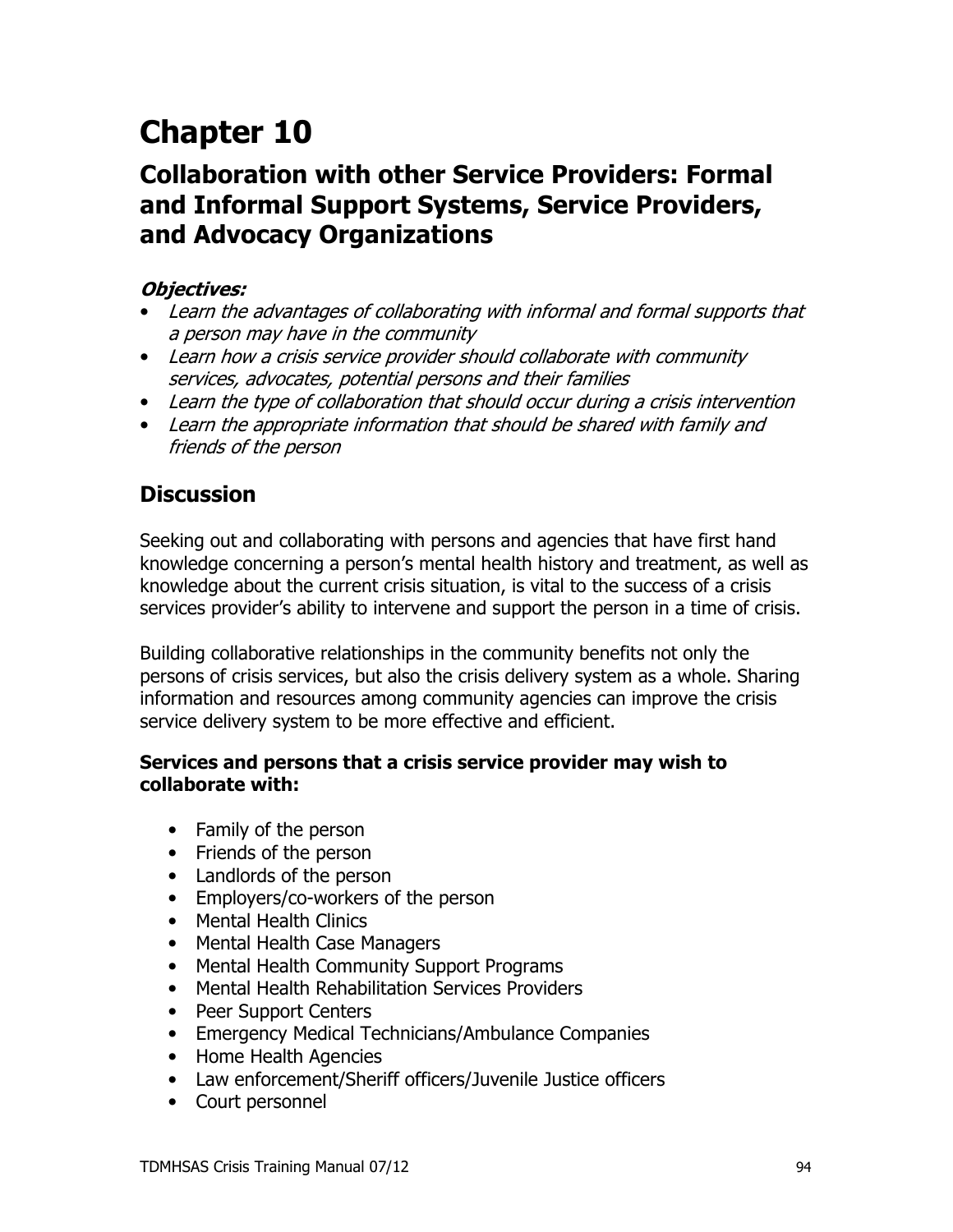- General Practitioners/Medical Clinics
- Social Service Agencies
- Schools
- Hospitals/Emergency Departments
- Psychiatrists
- Mental Health Advocates

## What are the advantages of collaborating with the informal and formal supports that a person may have in the community?

Crisis service providers cannot be all things to all people. They have a role to fill in the community, which is to provide intervention and support to people who are experiencing a mental health crisis. Following this intervention the crisis service provider must be able to transfer the stabilized person to the person's usual support network or specialized support system as needed. As part of this transition, crisis service provider must be willing to work with the person's support network to the extent that the person allows. Sometimes enlisting friends and family to better support the person is appropriate. Depending on the person, involving formal support services such as peer support services or mental health rehabilitation services may be an option. Ideally the person will be able to receive support as needed through a number of avenues. The list above is a partial listing of people and organizations with whom a crisis service provider may wish to collaborate.

At times the crisis service provider's role will be to assist the persons in developing or extending their support network. Collaboration with other providers will assist in making appropriate referrals for those individuals who will need more support or a more specialized support than their current network can provide. Collaboration with community providers and individuals in the community can have a very positive effect on willingness to enlist the help of the crisis service provider when needed. It is often a lot easier for most of us to seek help from someone we know. Building relationships with advocates, persons, families of persons and community service providers will make the intervention process less stressful for everyone.

## How should a crisis service provider go about collaborating with community services, advocates, potential persons and potential persons' families?

One of the best ways to introduce any service is a visit by the people who will provide the service. The crisis service provider may wish to visit local providers such as mental health clinics, community support programs, peer support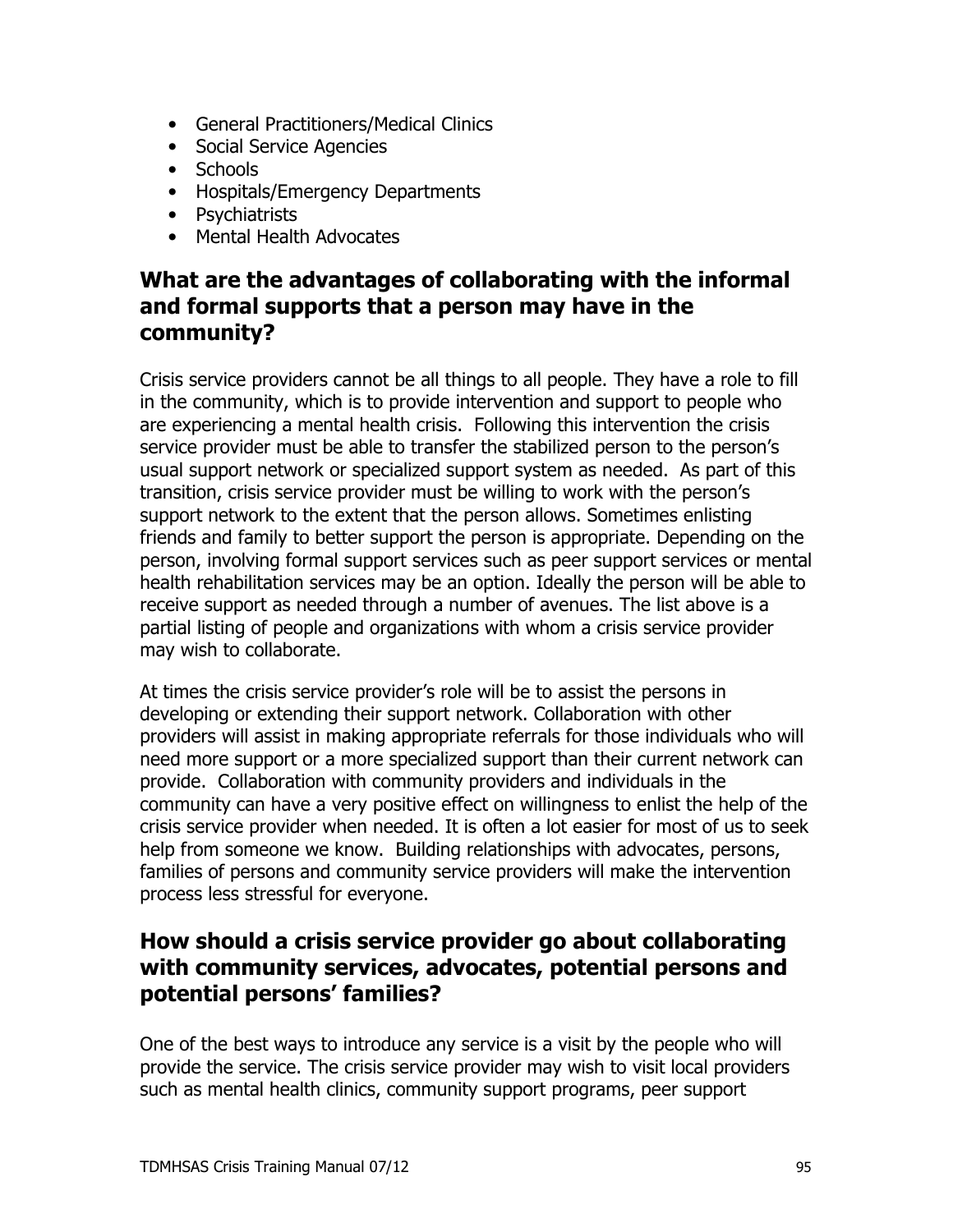centers, vocational programs, case managers, home health care agencies and other agencies that may serve people who will utilize the crisis services system. Crisis Services providers should discuss the kind of cooperation that they may need from community providers either during or following a person's crisis, how to make referrals to the community provider and how the community provider would refer someone to crisis services. Crisis Service providers should also discuss the services that they provide and explain the limitations of those services.

Visiting individuals who will actually be assisted by the crisis service provider is another way of introducing the services into the community and building collaborative relationships. There are many ways of connecting with potential persons: visits to family and person operated groups, peer support centers, attend the regional mental health policy and planning council meetings, visit mental health service providers and hospitals, to name a few. A special emphasis on individualized treatment and least restrictive environment is of particular importance when explaining crisis services to potential persons.

A follow-up correspondence or contact should be made after the visits. Follow up activities are important to building good collaborative relationships.

### What sort of collaboration should occur during a crisis intervention?

The collaboration that occurs when the crisis service provider is intervening in a crisis will depend largely on the person being served. Asking the person about his or her support network is a very important piece of the crisis intervention process. However, a given person may not wish to involve family, friends, or service providers at the time of the crisis. He or she may not wish to involve others at all, or it may be something that he/she chooses after the crisis has stabilized. Others may wish to have family or friends directly involved.

If a person has developed a wellness or crisis assistance plan prior to the current crisis situation and/or has a Declaration for Mental Health Treatment, the crisis service provider should attempt to locate and follow the plan to the extent possible, including bringing in those people identified to assist with the plan.

In some instances, the family, friends, or community provider will request the assessment or intervention. When this is the case, the crisis service provider should get as much information about the situation as possible. Ask the family and/or friends about patterns, history and other information that may be helpful. Often families or friends are concerned with the immediate issue rather than focusing on patterns of behavior that have lead up to the crisis situation.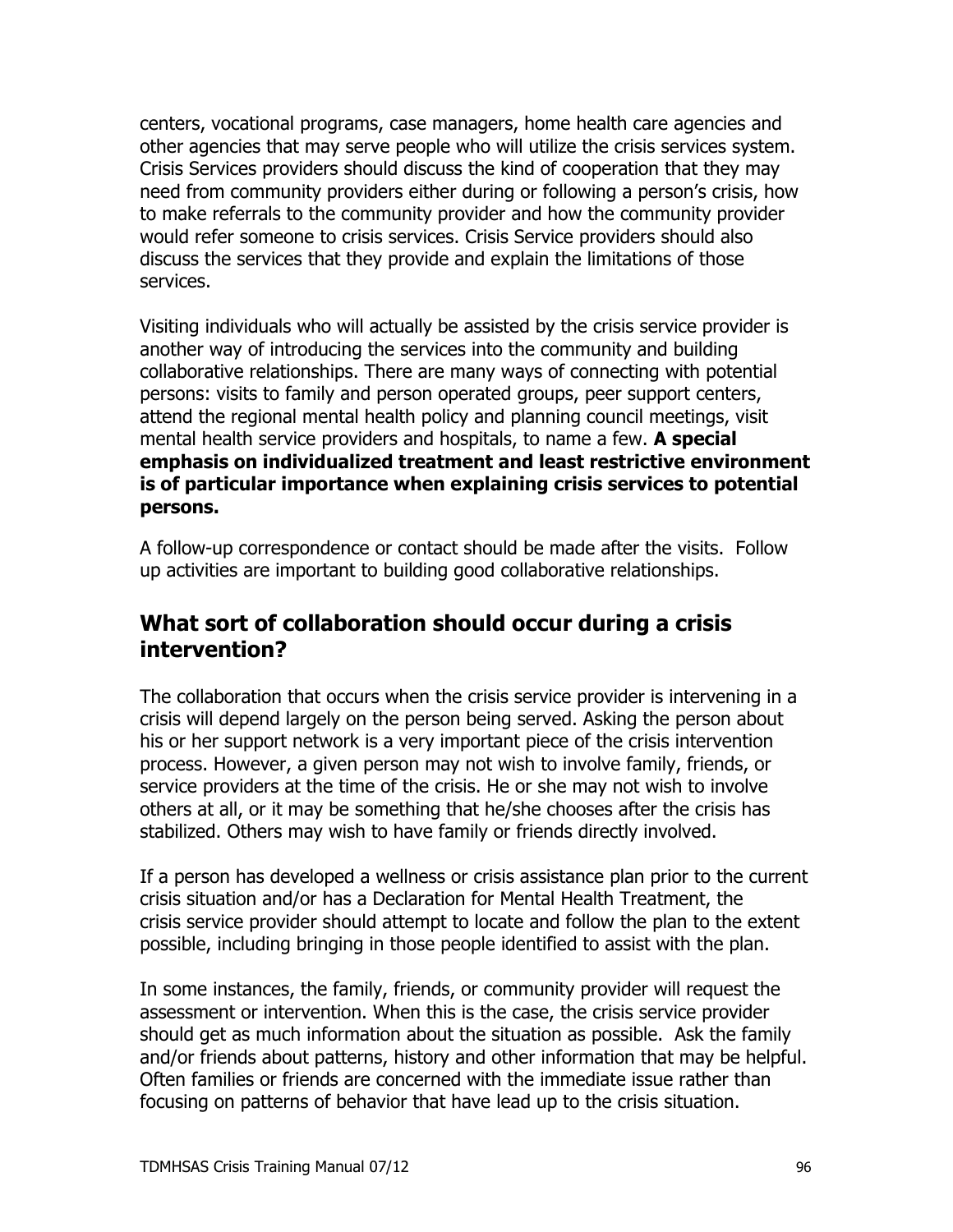## What sort of information should be shared with families?

When family members call because a loved one is in crisis, they are also experiencing a great deal of stress. They may have no experience with or understanding of mental illness or the effects of the overwhelming stress a crisis situation can cause. They will need some basic information.

#### **Information to share with families and friends:**

- Support families and friends for seeking help. ("You did the right thing by calling.")
- Tell families and friends that they and their loved one deserve to feel better and be healthy.
- State that mental illness is a medical illness, treatments exist, and family or friends did not cause it.
- Share basic information regarding mental illness if appropriate. (Could be handouts, etc.)
- Emphasize that families, friends, and the person in crisis do not need to cope with this situation alone. Support organizations exist for families, friends, and the individual experiencing the crisis.
- Give contact information on local organizations providing support and treatment.
- Other families or friends may be well informed about mental illnesses but will likely be working through one of the five stages of grief. A family may approach the crisis provider with confusion, anger, sadness, bargaining, acceptance, or any combination of these emotions - and others. The crisis service provider must be careful not to take these emotional reactions personally. Remember that the family or friends of a person in crisis is experiencing a crisis also.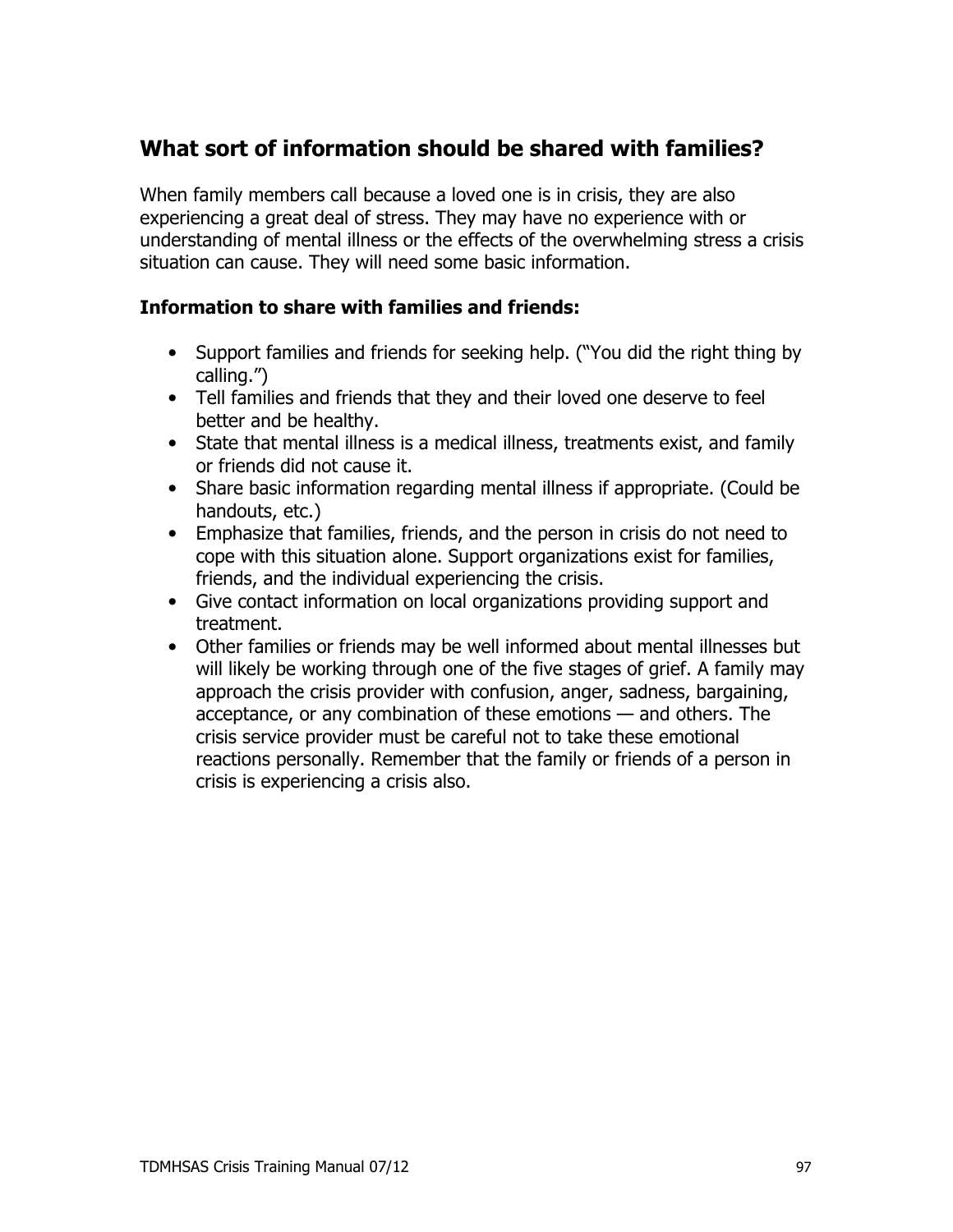## **Post Test Chapter 10: Collaboration with Service Providers**

- $1)$ The crisis services provider:
	- a) Has the role of providing intervention and support to people who are experiencing a mental health crisis or emergency.
	- b) Needs to be aware of support services where the person can receive longer term support as appropriate.
	- c) Must be able to help the person make connections to longer term supports as appropriate.
	- d) All of the above
- $2)$ All of the following is information that the crisis services provider might wish to share with friends and family of a crisis services person except:
	- a) Mental illness is a weakness of character or the result of poor parenting.
	- b) Families, friends and the person in crisis do not have to cope with this situation alone  $-$  support is available.
	- c) Mental illness is a medical illness, treatments exist and family and friends did not cause this illness.
	- d) Contact information for local support and treatment organizations.
- $3)$ Collaboration with other providers will assist in making appropriate referrals for those individuals who will need more support.
	- a) True
	- b) False
- $4)$ Building relationships with advocates, consumers, families of consumers and community service providers will not aid in the intervention process.
	- a) True
	- b) False
- $5)$ The crisis services provider should attempt to locate and follow a person's Declaration for Mental Health Treatment, wellness plan or crisis plan.
	- a) True
	- b) False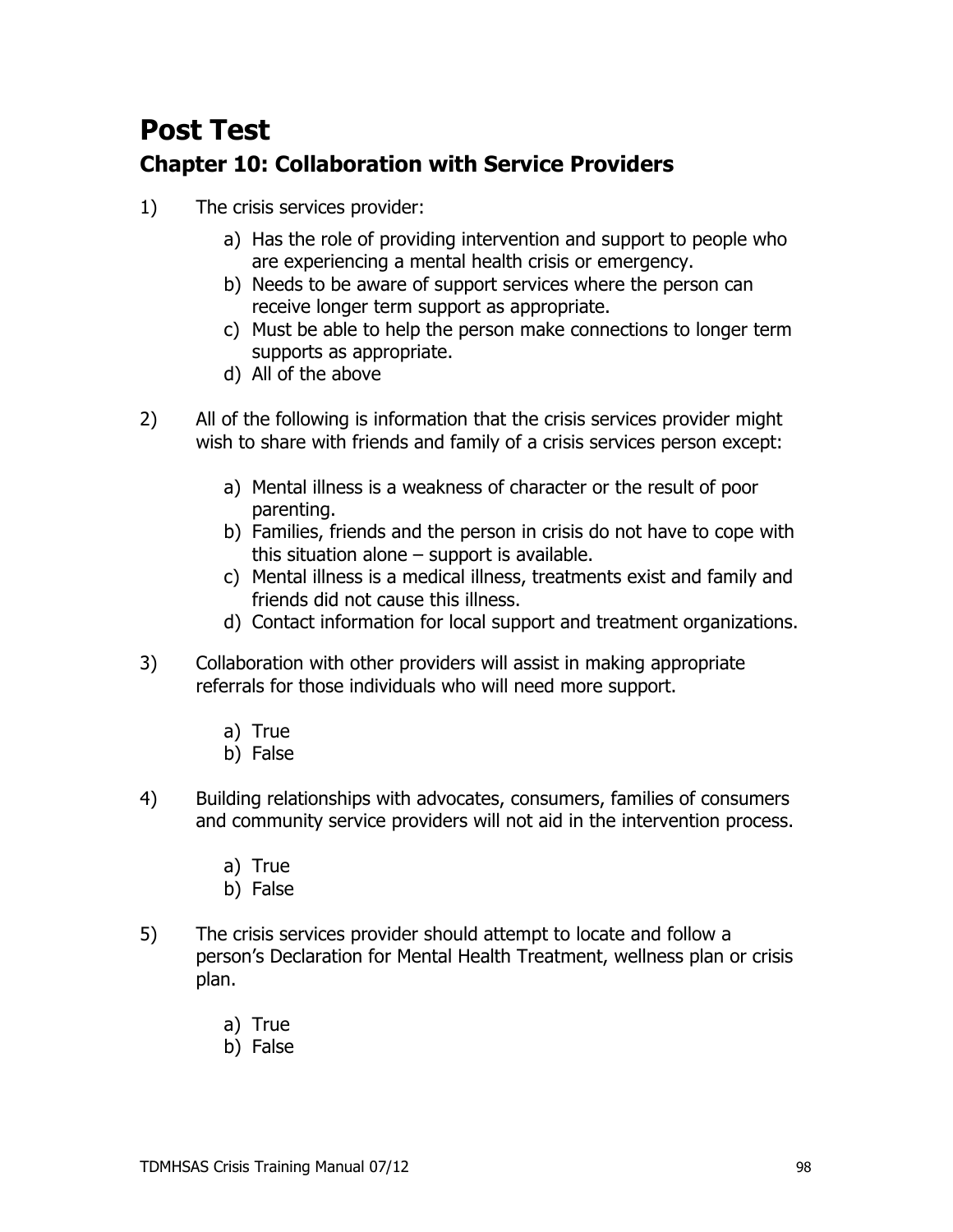- Crisis service providers should discuss with community providers the  $6)$ service that they provide and explain the limitations of those services.
	- a) True
	- b) False
- $7)$ Collaboration that occurs when the crisis service provider is intervening in a crisis depends largely on the person being served.
	- a) True
	- b) False
- $8)$ Asking family and friends about patterns, history and other information concerning the person is not helpful in assessing the current crisis.
	- a) True
	- b) False
- 9) It is always appropriate to enlist friends and family to better support the person.
	- a) True
	- b) False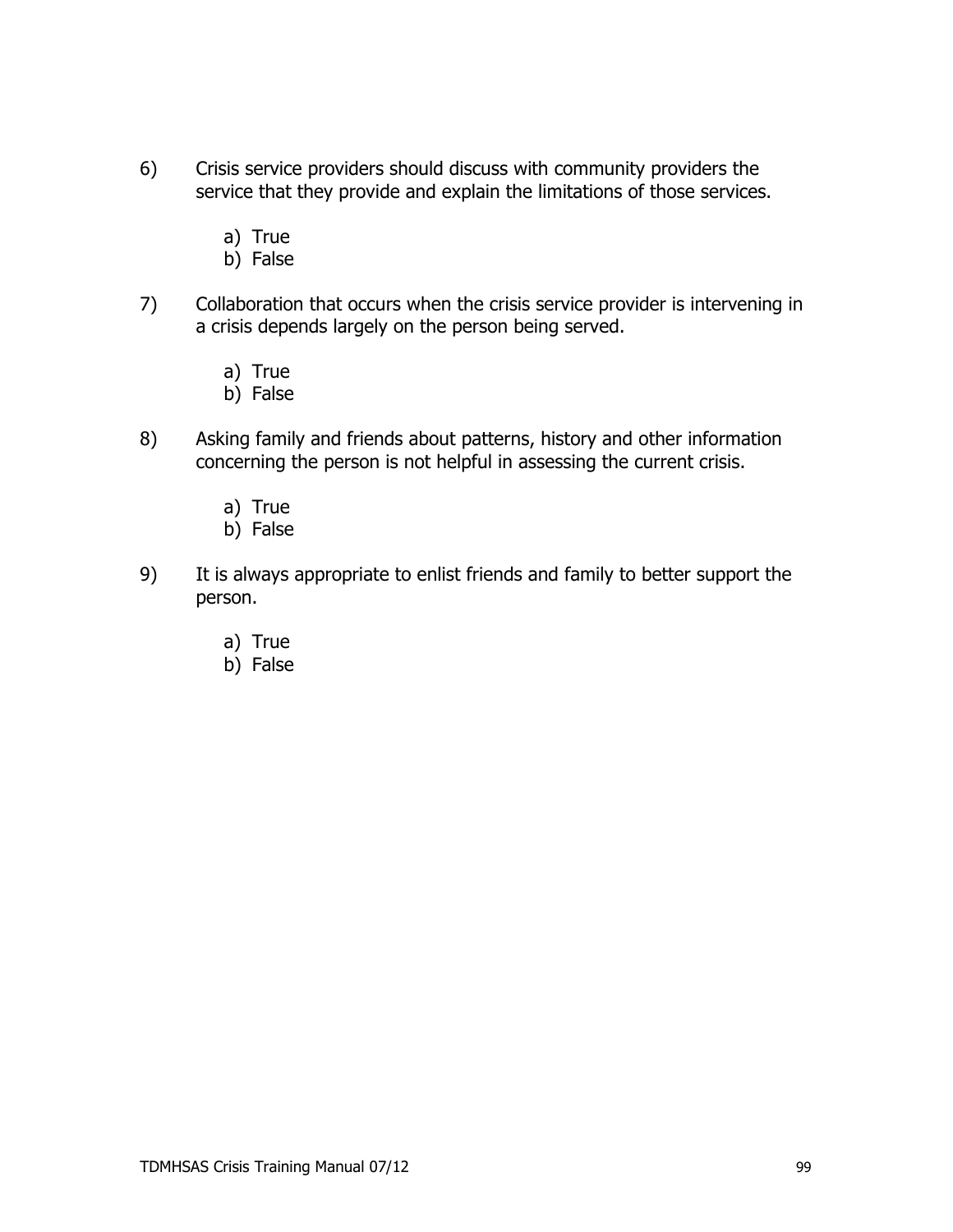# **Chapter 11 Crisis Services Provider Boundaries and Self-Care**

## **Objectives:**

- Gain knowledge regarding professional client boundaries
- How to set reasonable limits with clients
- Strategies to reduce burnout and stress

## **Discussion**

This chapter will explore boundary areas crisis providers may experience during face to face encounters with the client. Examples of possible boundary problem areas will be presented with strategies of how to set limits, all while maintaining a professional clinical role with the client.

The second part of the chapter will discuss ways to reduce burnout and stress from the perspective of both the crisis member and of the organization.

Boundaries are the limits that define appropriate behavior. The person/crisis services provider relationship is rampant with opportunities to overstep boundaries. There is an inherent power differential between the crisis services provider and the person. The fact that an individual has come to a crisis provider for help puts the provider in a one-up position. The crisis provider has the power to accept or deny this person as a client. The crisis services provider will be seen as more powerful because they have control over resources needed by this person requesting services.

There are a number of ways to misuse or abuse this power, even unintentionally. It is the crisis service provider's responsibility to manage his or her role and interaction with each client so as to avoid this misuse or abuse.

## What are examples of possible crisis provider boundary problem areas?

The crisis service provider's role is a professional one. The relationship developed with the client must stay on that level even though the crisis provider will be dealing with very personal information and circumstances. Some examples of boundary problems are listed below.

- Sharing personal information can break appropriate boundaries with a client. Though it may help establish rapport to self-disclose a personal life event, great care should be taken to make sure roles are not reversed; that is, that the client isn't taking care of the provider.
- Probing too deeply with a client can also be inappropriate. Make sure the information requested is relevant to providing assistance. For instance,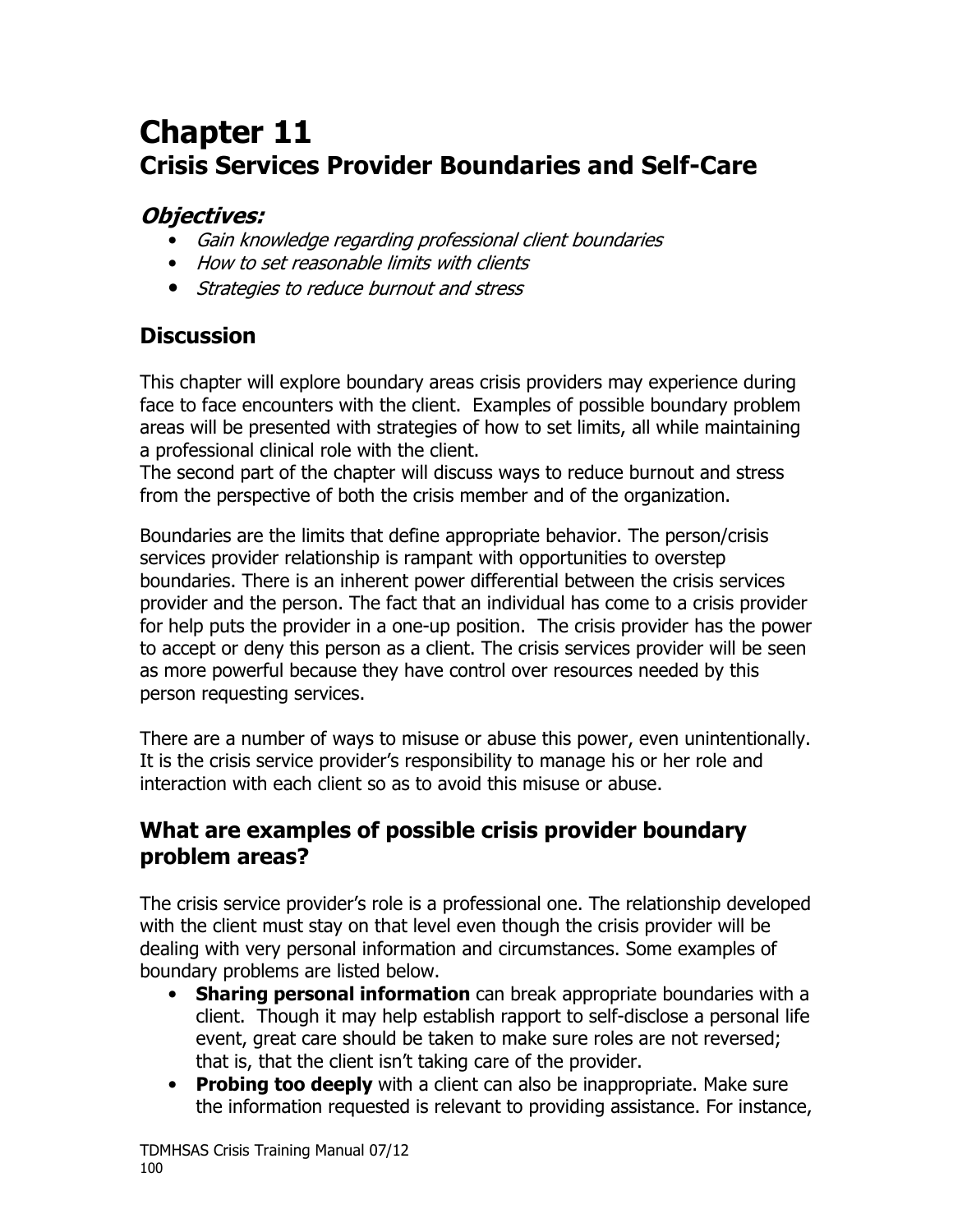knowing the client is a survivor of rape may be important to managing this case. A detailed account of the rape is unnecessary.

- Providing too much help is a very common way crisis providers go beyond the professional limits in this type of work. How much is too much can only be determined by the specific case. Too much help has been provided when something has been done that the client could have accomplished him or herself. Providing too much help encourages dependence. A crisis services provider should empower the client as much as possible.
- Sexual relationships are absolutely unacceptable. A sexual relationship consists of everything from flirting to sexual intercourse.
- Social interaction that is not part of the job, like seeing movies together, dinner together, or an invitation to a crisis provider's home is inappropriate. If these things occur, the crisis provider would be establishing a dual relationship, one as a professional and simultaneously as a friend. It is too easy to loose objectivity as someone's friend, and it is confusing and frustrating when limits must be set later on.
- Boundary issues occur when crisis providers recognize clients from a pre-existing social relationship. Crisis providers at times may be called upon to provide services to friends, relatives, or acquaintances. If this situation should occur, it is best to consult with your supervisor for advisement.

Boundary issues are always complex and difficult to define in specific cases. In general, rely on consultation with others when there is uncertainty. If a crisis services provider is feeling burnt out, chances are he or she is doing too much. Boundaries should be re-evaluated. Reliance on the behavior of the clients to make the crisis services provider feel good about him or herself, points to boundary issues.<sup>43</sup>

Crisis services providers will experience situations in which a person requests or expects a crisis provider to overstep boundaries. When this occurs, the crisis provider must set reasonable limits with the person. The following is a guide to limit setting.<sup>44</sup>

<sup>&</sup>lt;sup>43</sup> Charles G. Cook, Crisis Intervention Sample Protocol (Submitted to the Minnesota Department of Human Services, 1995), 8-9

<sup>&</sup>lt;sup>44</sup> Maureen Malloy, R.N., Behavioral Emergency Outreach Program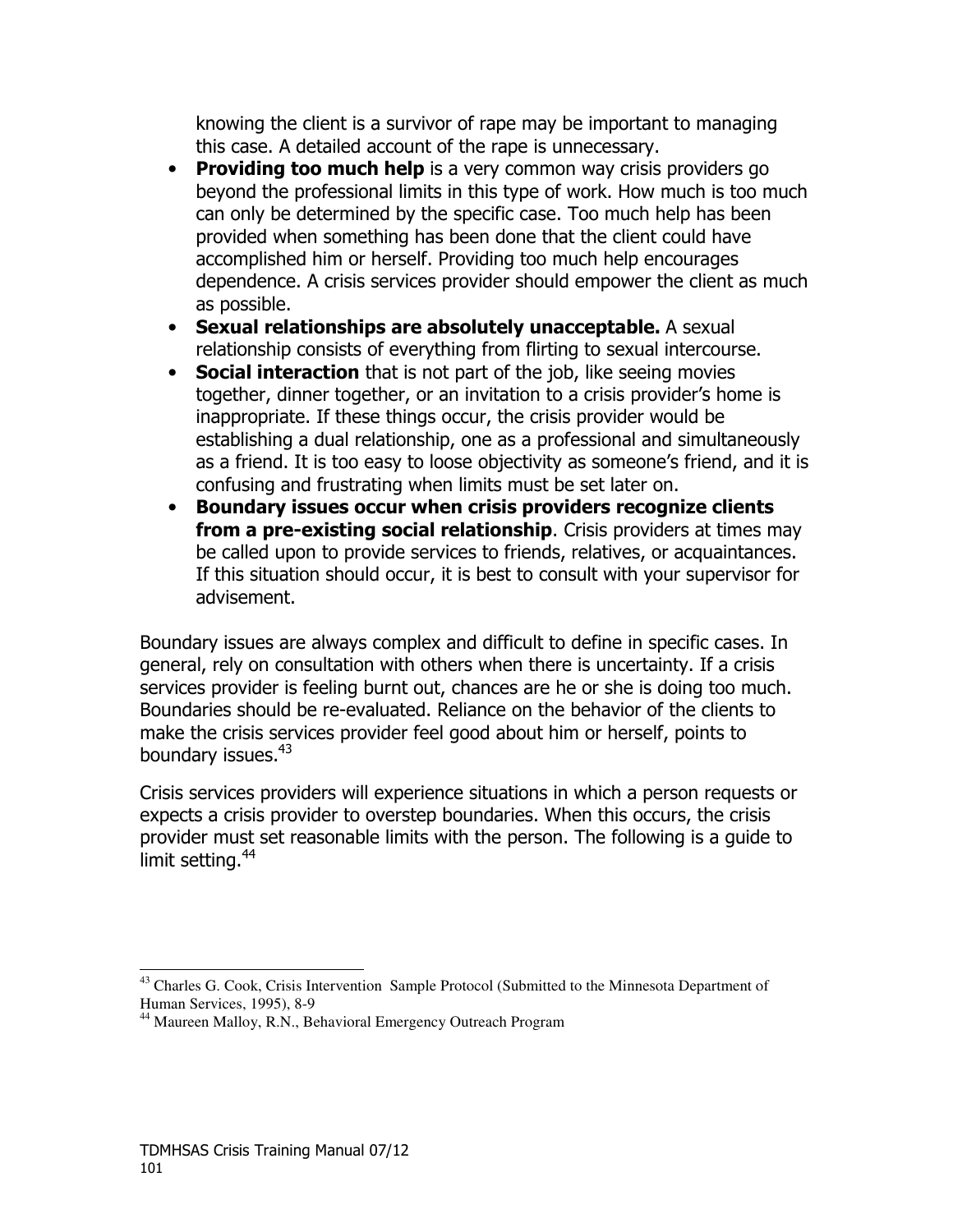#### **Limit Setting**

- 1. Listen to the person.
- 2. Try to understand what the person is communicating
- 3. State the limit simply.
- 4. Set the limit in a firm way.
- 5. Set the limit in a kind way.
- 6. Give the person a reason for the limitation.
- 7. Encourage the person to express feelings about the limitation.
- 8. Accept the person's feelings about the limitation.
- 9. Be consistent.
- 10. Evaluate the limit in terms of what the limit accomplishes.

## What can an organization do to encourage healthy crisis provider staff and discourage burnout?

An organizational approach to reducing staff burnout includes the following elements:

#### • Effective management structure and leadership

Staff needs to be clear about who is in charge - who sets and enforces policies. This reduces ambiguity about organizational relationships and subsequently relieves stress. Additionally, leaders in the organization need to model stress management techniques that they expect their employees to follow.

#### • Clear purpose and goals

Staff members need to know the purpose of their organization. If the organizational role and goals are clear, it is easier to determine what services can and should be provided. This is helpful in understanding and setting reasonable limits and boundaries with persons of the services.

#### • Functionally defined roles.

Staff roles need to be clearly defined. This reduces conflict and encourages support.

• Team support

Organizations need to structure settings in which staff members are not competitive with each other but instead encourage and support one another.

#### • Plan for stress management

One role of management staff is to be aware of the stress levels of the staff providing direct services and cue staff members to address their own stress when they seem to be unaware of it. Management also needs to be including stress reduction activities into the milieu of the organization. 45

<sup>&</sup>lt;sup>45</sup> Adapted from information provided by Maureen Malloy, Maureen Malloy, R.N., Behavioral Emergency Outreach Program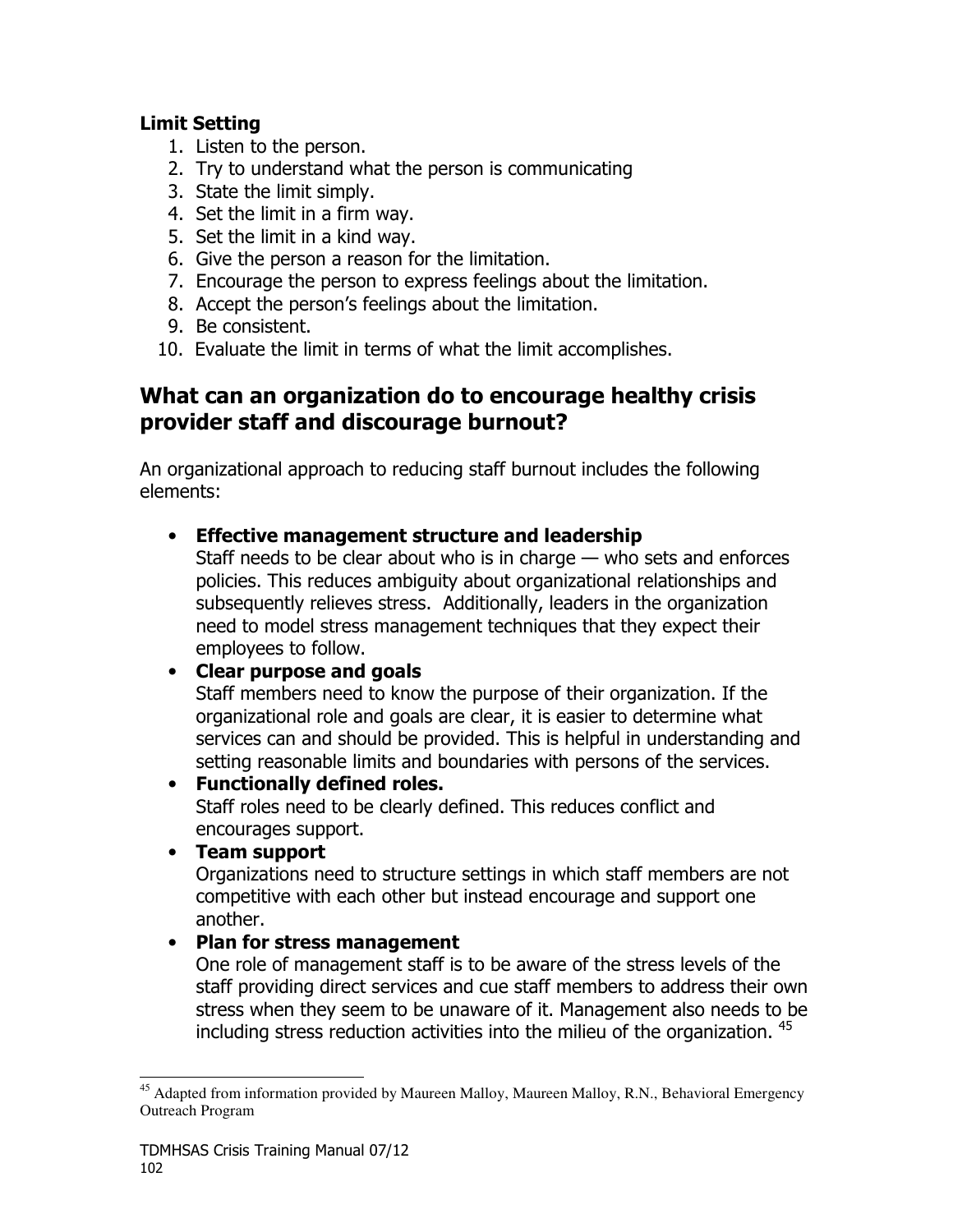In addition, management should encourage time off as needed and assure adequate staffing.

## What can an individual crisis staff member do to reduce burnout and stress?

The following elements are important in reducing stress and preventing burnout:

**Management of workload** 

In this era of being asked to do more and more with fewer and fewer staff and less and less time, being able to prioritize essential versus less important tasks is a necessary skill for every person.

#### • A balanced lifestyle

A balance between work and home life, physical and mental endeavors, spiritual and practical concerns are essential to remaining centered and resilient.

#### • Stress reduction strategies

Everyone has a number of stress reduction strategies that he or she engages in. These vary from reading to playing sports to socializing with friends. Those people who experience stress as somatic  $-$  body oriented  $-$  can benefit from activities that reduce muscle tension  $-$  exercise, massage, etc. Those who find stress effecting them primarily mentally can benefit from mentally distracting interventions such as reading, listening to music, arts and crafts, etc. Most people are a mixture of both types and respond to all of these interventions to a greater or lesser degree. Every person must find the stress relievers that work best for him or her.

#### • Self-awareness

OK, everyone gets stressed. Stress can be both productive and destructive. The destructive aspects of stress occur when a person's stress level is too high or has been high for too long. Knowing your own thresholds for destructive stress and ways to intervene is essential.<sup>46</sup> In addition to knowing one's stress limits and interventions, it is important for a crisis services staff member to be aware of his or her preconceived ideas about crisis intervention and his or her own abilities and limits.

The following are some myths regarding crisis services providers:

#### Myth: The crisis services provider must do *something* besides just listen to the person.

**Reality:** When *listening* to a person, something very important is accomplished. Sometimes listening is what the person needs and wants most. Being more directive may not be appropriate.

 $46$  Ibid.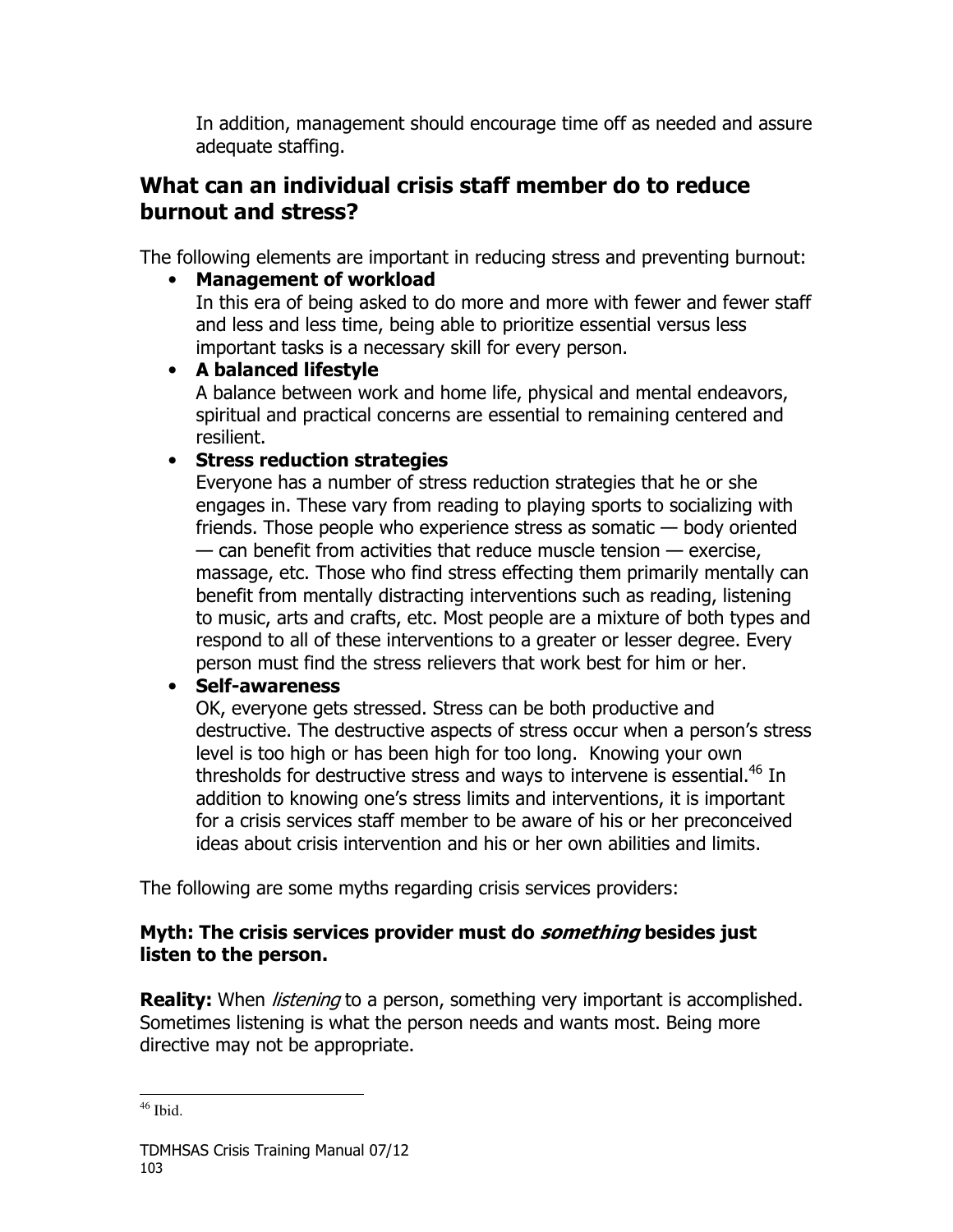#### Myth: The crisis services provider should like all of the people who request services.

**Reality:** The crisis services provider will not like all persons. This is normal and does not make the crisis provider bad or ineffective. If the crisis service provider dislikes someone enough that he or she cannot work with that person, request that a team member work with that person. This is one of the benefits of having a team. If team members also have a strong negative reaction to the individual, these reactions are likely the response that the person is getting in other areas of his or her life and may be a point of intervention.

#### Myth: The crisis services provider must know the information needed.

**Reality:** Additional information may not help with an intervention. The relationship that is established is a more essential part of helping someone than simply giving information. Information can be sought together with the person.

#### Myth: The crisis services provider must know "the answer" to every situation.

**Reality:** Answers are created, not discovered. There are many "answers" to any situation. Some may be better than others are, but none is "right" or "wrong," and no one person has all of them. Some alternatives may have better outcomes than others. The crisis provider's job is to help the person think through the likely outcomes of the alternatives and choose one that most nearly meets the person's needs and expectations. Sometimes the person may appropriately decide to do nothing.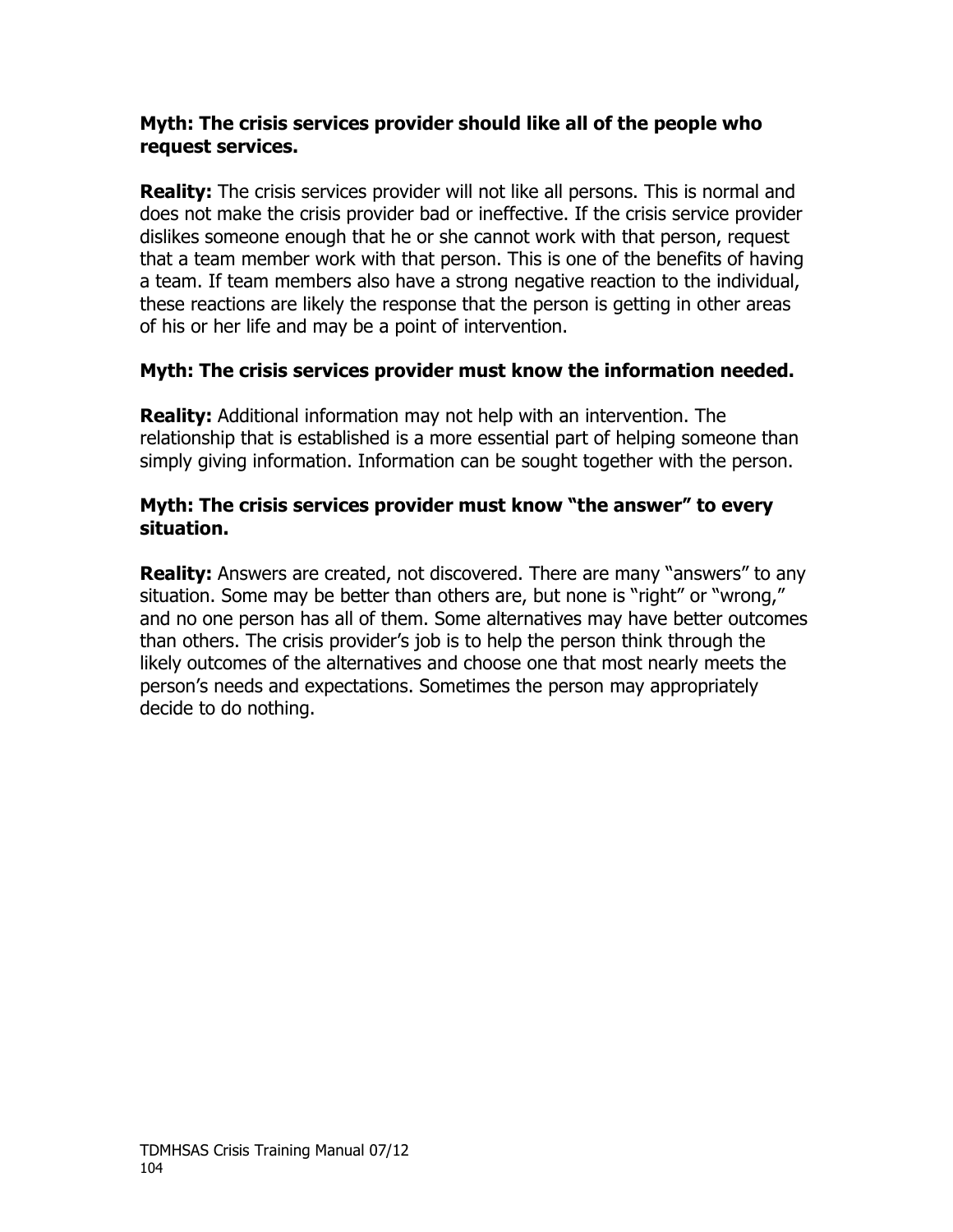# **Post Test Chapter Eleven: Crisis Service Provider Boundaries** and Self Care

- 1) Which of the following is true of good boundaries with persons?
	- a) A crisis services provider can never give a person too much help.
	- b) A little flirting with a person can be used as a tool to put a person at ease.
	- c) A crisis responder will not develop a social relationship with a person (i.e. they will not participate in social activities such as visiting each other's homes, attending social events together, etc.)
	- d) It is always a good idea for a crisis services worker to share intimate details of his or her personal life with a person.
- 2) Which of the following is important in limit-setting with a person?
	- a) Making sure that the limit has a time-frame attached to it.
	- b) Stating the limit clearly, simply and in a firm yet kind way.
	- c) Refuting the person's concerns about the limit.
	- d) Insuring that everyone (family, friends, etc.) involved with the person is aware of the limit.
- 3) All of the following are important elements of stress management except:
	- a) A balanced lifestyle
	- b) Abstinence from all mood altering chemicals/drugs
	- c) Use of stress reduction strategies
	- d) Self-awareness
- 4) Which of the following is not a myth regarding crisis services providers?
	- a) The crisis provider must do something besides just listen to the person.
	- b) The crisis provider must know "the answer" to every situation
	- c) The crisis provider must know the information needed.
	- d) Additional information may not help with an intervention.